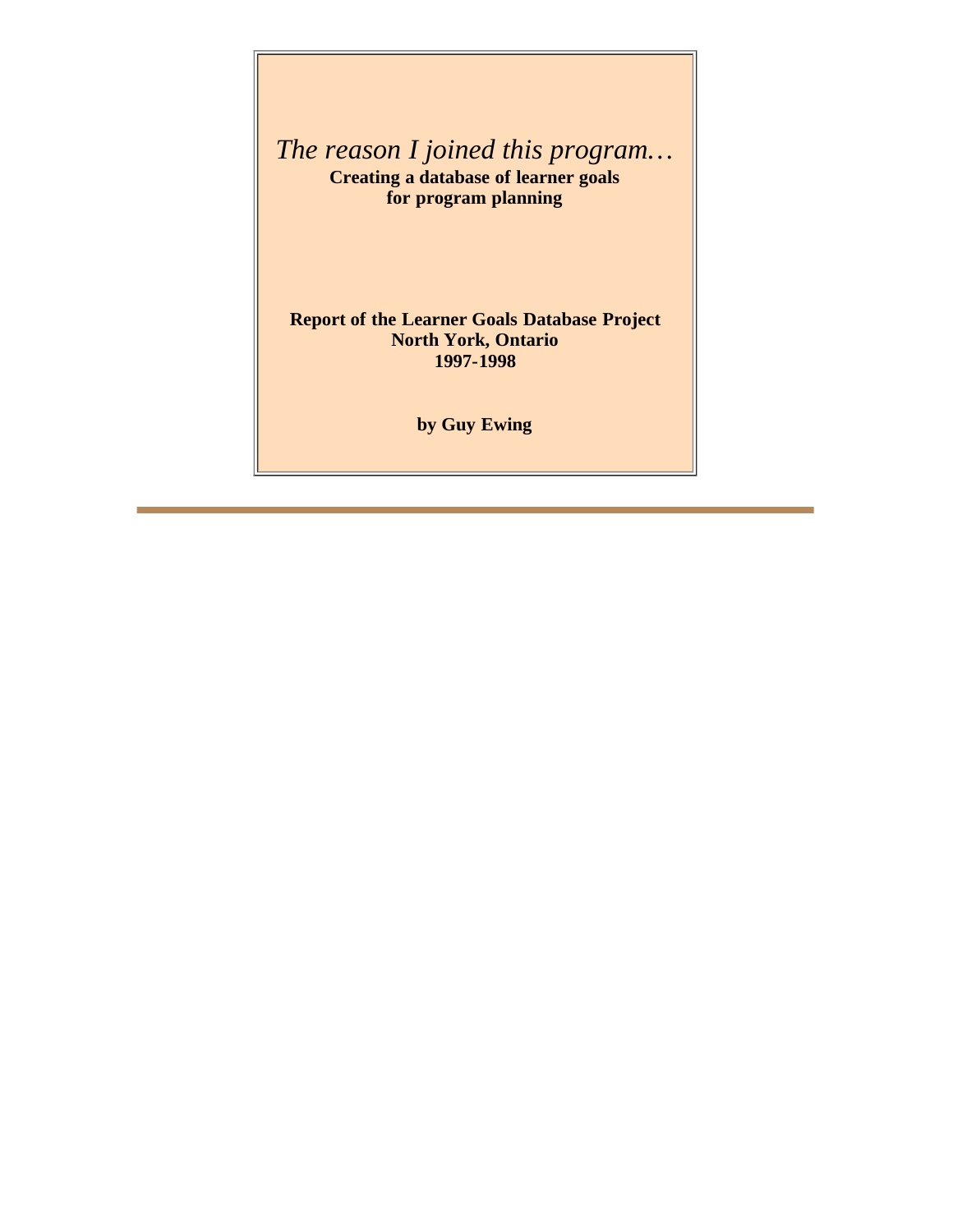# **Contents**

[Executive Summary](#page-3-0) [An overview of this report](#page-4-0) [1. Why and how](#page-5-0) [2. Findings](#page-19-0) [3. Conclusions](#page-40-0) [4. Responses to the project](#page-52-0) [5. Learners' goals statements](#page-57-0) [6. Learners' suggestions for change](#page-99-0) [Appendix: North York Adult Development Program](#page-122-0)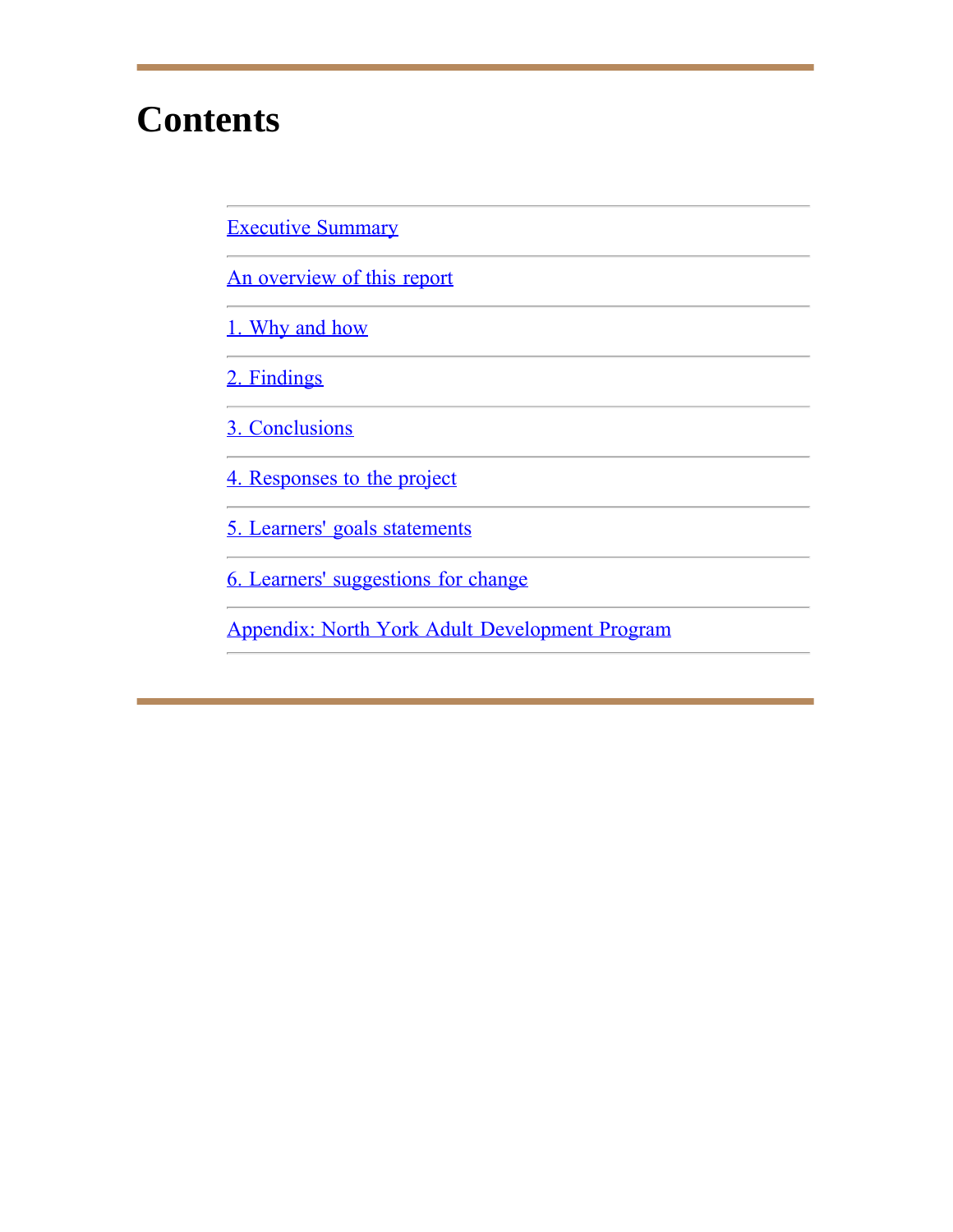#### *Acknowledgements*

The Learner Goals Database Project was funded with a grant to Adult Basic Literacy/Numeracy, Continuing Education, North York Board of Education by the Literacy Secretariat of the Secretary of State for Canada, with support from the Literacy and Basic Skills Section, Workplace Preparation Branch, Ontario Ministryof Education and Training.

Thanks to Donna Zener for supervising this project with interest and enthusiasm.

Thanks also to the members of the North York Local Literacy Committee for their involvement in every stage of the project. The members of this committee were: Juliette Christiansen, Literacy Options; Carol Henry, Seneca College; Shelley Marks, The CNIB Literacy Program for Deafblind Adults; John McLaughlin, Preparatory Training Program; Shobha Oza, Preparatory Training Program; Joan Robinson, Toronto Public Library, North Region; Gordon Ryall, The Adult Education and Training Program, Bob Rumball Centre for the Deaf; Mary Trant, Seneca College; Donna Zener, Toronto District School Board (North York).

Finally, special thanks to all of the instructors, teachers, tutors and program staff who were involved in this project, and to the learners who took the time to talk with me about their goals and dreams.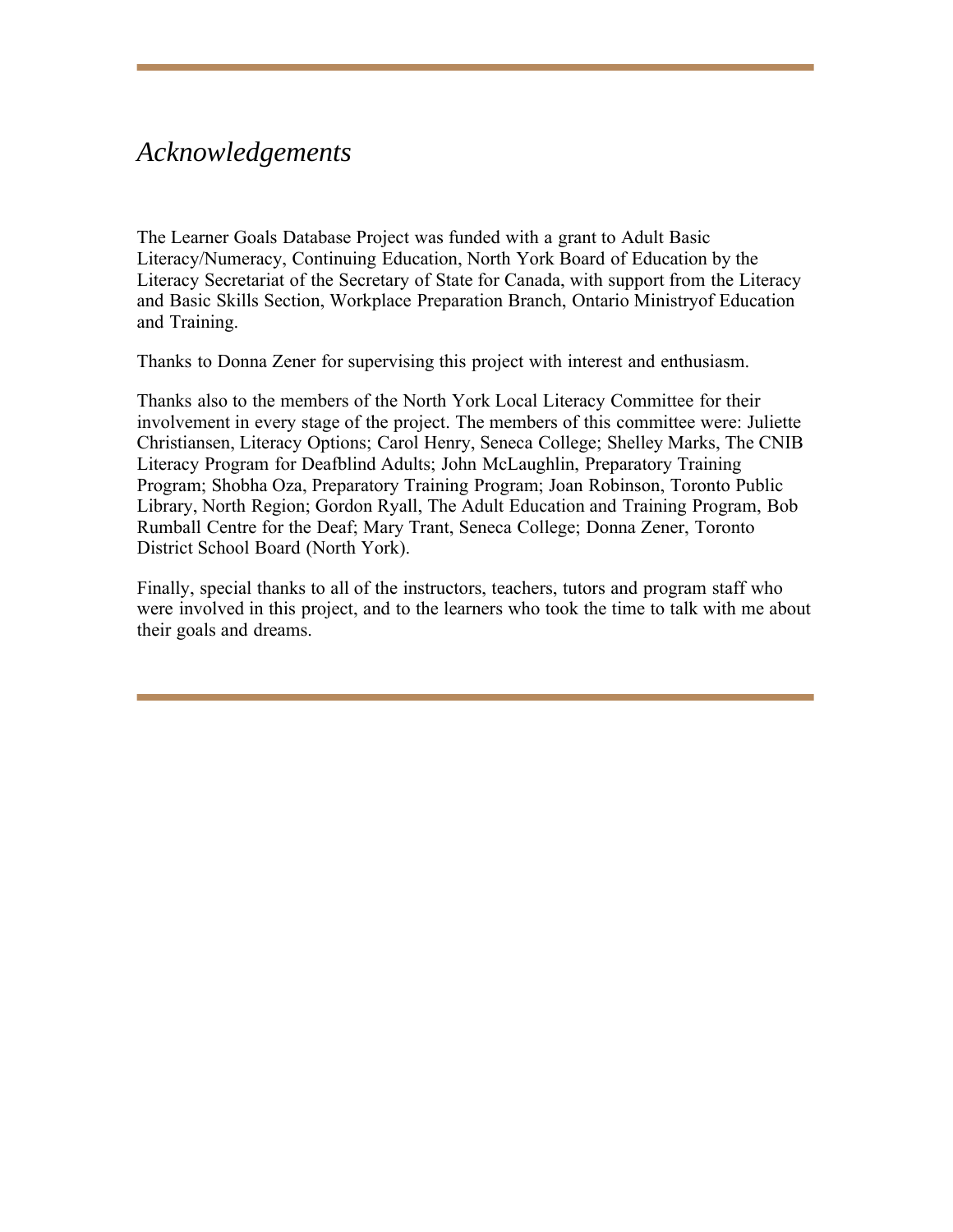### <span id="page-3-0"></span>*Executive summary*

Two hundred and twenty-seven adult learners in North York, Ontario were surveyed about their reasons for coming to literacy programs. A concordance program was used to identify frequently occurring words in the text of the learners' interviews or written statements. The texts were then coded, and entered into a database, where they could be grouped and regrouped according to various criteria. In this way, it was possible to discover categories of goals in the texts, rather than imposing them on the texts.

The most common kinds of life goals that emerged, in their order of frequency, were (1) finding a job, (2) preparing for further upgrading, (3) learning how to do everyday tasks better, (4) getting an education, and (5) learning how to help children with their school work. Another kind of goal, (6) learning how to communicate better, was particularly important to learners with disabilities

Two significant secondary findings were: (1) sixty-one per cent of learners mentioned more than one kind of life goal, for example, finding a job but also learning how to help children with their school work; (2) sixty-four per cent of learners who had job goals did not have further upgrading as a goal.

At the North York Local Literacy Committee, discussion has begun about whether this broad range of goals and combinations of goals can best be met by focussing on different kinds of goals in different programs, or by responding to a variety of goals in each program, or by a combination of both approaches.

This project brought into focus the large number of learners who intend to look for work after attending literacy programs. The Committee is exploring ways of obtaining funding for a training plan developer with vocational guidance expertise to help learners, individually and in groups, to develop their training plans for particular job goals.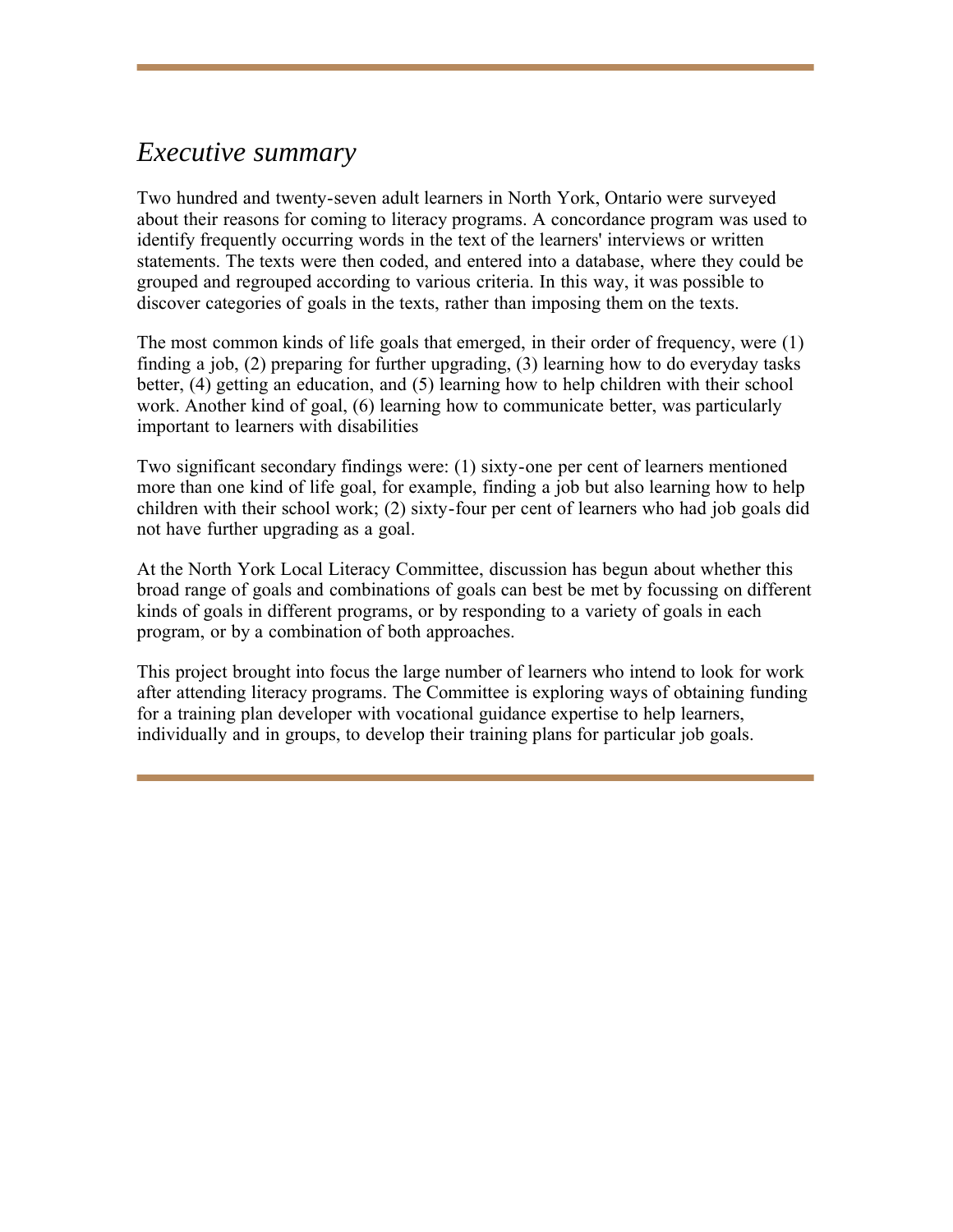### <span id="page-4-0"></span>*An overview of this report*

Section 1 presents a rationale for developing a learner goals database, and describes the development of a methodology for creating this kind of database using a learner-centred approach to goal identification that is consistent with other learner-centred literacy work.

Section 2 presents findings from the input of learners in literacy programs in North York.

Section 3 presents conclusions, both about the learners' input, and about the process for developing a database of this kind.

Section 4 describes responses to the project by the North York Local Literacy Committee, program staff, and learners.

Sections 5 and 6 provide the complete texts of the two most important pieces of learner input, the learners' goals statements, and suggestions for changes to adult literacy programming in North York, respectively.

Section 1 can be read as a manual for developing and analyzing a database for learner input. In addition, Section 3 points to general lessons about this kind of database work that were learned by doing this project.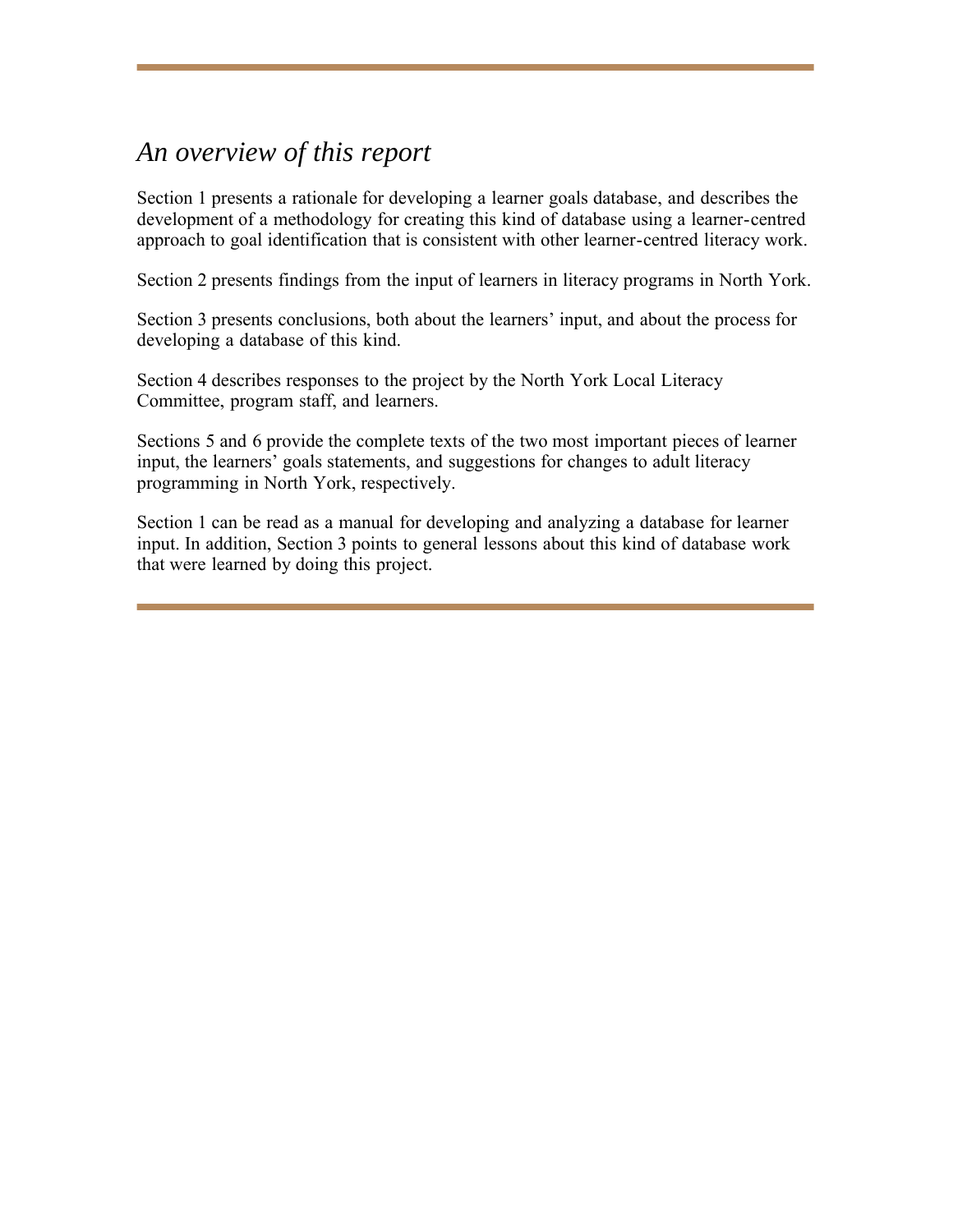## <span id="page-5-0"></span>*1 Why and how*

## *The challenge of getting learner input*

A central tenet in adult literacy work as it has developed in Ontario is learnercentredness, the belief that, in some sense, adult literacy learners should direct the learning process. Exactly what this means in practice is subject to discussion and disagreement. But belief that the learner should be at the centre and in charge of her own learning is essential to most literacy workers.

Following from this belief is the belief that learners should be involved in program planning. If the learning process is learner-driven, learners must have a say in developing the program which supports this learning process.

Ways of involving learners in program planning are well established in small learning groups and classes. Small group facilitators and classroom instructors use various ways of involving learners in planning how the small group or the class will operate.

Learners have also been involved in program planning on the boards of directors of community programs, at networks, and on committees at boards of education. Here, they have not been as central in the planning process as in small groups and classes, where learners are the majority. Where learners are a majority, the discussion must be accessible to learners. Natural processes of linguistic communication ensure that the language and content of the discussion is understood by its participants. This is not the case on planning bodies, where learners are usually outnumbered by more literate volunteers, staff, and administrators. Usually, these planning bodies try to be inclusive, but when the chips are down and the discussion becomes heated, literacy learners often get left aside in a flurry of polysyllabic words and references to written material which they are not yet able to read.

With the advent of Local Literacy Committees, which will co-ordinate literacy programming in designated regions such as municipalities or counties, the voices of learners are getting even harder to hear. In the new Megacity of Toronto, where there are four Local Literacy Committees, no permanent committee members is a learner. But the Local Literacy Committees are overseeing and co-ordinating changes in literacy programming which affect learners. It will not help learners to have participated in class planning with their instructor if their class has been eliminated, or reconstituted in a way that no longer meets their needs.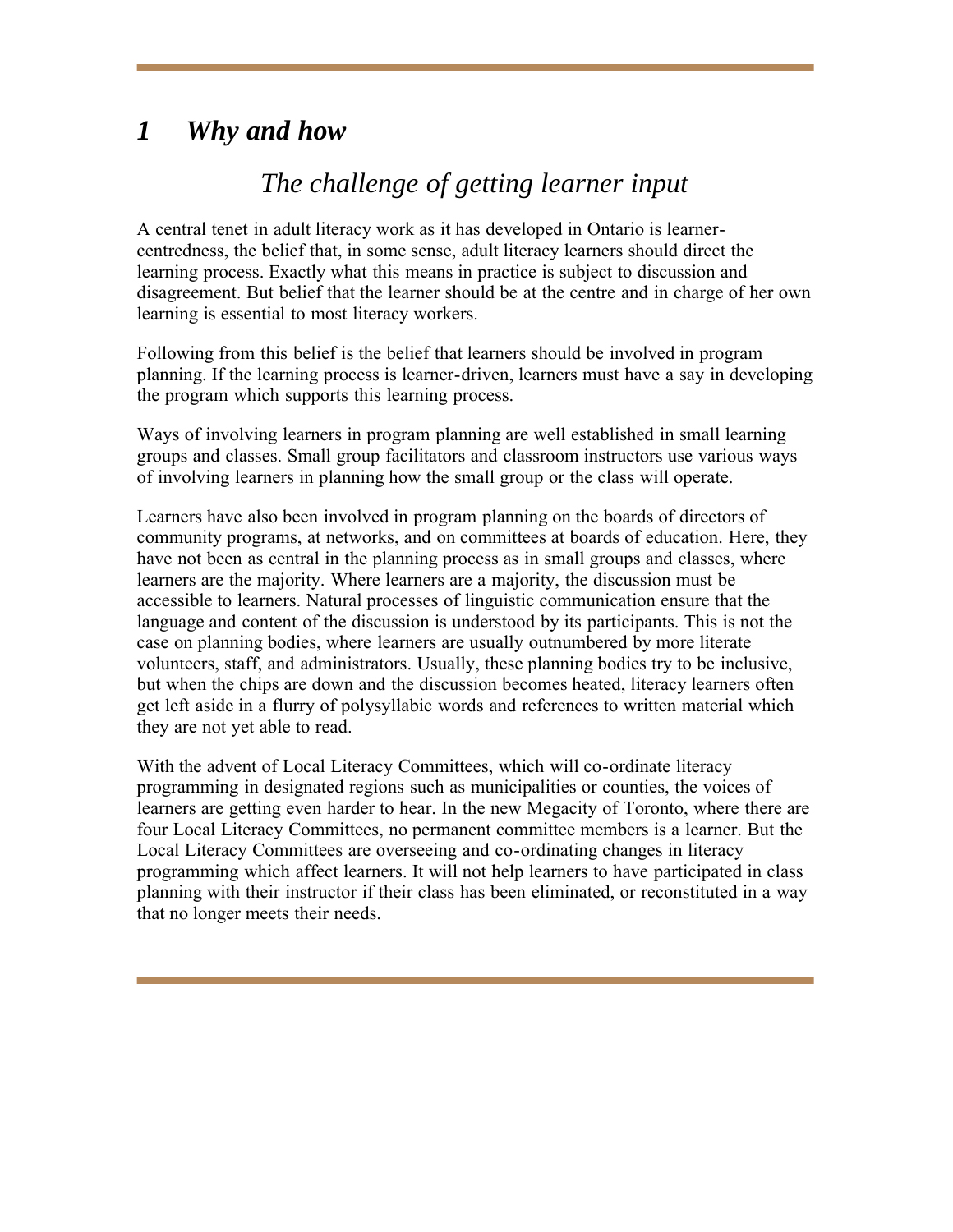How can learners' perspectives be incorporated into the work of the Local Literacy Committees? Learners can be invited to join the committees, and the committees can work to ensure that they are truly included in committee discussions. But there will still be something missing: a mechanism for discovering the whole range of learners' perspectives throughout the whole geographical area represented by a local literacy committee.

The project which is reported on here, The Learner Goals Database Project in North York, was designed to explore one kind of answer to the need for learner involvement in the community-wide planning process. This project combined a learner-centred process of goal identification with computer database technology. This combination may seem improbable, so let me provide some explanation at this point.

### *A learner-centred process of goal identification*

An essential ingredient in learner-centred literacy work is ensuring that learners can play a role in shaping discussions, their vocabulary, their form, their content. The Learner Goals Database Project was based on discussion of this kind. I surveyed 227 learners in North York programs, using one of three open-ended formats. The most common format was one-on-one open discussion. I surveyed 149 learners in this way. I surveyed an additional 48 learners by means of class discussions, which I facilitated. An additional 32 learners filled out questionnaires which asked for long written answers. I also spoke with five learners in a class for adults with developmental disabilities, learners at the North York Adult Development Program. For these learners, linguistic communication is hard, and they had difficulty understanding my questions and responding to them directly. I have written a description of my discussion with these learners, which I include as an appendix.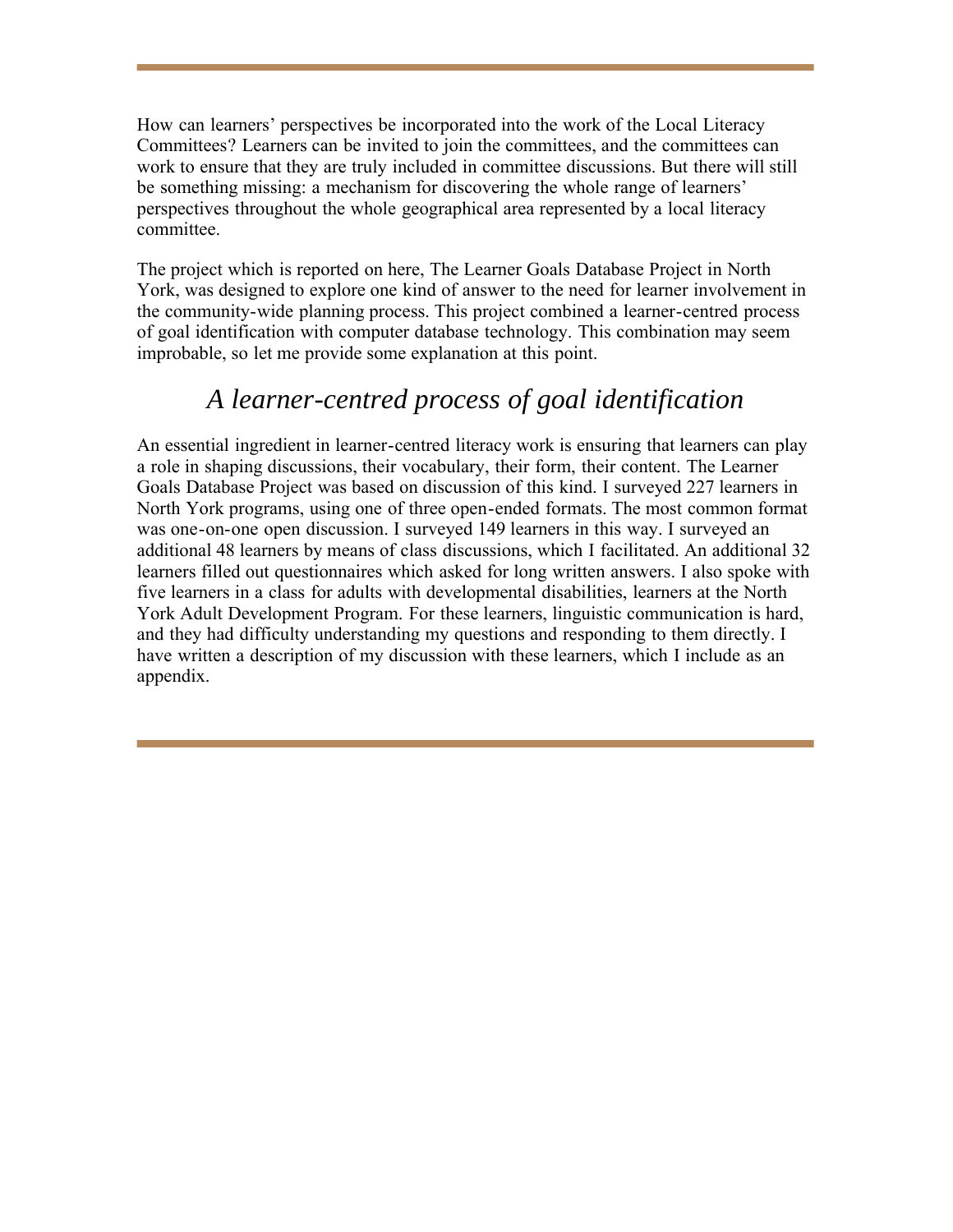In the discussions, my agenda was scripted by a survey sheet which I developed with the help of the North York Local Literacy Committee. An example of this survey sheet, is shown on the left-hand side of this page and of the following pages.

**Introduction** "Please help by answering these questions. Your answers will help program planners understand what adult students want."

**Part A** Answers to be dictated by the learner. The interviewer should draw out the learner, so that his/her answers are as detailed as possible.

1. Learner's statement of why s/he came to the program.

General reasons Immediate reasons

2. Reasons for coming to this particular program, rather than another program.

3. How did s/he find out about the program?

4. Where does s/he live? (Major intersection.)

5. "What do you want to do with reading, writing and math now, and how do you see yourself using reading, writing in the future?"

Now:

In the future:

6. "How does this class/program fit into your plans for the future?"

7. "What were you good in at school?" Follow-up question: "Why?"

8. "What were you not so good in at school?" Follow-up question: "Why?"

8. "What changes would you like to see in adult classes/programs at North York ?"

The initial questions on this survey sheet were designed to get learners talking about their goals. The questions are repetitive or overlapping. They were prompts, rather than questions that absolutely had to be addressed within the assumptions that shape them. As the project progressed, I began to ask a single two-part question at the beginning, because this question seemed to be a good prompt: "Why did you come to this program, and what do you want out of this program?" This simple question would usually start the discussion flowing.

As the learner talked, I would write down what he said, using his own words to the extent that this was possible. It was like transcribing a language experience story. This methodology makes the learner the focus, and gives her license to take the discussion where she wants it to go.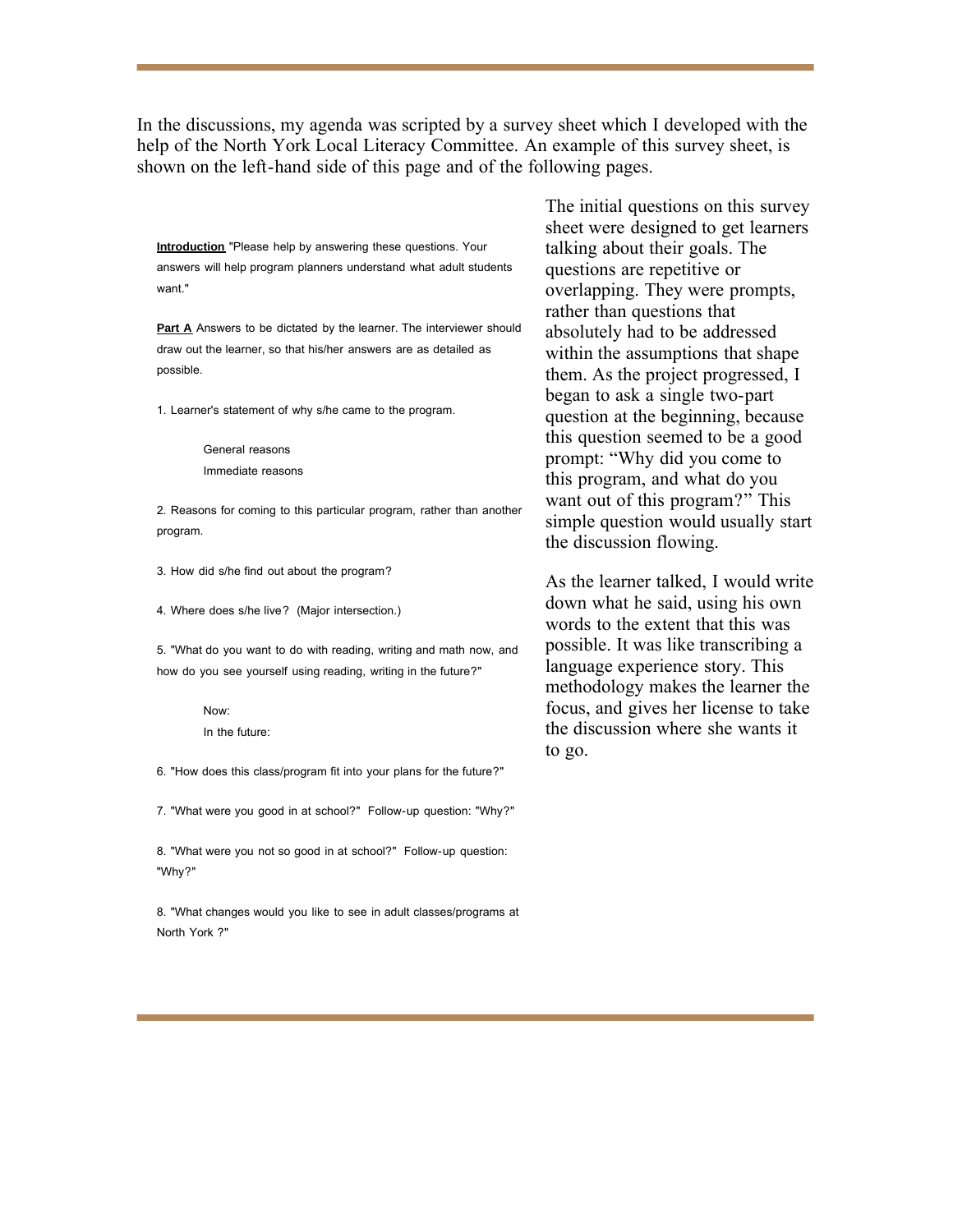| Part B Short questions for the learner to answer alone, or with the help of an interviewer. |
|---------------------------------------------------------------------------------------------|
| 10. Sex<br>Μ<br>F                                                                           |
| 11. Is English your first language? Yes<br>No                                               |
| 12. If no, what is your first language?___                                                  |
| Did you read and write in your first language?                                              |
| A little<br>Yes<br>No                                                                       |
| Did you learn English in school?                                                            |
| Yes<br>No                                                                                   |
| 13. How many years did you go to school? __________ years                                   |
| 14. Have you ever used a keyboard for writing? (Either computer or typewriter)              |
| Yes<br>No                                                                                   |
| 15. Is it difficult for you to write without a keyboard?                                    |
| Yes<br>No                                                                                   |
| 16. In your class/program, do you use any of the following?                                 |
| Special computer equipment?<br>Yes<br>No                                                    |
| Specify:                                                                                    |
| Other special equipment, such as hearing aids?                                              |
| No<br>Yes                                                                                   |
| Specify:                                                                                    |
| Braille?<br>Yes<br>No                                                                       |
| An intervenor?<br>Yes<br>No                                                                 |
| Explain:                                                                                    |
| An attendant?<br>Yes<br>No                                                                  |
| Explain:                                                                                    |
| Do you use a wheel chair<br>Yes<br>No                                                       |

Having transcribed the learner's goals statement, I would read it back to the learner for possible changes or elaborations. Although there were few changes, there were many elaborations. The discussion mainly moved forward when the learner considered what he had said, and saw a need to say more. I did ask follow up questions. I often asked one of the questions on the survey sheet: "How does this class/program fit into your plans for the future?" But it is my impression that most of the elaboration was learners' comments on the transcribed texts of their own goal statements, not answers to my follow up questions.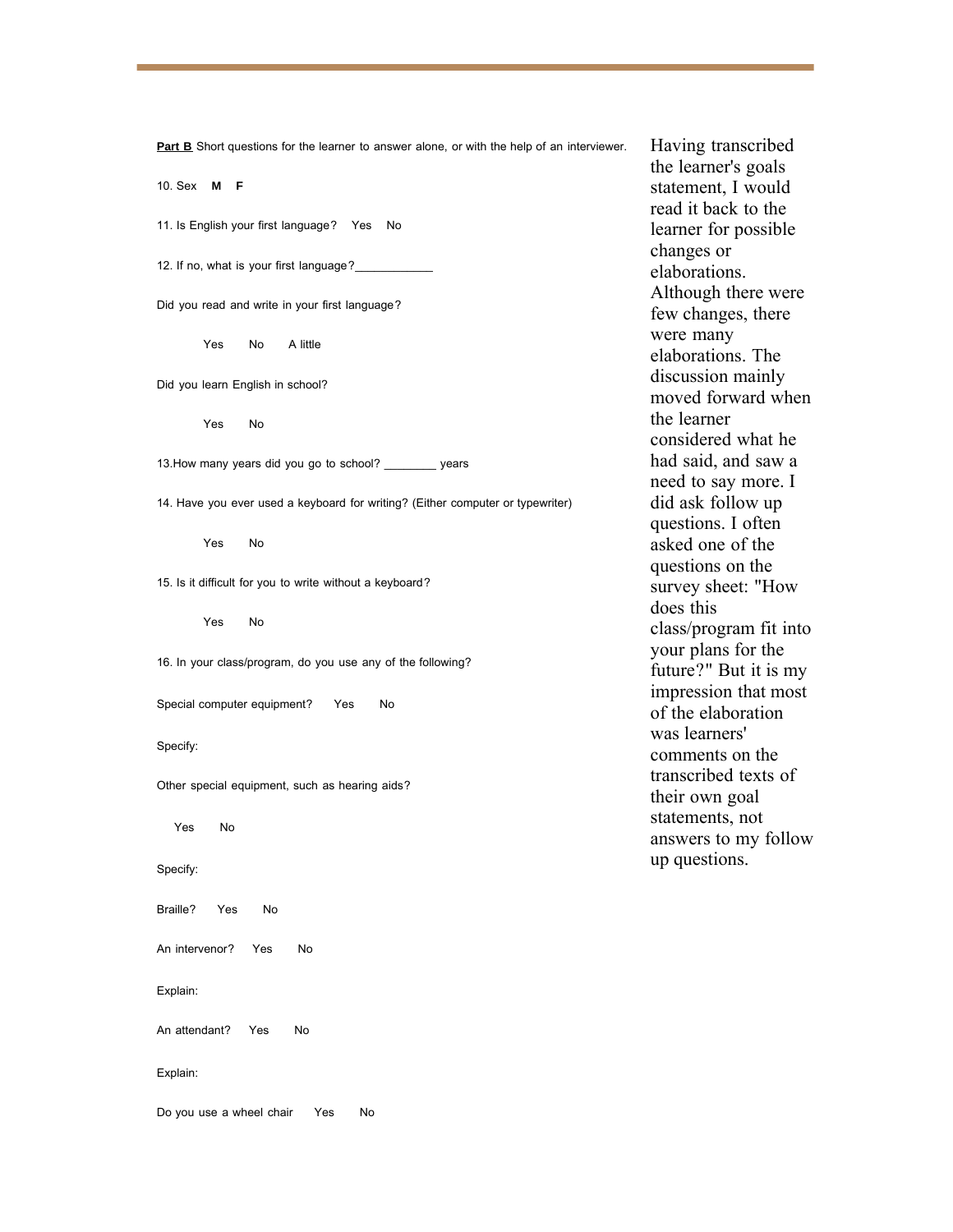Is it difficult for you to come to class?

Yes No

If you said "yes", please check what is difficult. No money for TTC Health problems Travel problems No childcare Looking for work Long hours at work Other:

How many days a week do you want to go to a class/program? \_\_\_\_\_\_\_ days

How many hours a day do you want to go to a class/program? \_\_\_\_\_\_\_ hours

When do you want to go to a class/program? Morning Afternoon Morning and Afternoon

Evening Afternoon and Evening

Morning and Evening

The final step was to send the learner a typed transcript of the goals statement for changes or elaborations.

I never asked all of the questions in Part A of the survey sheet. I always asked at least one question about the learner's goals, and "What changes would you like to see in adult classes/programs in North York?"

Part B of the survey sheet asks short information questions, which I went through quickly. In some cases, particularly in the group discussions, I did not get a chance to ask all of these questions. The main purpose of the survey was to find out what learners wanted from literacy programs in North York. The questions in Part B were added because the survey seemed like an opportunity to collect additional information, some of which might be correlated to patterns that emerged in the

learners' goals statements.

In the group discussions, I also transcribed what learners said. This was like doing group writing. In some of the classes, I was able to note down who said what, and in other classes I was not.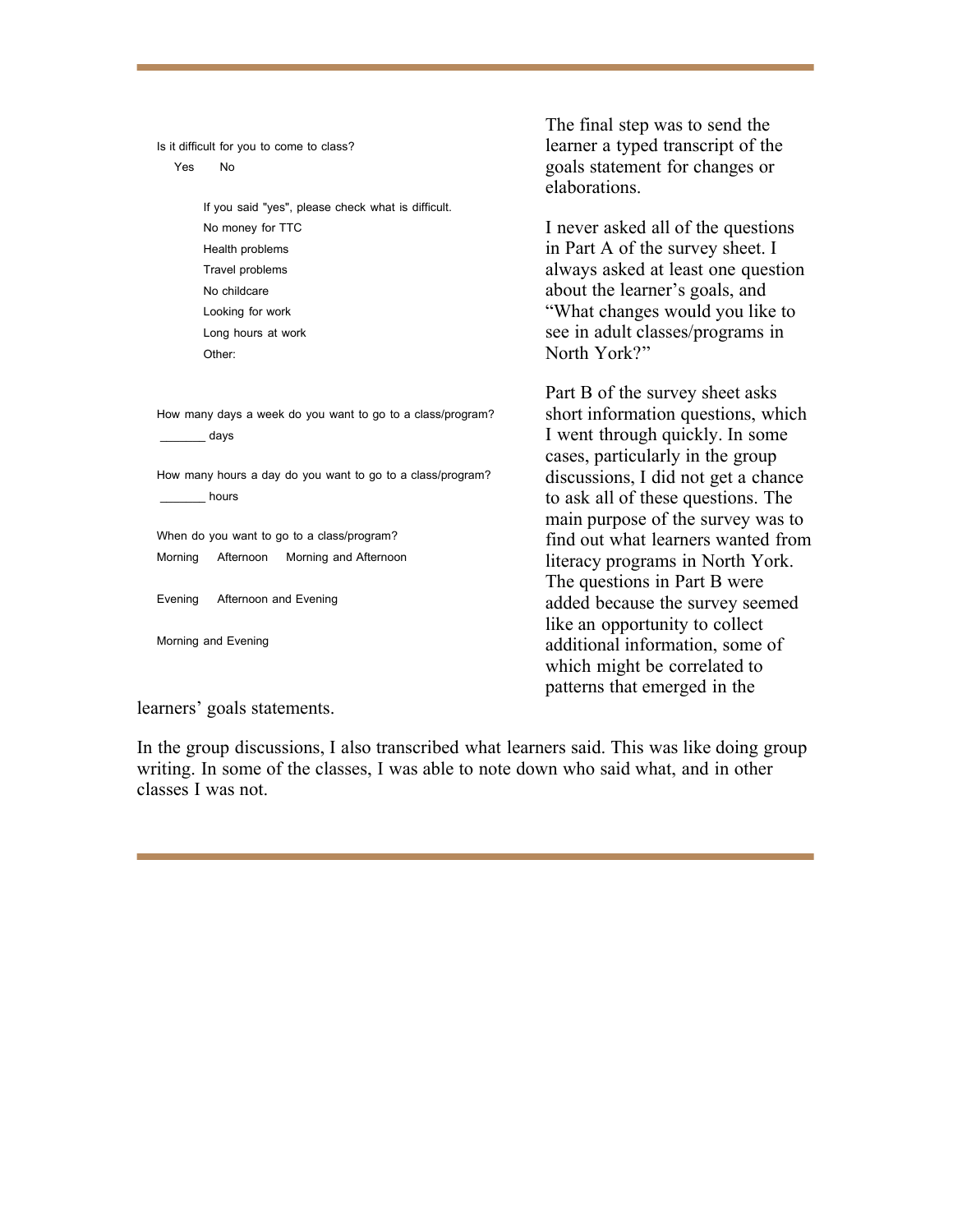Some learners wrote answers to the questions on the survey sheets, including some of the better writers in my class, the learners in the Preparatory Training Program (PTP), and OBS Level 2 learners at the Yorkgate campus of Seneca College.

The learners in PTP wrote after discussion with their instructors. The other learners wrote after discussions facilitated by me.

### *Applying computer database technology*

It may not be immediately obvious how these open-ended formats, using wellestablished learner-centred methodologies within the Language Experience Approach, fit with computer database technology. In fact, computer database technology makes it possible to use these kinds of open-ended formats to survey large numbers of participants with comprehensible results. Databases can be used to crunch numbers, but they are also an efficient tool for analyzing texts. They allow us to find patterns in what the texts say, while keeping these texts available for instant reference, in case we want to understand the context of what was said.

A database is a collection of "fields" that can be "searched". When you create a database, you create "fields". For example, when I started developing the Learner Goals Database, I created a field for each of the questions on the survey sheet. Into each of these fields, I entered the answers which learners have given to that question. On the next page is an example of the beginning of one of the "records" that I created in this way. The headings for the fields are abbreviated versions of the questions on the survey sheet.

As the project progressed, I realized that, since I was treating the various questions about goals as variations on the same question during the discussion with learners, I should combine all of the answers to these questions in the "Goals" field. This would put all of the text about goals in one place in the database, making the learners' goals statements easier to compare. So, in the final version of the database, "Goals now", "Future goals", and "Plans" were eliminated as separate fields.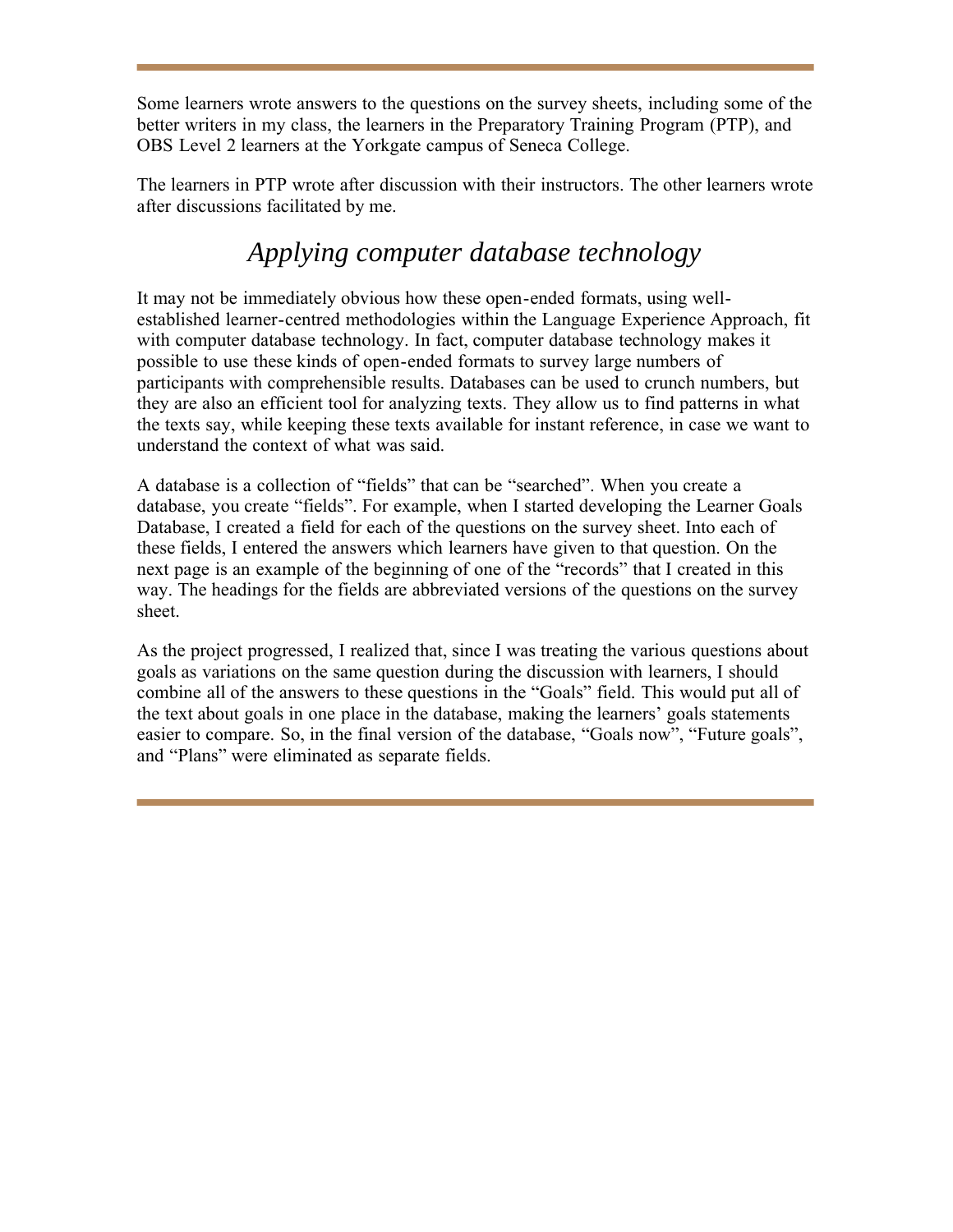| Learner                 | 0004                                                  |                                                                          |
|-------------------------|-------------------------------------------------------|--------------------------------------------------------------------------|
| Program                 | NYBE, Flemingdon Resource Centre, morn                | Having created fields and entered<br>text and numbers into these fields, |
|                         |                                                       | I could now "search" the fields for                                      |
| <b>Program location</b> | SE Don Mills/Eglington                                | various kinds of information. For                                        |
| Goals                   | I want to learn English: talking, writing, reading. I | example, I could search for the                                          |
|                         | also want math sometimes.                             | word "job" in the "Goals" field. Or                                      |
| Why here                | My son is close in daycare. If something              | I could search all of the "Where"                                        |
|                         | happens, I am here. I save my time for my             | live" fields with the value " $\leq 10$                                  |
|                         | children. We are neighbours who help each             | km" in them. Having done this                                            |
|                         | other. We have children together. It's like my        | search, I could read through the                                         |
|                         | country. I know everybody here. It's quiet here. If   | records with the searched-for                                            |
|                         | you go to another place, there is noise. They talk    | words or numbers that were                                               |
|                         | to much in other places. Here it is quiet. I learned  | "found" by the database. That is, I                                      |
|                         | a lot of things, driving, citizenship. I can work by  | could look for keys words and                                            |
|                         | myself.                                               | phrases in the texts to discover                                         |
| How here                |                                                       | what learners were talking about,                                        |
|                         |                                                       | as well as compiling factual                                             |
| <b>Where live</b>       | SE Don Mills/Eglington < 1km                          | information, such as how far                                             |
| <b>Goals now</b>        | I need reading, writing, spelling. Maybe I want to    | learners travelled to get to their                                       |
|                         | work at anything. It doesn't matter, any work. But    | programs. I could do this without                                        |
|                         | I need reading and writing for everything. If I       | losing the original context in                                           |
|                         | drive a car, I have to know where to go. If I buy     | which the words and phrases were                                         |
|                         | medicine, I have to know what it is. The daycare,     | used.                                                                    |
|                         | the school, everyone, they send letters. I have to    |                                                                          |
|                         | read the letters.                                     | More than that, by using a                                               |
|                         |                                                       | concordance program in                                                   |
| Future goals            | Maybe I can be a cashier.                             | conjunction with the database, I<br>was able to discover words and       |
| Plans                   |                                                       | phrases that learners were using                                         |
| Good at                 | In Ethiopia, the schools were in Amharic. We          | rather than making assumptions                                           |
|                         | didn't want it. And women didn't go to school.        | about what words and phrases                                             |
|                         | After I was 10 years, I went to school for six        | would be important, and then                                             |
|                         | years at night. It was a school for ladies only.      | looking for them. Concordance                                            |
|                         | The teachers were volunteers. They had                | programs were developed to study                                         |
|                         | volunteers for the ladies. I learned a little Arabic, | patterns of word use in literary and                                     |
|                         | maths and English.                                    | religious texts. Among other                                             |
|                         |                                                       | things, a concordance program                                            |

counts the occurrences of words in texts. Using a concordance program on the text in the "Goals" field, a list of words and their frequencies in the text was generated. The first page of this list is shown below.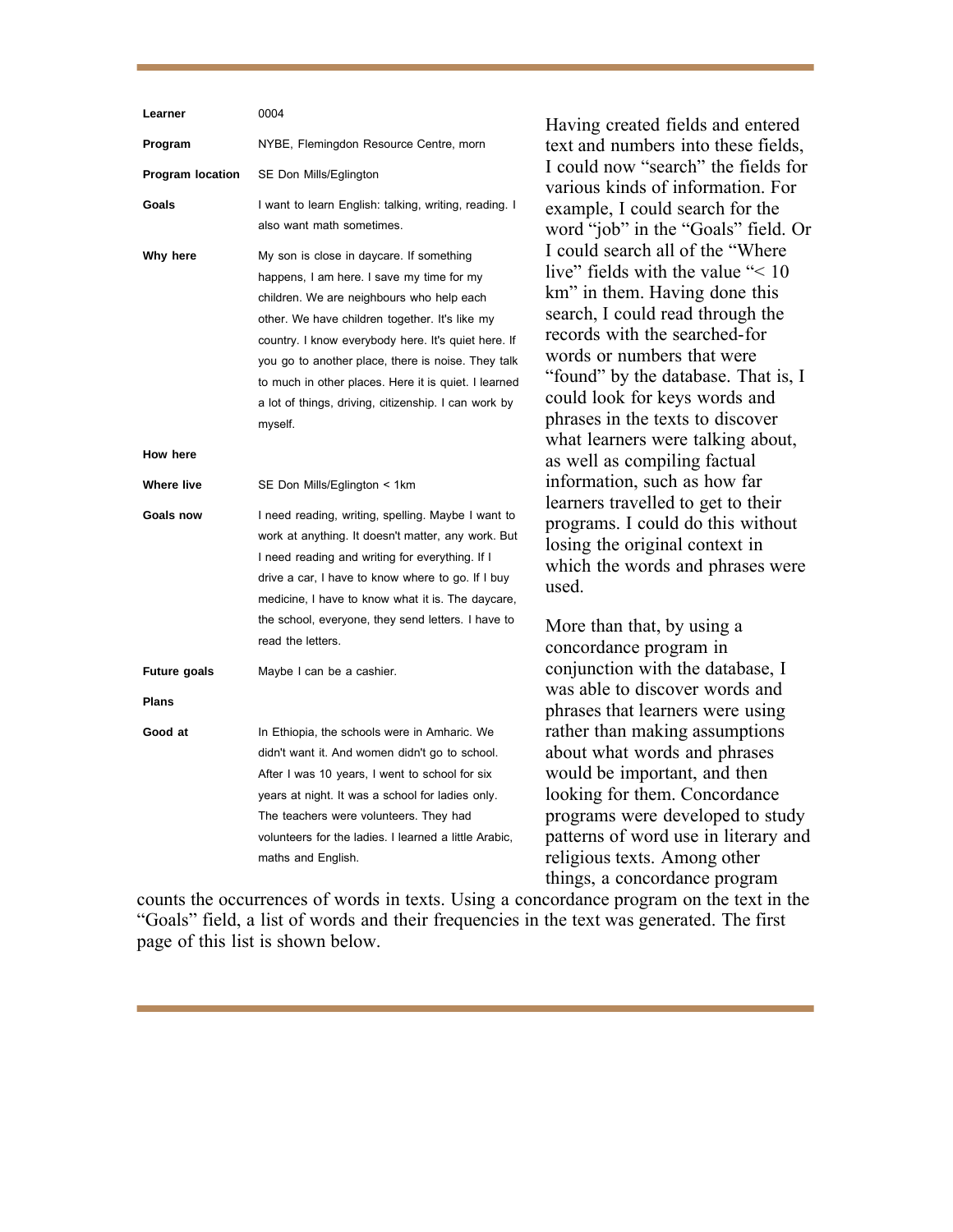#### **Corpus word list**

| 1417 | 8.1437% | i       |
|------|---------|---------|
| 1066 | 6.1264% | to      |
| 623  | 3.5805% | and     |
| 461  | 2.6494% | the     |
| 425  | 2.4425% | a       |
| 416  | 2.3908% | my      |
| 278  | 1.5977% | in      |
| 230  | 1.3218% | for     |
| 217  | 1.2471% | want    |
| 209  | 1.2011% | have    |
| 189  | 1.0862% | me      |
| 175  | 1.0057% | english |
| 172  | 0.9885% | you     |
| 161  | 0.9253% | it      |
| 160  | 0.9195% | is      |
| 152  | 0.8736% | school  |
| 148  | 0.8506% | get     |
| 148  | 0.8506% | that    |
| 143  | 0.8218% | so      |
| 142  | 0.8161% | this    |
| 134  | 0.7701% | read    |
| 132  | 0.7586% | of      |
| 123  | 0.7069% | but     |
| 121  | 0.6954% | because |
| 119  | 0.6839% | job     |
| 116  | 0.6667% | can     |
| 111  | 0.6379% | go      |
| 111  | 0.6379% | i'm     |
| 108  | 0.6207% | learn   |
| 108  | 0.6207% | was     |
| 105  | 0.6034% | do      |
| 105  | 0.6034% | like    |
| 105  | 0.6034% | writing |
| 104  | 0.5977% | be      |

The words which are underlined and bolded were frequently occurring words that could plausibly indicate goals. These words became the building blocks of my analysis of the learners' goals statements.

Having identified these words, I found that they could be grouped into broad categories of goals that learners talked about. I called these broad categories of discussion "themes". The tables on the next page show how I grouped words under these themes.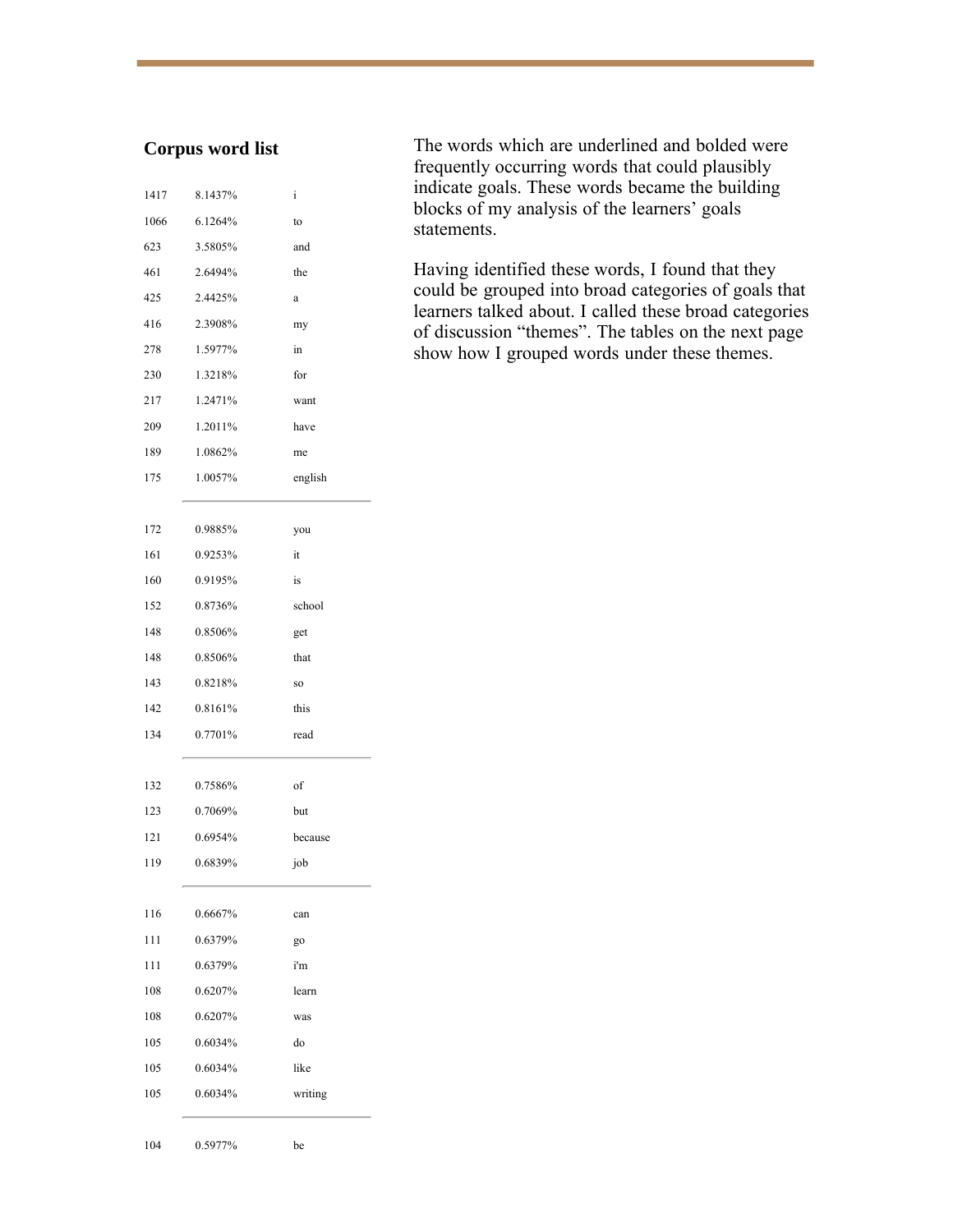| 99 | 0.5690% | reading |  |
|----|---------|---------|--|
|    |         |         |  |
| 97 | 0.5575% | now     |  |
| 95 | 0.5460% | here    |  |
| 95 | 0.5460% | need    |  |
| 91 | 0.5230% | when    |  |
| 88 | 0.5057% | help    |  |
| 87 | 0.5000% | write   |  |
|    |         |         |  |
| 85 | 0.4885% | more    |  |
| 85 | 0.4885% | with    |  |
| 84 | 0.4828% | math    |  |
|    |         |         |  |
| 82 | 0.4713% | program |  |
| 82 | 0.4713% | they    |  |
| 78 | 0.4483% | good    |  |
| 78 | 0.4483% | very    |  |
| 76 | 0.4368% | came    |  |
| 76 | 0.4368% | know    |  |
| 74 | 0.4253% | if      |  |
| 71 | 0.4080% | it's    |  |
| 68 | 0.3908% | can't   |  |
| 68 | 0.3908% | don't   |  |
| 66 |         |         |  |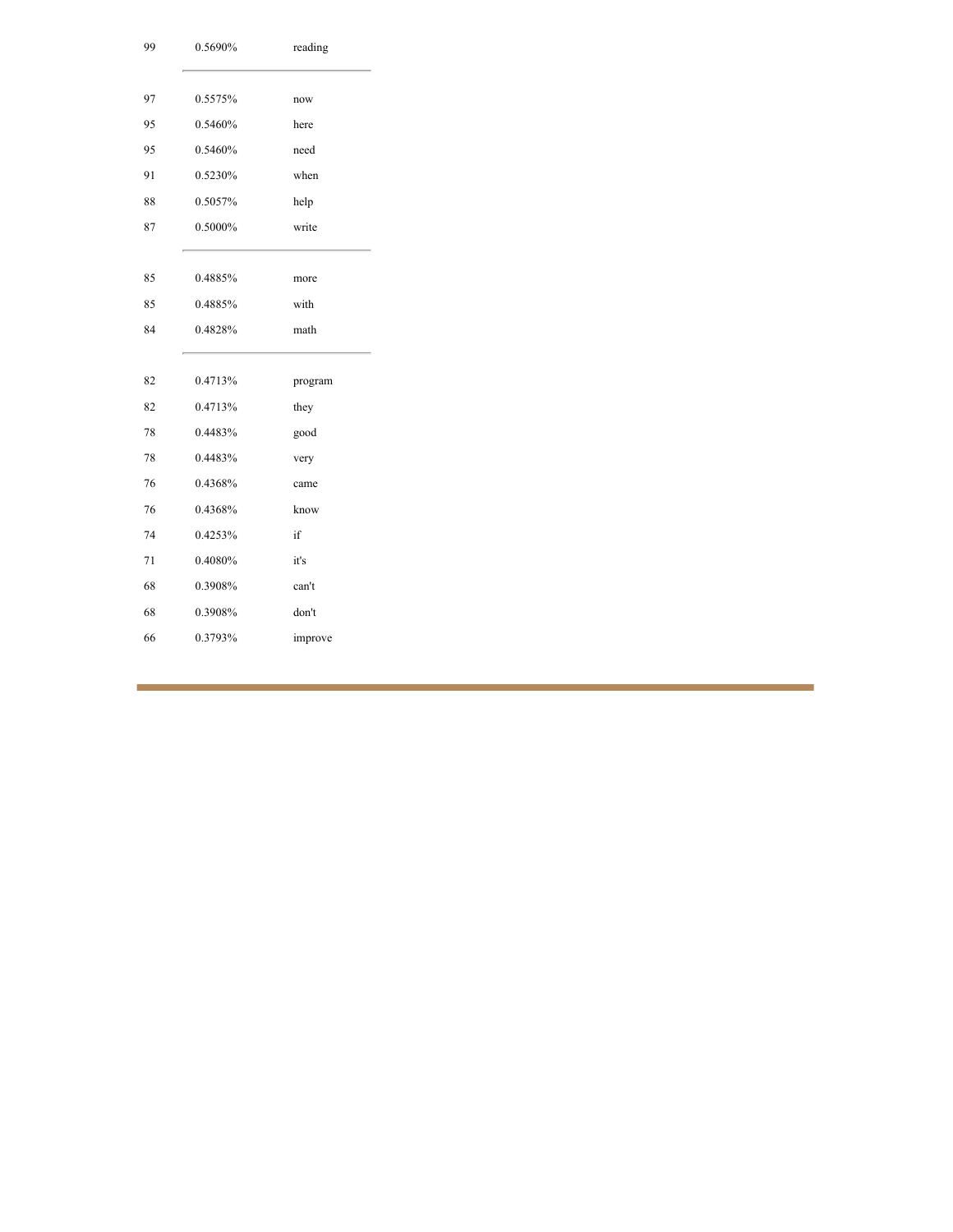Note that the themes were named for words that occurred under themes, usually frequently occurring words. For example, the words "reading" and "writing" occur in the table under the theme called "reading/writing", and the word "jobs" occurs in the table under the theme called "jobs", along with other words indicating job goals. So the themes were not imposed on the list of learners' words about goals; they are superordinate words, indicating general categories, that came from the list itself.

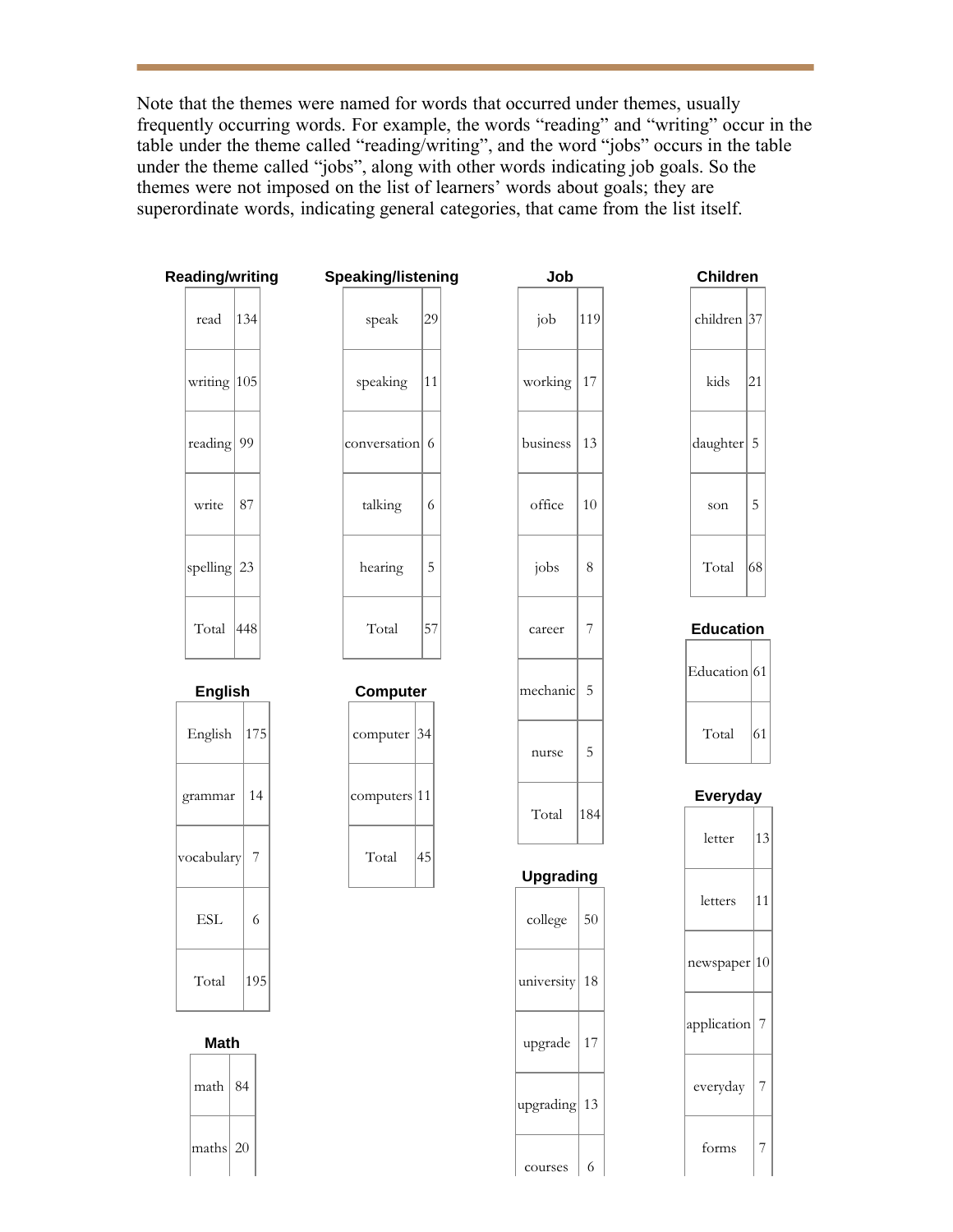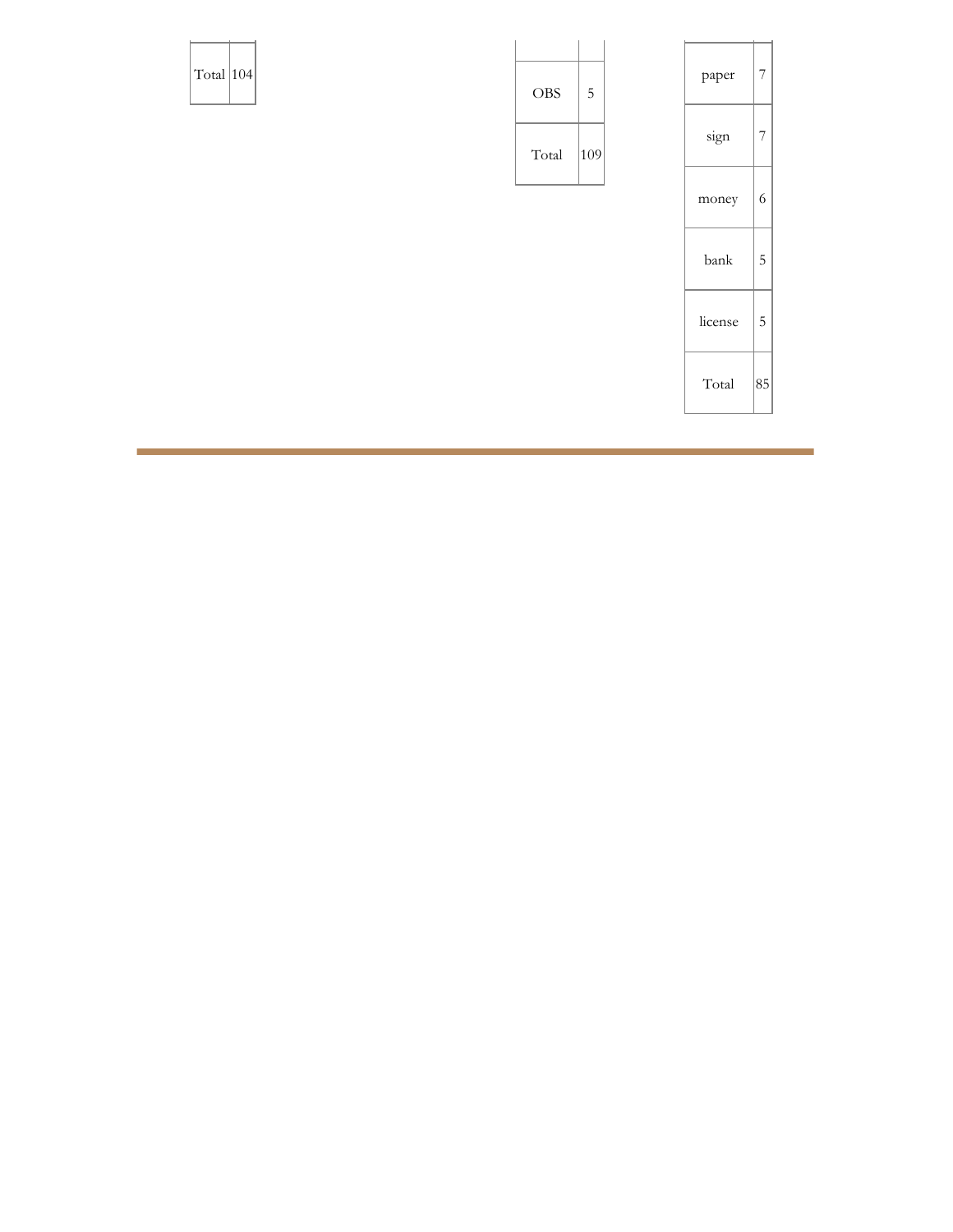I decided to group the themes into two broad categories, based on the kinds of goals that the themes addressed. I grouped themes about what learners wanted to study in the short term — reading, writing, English, math, speaking and listening, computers — under what I called "study goals". I grouped themes about learners' larger, more long-term goals in life — getting a job, going on to further studies, doing everyday tasks better, helping children, getting an education — under what I called "life goals". On the previous page, the "study goals" are grouped in tables in the two columns on the left, and the "life goals" are grouped in tables in the two columns on the right.

In the database, I created a new field for each of these themes. These fields were places where I could make notes on how learners were talking about each of the themes. These notes could then be searched for further information. For example, as I read through the learners' discussion of job goals, I began to notice that some learners specified particular job goals, such as "mechanic" or "cashier," while others just spoke about getting a job, or about getting a "good job" or a "better job". Other learners mention jobs, but in the context of improving their reading and writing so that they could function better at their jobs. Based on these observations, I began to write the following characterizations in my new "Job" field: "Get a particular job"; "Get job": "Get a good job": "Get a better job": "Do job better." In a database, it is important to use the same wording for the same concept, to make searches easier, so I was careful to use these exact wordings consistently.

Databases allow you to create different "layouts" of the data. The first layouts of the data, "Layout 1", was simply the survey sheets in database format. In the "Goals" layout, I juxtaposed a learner's goals statement with fields for the themes that I had identified. This is shown on the next page.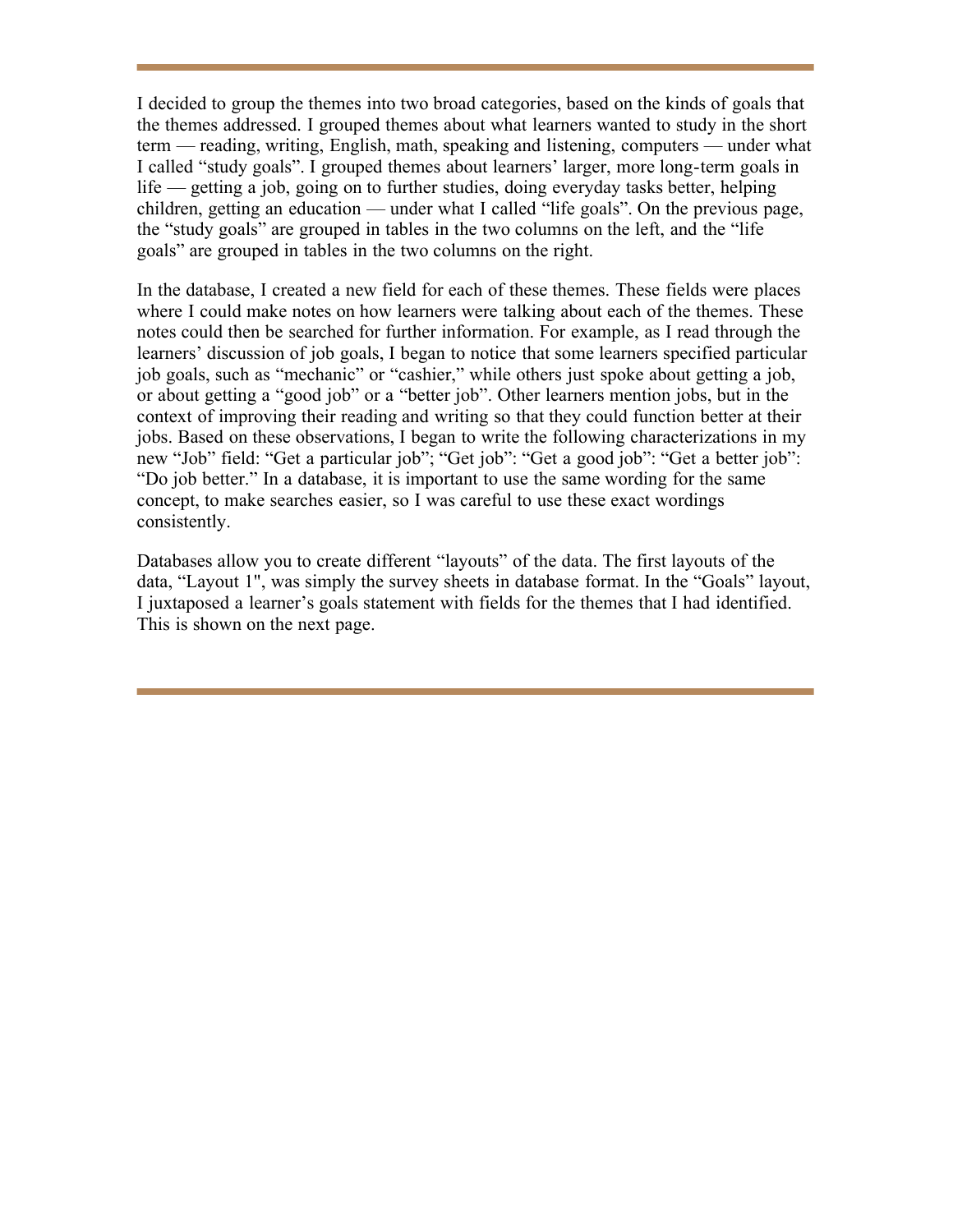#### **Learner 0004**

**Program:** NYBE, Flemingdom Resource Centre, morn.

I want to learn English: talking, writing, reading. I also want math sometimes. I need reading, writing, spelling. Maybe I want to work at anything. It doesn't matter, any work. But I need reading and writing for everything. If I drive a car, I have to know where to go. If I buy medicine, I have to know what it is. The daycare, the school, everyone, they send letters. I have to read the letters. Maybe I can be a cashier. In Ethiopia, the schools were in Amharic. We didn't want it. And women didn't go to school. After I was 10 years, I went to school for six years at night. It was a school for ladies only. The teachers were volunteers. They had volunteers for the ladies. I learned a little Arabic, maths and English.

| <b>Read write</b>   | Y                                                                 |
|---------------------|-------------------------------------------------------------------|
| <b>English</b>      | Ý                                                                 |
| Math                | Y                                                                 |
| <b>Speak listen</b> | Ý                                                                 |
| Computer            |                                                                   |
| Job                 | Get a particular<br>job: cashier (but<br>will accept any<br>job.) |
| Upgrading           |                                                                   |
| <b>Children</b>     |                                                                   |
| <b>Education</b>    |                                                                   |
| Everyday            | Driving, medicine,<br>letters from<br>daycare.                    |
| Communication       |                                                                   |
| L1 English          | N                                                                 |
| Years in school     | 6                                                                 |
| <b>Specific</b>     | E, PJ                                                             |
| General             |                                                                   |
| <b>Study only</b>   |                                                                   |
| <b>Disability</b>   |                                                                   |
|                     |                                                                   |
|                     |                                                                   |

In addition to the themes which I originally identified, "Communication" appears as a theme in this layout. As I read through the learners' goals statements, I came to understand that communication is a particularly important theme for learners with disabilities of various kinds: hearing impaired, deaf-blind, learners with motor difficulties. So even though the words "communication" and "communicate" only occurred in the text a total of 26 times, it was a word that addressed an important life goal for a particular group of learners.

Later, to do further analysis, I added other fields to this layout. For example, to find out how learners' job goals correlated with years in school and first language, I imported the "Years in school" and "L1 English" fields into the "Goals" layout. I also created new fields to indicate what kind of specific life goals

learners discussed, and what kinds of general life goals they discussed. For example, in the above record, the learner discussed the specific life goals of reading maps and signs, reading medicine labels, reading letters from the school and the daycare. I noted these specific life goals by putting an "E" for "everyday tasks" in the field labelled "Specific". I also noted the specific (although tentative) job goal of "cashier" with a "PJ" for "particiular job" in the "Specific" field. I also created a "Study only" field where I could note which learners had mentioned study goals, but not life goals. Finally, I created a field called "Disability" where I typed comments which learners made about physical disabilities or learning disabilities.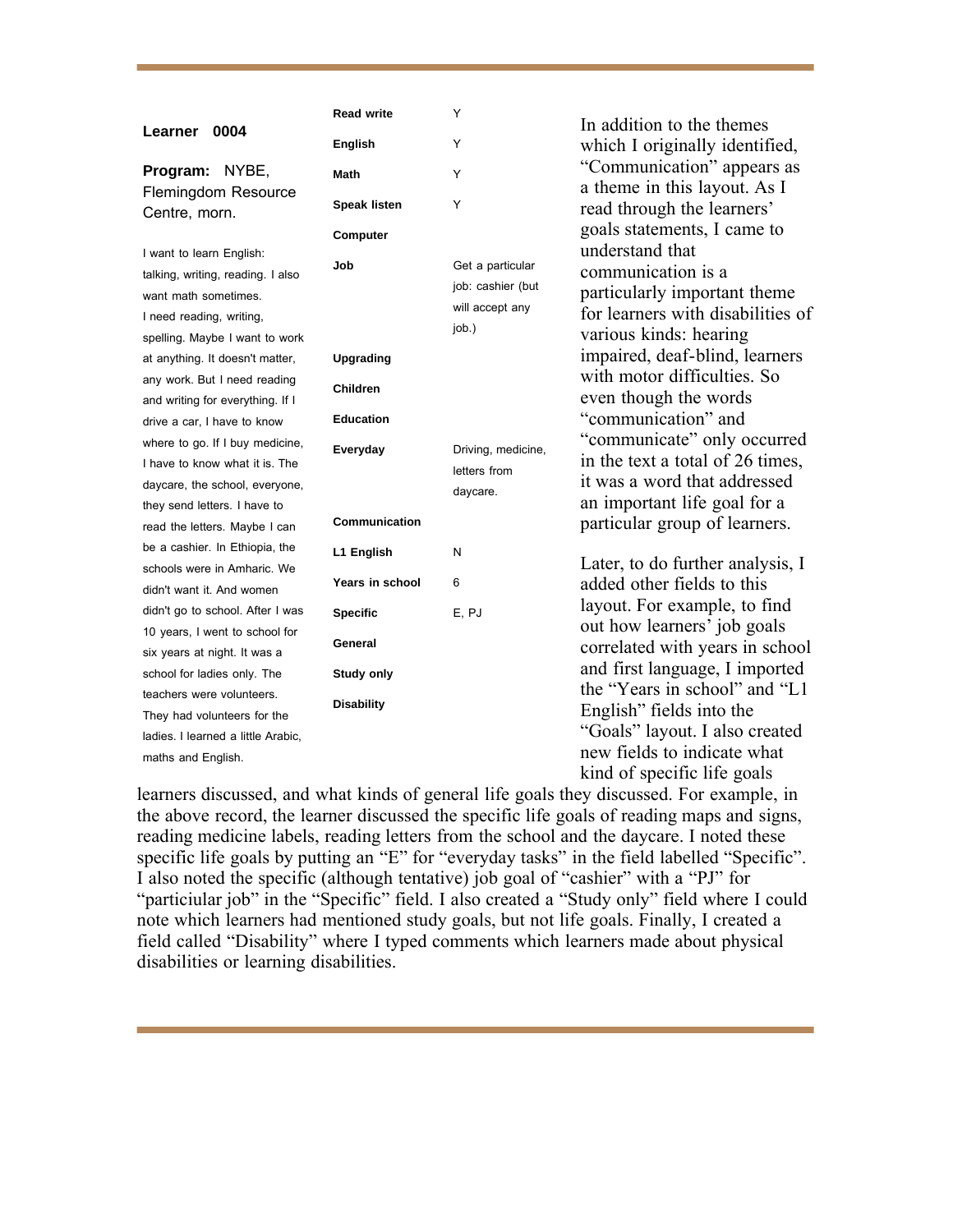I applied the same procedures that I used to analyze the learners' goals statements to analyze their suggestions for change. First I created a word frequency list using the concordance program. Then I read through the records that included each word, and came up with a list of themes. Then I created a special layout, a "Changes" layout, with a field for each of the themes where I could make notes. Then I read through the records, making notes on the themes, and creating new fields as previously hidden themes became apparent. I did not import fields into the "Changes" layout to look for correlations. I did add a field called "Other changes", because there were suggestions for change which did not fit into any of the themes.

#### *Conclusion*

I will present an analysis of the learners' goals and suggestions for change in subsequent parts of this report. I will also present specific guidelines for doing the kind of data collection and analysis which I describe in this report. I conclude this part by affirming what I hope to have demonstrated, that the marriage of a learner centred goal setting process of goal identification and computer database technology is desirable, possible, and not overly complicated.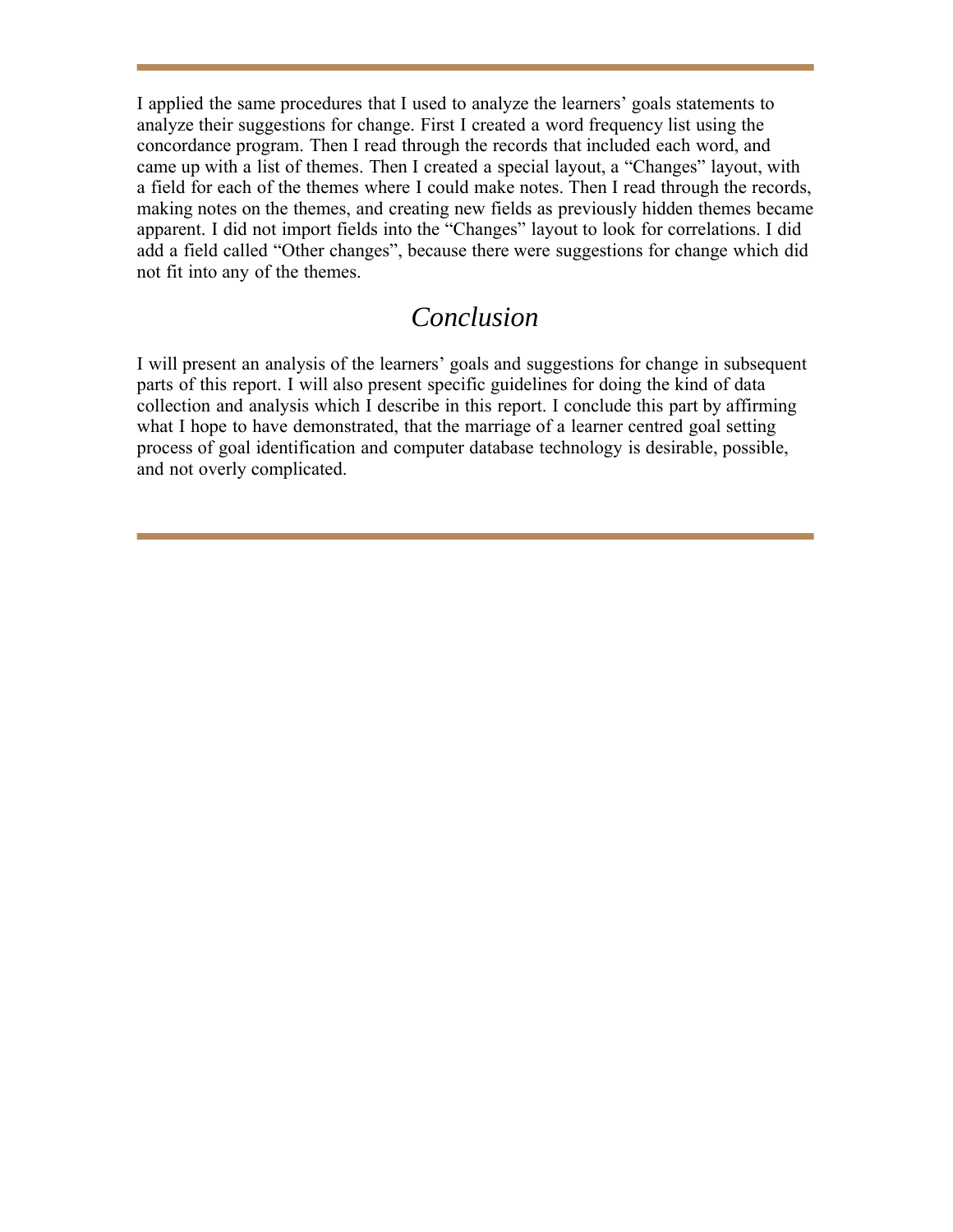### <span id="page-19-0"></span>*2 Findings*

#### *Introduction*

In this section I present statistics from Learner Goals Database Project in three areas. First, I present statistics on learners from the answers to the questions in Part B of the survey sheet. These are statistics about who the learners are, kinds of supports they need, and difficulties that they face attending literacy programs. Then I present statistics on learners' goals, and point to some correlations between these statistics and the general statistics. Finally, I present statistics on learners' suggestions for changing programs.

#### *Statistics on learners*

These statistics were not gathered in every category for every learner, as I mentioned in Section 1. The learners' goal statements were the main focus of the survey, and if time ran out, or if other circumstances intervened, Part B of the survey sheet was dropped. The learners were interviewed during their learning time, and I was careful not to take too much of this time. But although these statistics are not complete, they provide substantial information about the learners.

As I outlined in Section 1, there is input from 227 learners on the database. The breakdown by program is shown in Chart 1, on the next page.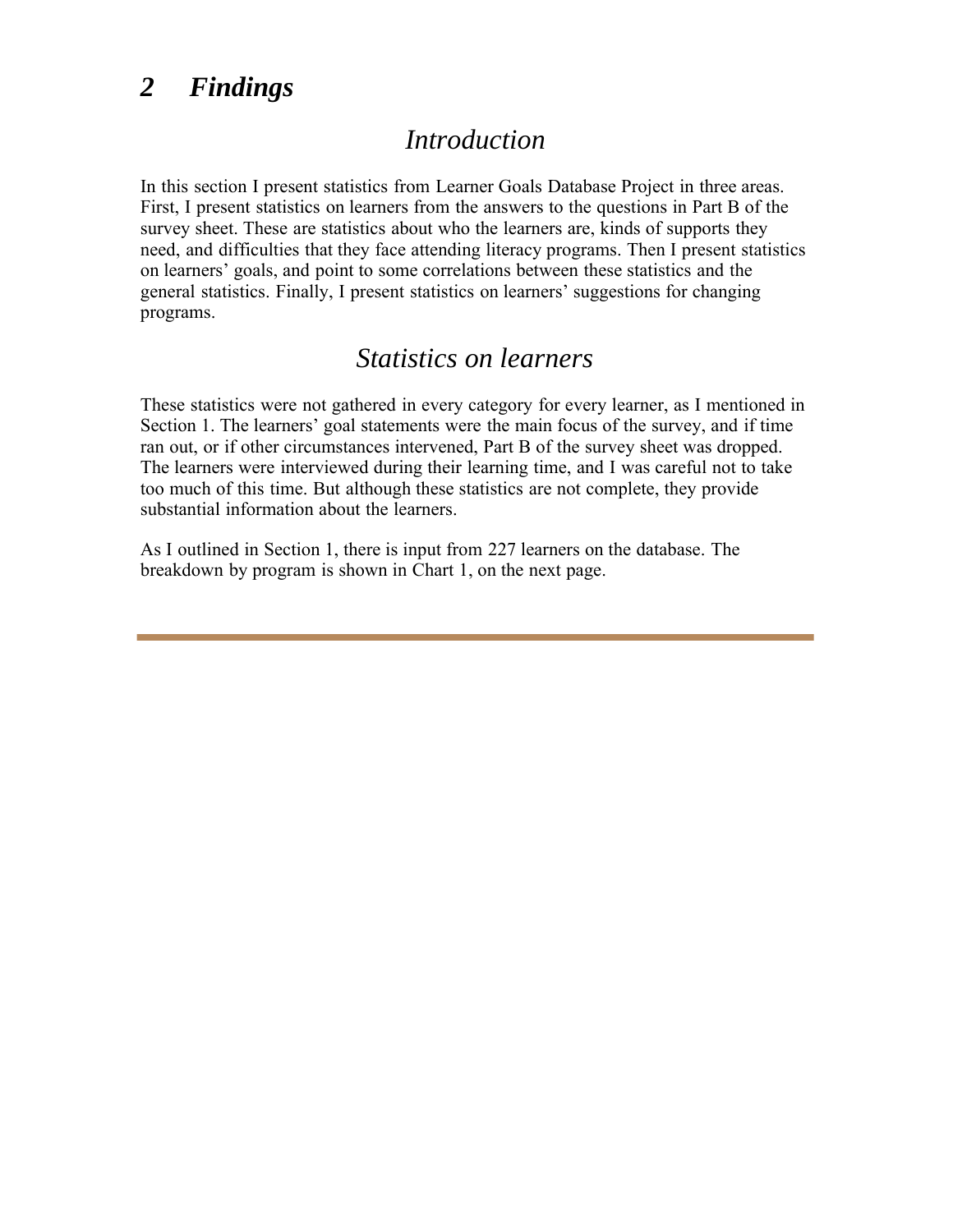"NYBE" refers to the North York Board of Education Adult Basic Literacy/ Numeracy (ABL/N) programs. "Seneca OBS" refers to a Level 2 OBS class at the Yorkgate campus and a Level 2 class and Level 3 class at the Leslie campus. "NYBE/Seneca" refers to three programs that are run co-operatively by NYBE and Seneca College at the college's Newnham campus: the class for people with learning disabilities, the class for physically disabled adults



who use augmented communications, and the Literacy Options program, which provides space and resources with the class for physically disabled. In the database, I labelled the last two classes "Literacy Options", as I surveyed these two classes together, in one group discussion. "PTP" refers to the Preparatory Training Program, at the Preparatory Training Program, East Training Centre. "NYPL" refers to the North York Public Library programs at the Downsview Library, the York Woods Library, the Fairlview Library, and the Central Library. "CNIB" refers to the CNIB Deaf-Blind Literacy Program and "Rumball Centre" refers to the literacy class at The Bob Rumball Centre for the Deaf. The number of learners in NYPL programs is small, proportionate to the size of the programs. Because all of the learners in this program work in tutor-learner pairs at various times throughout the day, and because tutor-learner pairs can be flexible, and often rearrange their meeting times, I was not able to talk with as many learners in these programs as I would have liked to.

Of the learners who responded to the questions about gender, about two thirds of the learners were female.

More than half of the learners spoke English as a first language.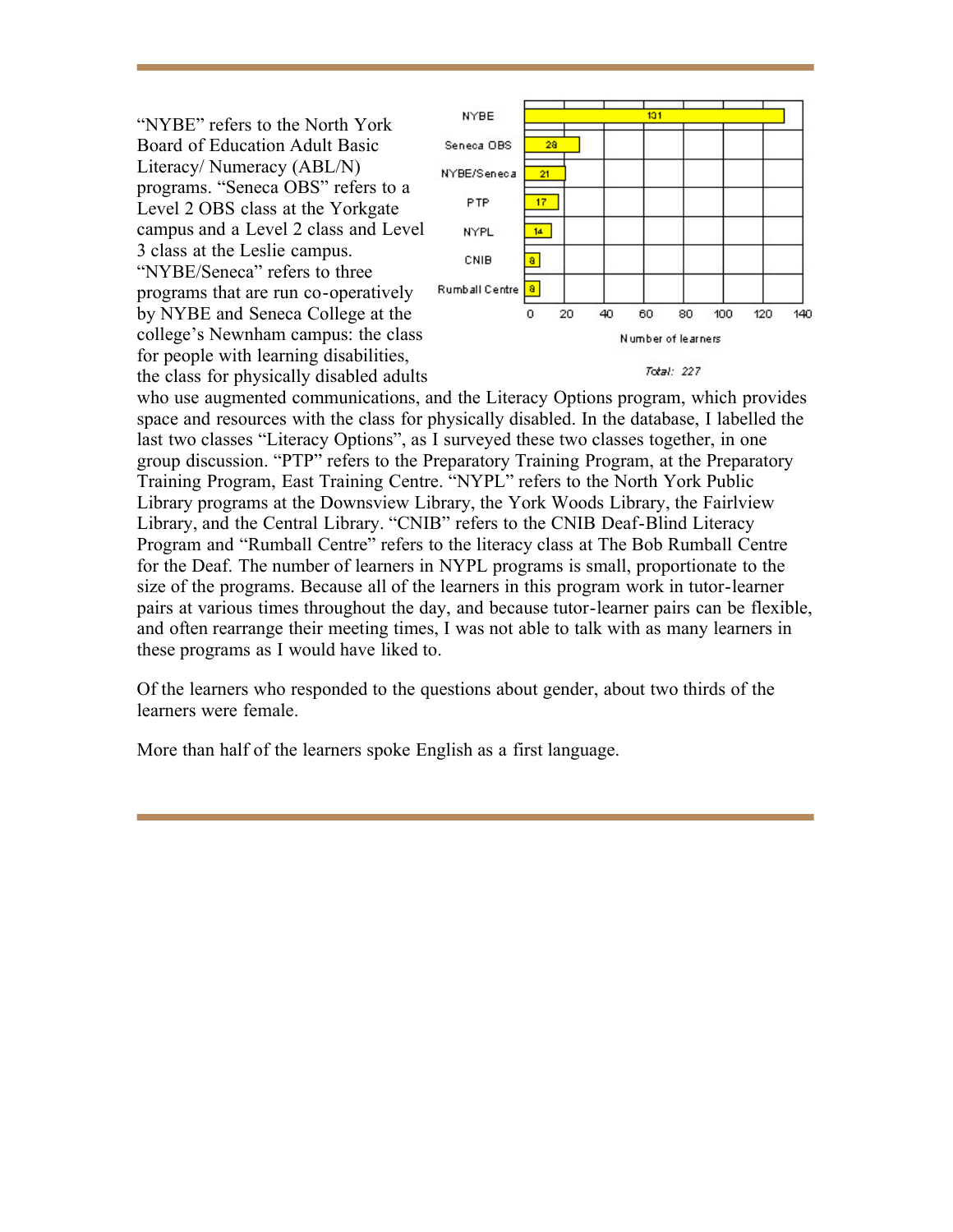Although there was a substantial number of learners with very little education, including seven with no education, the figures for years of school cluster around 6 - 12 years, as Chart 2 shows.



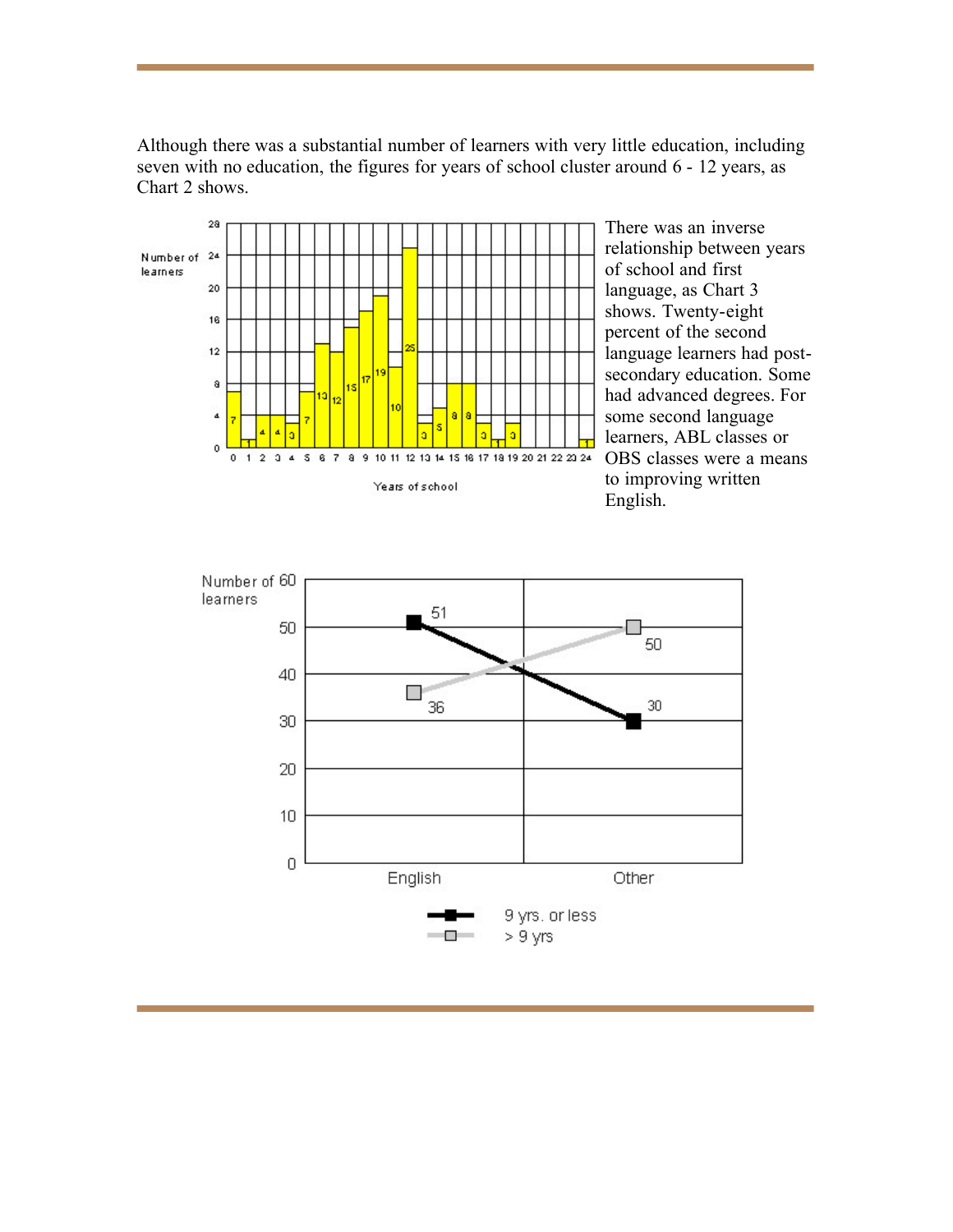For example, one OBS Level 2 student wanted to improve her written English before taking a university program in genetics. For one student in an ABL class, a television producer in his native country, it was an opportunity to participate in discussions with native-speaker literacy students, as a way of improving his spoken English. For one elderly man, a school principal in his native country with 24 years of education, it was a way of improving his English so that he could teach Arabic. Under the new LBS guidelines, these learners would be excluded from literacy programs, because of their level of education in their first languages. Although this makes sense as a policy measure to ensure that resources allocated for basic literacy are used to provide basic literacy instruction, one must wonder how these kinds students will be able to access classes in the future. The ABL and OBS classes have been flexible in accommodating such students in the past, especially if they had few options, because of income or difficulty travelling. As the new LBS program is instituted, it will be important to ensure that there are ways of continuing to provide opportunities for these highly skilled students to find ways of applying their skills in Canada.

Many learners lived close to their programs. Thirty-nine percent lived within one kilometre of their programs. Eighty-three percent lived within five kilometres of their programs.

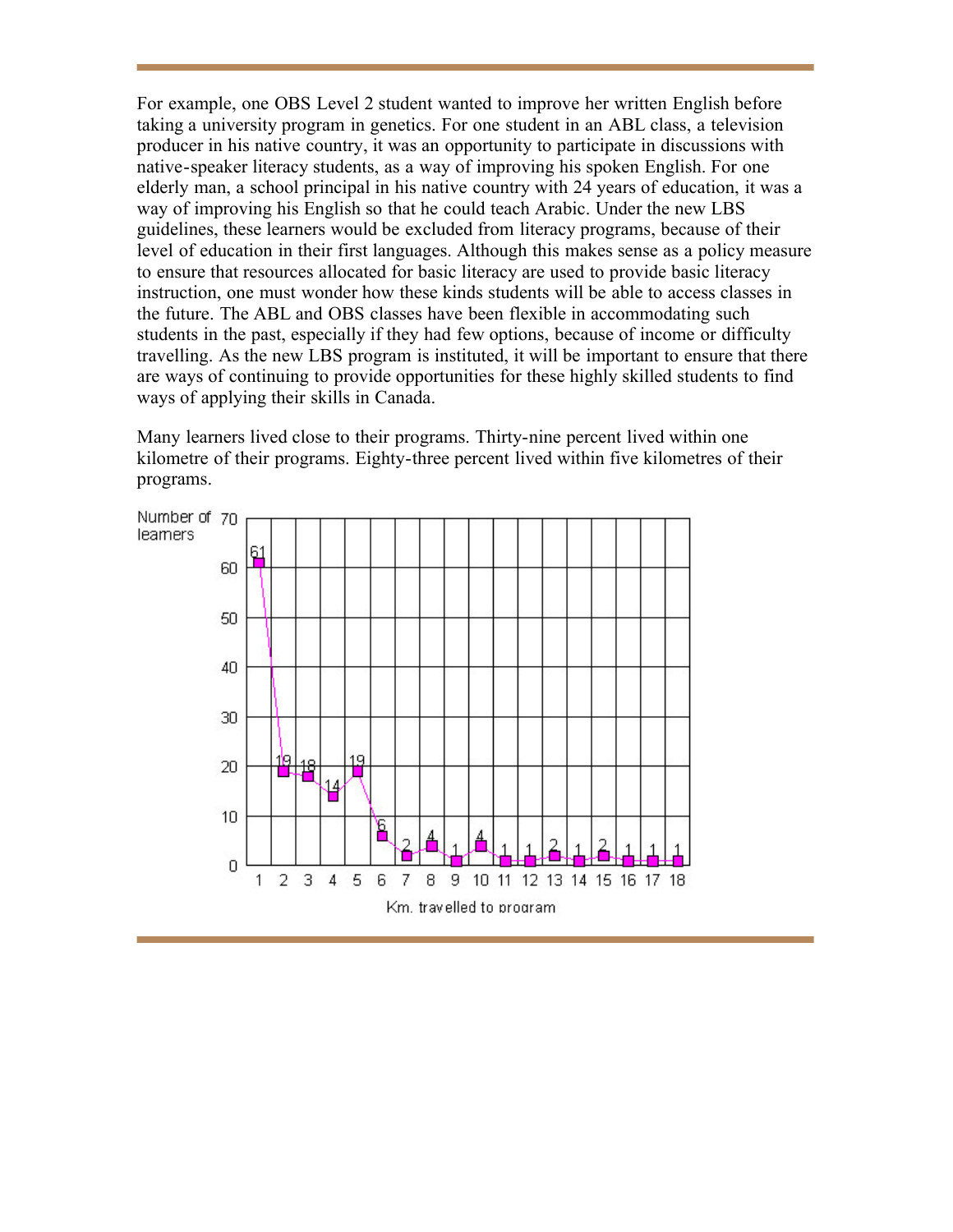About forty percent of learners said that it was difficult to come to their programs. The most common difficulties were money for transit fares and other difficulties having to do with travel, such as the amount of time required.



Chart 5: What makes coming to programs difficult

### *Statistics on learners' goals*

As I explained in Section 1, learners talked about two kinds of goals, study goals and life goals. Chart 6 shows the study goals that the learners mentioned in their goal statements.

In addition to study goals, all but 15 of the learners talked about life goals. Learners talked about both specific life goals and general life goals. The specific life goals named particular upgrading programs, particular jobs, particular everyday tasks, and particular kinds of activities such as helping children with school, communicating with employers, doing a particular job better, or doing a particular volunteer job better. Here are some examples of specific life goals:

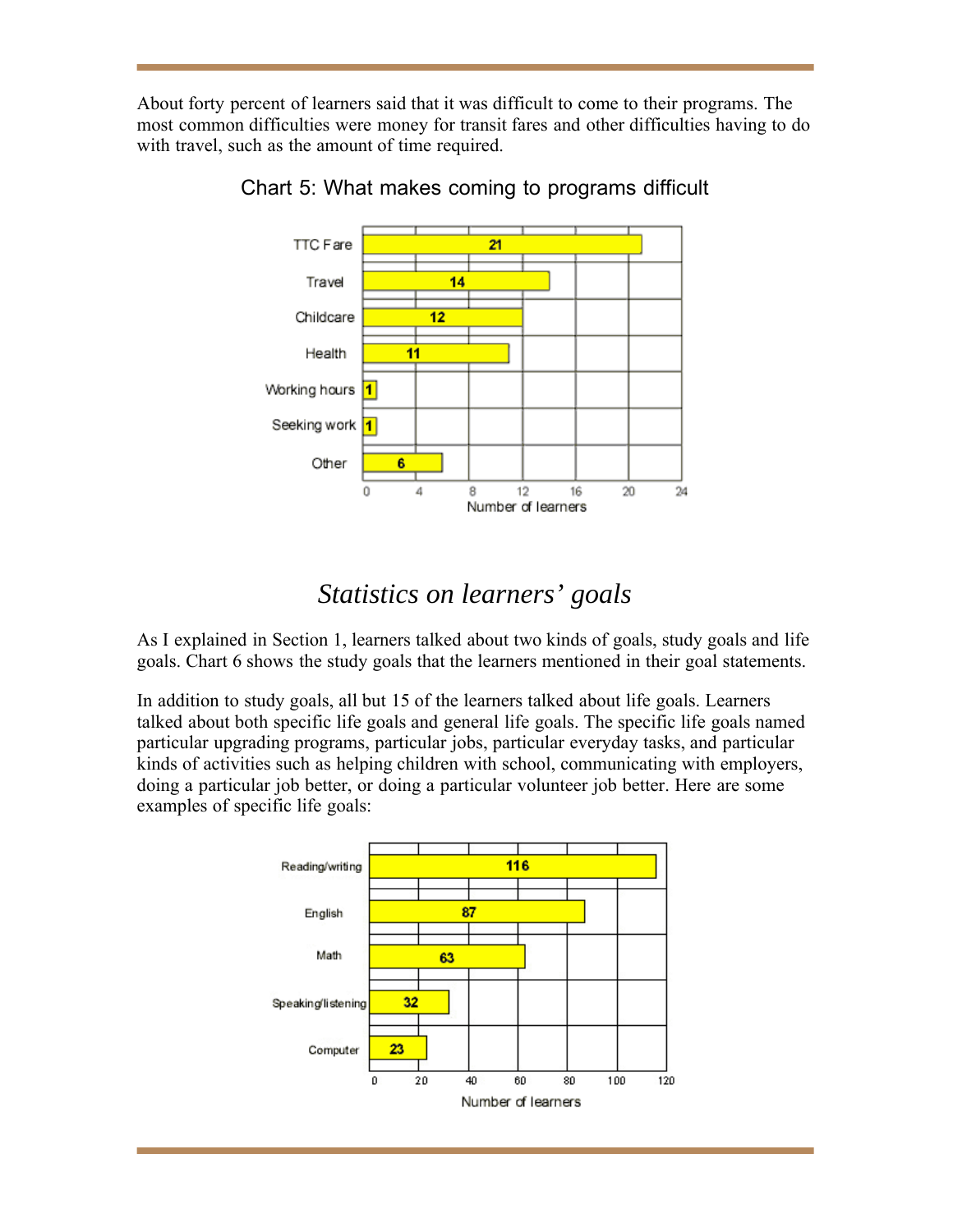**"I want to go to adult secondary school, but there are no programs right away. I would like to do a whole program in business skills."**

**"Maybe I can be a cashier."**

**"If I drive a car, I have to know where to go. If I buy medicine, I have to know what it is. The daycare, the school, everyone, they send letters. I have to read the letters."**

By contrast, some learners spoke about their life goals in more general terms, as in the following examples:

**"I need to finish this class, then I want to go to another school."**

**"When I go to school, I get knowledge, then I get Canadian experience, then I go to work."**

**"I really need to know how to read, write and do math in everyday life."**

Some kinds of goals do not come in both specific and general versions. Although "upgrading" can refer to a specific upgrading program or be left vague, "education" is inherently a general idea. We can see this in how learners spoke about "education".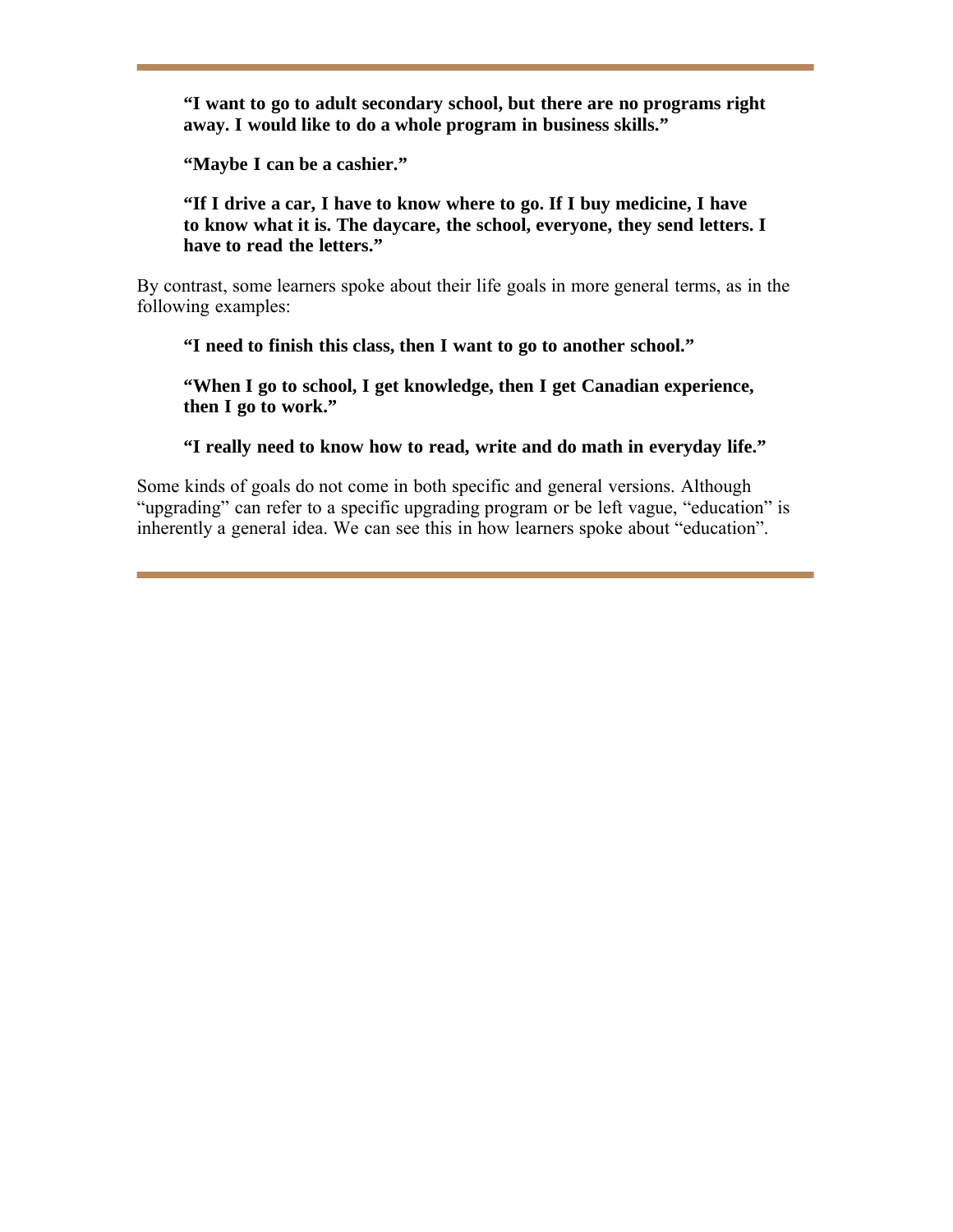**"I want to continue my education as far as I can. High school, college, whatever I can. If you know something, it's good for you. I would like to raise my kids' education. If you don't have an education, you can't raise your kids' education. I'm old. It's hard. But that's the reason I want to continue, to raise my kids' education."**

**"Without education, it's really hard. Reading is understanding. I didn't get much schooling. If I could get it now, and I'm getting it now, and I feel that it's really helping. The more you read, the more you gain."**

#### **"I find it very hard going back to school and being a single mother, but I got to do it or I won't be able to help my children. I want them to be well-educated."**

Other goals, such as helping children with their school work, seem to be inherently specific (although, as two of the above statements indicate, this specific goal can be framed by the general goal of helping children get an education.)

It is an important finding of this project that most of the learners spoke about life goals, and that most of the learners spoke about at least one specific life goal. It is also important that most of the learners (sixty-one per cent) had more than one goal, and that learners talked about educational goals, including inter-generational educational goals. I will have more to say about these findings in the next section of this report.

Charts 7 and 8 on the next page show the statistics on general life goals and specific life goals. I obtained these statistics by reading through the learners goals statements and coding them as "general" or "specific" in the Goals layout (described in Section 1).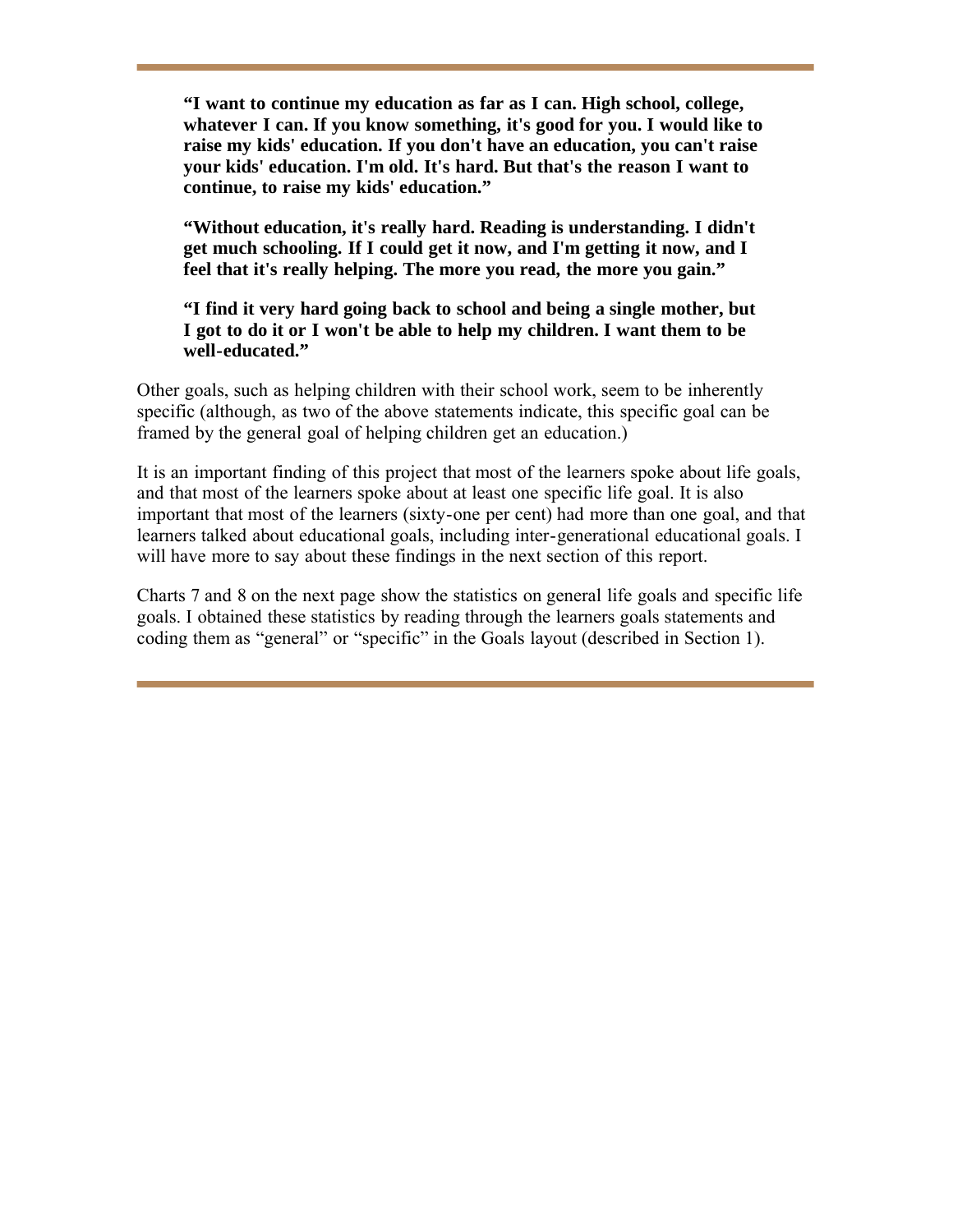





### Chart 7: General life goals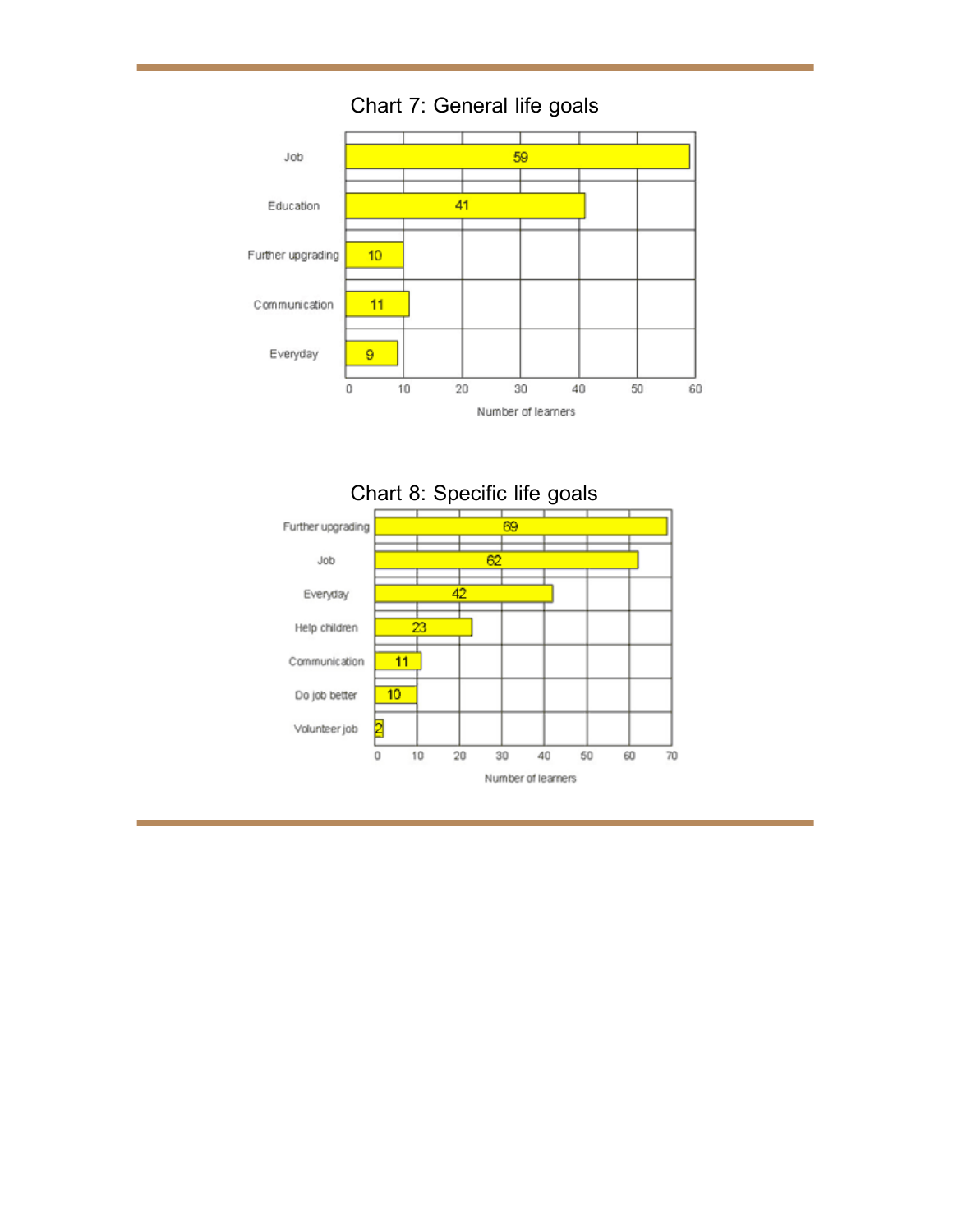| Program     | <b>Job Goal</b>          | <b>Years</b><br>of<br>school                                   | <b>Previous</b><br>work             | <b>Upgrading</b> | May not<br>need<br>upgrading | English? |
|-------------|--------------------------|----------------------------------------------------------------|-------------------------------------|------------------|------------------------------|----------|
| <b>NYBE</b> | nurse                    |                                                                |                                     |                  |                              | Υ        |
|             | babysitting              | $\mathbf 0$                                                    |                                     |                  |                              | Υ        |
|             | mechanic                 | $\pmb{0}$                                                      |                                     | Y                |                              | Υ        |
|             | homecare                 | $\mathbf 0$                                                    |                                     |                  |                              | Υ        |
|             | printing or<br>mechanics | $\mathbf 0$                                                    |                                     |                  |                              | Υ        |
|             | cooking/baking           | few                                                            |                                     |                  |                              |          |
|             | masonry/tiling           | few                                                            | masonry and<br>tiling in<br>Jamaica | Υ                |                              | Y        |
|             | plumbing/electricity     | few<br>(English<br>speaker<br>who went to<br>French<br>school) | building<br>superintendent          |                  |                              | Y        |
|             | dressmaking              | $\overline{2}$                                                 |                                     |                  | Υ                            |          |
|             | chef                     | $\mathbf{3}$                                                   | chef in Isreal                      |                  |                              |          |
|             | nursing                  | $\overline{\mathbf{4}}$                                        |                                     | Υ                |                              | Υ        |
|             | hairdressing             | $\overline{5}$                                                 |                                     | Υ                |                              | Υ        |
|             | cashier                  | 6                                                              |                                     |                  | Y                            |          |
|             | machine operator         | $\,6\,$                                                        |                                     | high school      |                              | Υ        |

# Details about learners' specific job goals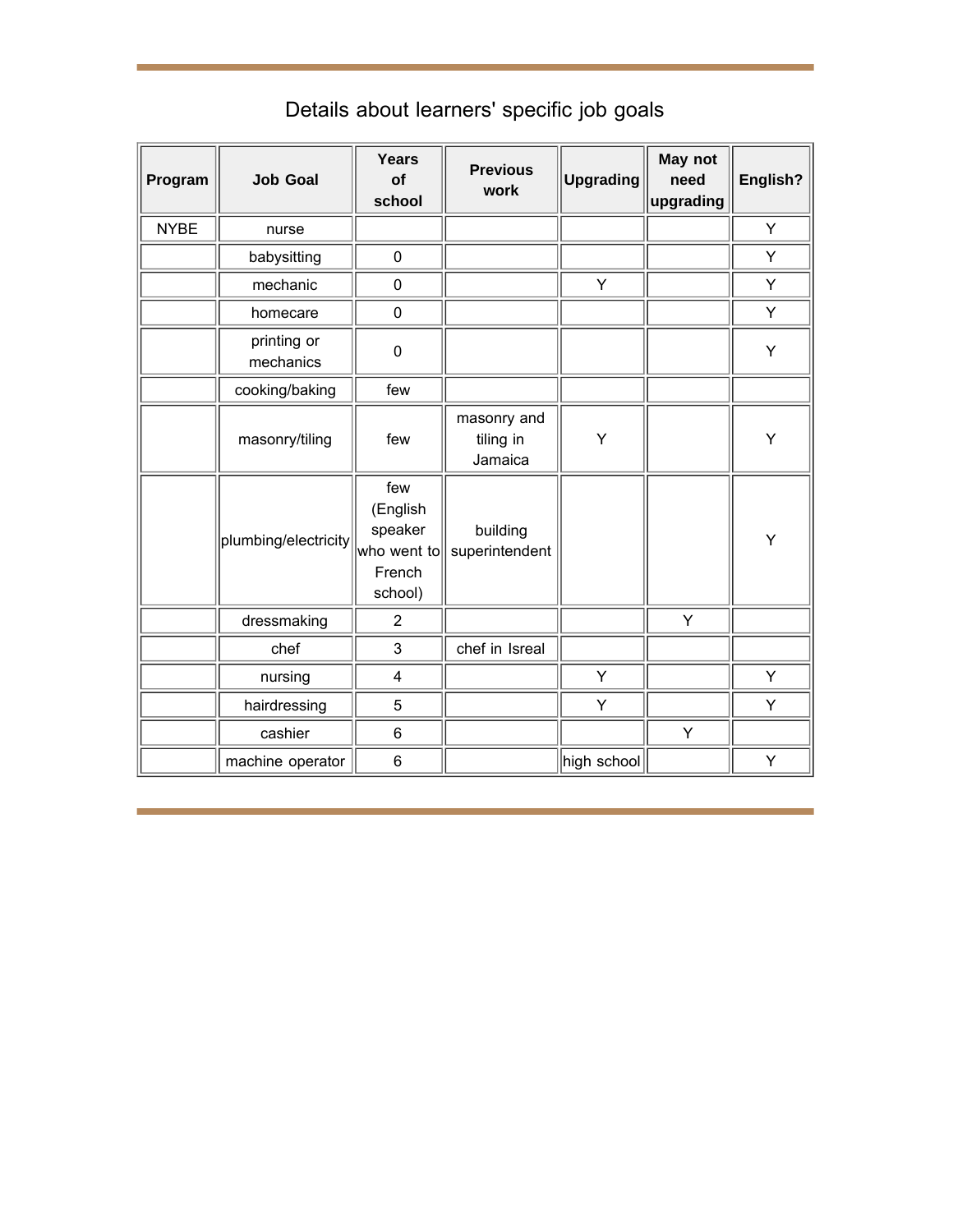

Chart 9 shows the combined statistics for all life goals.

The most common life goals had to do with jobs. As I mentioned in Section 1, I did detailed analysis on learners' job goals. Chart 10 shows the breakdown of specific job goals, such as wanting a particular job such as cashier, and the more general job goals of wanting a job, wanting a good job, or wanting a better job. More than half of <sup>140</sup> the learners mentioned particular job goals.

There follows on the next page a table listing the particular jobs that learners wanted. The table also shows the learners' years in school, previous work experience, upgrading

goals, and first language. In addition, there is a column for indicating learners who did not mention upgrading and who may not need upgrading. Most of the learners did not mention further upgrading as a goal, but it appears that many of these learners who did not mention further upgrading may not, in fact, need further upgrading to obtain the jobs they want. So learners' failure to mention further upgrading does not necessary indicate a lack of awareness of the job market.

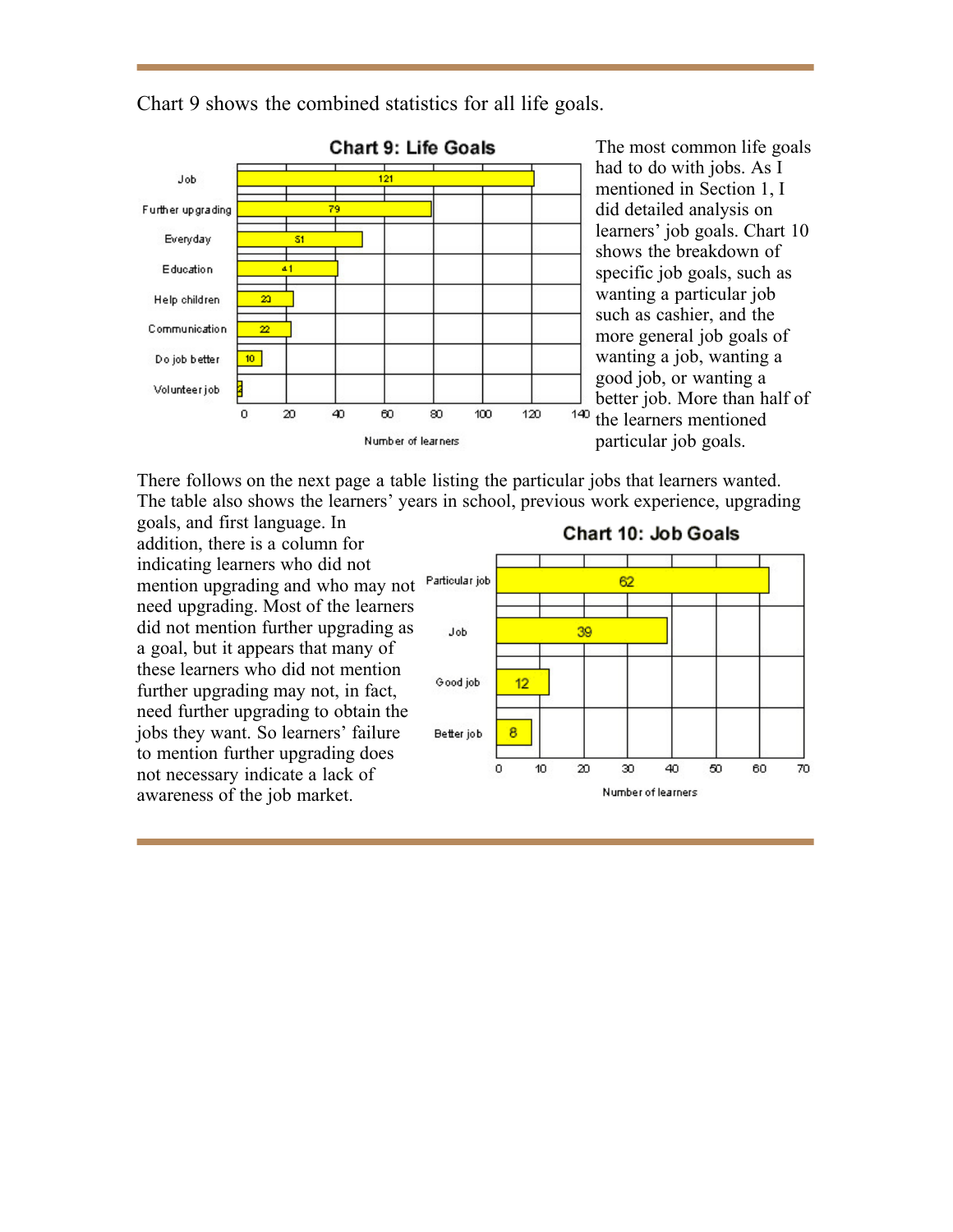| Program | <b>Job Goal</b>                            | <b>Years</b><br>of<br>school                    | <b>Previous</b><br>work | <b>Upgrading</b>               | May not<br>need<br>upgrading | English? |
|---------|--------------------------------------------|-------------------------------------------------|-------------------------|--------------------------------|------------------------------|----------|
|         | cashier                                    | $\,6\,$                                         |                         |                                | Υ                            |          |
|         | own business                               | $\overline{7}$                                  |                         |                                | Υ                            | Υ        |
|         | clerk                                      | 8                                               | job training            |                                |                              |          |
|         | truck driver                               | 8                                               | factory work            |                                | Υ                            | Y        |
|         |                                            |                                                 |                         |                                |                              |          |
|         | mechanic                                   | 8                                               |                         |                                |                              |          |
|         | own business                               | 9                                               |                         |                                | Υ                            | Υ        |
|         | fixing alarms, fixing<br>mechanical things | 9                                               |                         | high school                    |                              | Υ        |
|         | cake icing                                 | $\boldsymbol{9}$                                |                         | job training                   | Y                            | Y        |
|         | animal<br>grooming/hairdressing            | $\boldsymbol{9}$                                |                         | high school                    |                              | Y        |
|         | <b>ECE</b> worker                          | 9, some<br>ECE<br>training in<br>Nova<br>Scotia |                         | college                        |                              | Υ        |
|         | personal support<br>worker                 | 10                                              |                         | college                        |                              |          |
|         | food services                              | 10                                              |                         | high school<br>then<br>college | Υ                            |          |
|         | nurse                                      | 10                                              |                         |                                |                              | Y        |
|         | nursing                                    | 10                                              |                         | high school                    |                              |          |
|         | write for a newspaper                      | 10                                              |                         |                                | Υ                            | Y        |
|         | own business                               | 11                                              |                         |                                | Υ                            |          |
|         | homecare                                   | 11                                              |                         |                                |                              | Υ        |
|         | packing                                    | 11                                              |                         |                                | Υ                            |          |

Details about learners' specific job goals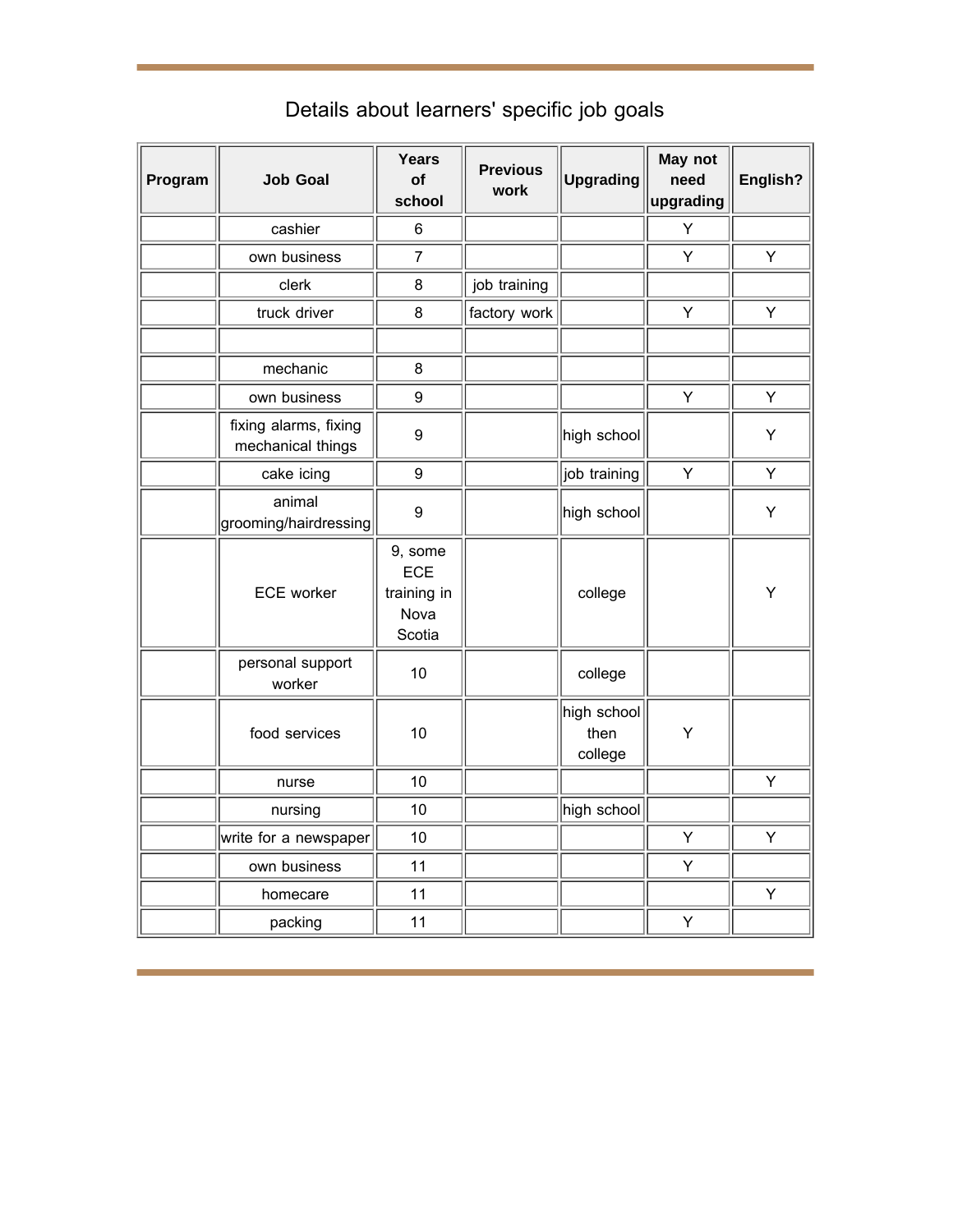| Program | <b>Job Goal</b>            | <b>Years</b><br>of<br>school | <b>Previous</b><br>work                | <b>Upgrading</b>                           | May not<br>need<br>upgrading | English? |
|---------|----------------------------|------------------------------|----------------------------------------|--------------------------------------------|------------------------------|----------|
|         | teach English<br>back home | 12                           |                                        | college or<br>university                   |                              |          |
|         | cosmetology                | 12                           |                                        | high school                                |                              | Y        |
|         | clothes<br>designer        | 12                           |                                        | high school<br>then<br>college             |                              |          |
|         | fixing<br>computers        | 12                           |                                        | high school<br>or college                  |                              | Υ        |
|         | aesthetics                 | 12 (Gr. 12,<br>Basic)        |                                        | high school                                |                              | Υ        |
|         | lawyer                     | 12                           |                                        | accepted at<br>Emery C.I.                  |                              |          |
|         | underwater<br>welding      | 12                           |                                        |                                            |                              |          |
|         | sports teacher             | 13                           | sports teacher<br>in mother<br>country | high school<br>then<br>university          |                              |          |
|         | office job                 | 14                           |                                        |                                            |                              |          |
|         | ECE worker                 | 14                           | teacher                                | high<br>school,<br>then<br>college         |                              |          |
|         | media work                 | 16                           | t.v. director in<br>mother country     |                                            | Y                            |          |
|         | banking job                | 17                           |                                        | high school<br>(for<br>business<br>skills) |                              |          |
|         | teaching Arabic            | 24                           |                                        | high school                                |                              |          |

Details about learners' specific job goals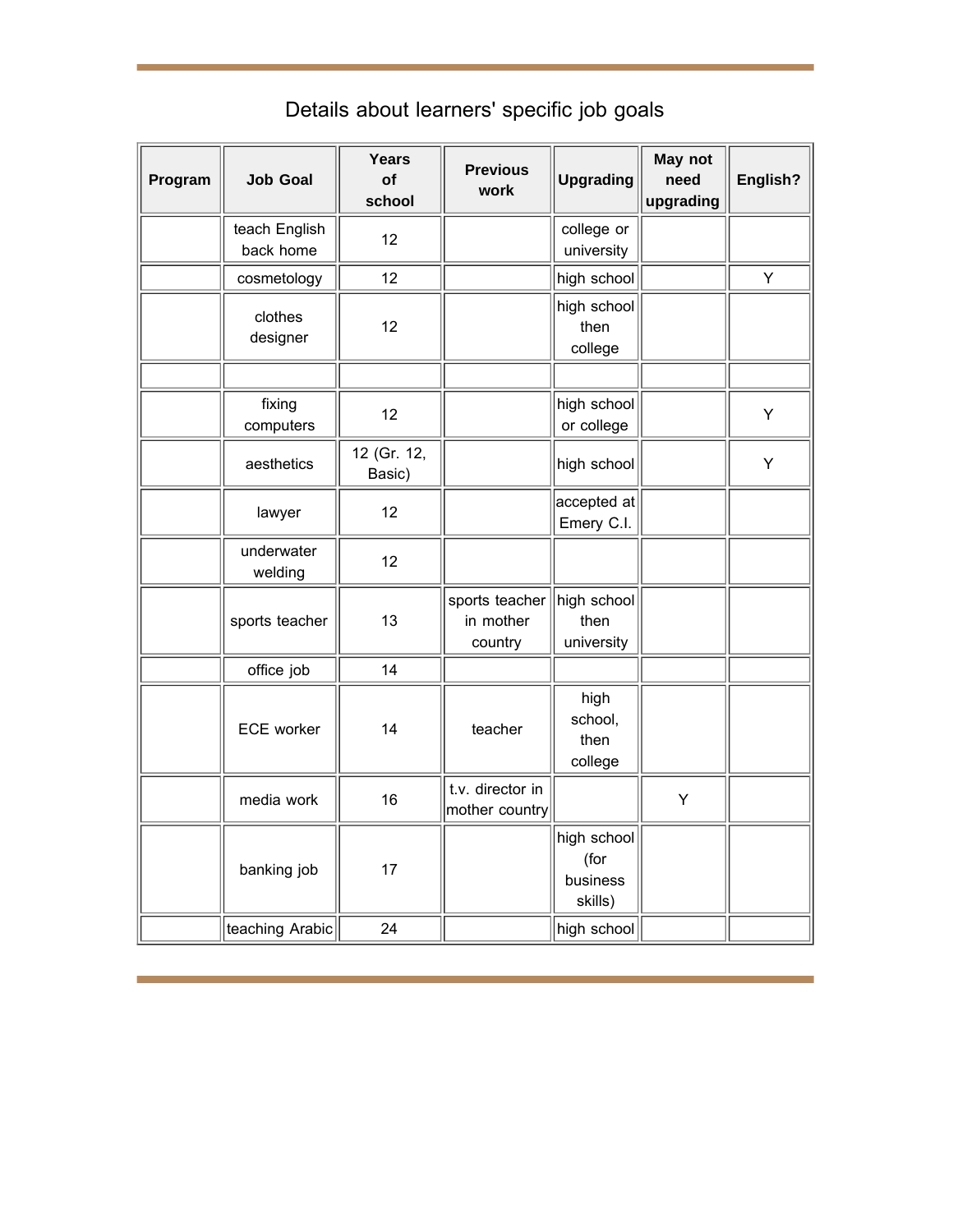| Program            | Job Goal                    | <b>Years</b><br>of<br>school | <b>Previous</b><br>work            | <b>Upgrading</b>                   | May not<br>need<br>upgrading | English? |
|--------------------|-----------------------------|------------------------------|------------------------------------|------------------------------------|------------------------------|----------|
| Seneca OBS         | community<br>work           |                              |                                    | college                            |                              |          |
|                    | computer<br>programmer      |                              |                                    | college                            |                              |          |
|                    | fashion<br>designer         |                              |                                    | college                            |                              |          |
|                    | geneticist                  |                              |                                    | university                         |                              |          |
|                    |                             |                              |                                    |                                    |                              |          |
|                    | social work                 |                              |                                    | college                            |                              |          |
|                    | nursing                     |                              |                                    | college                            |                              |          |
|                    | write children's<br>stories | $\overline{7}$               |                                    |                                    | Υ                            | Υ        |
|                    | computer<br>analyst         | 10                           |                                    | college                            |                              | Y        |
|                    | accounting                  | 14                           |                                    | high<br>school,<br>then<br>college |                              |          |
|                    | accountant,<br>office work  | 16                           | accountant in<br>mother<br>country |                                    |                              |          |
|                    | bookkeeping                 | 16                           | bookkeeper in<br>mother<br>country |                                    |                              |          |
|                    | medical doctor              | 18                           | medical doctor<br>in China         |                                    |                              |          |
| NYBE/Seneca,<br>LD | floristry                   | 13                           |                                    |                                    |                              | Y        |
|                    | designing<br>bicycles       | 14                           | designing<br>bicycles              | college                            |                              | Υ        |

# Details about learners' specific job goals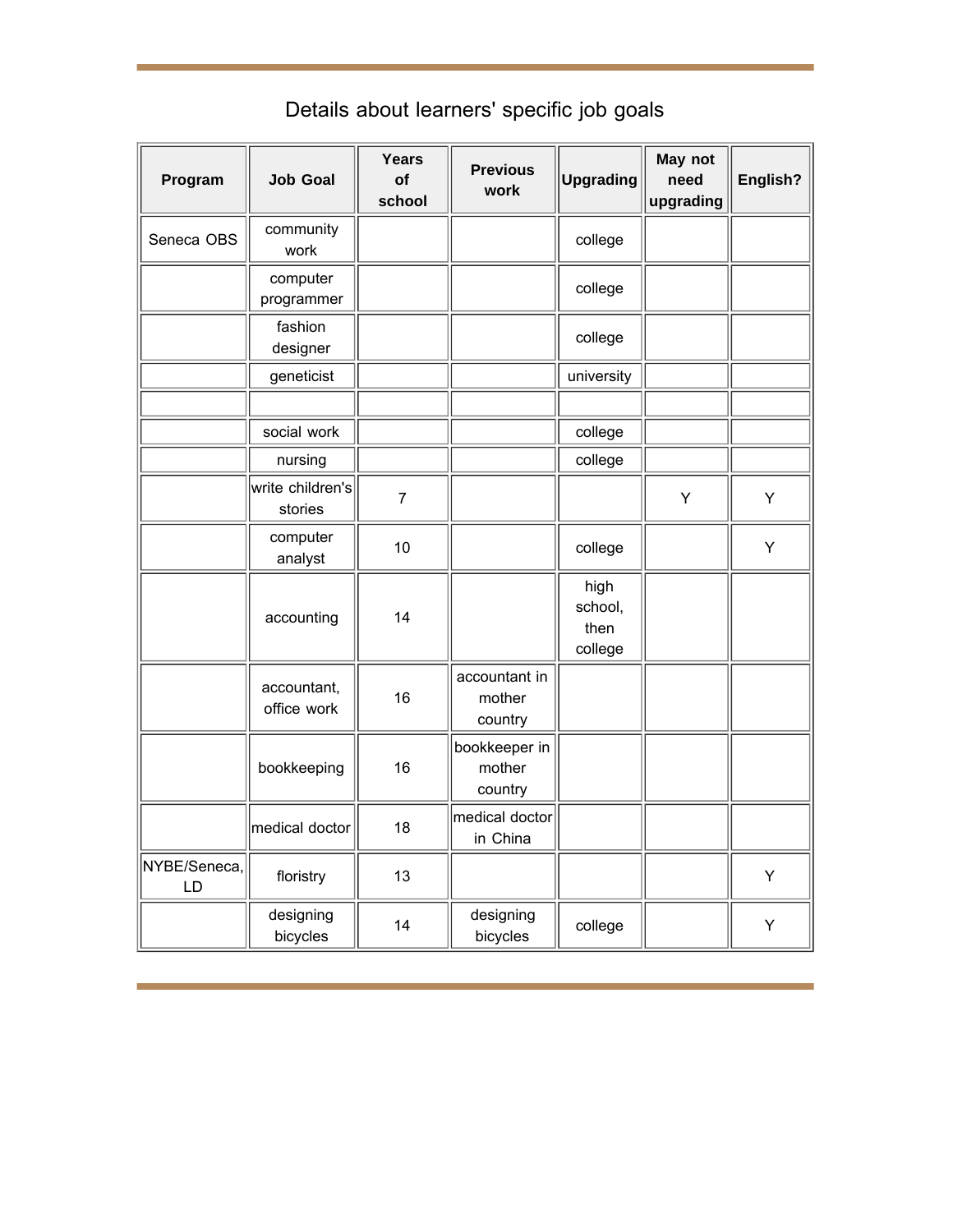| Program                                                             | <b>Job Goal</b>              | Years<br><b>of</b><br>school                | $ $ Previous $ $<br>work | Upgrading  | May not<br>need<br>upgrading | English? |
|---------------------------------------------------------------------|------------------------------|---------------------------------------------|--------------------------|------------|------------------------------|----------|
| NYBE, Augmented<br>Communication/Seneca,<br><b>Literacy Options</b> | advocate for<br>the disabled | 5 "but<br>only in<br>body, not<br>in mind." |                          |            | Υ                            | Υ        |
| <b>PTP</b>                                                          | computer<br>technician       | 9                                           |                          | <b>GED</b> |                              |          |
| <b>Rumball Centre</b>                                               | hairdresser                  |                                             |                          |            |                              |          |

#### Details about learners' specific job goals

Learners with particular job goals were more likely to have further upgrading as a goal than learners with general job goals. Out of 62 learners with specific job goals, 30 mentioned further upgrading, while only 13 of the 59 learners with general job goals mentioned further upgrading.

As Charts 11 and 12 show, learners whose first language was English, and learners with more years of school were more likely to have particular job goals.

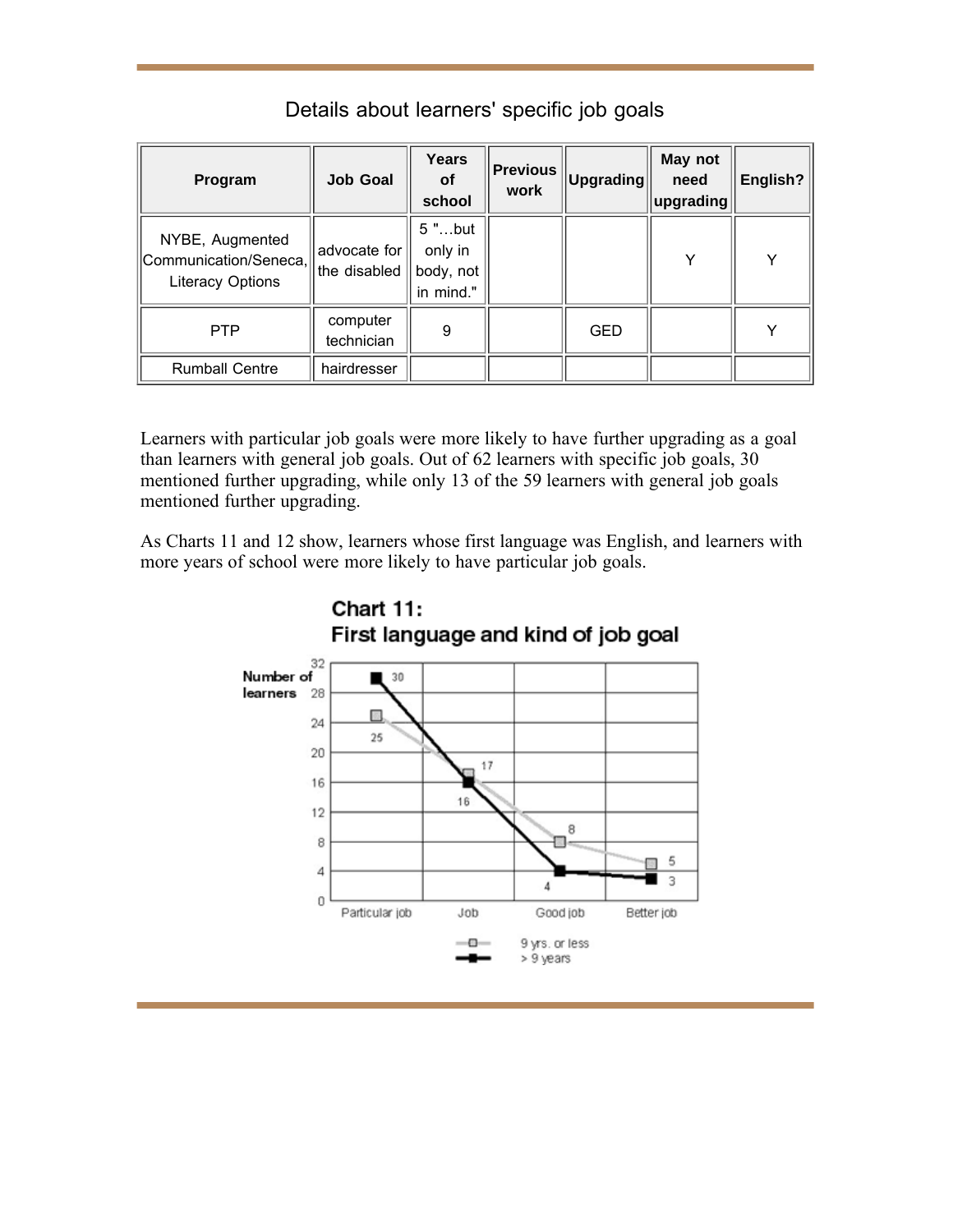

Learners who speak English as a second language and learners who have few years of schooling do, in fact, have fewer job choices, so these learners were probably being realistic in not specifying particular jobs. As one learner said, " . . . after school finished, find a job, so I work. Beause no English, I don't know. No pick job. Any job." On the other hand, for some learners, less fluency in English and less schooling could simply mean less knowledge about the job market, and a need for job counselling.

Learners with job goals also had other goals. The table below shows that, of the 121 learners with job goals, significant numbers stated other, overlapping life goals as well.

|                   | Number of<br>learners |
|-------------------|-----------------------|
| Further upgrading | 14                    |
| Education         | 24                    |
| Help children     | 24                    |
| Everyday          | 21                    |
| Communication     | 12                    |

#### How job goals overlapped with other life goals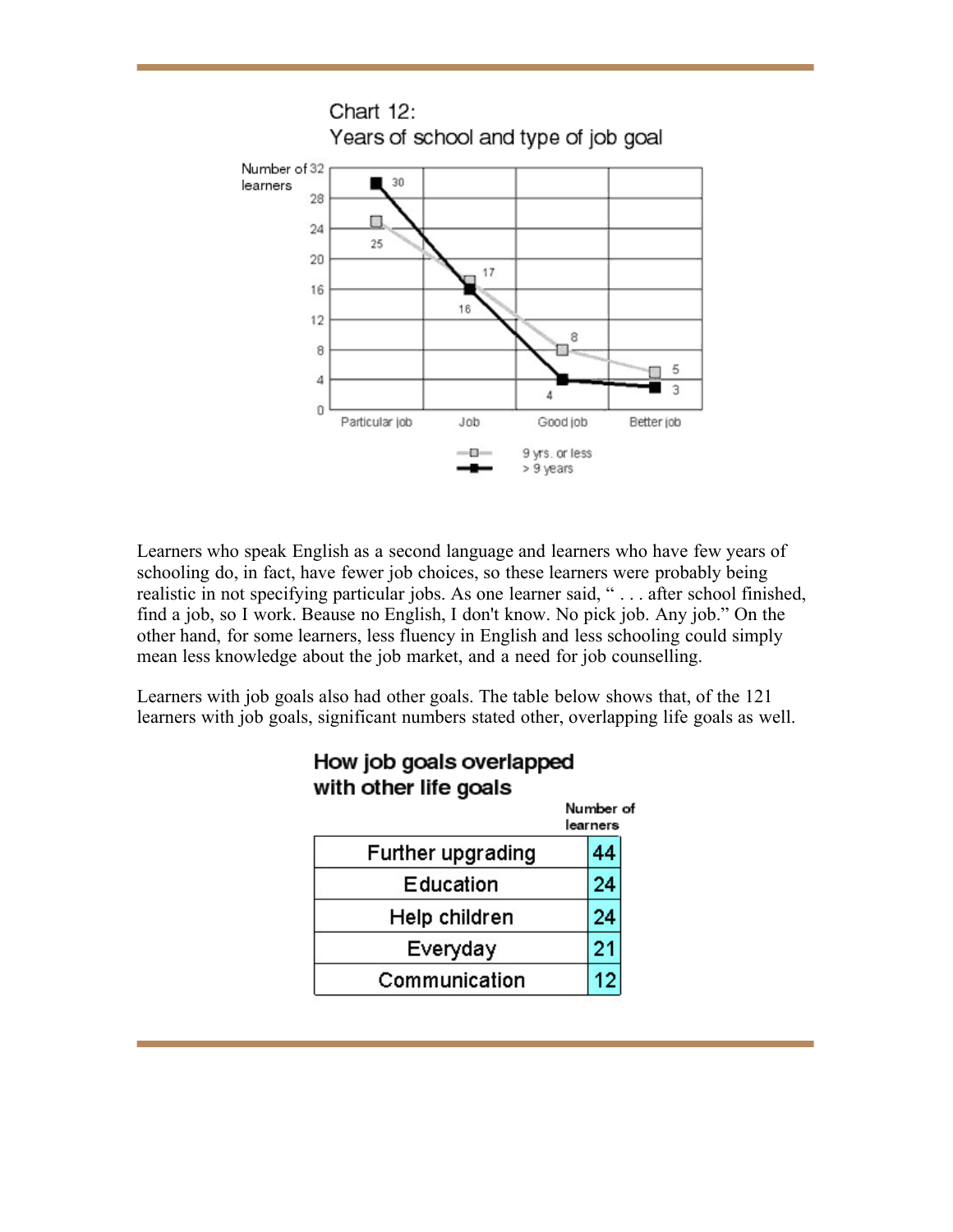### *Statistics on suggestions for change*

Learners made a variety of suggestions for change. Chart 13 shows suggestions made by more than one learner.



#### Chart 13: Suggested Changes

The most common suggestion was to get computers or to get more computers for literacy programs. Here are some of the learners' comments about the need for computers.

**" The only thing I made an appeal about is getting a computer. I don't know anything about computers. In today's world, you've got to get the modern things that are around you."**

**"And also, we need computers. Because this country is all computers. My kids need it. Even the bank. What do you do if you don't understand computers?"**

**"We will like to learn the computer. The background now is more computer, and we don't know anything about computer."**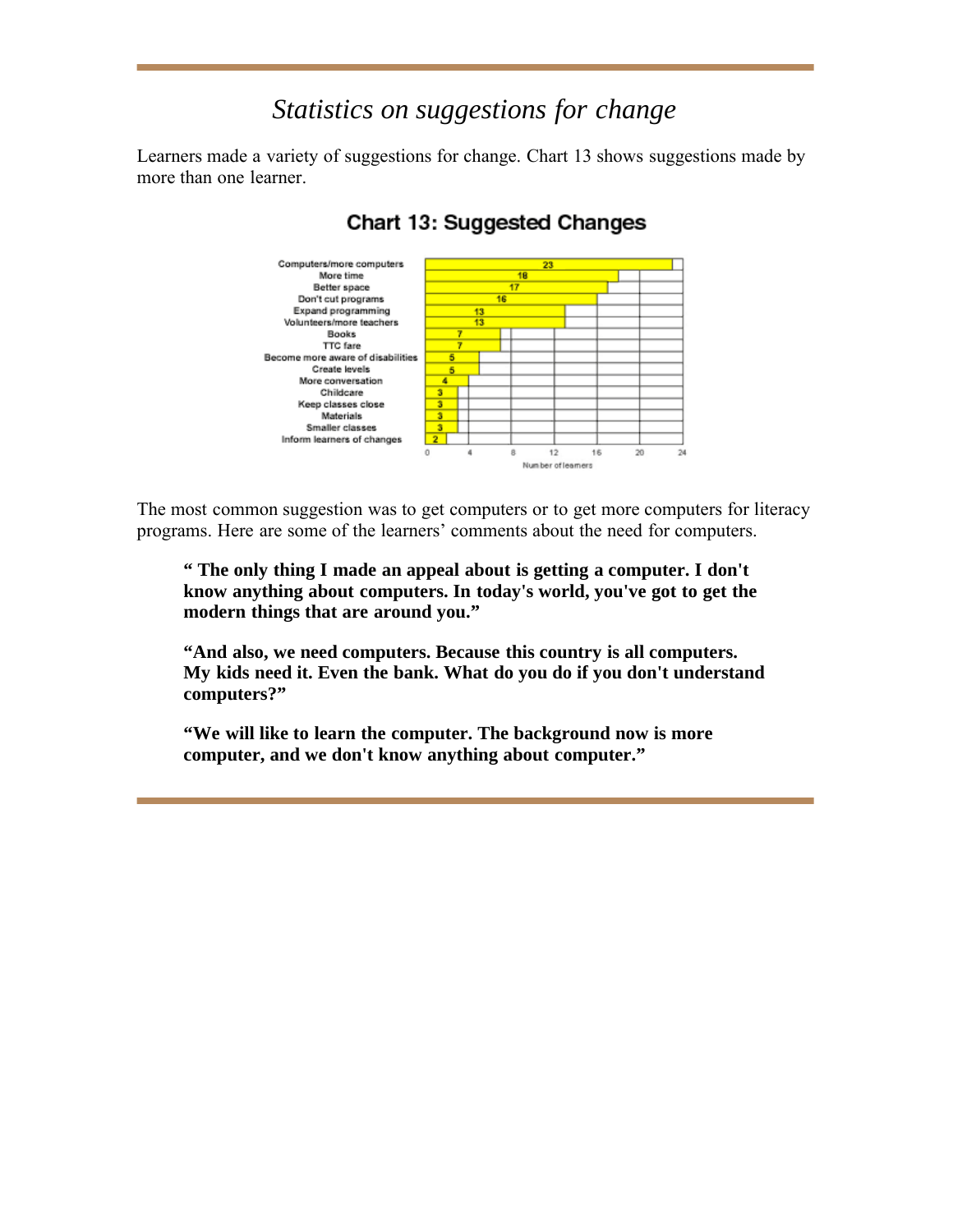#### **"I would like to see computers. There are computers at my job. Most things you have to go on the computer to do it. Now I have to ask people to get it for me."**

The second most common suggestion was more time, although in answering the question on the survey sheet about whether or not they had enough study time, a majority, 117 out of 158, said that they did.

In some NYBE classes, space was an issue.

#### **"When a lot of people come, it get choked up. You can't write properly, it jams you. It stops you from writing it up."**

#### **"Change the classes like this room. The room, the way people are sitting, no good desks, no blackboard."**

"I come with my friend last week. He come in the class. He said, 'This is not a school.' I said, 'This is a school.' He said, 'Here there are no walls. On the walls we have to put maps.' He said, 'Is this a private school?' I said, 'No, it is paid for by the government.' This is not a good place for a class. I come here in the morning, I have to clean one hour to prepare the class, then I have to set up the table."

As might be expected in the current atmosphere of government cutbacks, a number of learners made eloquent appeals to maintain the current level of programming.

**"The knowledge is the basement. If you cut the adult school, you will be making a building without a basement. If the parents' knowledge be strong, the children will be strong. I don't know how can I help my children. If the adult doesn't have knowledge you are destroying the future. Because the family is the root of the tree. If the roots are destroyed, what happens to the tree?"**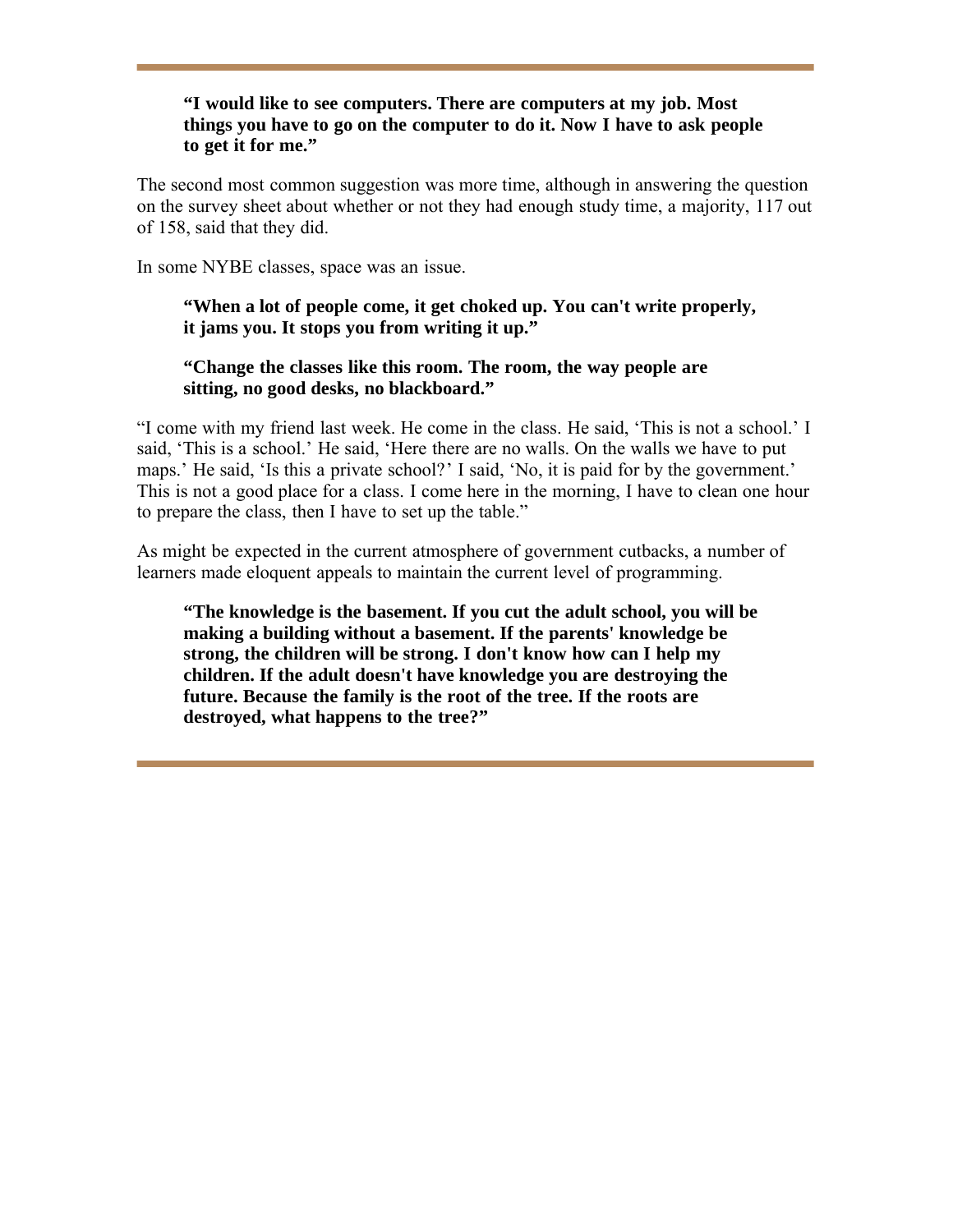**"I don't know, I just started. I was having a hard time getting this class, because a lot of them were for credit courses, and I don't need credit courses. It's hard to find the right class. I'm sure there are a lot of people in my situation. They have been working, but if they don't have an education, they won't have a job in the future. Many of the jobs require computer knowledge or other technical knowledge. If people don't have the chance to re-educate themselves for jobs, you're going to have more welfare costs, more crime and prostitution: Crime City."**

**"I would just like people to have a chance to learn, because maybe they never had the chance to learn. Don't close the door on adult classes."**

**"I cannot begin to say how much the school has helped me so far, and how much confidence I am gaining. I don't feel I am an illiterate person. And in the class, all the students feel the same way. So we beg of whoever is in charge not to cut funds for the school. We need to learn and to be proud of ourselves, and for our children to be proud of us. Remember, education is an investment. Thank you."**

Other learners called for expanded programming.

**"They should create more choices for people to come to school. More classes. More places that have classes. For people who want to go fulltime, create full-time classes, not two half-time classes."**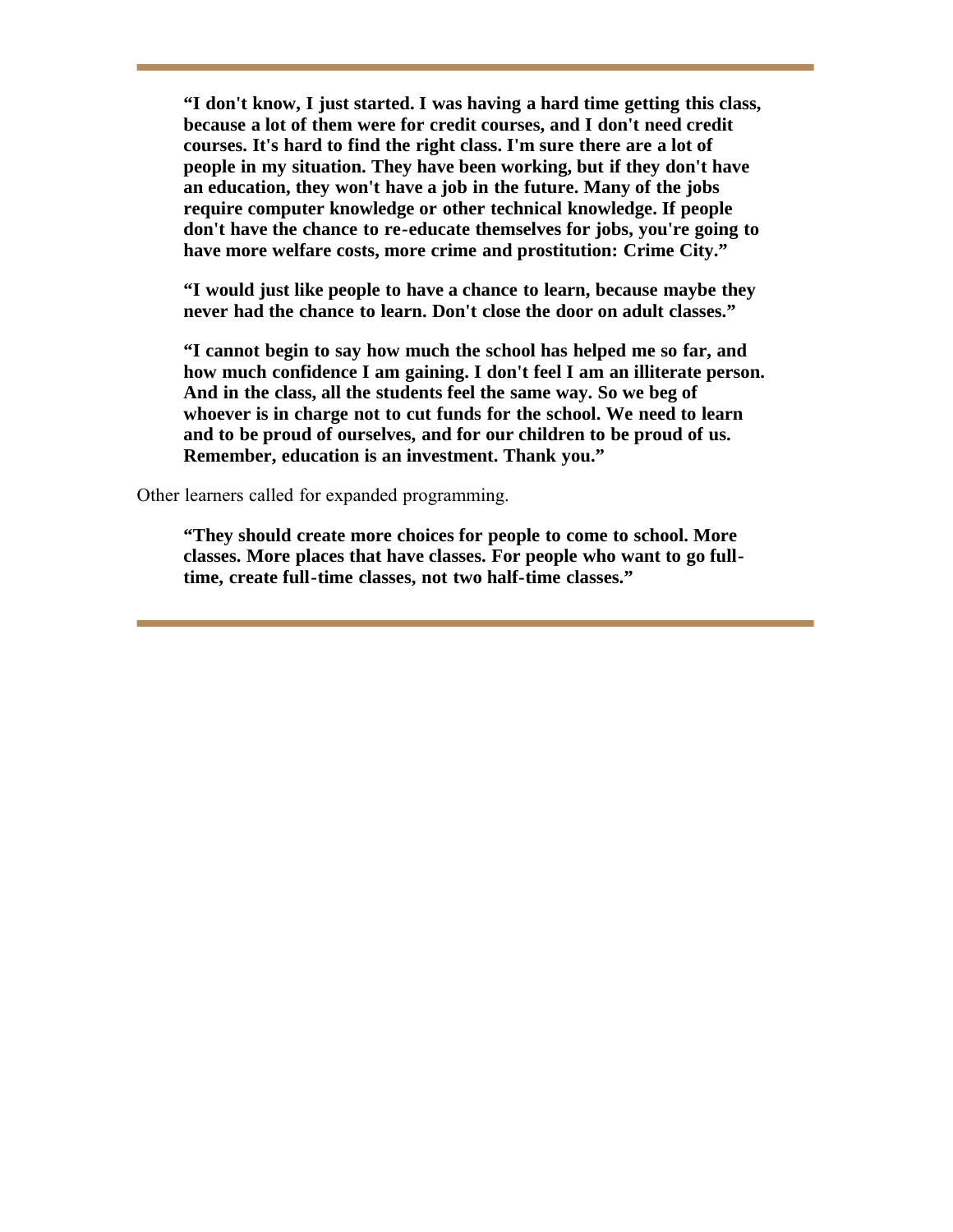**"There should be training for mechanics, electronics. You should be able to spend part of each week doing job training. The daycare should be for everyone, not just for ESL students."**

**"I would like to see deaf, blind and deaf-blind people in new programs, something like learning Braille, maybe use the adult section of the library, with books transcribed into Braille."**

**"Set up a program to help people get part-time work when you are a student. There would be an arrangement with particular companies."**

**Student A: "The [Board ESL programs] need to find out what the student wants. Guide the people. At first, nobody asked me 'Why are you here?'** "

**Student B: "They don't ask you at first. You find your way by accident." Student C: "A counsellor should ask, 'What do you want?' Maybe its a cultural thing. Maybe people here think it's none of their business. But they should not be afraid to ask. It's o.k. to ask people."**

**"We need more support for people with head injuries. People with head injuries need lots of support, and they need time."**

Some learners complained that, because of the diverse needs of learners in classes, instructors did not have enough time to give everyone the help they needed. Two kinds of suggestions emerged from this complaint. Some learners argued for more volunteers or more instructors.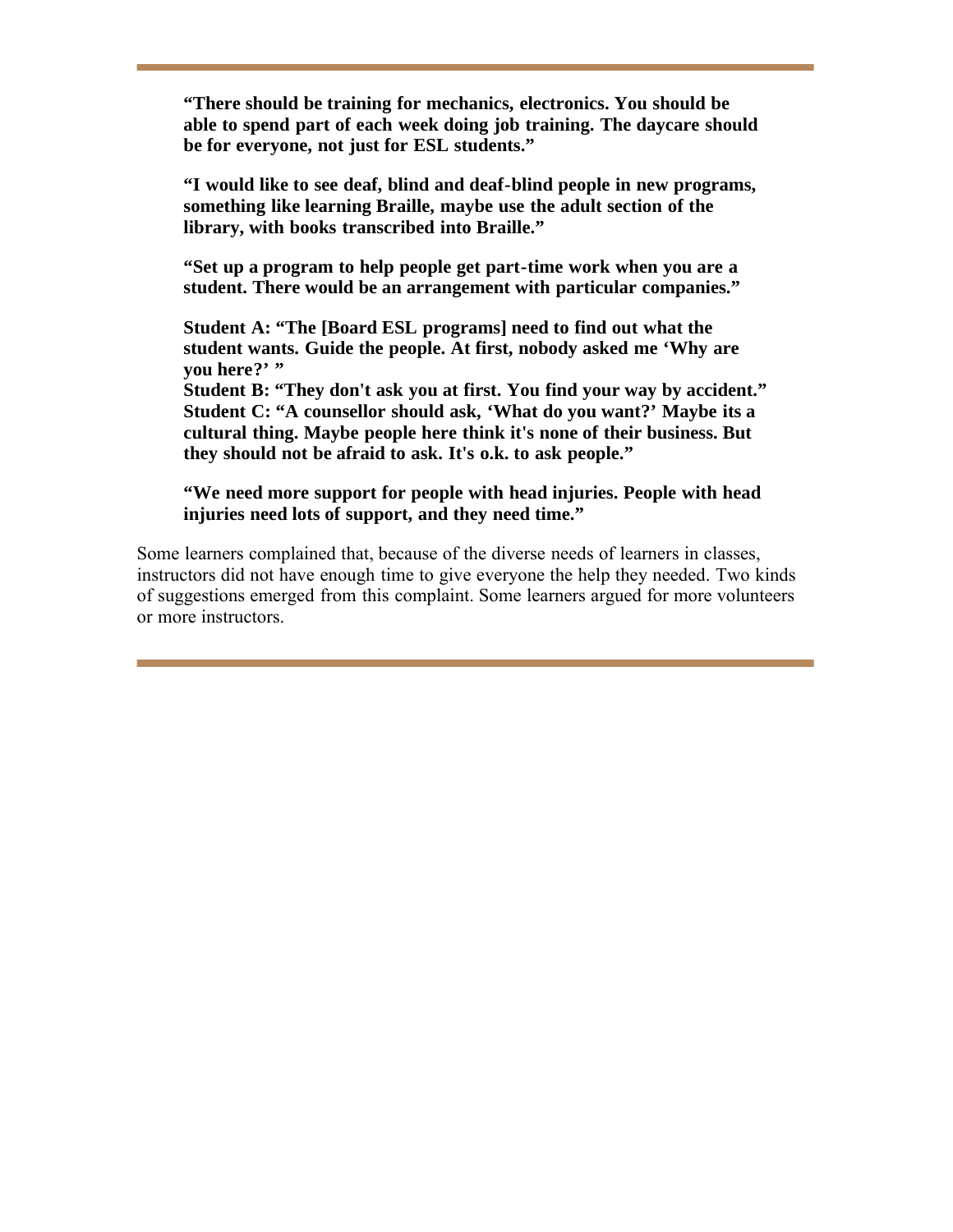**"It would be good to have a volunteer. There's too much for one teacher. Sometimes, I worry about the teacher, because there are so many people that don't know to read. Everyone calls the teacher, 'Teacher, can you help me,' at one time."**

**"We need more teachers. Bobby's good, but we need more help. We don't get enough attention. Different levels, different people."**

Other learners argued for different levels.

**"Different levels. They should have a Group One for Level One, and a Group Two for Levels Two and Three, and they would get better. And then there'd be more attention with One. And the Two and Three would get more of what they need for today."**

Other learners said there should be smaller classes, although this request was not clearly related to concern about the diverse needs of learners.

Learners called for more books and materials, bus tickets, and childcare.

Learners with disabilities called for more understanding of the various kinds of disability.

**"People have to understand that people who are physically handicapped are not necessarily mentally handicapped. We need education for staff, so that, for example, people understand movement problems. And they should understand that if people are asking for help, they need help. I did need help. Teachers didn't help me in the past, when I was young."**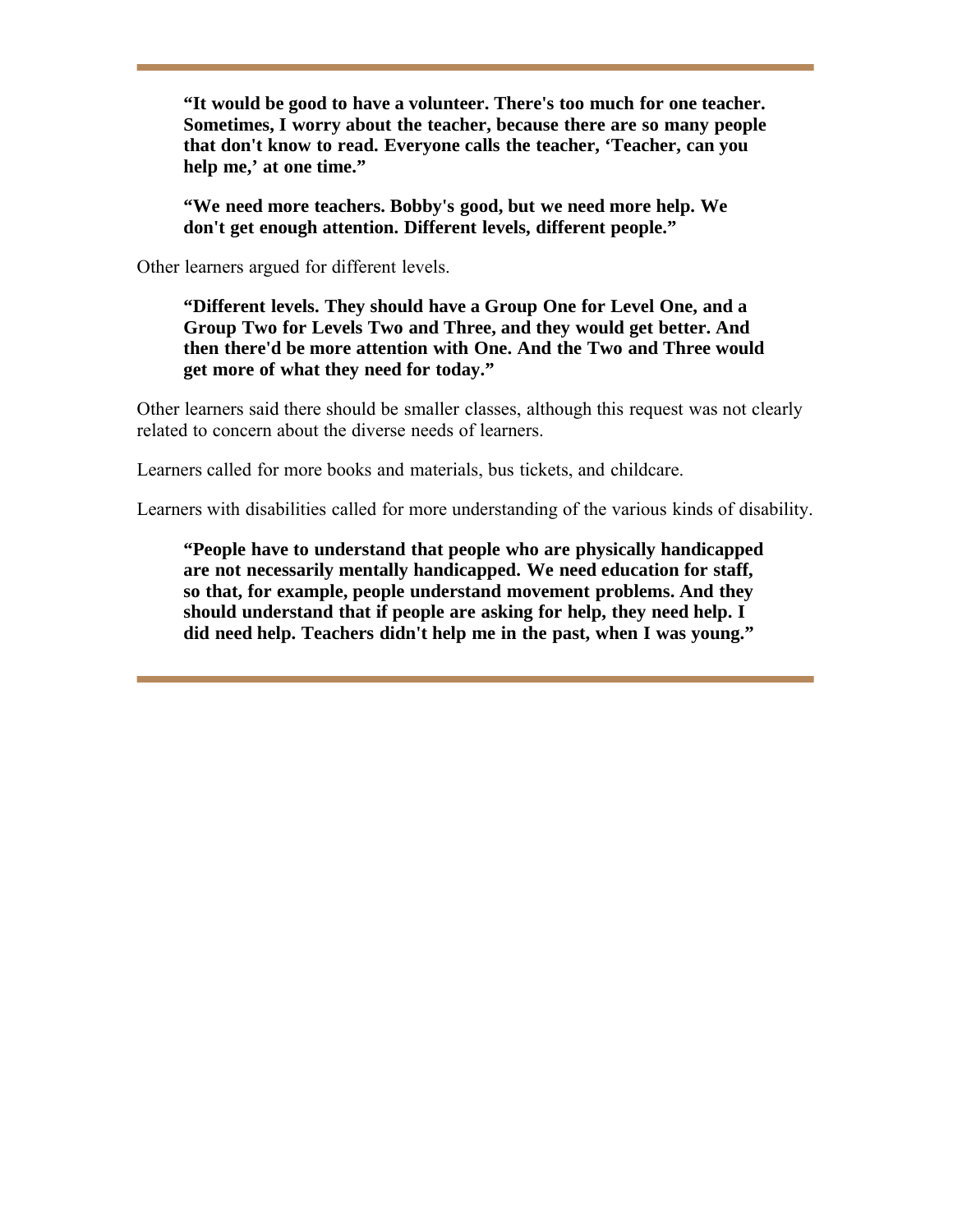**"People who teach kids need to be educated. I was put into special needs classes, but the teacher didn't know why I was there. They thought that if I concentrated, I could do it. The teacher didn't know what a learning disability was. I strongly feel that teachers should learn about learning disabilities. I didn't find out until college that I had a learning disability. If I had know earlier that I had a learning disability, I would have taken a different route."**

#### **"There should be a test to show if a person can do something even if they have a learning disability or a physical disability, and even if they don't have the academic qualifications. Keep an open mind."**

Some said that it was important to keep programs close to where learners live. Some wanted more English conversation practice in class. Two learners asked that learners be kept informed as program reform takes place. One of these learners thought that it would be useful for learners to meet with instructors to discuss these changes.

There were also other suggestions made by individual learners. These can be read, along with the complete texts containing all of the suggestions, in Section 5.

# *Conclusion*

From the learner-centred, open ended formats for discussion that were used in this project, much input with a high degree of specificity emerged. Given the opportunity, learners spoke clearly about themselves, their goals, and their suggestions for change. Given the clarity of the responses, it was possible to apply detailed statistical analyses, particularly with respect to learners' goals.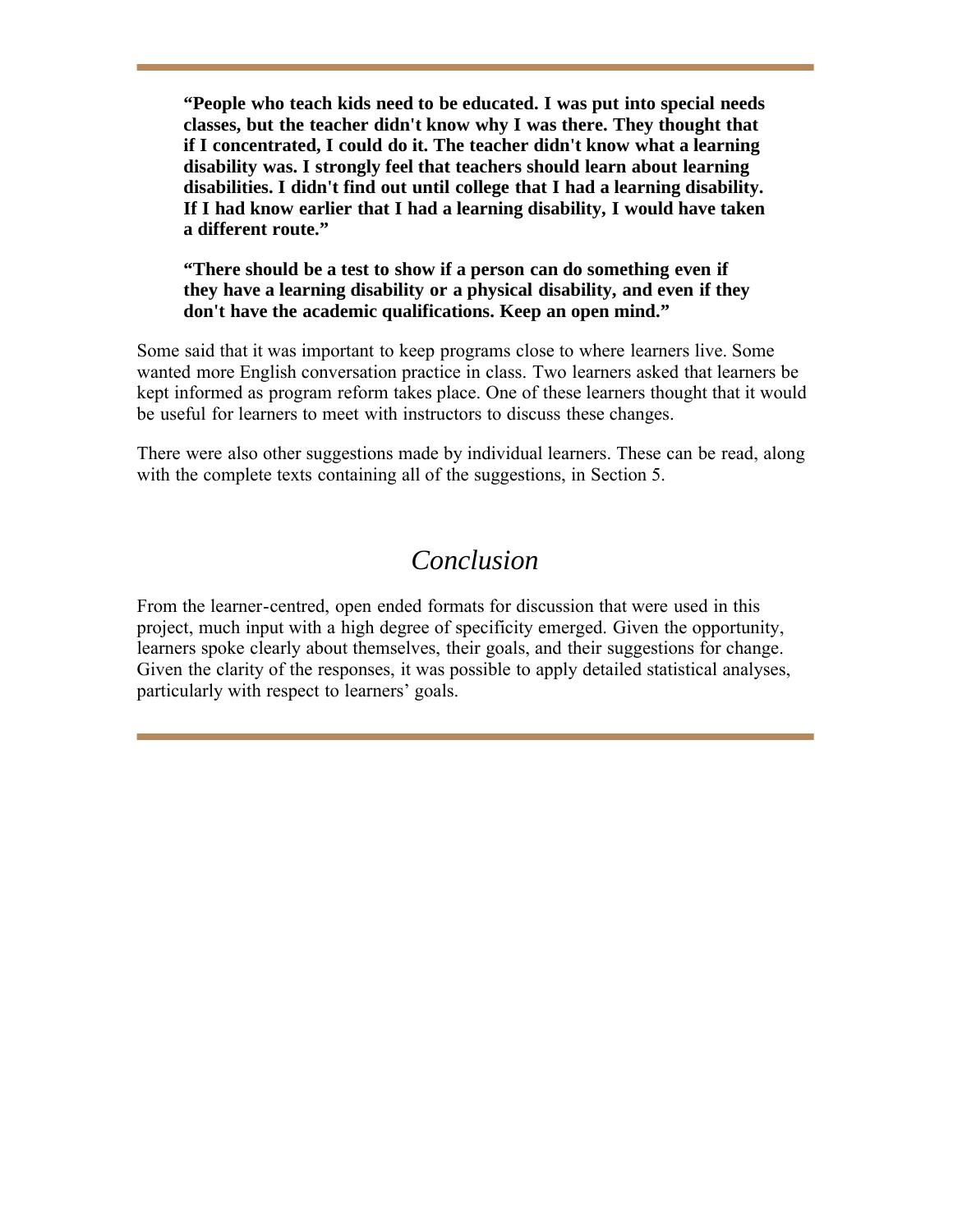# *3 Conclusions*

# *Introduction*

In this section, I discuss what was learned from the Learner Goals Database Project. I begin by discussing what was learned from the learners' input, and then discuss what was learned about the process of creating a database for learner input.

# *What was learned from the learners' input*

The input which learners gave to us in this project is rich and complex. There is much to be learned from this input. Below is a list of generalizations which are apparent to me. Other generalizations will emerge as others examine this input on the database.

- Learners knew what they wanted from literacy programs. This is indicated both by their articulation of life goals and by their suggestions for change.
- The most common goal was jobs.
- Many learners who mentioned jobs in their goals statements did not necessarily want to go on from their literacy programs to further upgrading.
- Most learners had more than one kind of goal.
- Learners described literacy learning as "education", not "training".
- A significant minority of learners found it difficult to attend literacy programs, mainly because of the cost of public transit.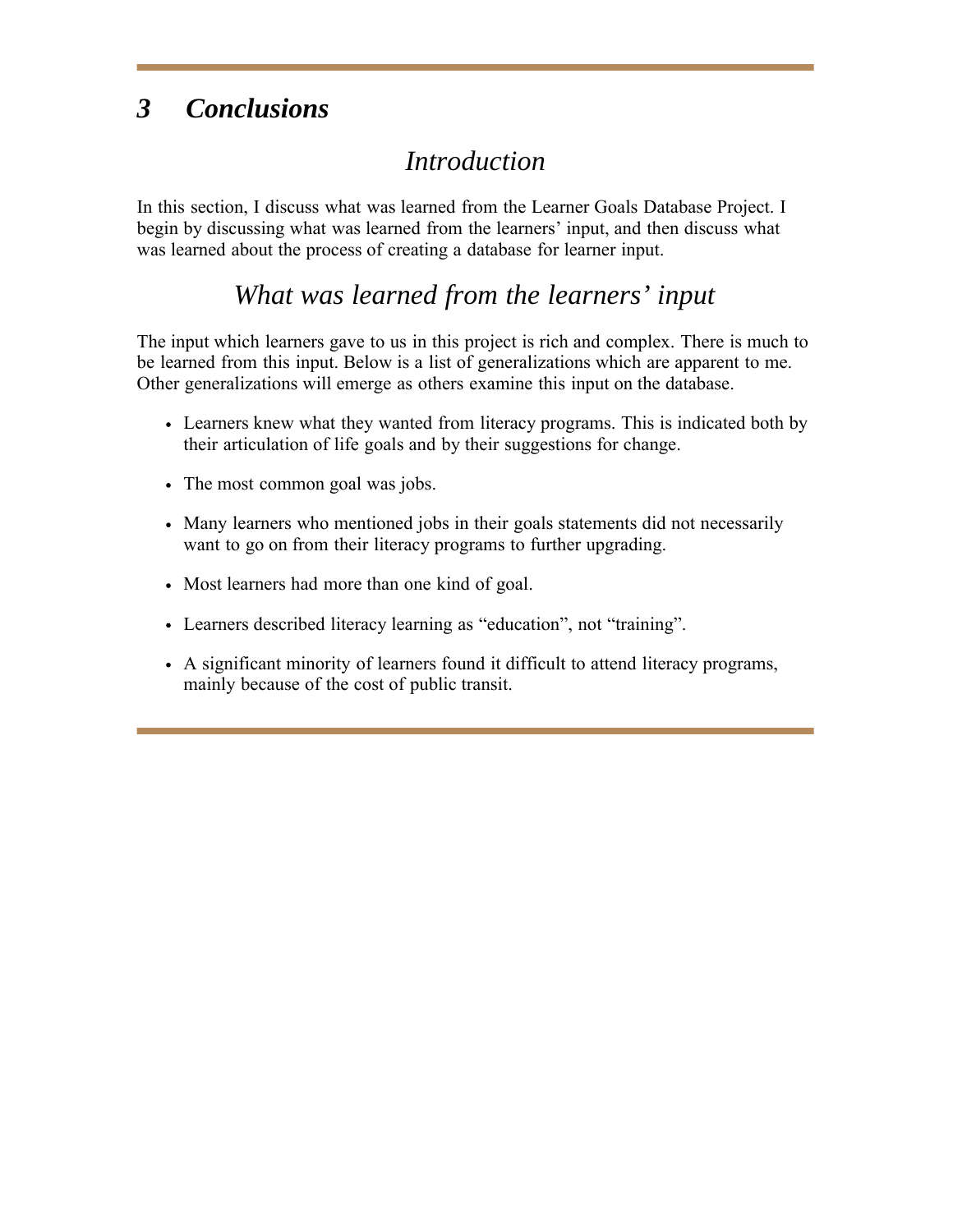- Learners wanted better resources.
- Although learners in classes often mentioned that they were pleased with their instructors, some pointed to the need to provide more focussed instruction than now exists in large, multi-level classes, either (1) by using more volunteers or more than one instructor in a class, or (2) by creating levels.
- Learners with disabilities felt that there needs to be more awareness of their issues by educators.

#### *Learners knew what they wanted*

The learners' goal statements came out of open ended questioning. As the project progressed, my simple question became: "Why did you come to this program, and what do you want out of this program?" To this open ended question, which did not demand any particular kind of response, most learners responded by clearly articulating, not only what they wanted to study in the short term (reading, writing, math, computer skills  $\ldots$ ) but also by articulating long term life goals (getting a job, going on to further upgrading, learning how to do everyday tasks). Often, they articulated their long term life goals with a high degree of specificity. They specified what kinds of jobs they wanted, what kinds of further upgrading they were working towards, what kinds of everyday tasks they needed reading and writing for. As Charts 7 and 8 (Section 2) show, the goals statements contain more specific goals than general goals in the areas of upgrading (69 specific : 10 general), jobs (62 specific : 59 general), everyday tasks (42 specific : 9 general), and an equal number of specific and general communication goals (11:11). I considered the goal of helping children in school, contained in 23 of the goals statements, to be specific in all cases. Altogether, 73 percent of learners articulated at least one specific life goal (and possibly general life goals as well.)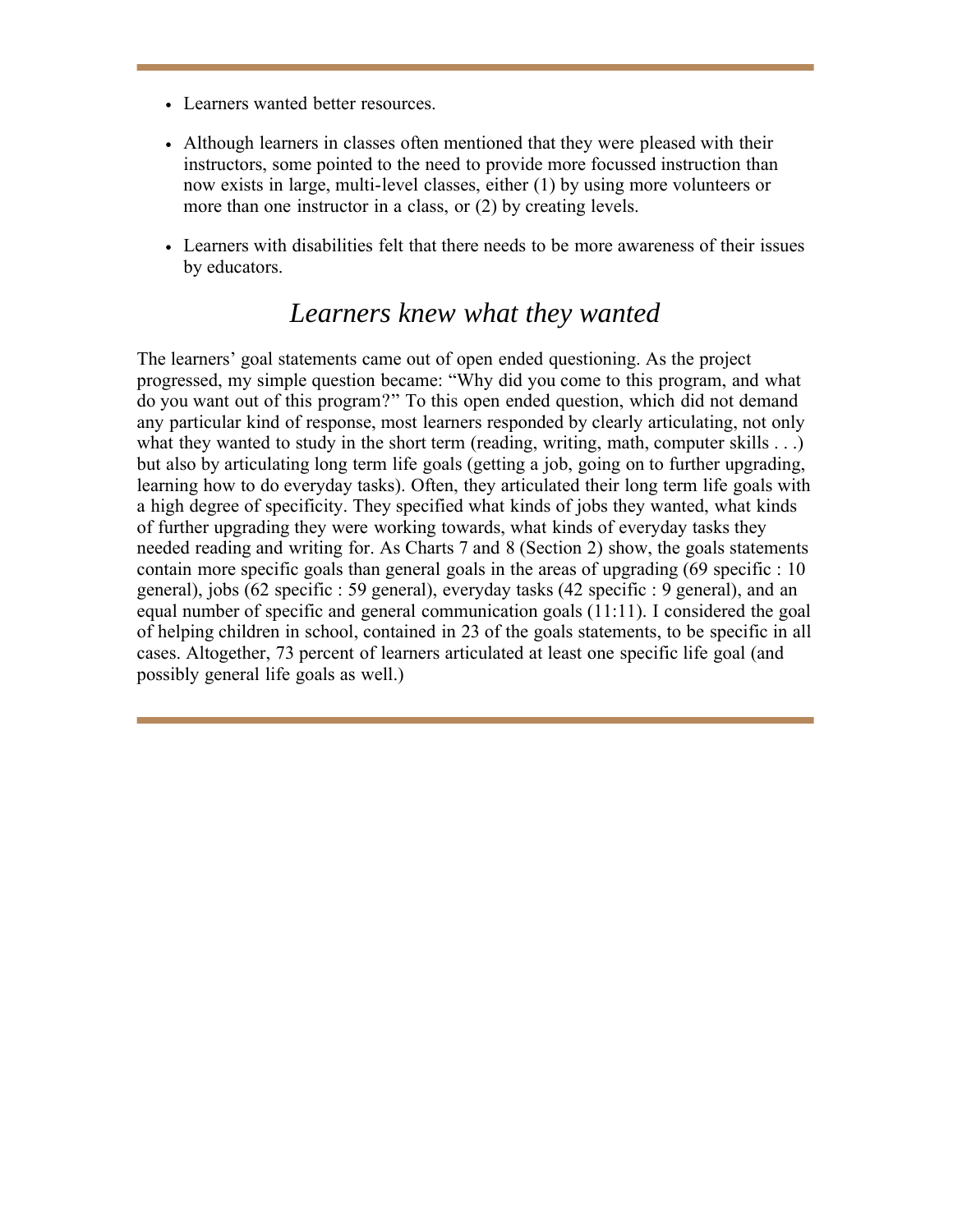While the specificity of many of the learners' life goals indicates they were clear about what they wanted, stating a general life goal did not necessarily indicate a lack of direction. A general job goal could indicate that a learner would accept any available job; some learners with general job goals explicitly said this in their goals statements. Or it could indicate that the learner would do any job that they could manage physically, given a medical condition that precluded heavy work. Or it could simply indicate that the learner did not think that it was necessary to be more specific.

In the database, education was designated as an inherently general goal, but wanting to get an education does not indicate a lack of clarity about one's goals in life.

In addition to indicating that they knew what they wanted from literacy programs by articulating life goals, learners articulated clear, practical suggestions for improving adult literacy programs in North York. Some of these suggestions will be discussed below, and the suggestions may be read in their entirety in Section 6.

The learner's input in their goals statements and in their suggestions for change has the following implications for program planning.

- Learners' life goals can be used to guide programming. If learners have clear life goals, then programs can be planned to help them meet these life goals.
- Learners are a good source of ideas for improving programming.

## *Jobs*

The most common life goal in coming to an adult literacy program in North York was to get a job. Most of the learners surveyed stated job goals (121/227).

Given the importance of jobs to the learners, adult literacy programming in North York clearly needs to devote resources to work-related literacy and numeracy.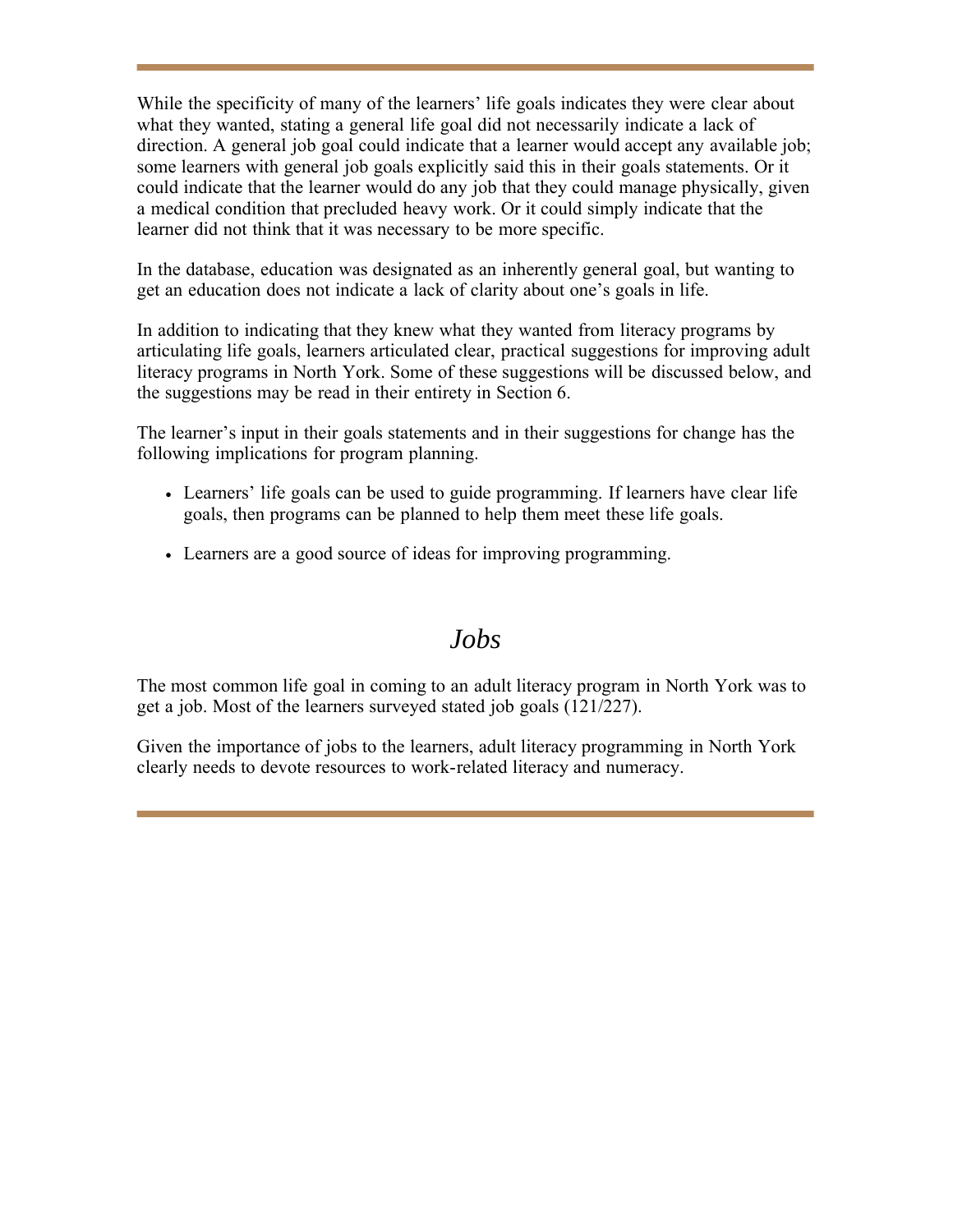A step in this direction was taken by the North York Local Literacy Committee in May, 1998, when, partly in response to the input of learners in the Learners' Goals Database, it decided to explore ways of finding funding for a learning plan developer, to help learners, individually and in groups, to develop their training plans for particular job goals.

# *Not going on to further upgrading*

Only thirty percent of learners mentioned further upgrading in their goals statements. Only thirty-six percent of learners with job goals mentioned further upgrading, including twenty-two percent of learners with general job goals and about fifty percent of learners with specific job goals. The table on specific job goals in Section 2 suggests that many of the learners with specific job goals who did not mention further upgrading probably did not need further upgrading to meet their job goals.

It seems certain, then, that a significant number of learners were hoping to go directly from adult literacy programs directly into the workforce. The implications for programming are huge. If learners are using literacy programs, not as entry points for upgrading, but as an education in itself, literacy programs must provide them with more than just a few academic skills. They must provide an education that will help to prepare people for life in this society. For learners who will not go on to secondary and postsecondary programs, literacy programs must provide some of the tools for using literacy and numeracy for work, critical thought, and social participation that learners with more time and opportunity acquire in secondary and post-secondary programs.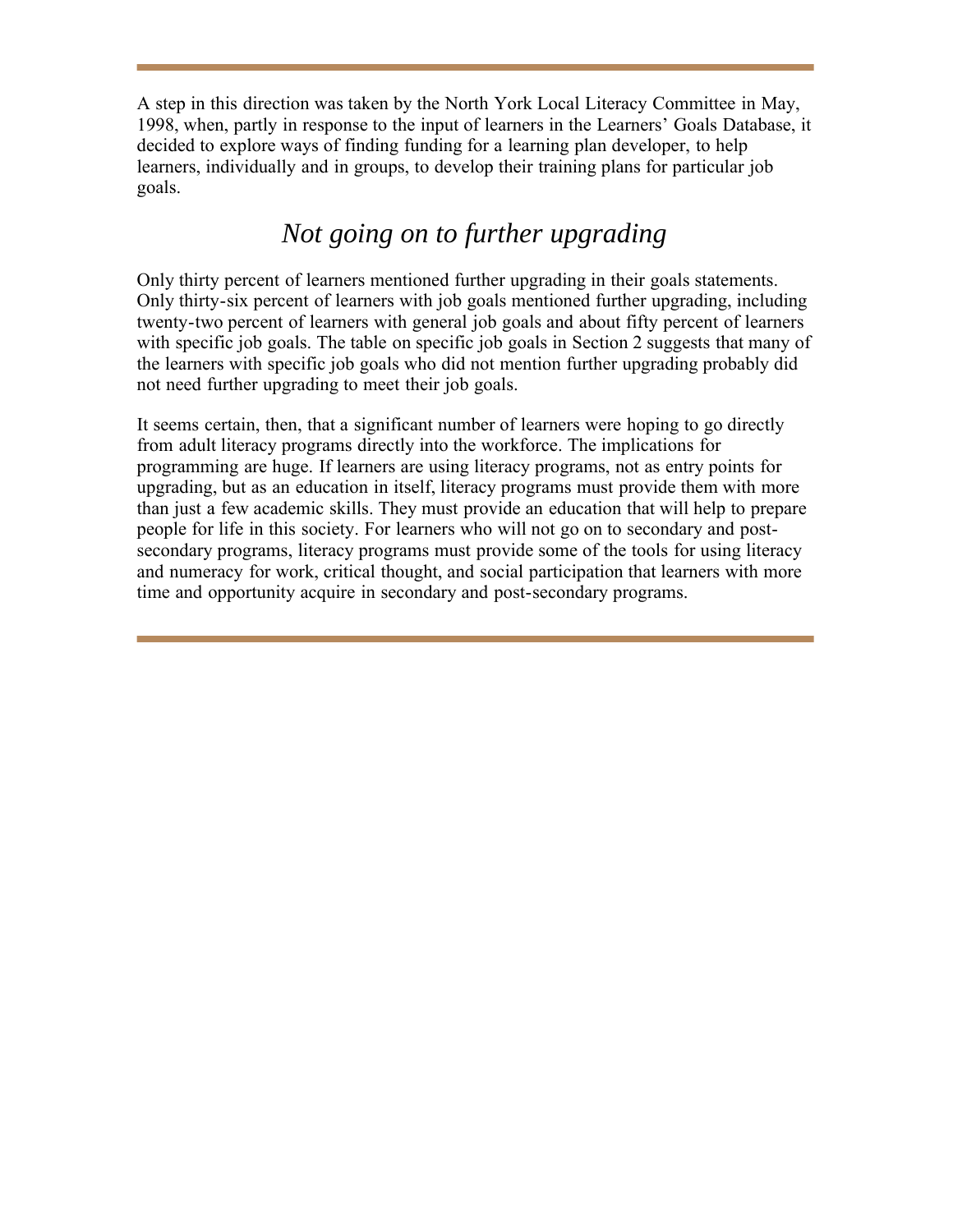# *More than one kind of goal*

Sixty-one per cent of learners had more than one kind of life goal. The most common goal was a job, but, as the table on page 29 shows, the learners who wanted jobs also wanted other things: to get further upgrading, to pursue an education, to help their children in school, to do everyday tasks involving reading, writing and numeracy, and to communicate better. The following goals statements illustrate this.

**"I come to this school because I like improve my English. First of all, I would feel in control with other people, and also I cannot do the heavy job I used to do. I want to improve my reading and writing so that it suits my circumstances. The government should give the opportunity to immigrants to go to school, because here the language is different from the country people come from, and language is important in so many ways. I want to better my skills, so that I can possibly find an occupation where I can speak, read, and write freely. I want the basics, not college or university. If somebody gives me a paper to sign and I can't understand it, it's like I'm lost. I don't know whether to sign it or not. I can see it with my parents. They depend on me. They don't know what to do. They don't know what to say. And sometimes I feel that I don't know what's going on in the hospital. And we're part of this society we live with, when it comes to vote, understand which way to go. And it's good if you can communicate with your children and your grandchildren. Because even in old age it's important if you live here, you feel comfortable here in every way. When I came to Canada, I went straight to work. But now I realize that language, it means a lot to me."**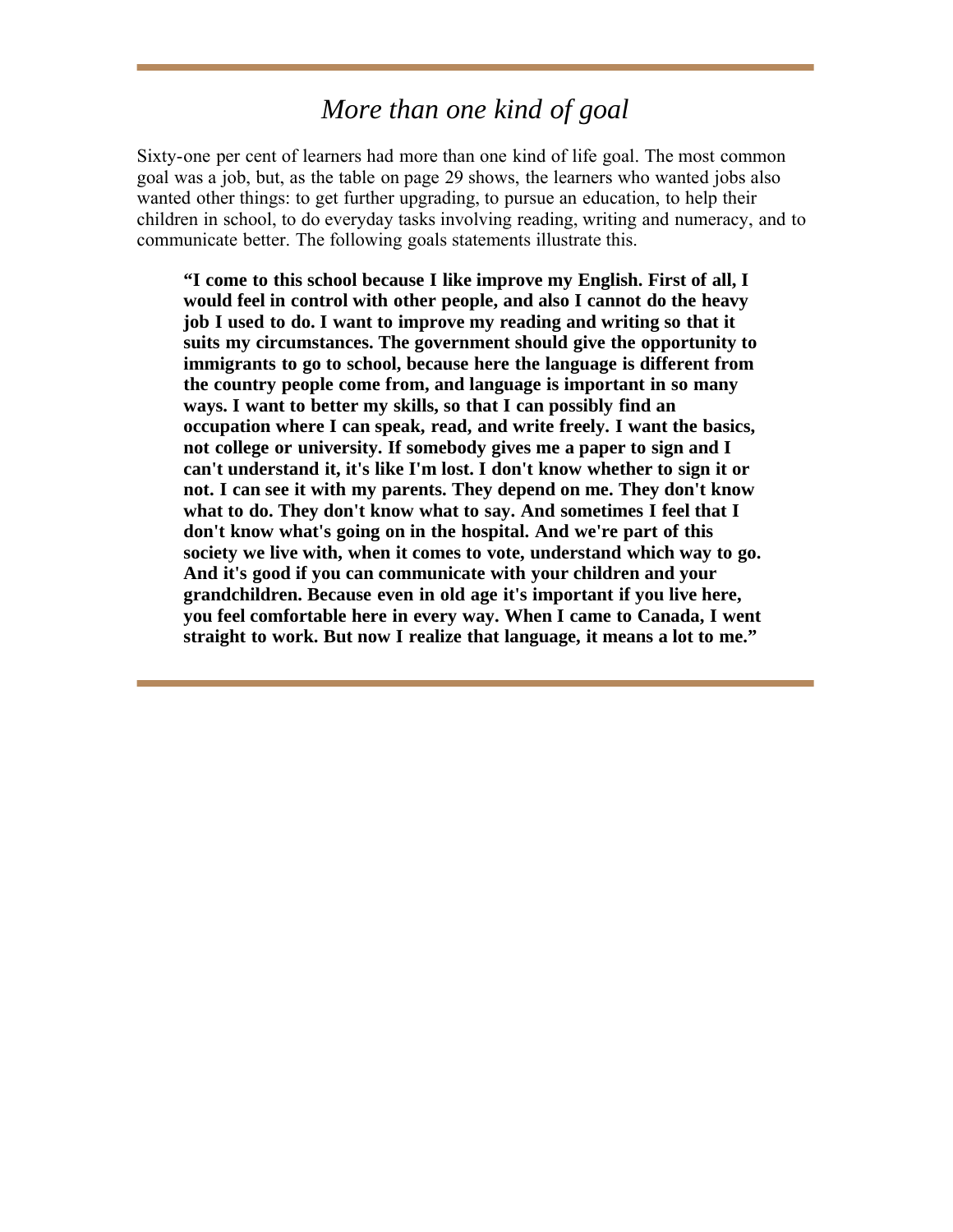**"I come because I was getting frustrated when I come to work. I get frustrated when I couldn't read and write something. Reading and writing is very important, especially in Canada. You need it so you don't have to depend on anybody. I felt that when I go anywhere I had to fill out an application and read things. I was feeling really frustrated. If you sit at home, it doesn't do you any good. You have to read to your kids. You can't help them. If you lose an education, you lose your self-esteem. You have to. It's very embarrassing if your kid comes home with a letter and you can't read it, and the kid gets hurt because you can't read to him. Sometimes, when the kids grow up, they will disrespect you. If you have your kids and you can't help them, you lose. The job that I last did was embroidering, and in embroidering, you have to be able to use the computer to read the tape that does the logo. You have to choose the thread on the computer. Then you have to write down what you did."**

Because learners had multiple goals, their goals overlapped. One learner might want to get a job and another learner might not, but they might both want to improve their reading and writing so that they could help their children in school. The implication for programming is that streaming learners according to their goals is not possible. If you put the learner who wants a job in one program and the learner who does not want a job in another, you must either create two kinds of programming in each class, or deny the learner who wants a job part of the programming he wants. In the first case, you do not have streaming at all, in the second case you have streaming that does not meet learners' needs.

# *"Education", not "training"*

The learners regarded education as an important goal, both for themselves and for their children. This can be seen in the learners' statements about "education" on page 21. It can also be seen, throughout the goals statements, in learners' comments about the need for dignity and power, for example: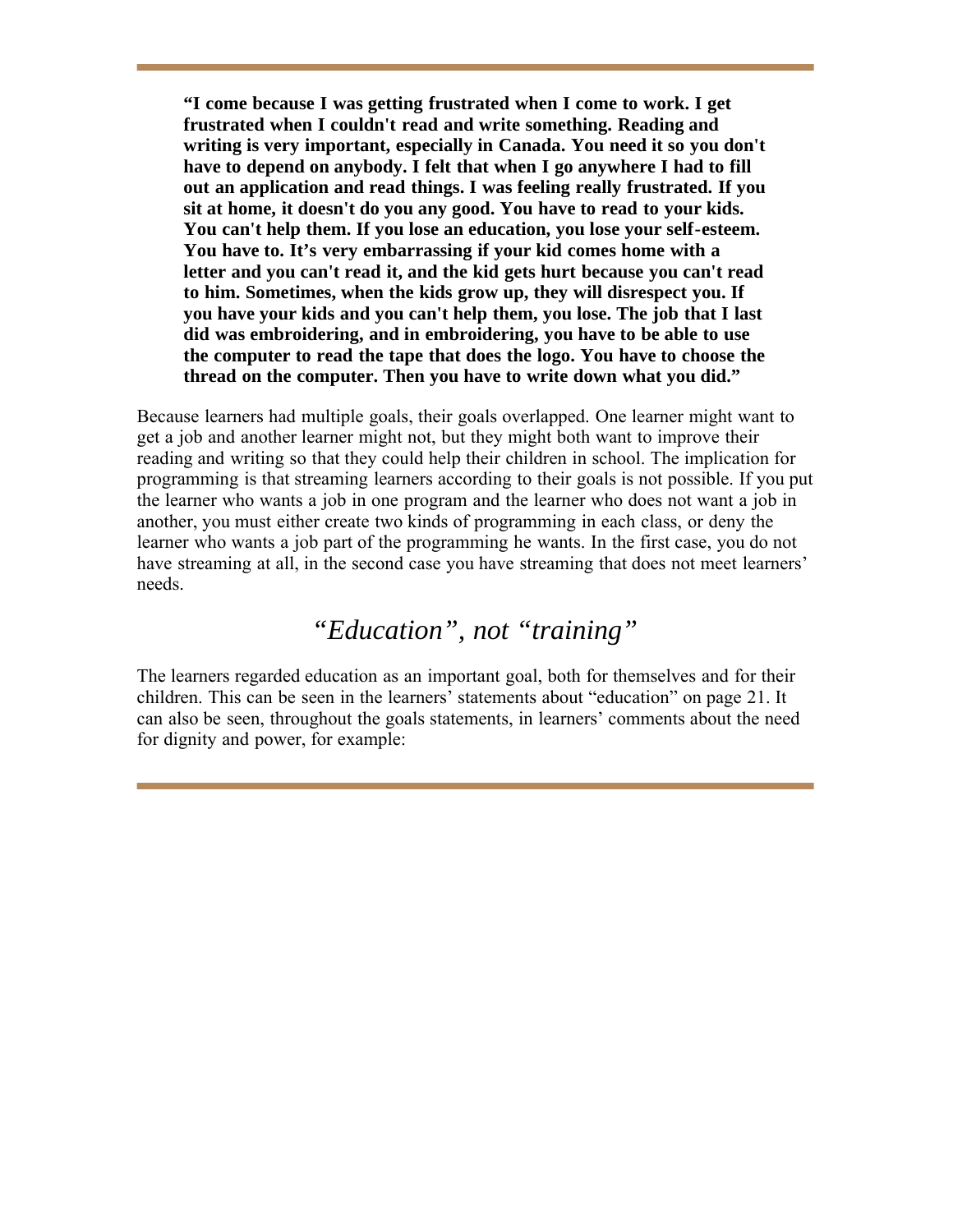**"I live in the country. I would like to see what's going on in the country. I read a paper, I can digest it for myself and not have to hear from somebody else or t.v."**

**"I have seen in this program that people come here thinking that just because they have a physical disability they are like babies, but as they progress in this program, they are progressing into responsible and mature adults. I have seen that happen."**

When learners talked about "training", they were referring to specific job training, which was something to do after getting an "education."

#### **"I like to improve my education. The first step is to improve my education. Now I can get a skill training course. When I get up to that level. Then I can get a job."**

In the last few years, perhaps because of the administrative structure of the Ministry of Education and Training, the term "training" has been applied to literacy work. For example, learners' study plans have sometimes been called "training plans." But it is apparent that the adult literacy learners in this project saw their literacy programs as providing more than "training." I will happily follow their lead, and think of literacy programming as "education".

# *Difficulties*

It has to concern us that about forty percent of learners find it hard to come to their programs, most commonly because of a lack of money for bus fare.

"Every month, I make only \$420. I can't pay the TTC tickets. When I don't have the money, I can't come."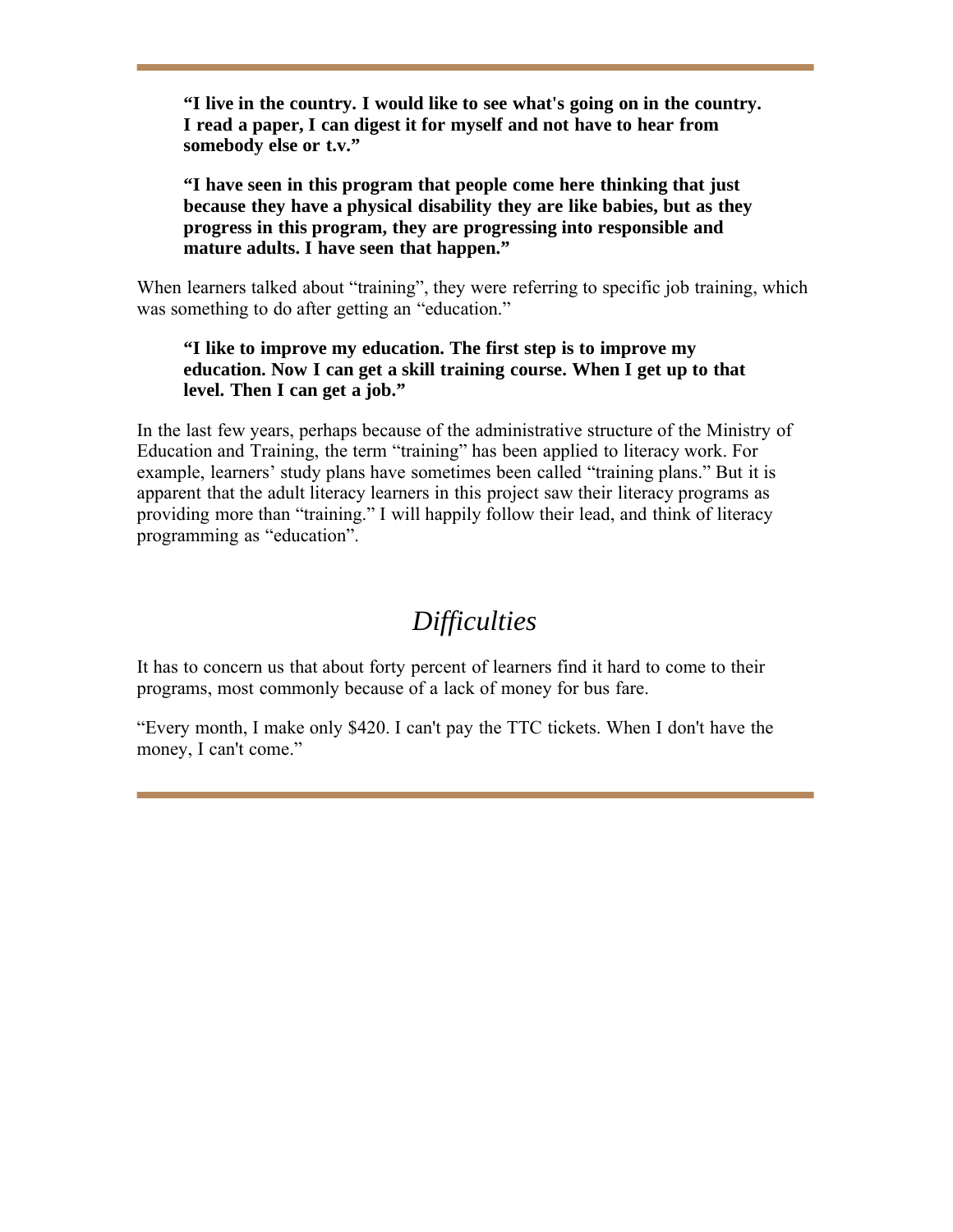#### **"If I have money, I get the TTC. If I don't, I cannot come to school sometimes, or I walk one hour."**

**"I cut my grocery to come to school."**

**"When I run out of money, I walk. When I go to the YMCA, they give me ticket."**

Apparently, bus tickets will be available under the new Literacy and Basic Skills program. Given the difficulties with bus fare identified in this project, providing bus fare would obviously be a good policy initiative.

#### *Better resources*

As discussed in Section 2, learners were eloquent on the need for better resources for adult literacy classes, including computers, more time, better space, and books.

# *Multi-level classes*

The learners had generally positive things to say about their instructors, but they felt that they could not always get the help they needed in large classes of students with diverse needs. Learners saw two kinds of solutions to this problem: (1) the creation of different levels, and (2) more volunteers or more instructors in a single class. As Board of Education classes are reconfigured next year under the new Literacy and Basic Skills program, it might be possible to experiment with both kinds of solutions.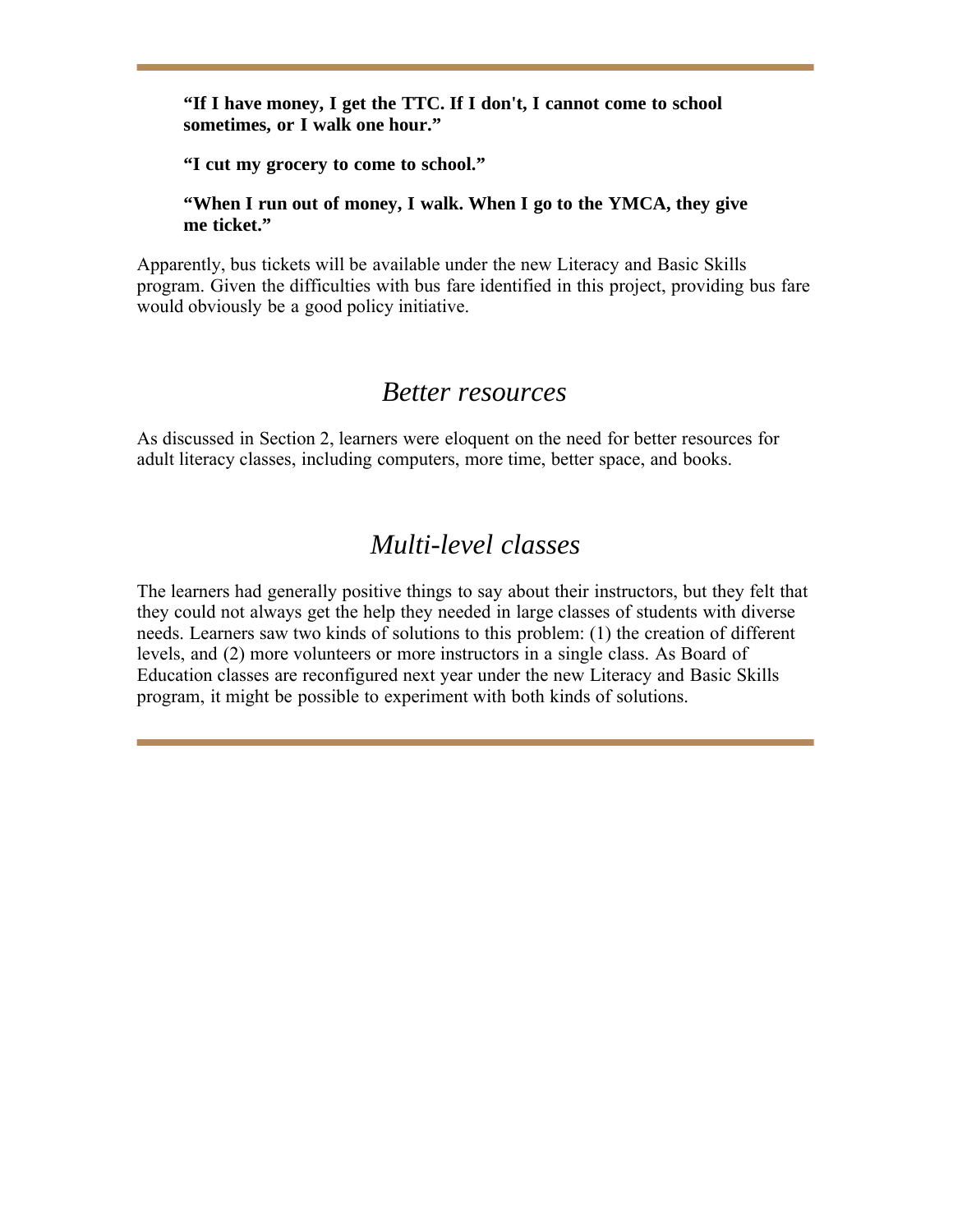## *More awareness of disabilities*

Disabled learners spoke of the need for more awareness of disabilities among educators. This is clearly an area where more professional development would be beneficial.

# *What was learned about creating a database for learner input*

In addition to learning from the learners' input, this project created the opportunity of learning about the process of creating a database for learner input. Some of the important lessons that were learned are as follows.

- A statistically analyzable database can be created from open-ended, learnercentred discussion.
- A concordance of the texts of learners' statements will provide a quick, rough sketch of the themes that learners were talking about.
- The themes identified by the concordance program can be analyzed by creating new fields in the database, corresponding to the themes, and by "taking notes" on the themes in these fields.
- Any generalizations made about the learners' statements should be checked by reading through the original statements.

# *Creating a database from open-ended, learner-centred discussion*

The survey sheet that was used to question learners included some specific information questions, but the most essential part of the database, the texts of learners' goals statements and suggestions for change, were created from open-ended, learner-centred discussion. This project shows that, by putting such information into a database, it becomes statistically analyzable data. So it is possible to arrive at statistics and generalizations without forcing learners into discussions that they do not see the point of and do not want to have. Learners were able to discuss their goals and ideas in their own terms. Thanks to the database, this input could be analyzed statistically.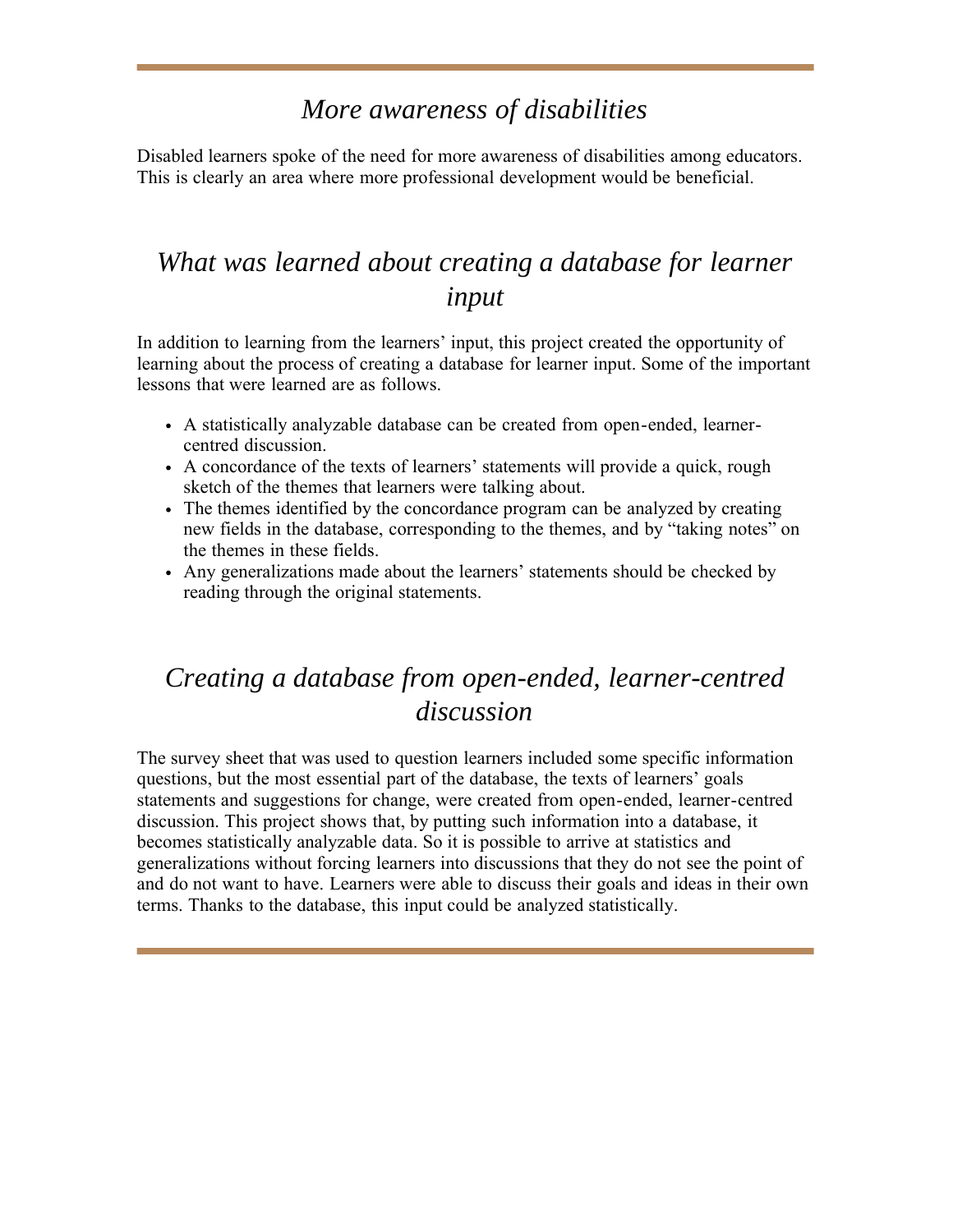# *Using a concordance program*

A concordance program can be used to analyze texts in a database for commonly occurring words. A word frequency list generated by a concordance program can be used to get a first impression of what learners are talking about. In this project, this first impression corresponded quite well to the final results of the analysis. This can be seen by comparing the table of word frequencies in the goals statements in Section 1, on page 11 , with the chart of kinds of goals in the goals statements, Charts 6 and 9 in Section 2. The various categories of goals are in the same frequency order in the final analysis as in the first impression, although the exact numbers are different.

Using a word-frequency list as the starting point of the analysis allows for the use of categories created in the discussion itself, rather than imposed on the discussion from the beginning in the form of specific questions. In other words, it allows for the use of openended, learner-centred discussion as the starting point.

The concordance program that was used in this project was MonoConc for Windows, produced by Athelsan, 2476 Bolsover, Suite 464, Houston, TX 77005, (713) 523-2837, info@athel.com, http://www.athel.com.

# *Themes as fields*

Once themes in what learners said are identified with a concordance program, these themes can be added to the database as new fields. These fields can then be used to "take notes" on what learners said about the themes. For example, the types of jobs that learners are looking for can be noted in a new "Jobs" fields. Once these "notes" are structured or restructured to have consistent wording, searches can be done on these notes. For example, every record that contains the words "Get a particular job" can be searched, to find out how many learners specified particular jobs in their goals statements, and to see what these particular jobs were. This method worked successfully in this project. It was not hard to follow this method, given the ease with which current database programs, designed for use by businesses, can be structured, restructured, and viewed in different ways. The database program used in this project was Filemaker Pro, v. 4.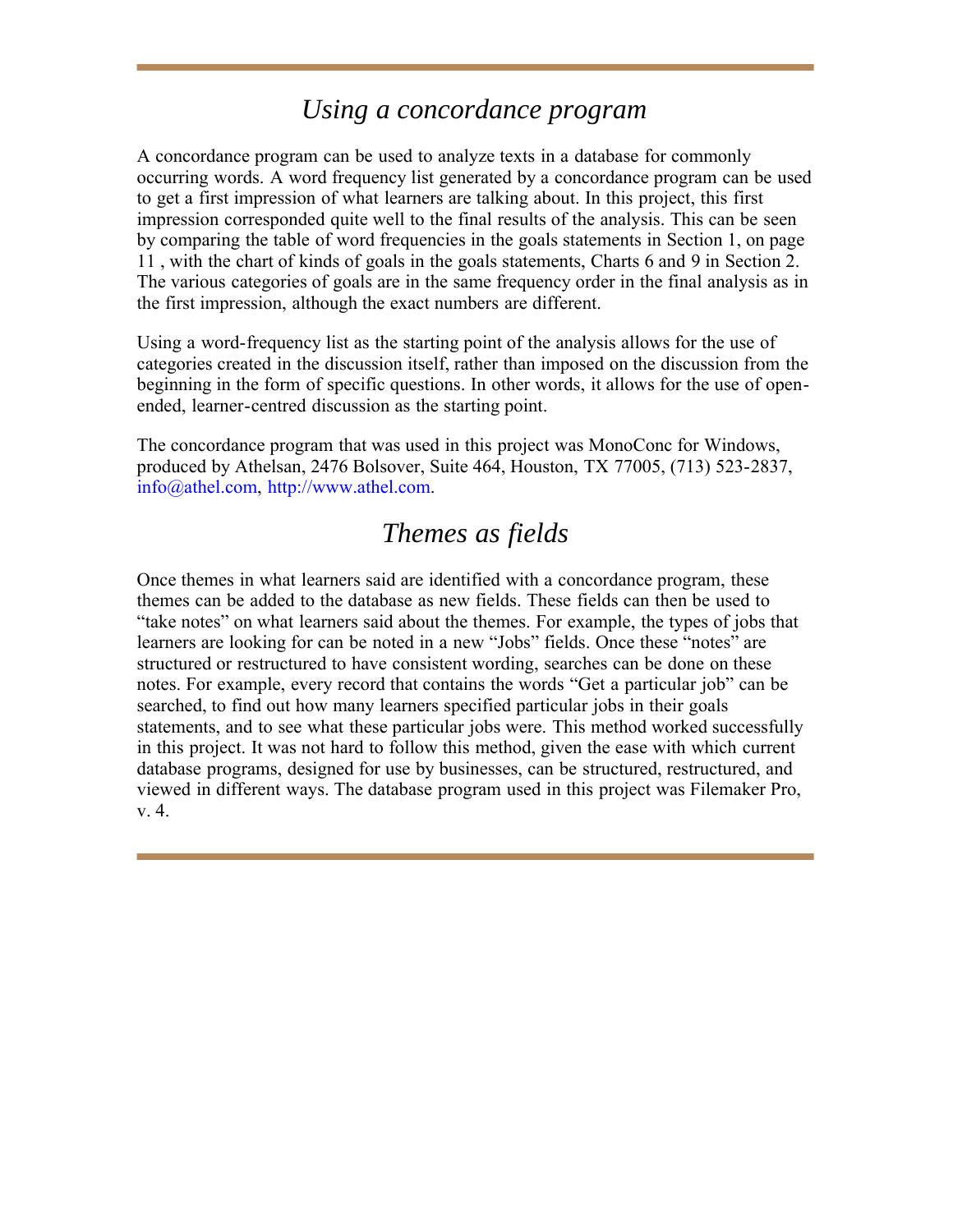# *Referring back to the learners' actual words*

At each stage of the analysis, it is necessary to check generalizations against what learners actually said. For example, finding "jobs" high on the word frequency list leads to the generalization that learners are talking a lot about jobs, but it does not actually tell us what learners are saying about jobs. hey might be saying that they want jobs, or saying that they do not want jobs, or complaining about their jobs. Similarly, having determined that most learners had at least one "specific" life goal, it is important to read over the actual goals statements to make sure that the designation of "specific" is consistent in each case and makes sense in the context of everything that the learner said.

There is no way of getting around a careful reading of the learners' actual words. Putting these words on a database allows for quick generalizations, but these generalizations have to be checked. That a database preserves original texts, and allows these texts to be easily grouped and regrouped as generalizations change and need to be checked, makes this kind of checking feasible.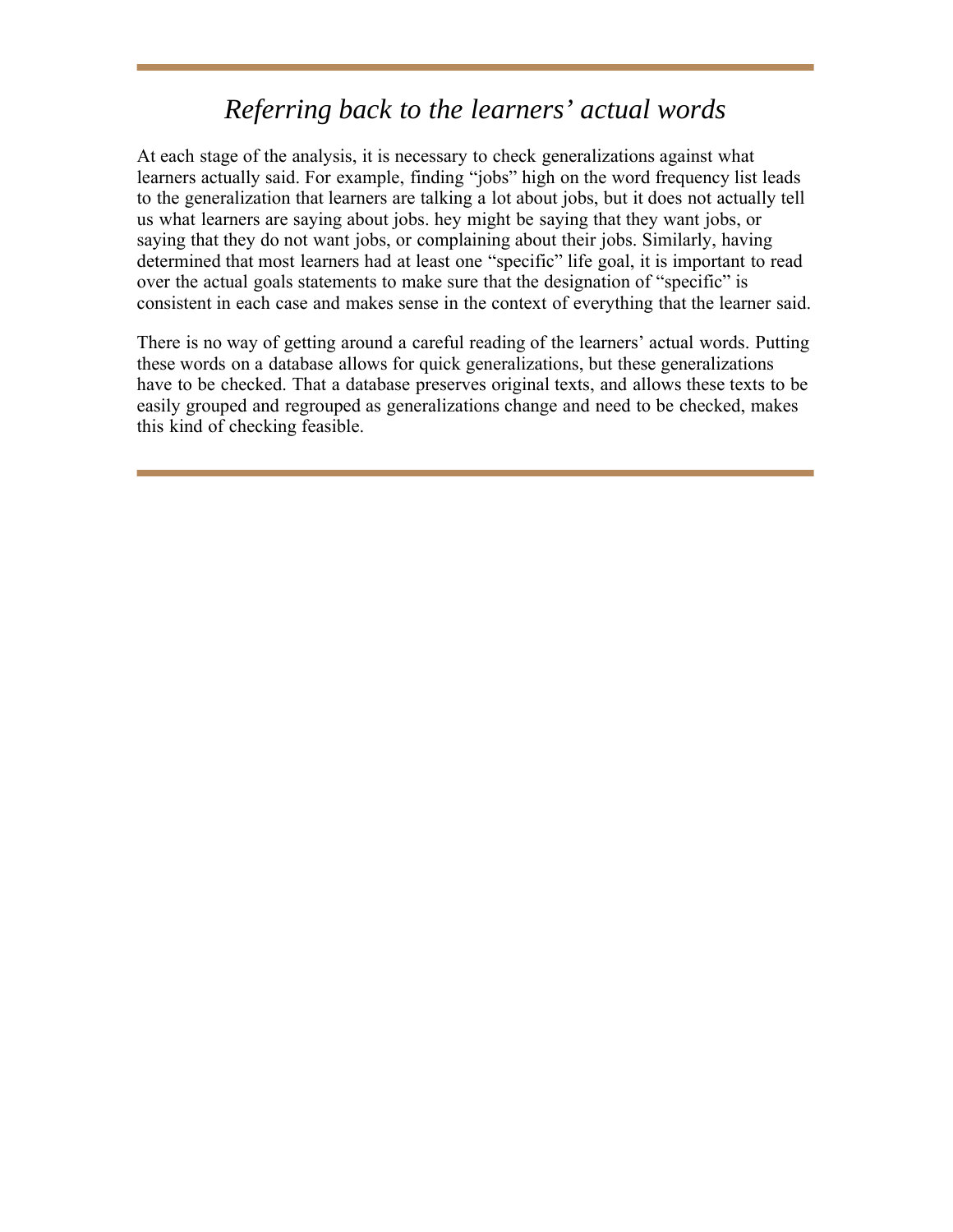# *Conclusion*

In general, what was learned from the Learner Goals Database Project was that (1) it resulted in useful generalizations from the learners' input, and that (2) it was not formidably difficult to do. I have no hesitation in recommending the further use and development of this kind of marriage of learner-centred literacy work and computer data analysis. Reading this report, making any necessary inquiries on AlphaPlus, spending an hour or so doing the tutorials in the Help menus of software programs, and drawing on Ontario's wide-ranging experience in learner-centred literacy work should enable any literacy worker to apply this approach to learner input for planning.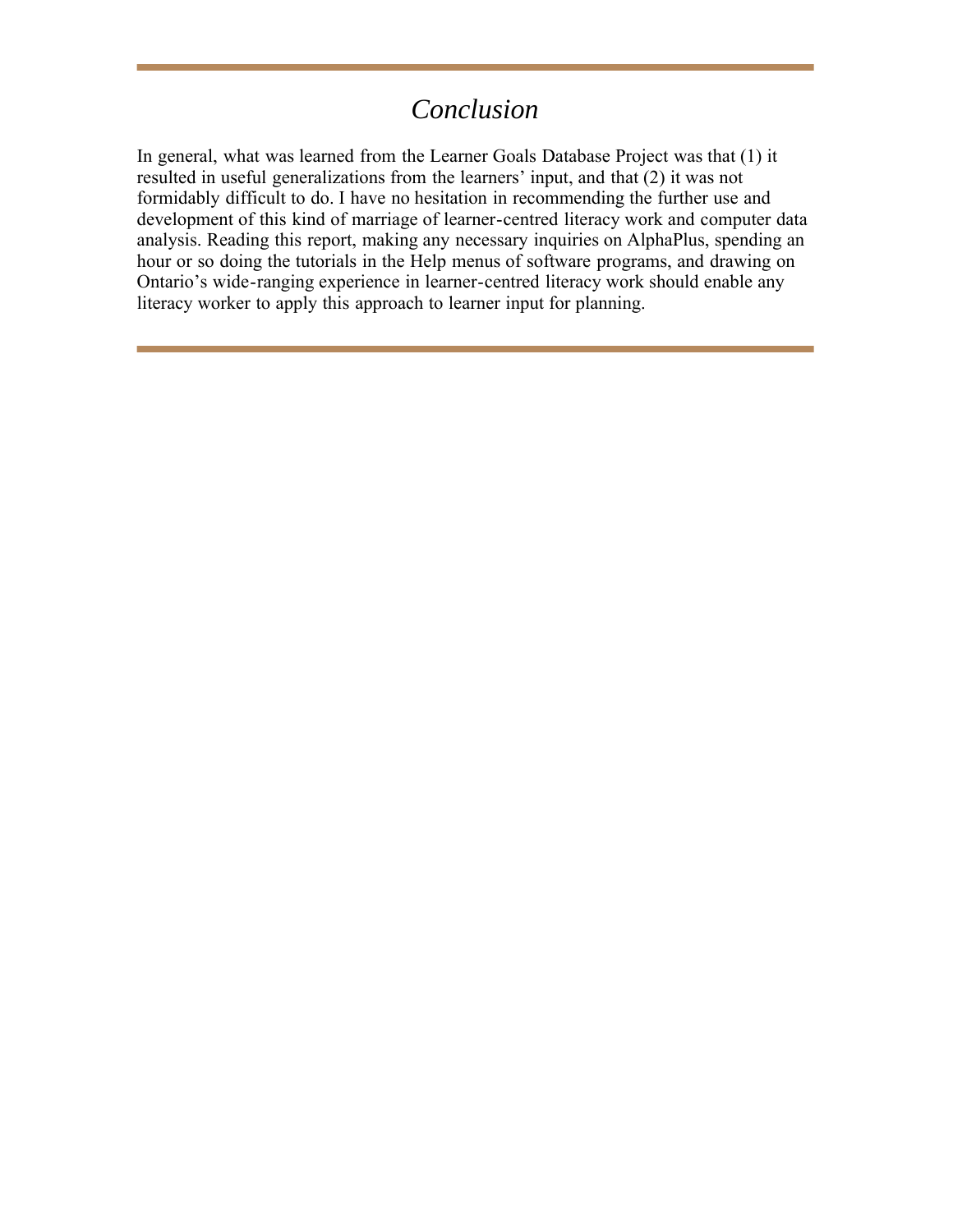# *4 Responses to the project*

# *Introduction*

In this section, I discuss responses to the Learner Goals Database Project at meetings of the North York Local Literacy Committee, and in discussions with individual committee members, program staff, and learners.

# *The North York Local Literacy Committee*

At the North York Local Literacy Committee, discussion centred around the finding that most of the learners came to literacy programs with job goals, but did not articulate upgrading goals. In this report, it is argued that this puts an onus on literacy programs to provide support for learners who are going directly from literacy programs into the job market. The committee considered this argument, and decided to explore ways of seeking funding for what was described as a "training plans developer". This would be a person with special expertise in relating training plans to job skills. My understanding is that the training plans developer would be available to all literacy programs in the North York area, and would help learners, individually and in groups, to develop their training plans for particular job goals.

In Section 3 of this report, I make another point about this finding which was not echoed at the committee, that for many learners a literacy program may be the last opportunity to get an education. In this case, it is important that literacy programming be broad, inclusive, and humanistic. I would argue that literacy programs cannot be thought of simply as the first step in a "second-chance" education. It must be a kind of education in its own right.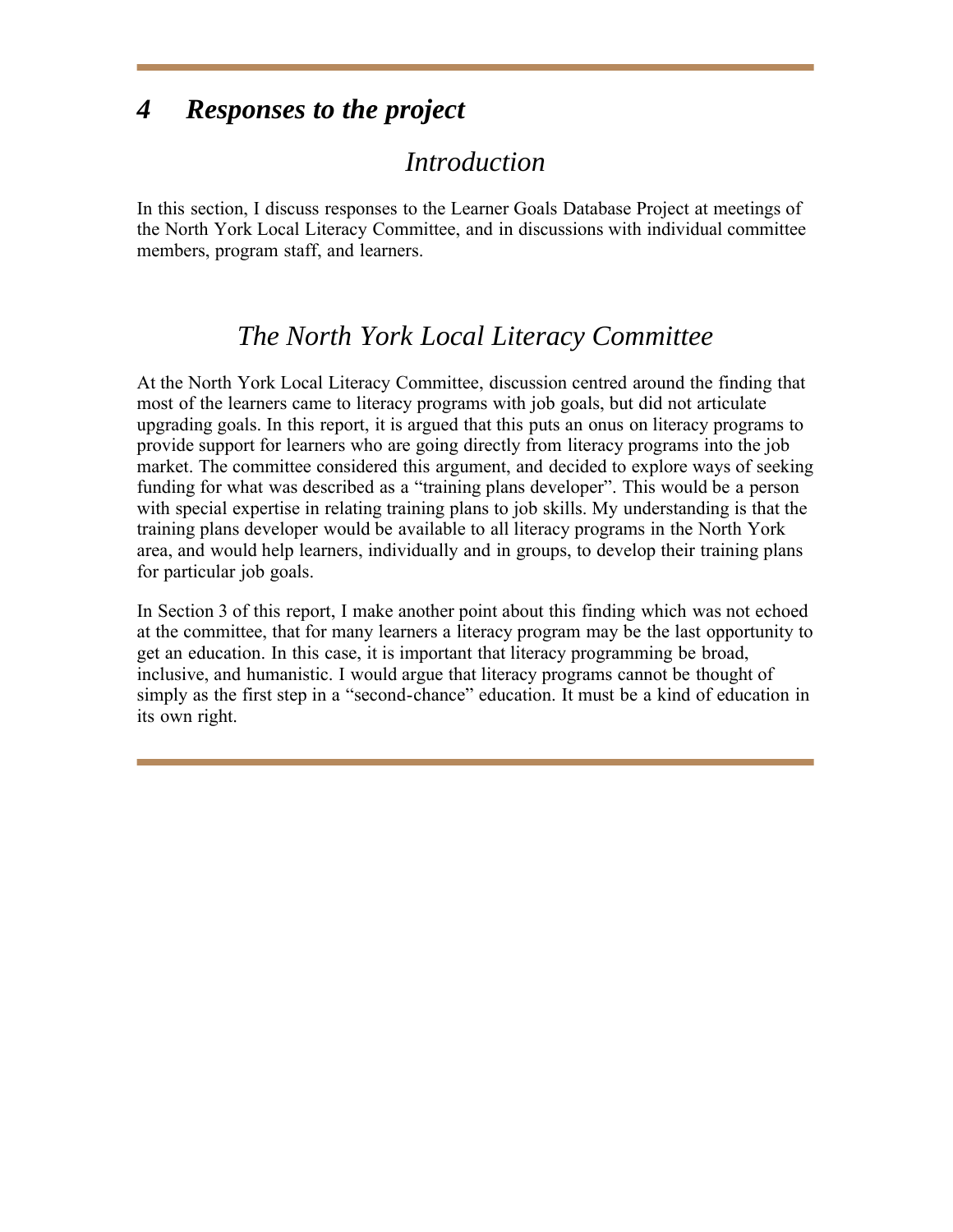There was discussion at the Committee about the need for programs that focus on particular goals. It was argued that such programs provide content for literacy learning, making literacy learning easier. This argument contradicts the argument in Section 3 of the report against "streaming" for different goals, an argument based on the finding that most learners have more than one goal. This will be a continuing discussion at the committee.

So, for the Committee, this project brought into focus the need for helping learners who are going directly from literacy programs into the job market. It provided impetus for the committee to explore ways of meeting this need. It also initiated discussion about the proper balance between programming that focusses on particular goals and programming that can be responsive to a variety of goals.

## *Discussions with individual committee members*

In follow-up discussions with individual members of the committee, there was both praise and criticism for the project. In general, the project was praised for raising issues. Several of the members of the committee mentioned that the findings about learners' job goals were both surprising and significant. One committee member was interested in the prevalence of long-term goals in the learners' goals statements, and relative vagueness of their short-term goals, arguing that this points to the need for the more thorough development of a process of short-term goal setting in literacy programs. The project was praised for involving the Local Literacy Committee at every stage.

The main criticism of the project was that it failed to find a balance between the goals of learners in North York as an undifferentiated group and the goals of learners in different kinds of programs. In response to this criticism, I ran a search on the database to find out how the ordering of goals differed in different kinds of programs. I found that each kind of program had its own ordering of goals, as indicated in the table on the next page.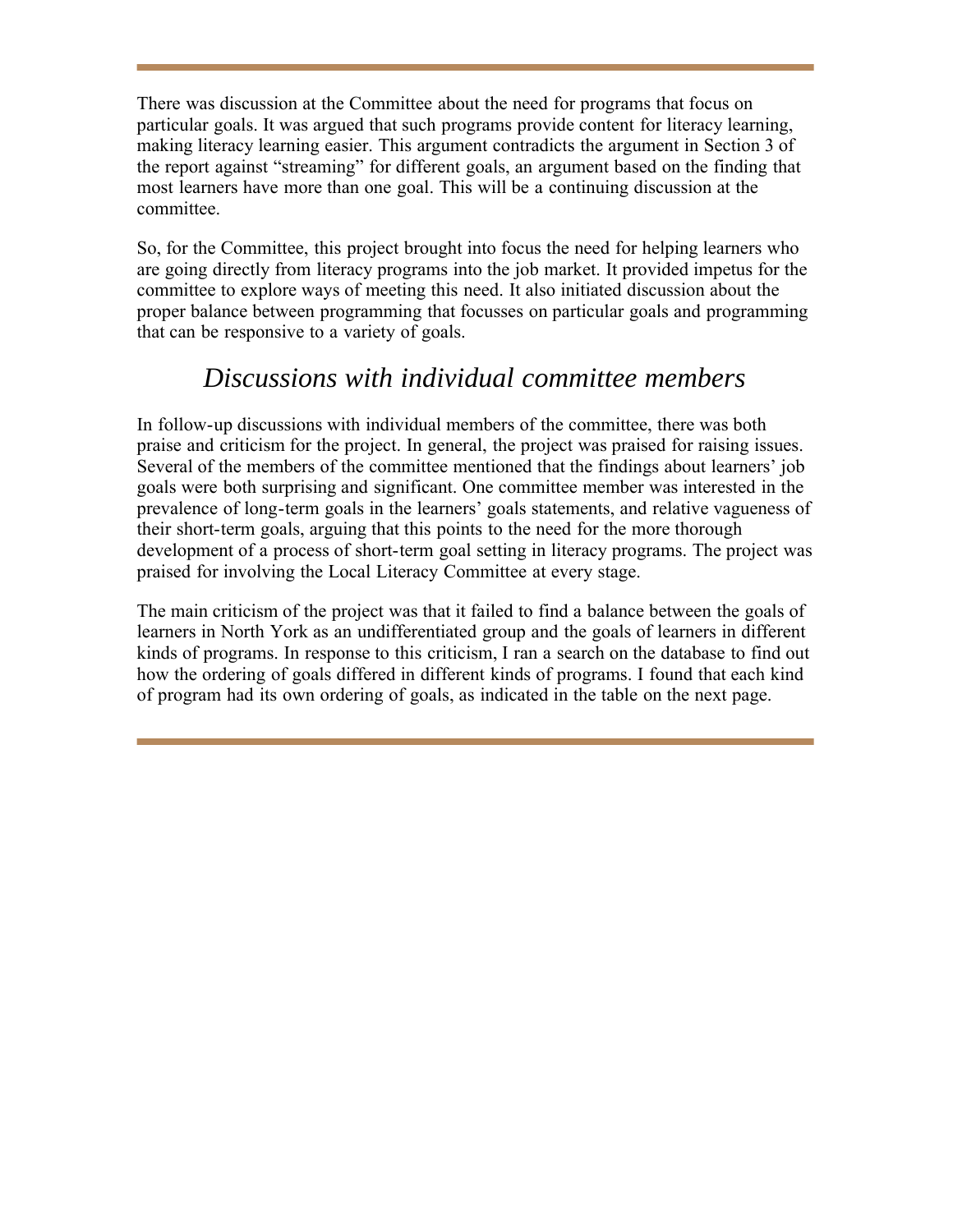|                    | All<br>Learners | <b>NYBE</b>    | <b>Seneca</b><br><b>OBS</b> | Literacy<br><b>Options</b><br>/Lit Lab | The LD<br>Class,<br><b>Seneca</b> | <b>PTP</b>     | <b>NYPL</b>    | <b>CNIB</b>    | Rumball<br><b>Centre</b> |
|--------------------|-----------------|----------------|-----------------------------|----------------------------------------|-----------------------------------|----------------|----------------|----------------|--------------------------|
| <b>Jobs</b>        |                 |                | $\overline{2}$              | 3                                      |                                   |                |                | 0              | 2                        |
| <b>Upgrading</b>   | $\overline{2}$  | $\overline{2}$ |                             | 0                                      | 0                                 | $\overline{2}$ |                | 3              |                          |
| Everyday           | 3               | 3              | $\overline{4}$              |                                        | 3                                 | 4              | 2              |                | 3                        |
| <b>Education</b>   | $\overline{4}$  | 4              | 3                           | 3                                      | 2                                 | $\overline{2}$ | 5              | 0              |                          |
| <b>Children</b>    | 5               | 5              | $\theta$                    | $\theta$                               | $\theta$                          | 4              | 5              | 0              |                          |
| Communi-<br>cation | 6               | 6              | $\overline{4}$              | $\overline{2}$                         | $\theta$                          | 3              | $\overline{4}$ | $\overline{2}$ |                          |

The ordering of goals for the Board classes was the same as for learners as a whole. (Recall that by far the largest number of learners surveyed were in Board classes.)

In the Library programs, the ordering of goals was similar to the ordering of goals in the Board programs.

In the Learning Disabilities Class at Seneca College in the Preparatory Training Program, jobs was the first goal, but the similarity to the Board classes stopped there.

The remaining programs were quite different. In the Seneca OBS programs, further upgrading was the main goal. In the Literacy Options/Lit. Lab. program, everyday tasks was the first goal, and communication the second goal. At the Bob Rumball Centre, communication was the first goal.

Clearly, there is a danger that a learner goals database can underrate the value of particular kinds of goals to particular subgroups of learners in one undifferentiated mass of data. More precisely, the presentation of data can do this. In fact, the particular characteristics of programs do become apparent as soon as the question of these particular characteristics is raised. The database allows for quick answers to various questions, as the above table demonstrates (although the samples are too small to be statistically significant.)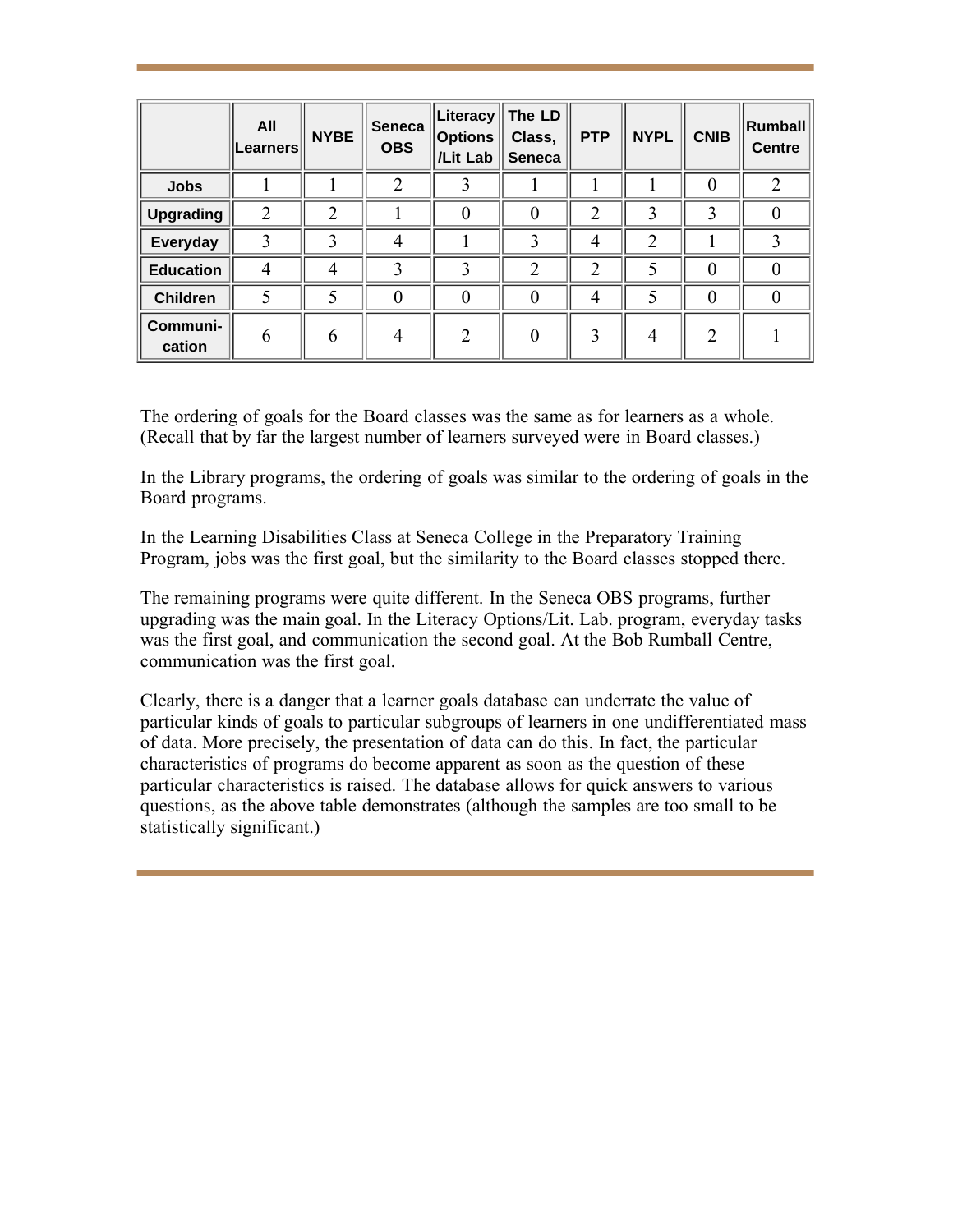Because a database also retains the original texts of learners' statements, it contains rich information about how we should interpret and reinterpret data. For example, while I was searching for the numbers in the above table, I came across the following statement by a learner at Literacy Options: "This class is not just an ordinary class. It's a class to help overcome our disabilities." This statement echoes the philosophy of the staff, that, for physically disabled people, literacy and numeracy cannot be learned in isolation from the larger goal of overcoming physical disabilities.

A database of this kind can help us to recognize the goals and priorities of the majority of adult literacy learners. But it can also help us to recognize the diversity of goals and priorities among these learners, so that we can enrich literacy programming to accommodate the whole range of goals and priorities articulated by them.

Perhaps, as some members of the committee suggested, future databases should be constructed simultaneously in different programs, and then combined. This would make them more useful to each program, and would make differences between programs more evident.

# *Discussions with program staff*

Program staff in Board classes and in Library programs have spoken positively about the study. They have told me that the report creates an accurate picture of the learners that they work with. Program staff in some of the other programs report have told me that they do not recognize their learners in the report. One experienced program staff person praised the open-ended, learner-centred process that I used for discussing goals with learners.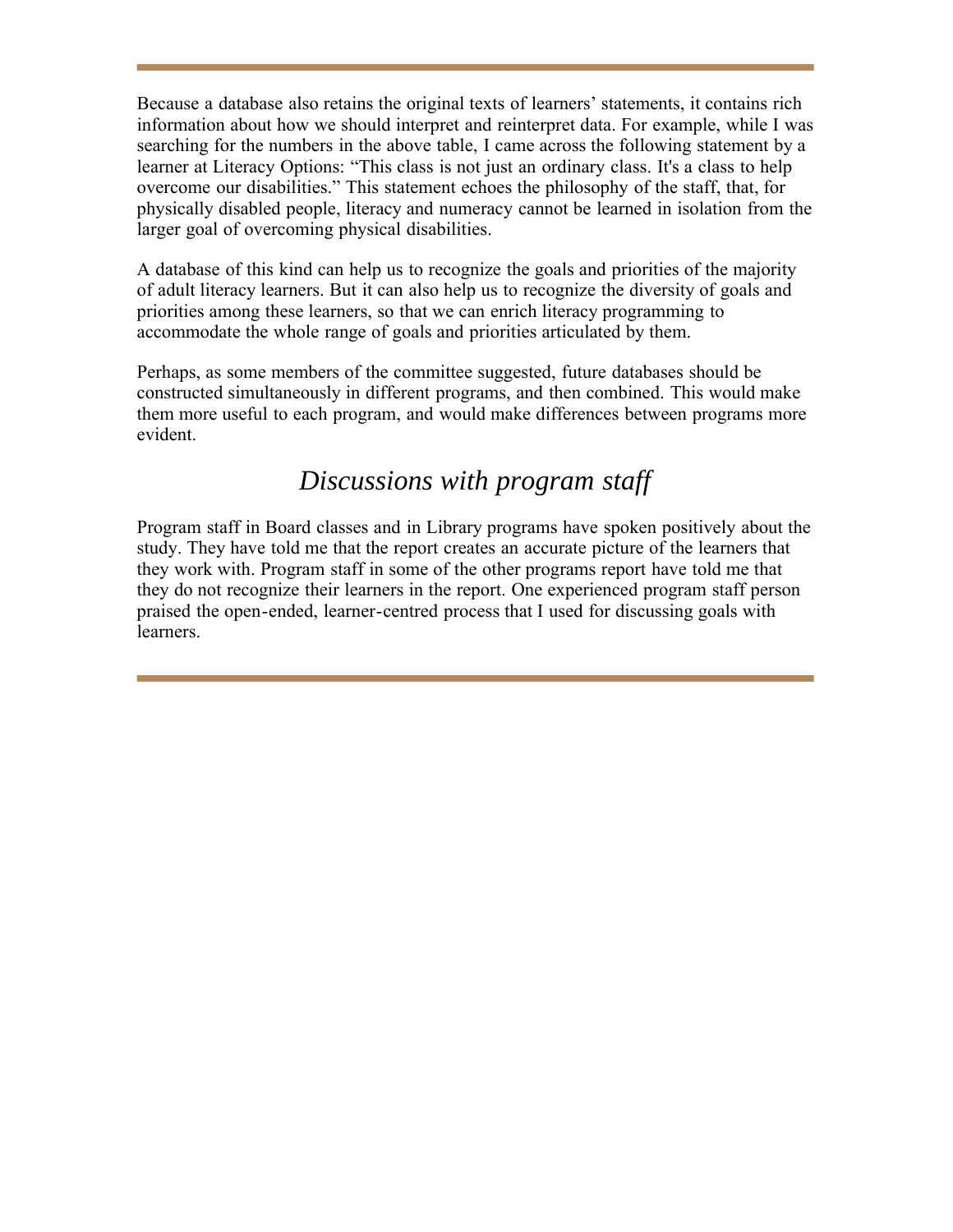# *Discussions with learners*

Learners have spoken positively of their involvement in this project. They have told me and their instructors and staff people that they were working with that they appreciated getting written copies of their statements. There were positive comments about the importance of finding ways to listen to learners.

# *Conclusion*

Criticisms of this project have centred on how much attention was given in the analysis to differentiating programs and different groups of learners. The criticism has not been about the methodology used in interviewing learners and constructing the database. In fact, the database has shown its capacity to answer questions raised by these criticisms. In other words, it is a responsive tool for analysis and re-analysis.

The database has provided impetus for decision-making and policy discussion. It has also given learners a way of having input into the program planning process. It has proved itself as a tool for asking questions and raising issues.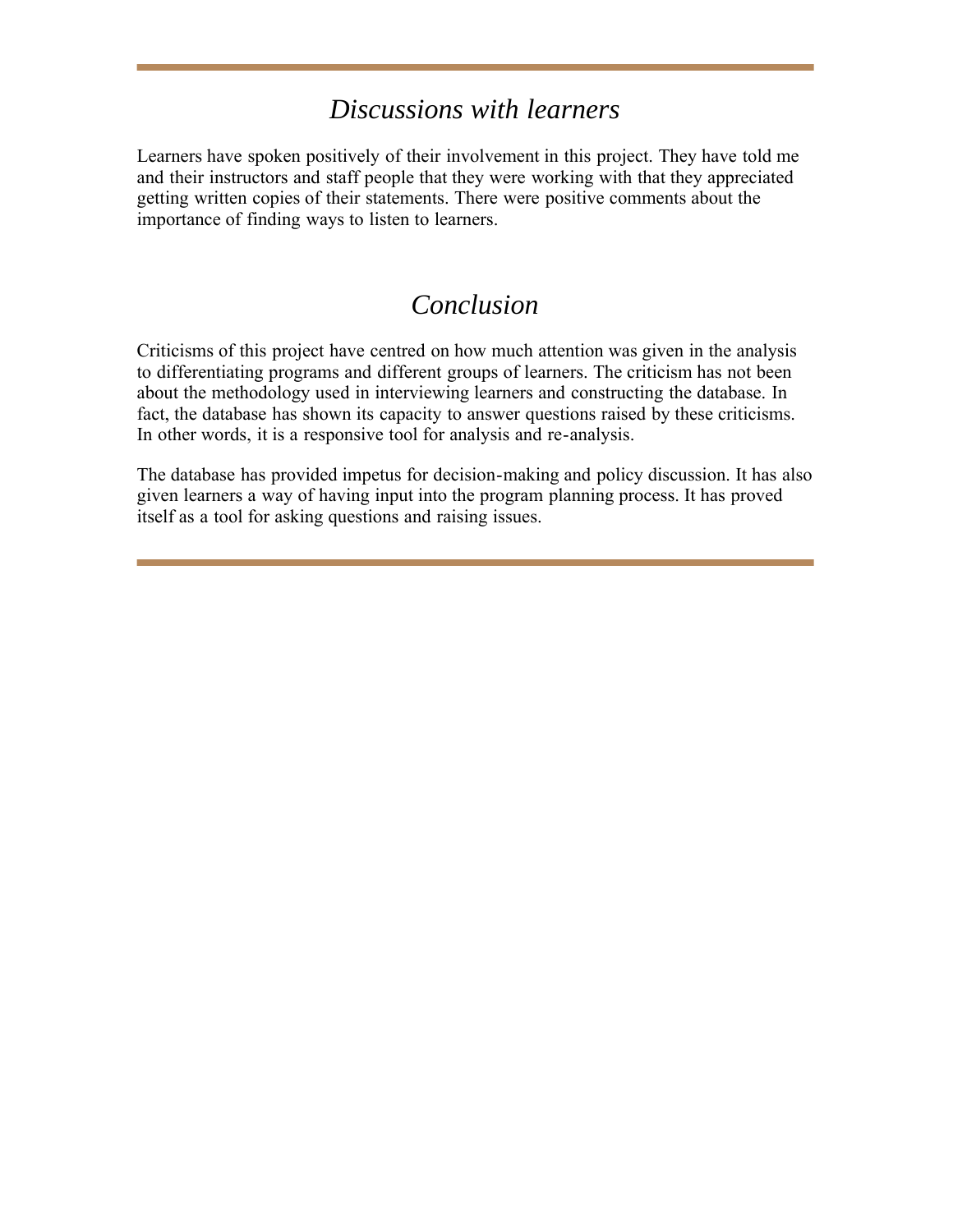# *4 Learners' goals statements*

 $M_{y}$  parents were in the military for 25 years. I was the only child who was behind in school. I have a problem with my vowels, with my reading and writing. I have four years and five months before retirement. I was planning to go home to Victoria, B.C. But I want to improve my skills first so I can read the signs, stuff like that. I want to enjoy life a little, but I can't read and write very well. I'm kind of embarrassed. I'm the oldest. All my brothers and sisters can read and write. I have a little problems with my hearing, my vowels. One of my brothers has college. He does computers. I have another one who worked in the military for 25 years. I can't seem to catch the vowels. If I can get enough reading skills, I'll go back where I came from.

 $\Gamma$  he reason I joined this program is that I work at York University, but I'm at a very low level. So the reason I joined this program is to better myself in reading, writing and math. I'm making progress, although I still need work in spelling, and I'm not a big fan of math. I've been in this program for about seven years. Before I joined this program, I didn't know how to read and write. I'm improving slowly. Being at York, they're all educated, so explaining things to them, you have to be into things. Say for example a professor comes up and starts talking to me, I can't have a good conversation with him because I don't know enough things. I don't read the paper. When professors come up with big words, I don't know how to reply. I just smirk and walk off.

 $M_{y}$  writing and spelling brought me here. I couldn't even write one sentence. Now I can. It's basic to have reading and writing. The volunteer job that I do for Community Living requires reading and writing. You have to read reports. I do some of the fundraising. To get the information for fundraising, you have to be able to read. From 1984 to now there's a lot of improvement in my writing and everything else. When I started here, Sam asked me to read a book. I read it. Sam asked me why I was coming to his program. I said I needed spelling and writing. I taught myself how to read. Most of the kids in the 70s didn't learn how to read and write. It's disgraceful in this country, our own people don't know how to read and write. In the 70s, the kids wouldn't read and write. What happened was that kids like me who had medical problems, disability problems, were shoved into workshops. I was one of them. Some of the trainees who had a learning disability didn't get the help they needed. It's a problem that they didn't have programs to help the kids.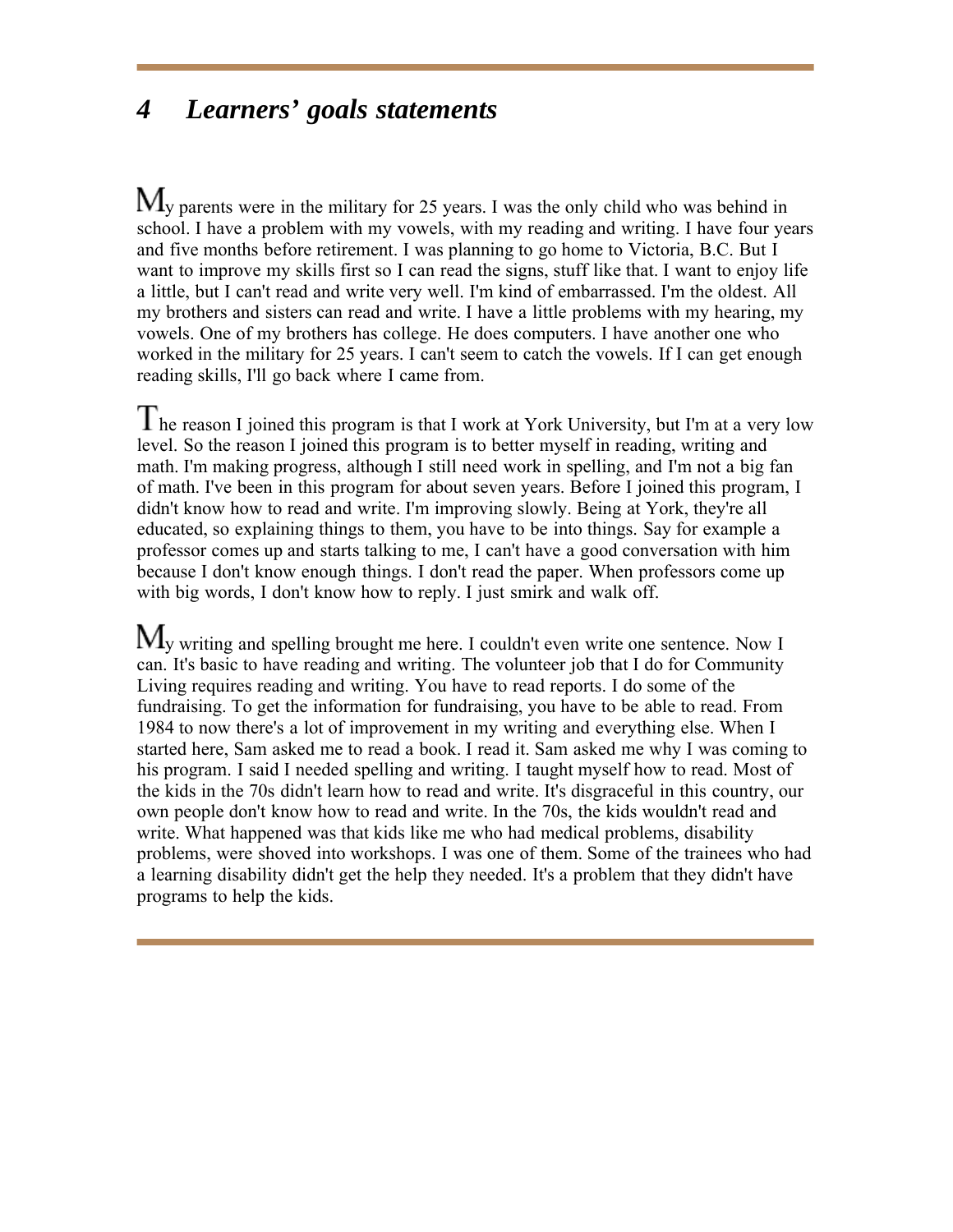want to learn English: talking, writing, reading. I also want math sometimes.\_I need reading, writing, spelling. Maybe I want to work at anything. It doesn't matter, any work. But I need reading and writing for everything. If I drive a car, I have to know where to go. If I buy medicine, I have to know what it is. The daycare, the school, everyone, they send letters. I have to read the letters. Maybe I can be a cashier. In Ethiopia, the schools were in Amharic. We didn't speak Amharic. We didn't want it. And women didn't go to school. After I was ten years, I went to school for six years at night. It was a school for ladies only. The teachers were volunteers. They had volunteers for the ladies. I learned a little Arabic, maths and English.

 $W_{hv}$  we come to school for learn English ESL., I like to learn English. This is my hope, my wish: I got knowledge. Speaking, writing, knowing are important for life. This class is very good, but my idea is that I need more speaking, because conversation is better than reading and writing. Conversation helps reading and writing. Conversation helps a person more. Everybody has got knowledge. Make sure my English is good. Canadian experience, then I go to work. Nine years ago, I came to Canada. It is very shameful for me when I don't understand. I passed driver school. I got hairdressing, also the ESL class. Six years ago, I stopped. I sat at home without knowledge. Just I was nervous. I was like mad. My mind make my heart sick, my body sick. I have 24 years experience in an office in the Ministry of Finance in Afghanistan. But I have no Canadian experience. Here, nobody knows who I am. When you teach me, when you know me, after that you will respect me. When I was 12, I was fifth in my class. Then I went to typing school. I went to school in the morning and worked in the afternoon. My father married, and I supported my family. Then I went to Grade 9 at night school. When I got to Grade 9, my family opposed me. They didn't want me to be out at night. I continued the office work. I read books. I got knowledge by myself. I love knowledge. I love books. My brothers graduated from school. My sisters graduated from school. I supported them all the while. God helped me. I was very famous. I was the best typist in Afghanistan. I worked in a private office. Nobody believed it.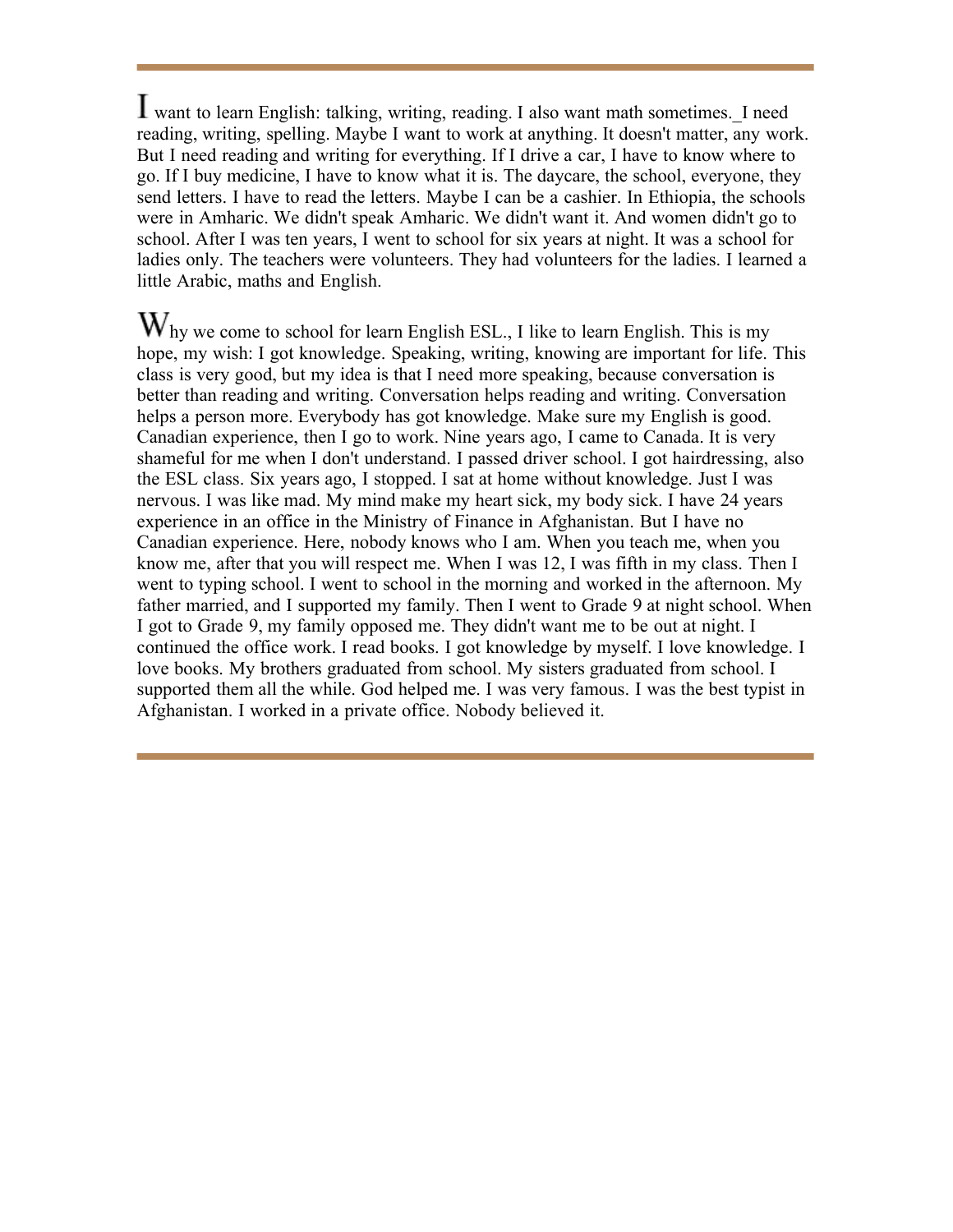I think my English not good enough. Anyway, I would like to study English for my language and education. It's a good thing. I like to improve my education. The first step is to improve my education. Now I can get a skill training course. When I get up to that level. Then I can get a job. I had a job in Canada as a sewing machine operator, but I would like to study computers. Maybe I could work as a clerk.

I want to learn some English and reading and writing and understand more everything so that tomorrow we can get better jobs. Even if we go and work in a factory somewhere, we need good English. Sometimes I go to the bank and I don't understand. Sometimes I have to take an interpreter. Sometimes I understand the words, even the long words, but I don't understand what they are saying. Also, filling out forms and understanding important letters. If I have an important letter to write, I ask my friends to help me. I am from Malaysia. I know English, but I don't understand paperwork. Reading is very hard. What are they saying? But I can write in English now a letter. My English is improving a bit.

 $A$ ctually, I was working for two years at a steel company as an office clerk. Now I am laid off. My son is going to daycare. They need a letter from the school. I started yesterday. I want to go to adult secondary school, but there are no programs right away. I would like to do a whole program in business skills. I am interested in getting into banking work. Most of the agencies are hiring people with banking skills. When I call, they ask if I have banking skills.

 want many things. I want to improve my writing and reading and communication skills, too. Mainly I am looking for a job. This can help me. Also, I can help my children. I studied science in my country. I need to find the meanings of the English words. My children's friends come to my home. I help them in science. I am learning many things. Yesterday, I learned three big words, how to put them into sentences.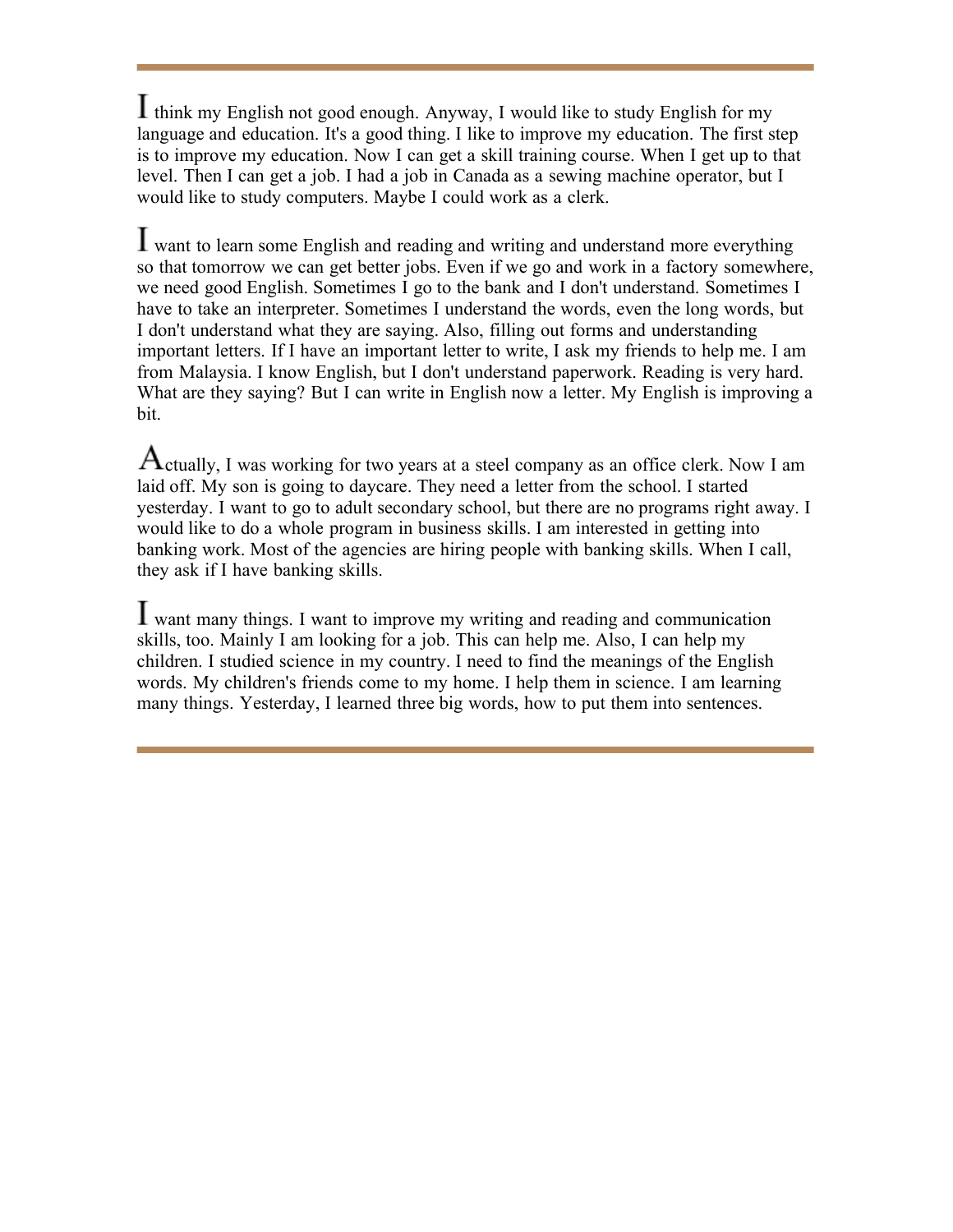**I** want to improve my English and grammar and reading and writing. Before, I was working in an office. My reading and writing is not enough. I'd like to work in an office.

want to learn English. I get a job.

 am speak. I want to speak more and more English and to study. I want to help my children study. I am now read a little, but writing, more spelling. I like job. I'm looking for a packing job, but I can't find it. I went looking last week. They said come back in a week.

 want to learn more English. It will help me to communicate with my neighbours, in stores. Most of us are from countries in which English is not the first language. So if we come to the class, we can learn English so we can adjust to the new environment. I am taking a credit course in computers at night. If I become very conversant in English, I can find a job easily so I can support myself.

 came to the class to study English, to learn English. When I learn reading and writing, I can get job. Is important for me to get a job. I had 17 years of education. I was a nurse in my country. I worked as a director of nursing at the hospital. I have 35 years of experience in the hospital. If I have the language, I can use this experience. Also, I want to do something for my country. Canada is a very helpful country. I want to give something back for this country. It helped me very much. I have to do something. When I can do something for this country, I will feel comfortable.

 came to this class to learn English more, and to have social talk, and to have opportunities for a job if I learn English. Without English, I can't talk. I am like a statue. If I get a job in the office, then I need to write.

 $B_{\text{asically, I came here for reading and writing. I don't want to get reading or writing to}$ get to a college or whatsoever. It's just to apply for a job, so I could get a proper job. It's not if and but. I definitely need this school. Now I'm reading a little. I'd really like to get a Grade 12 or so, but it's a long process. If I got about a Grade 12, it would be o.k. Sometimes I think if I got a job I would take it, but I still need the reading and writing. I don't want to jeopardize it.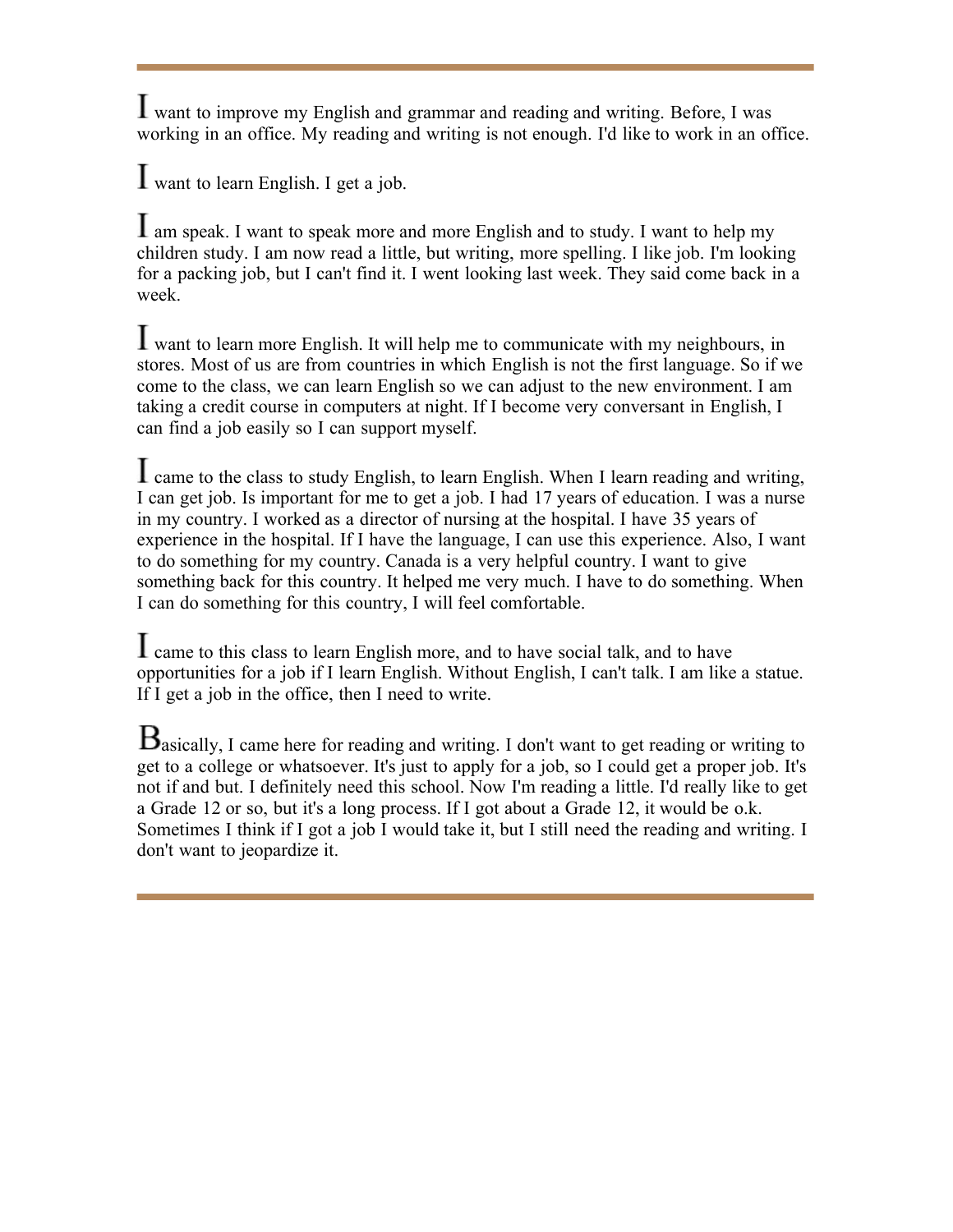$M_{y}$  father said, "Can't go to school." But it's very difficult in this country when you don't go to school. I have trouble. I don't go to school here, only this year. It's very necessary for me, because I have children. The children need help. I have a problem when the children need help, because I don't speak English well. It's stressful not to speak the language. I am very happy in this school, because the teacher is very polite. Writing is a problem for me. Write again and write again. It's a big problem for me. It's hard. The citizenship test was very hard. I want English for my life, not for a job. My husband has a job.

**L** can't read too much, and I can't spell. It's the spelling I need mostly, and the math. I have to do more reading and more spelling and the math to get into job training. I want to do cake icing.

I need to improve my English, especially reading and writing. I have a job already, but I need the class because my writing is not all that good. This class is really helpful to me. I want to continue my education, apply for high school, and then college. I want to get my ECE. I'm working at a daycare now. I will have to pay for college, because they won't give a loan for part time. I will continue to work and pay for college. I was a teacher in my country. I taught Grade 3. Then we went to Pakistan and I taught Grade 9 —11 geography. I want to be a teacher here, because I was a teacher in my country. I always wanted to be a teacher. When I came here, I went to English class for 6 months. Then I got training in a daycare. Then I had children and stayed at home for four years. Then I worked in a daycare for four years. Now, I am going back to school. 6 months of English is not enough.

am coming to school because everything is for English. If you want to go to work, if you want anything, everything is English. It's important for life. It's very important. You're coming anything, bill, anything, it's English. If you don't know English, it's a problem. I need to finish this class, then I want to go to another school. I want to learn underwater welding.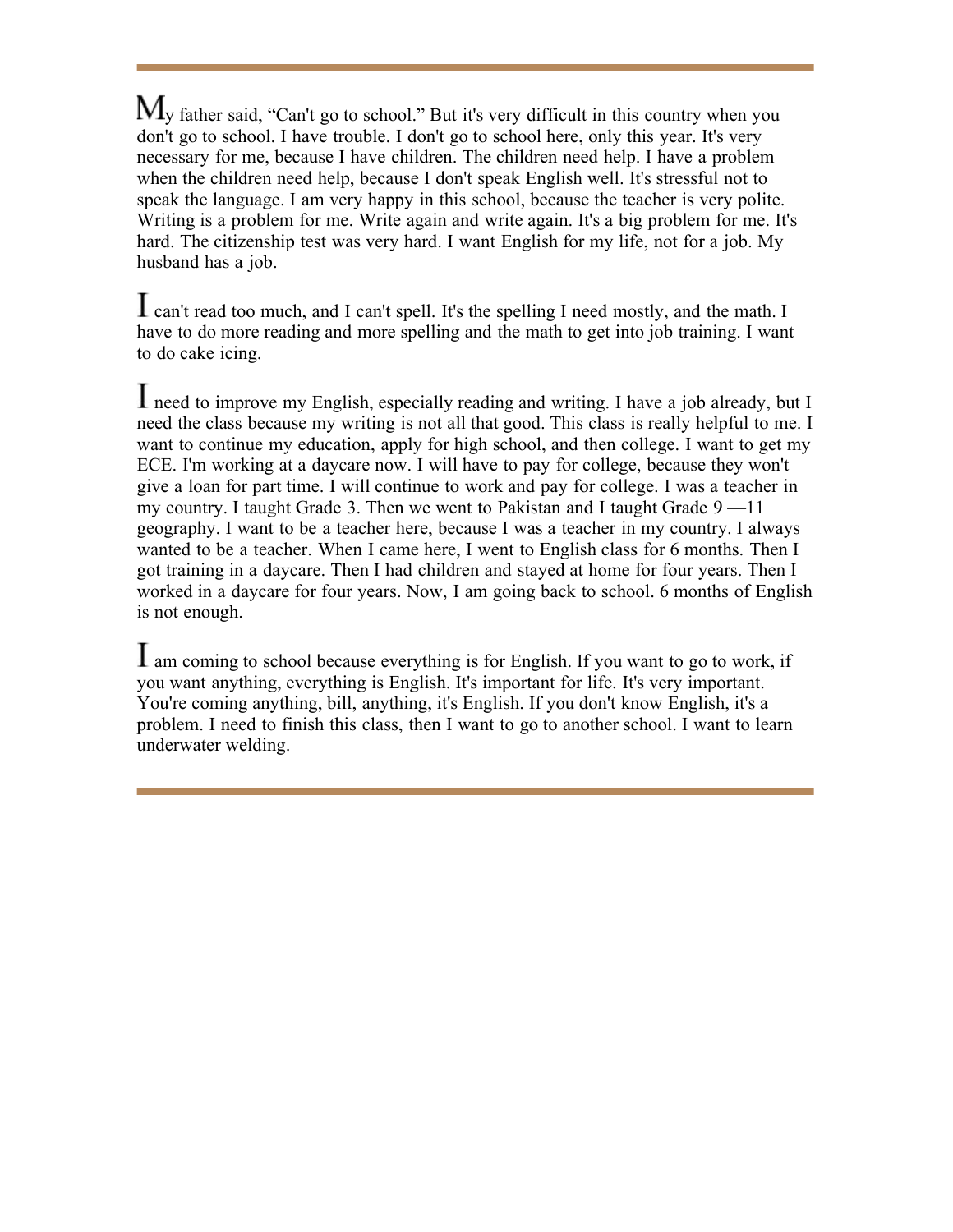have a big problem because I am a single mother. It's very hard for me because I can't read and write. When I go for a job, people say, "You need to read and write." I would like to learn dressmaking, but every school I go to, they say I need more English. When the school gives my children homework, I can't help them. Also, I can't fill application forms. I feel shame when I go somewhere and they say, "We have a job, but we can't hire you because your English is so poor." Thanks to the government for what they give, but I want a job.

 $W_{hv}$  I come to this class is to learn to read, because I didn't get this opportunity in my country to go to school. I come to this county with five children. I schooled them. Now I am alone. I want to improve my reading and writing and some math. I live in the country. I would like to see what's going on in the country. I read a paper, I can digest it for myself and not have to hear from somebody else or t.v. To go look for signs and things, you know where you're going. Sometimes you have to ask someone and it's very embarrassing. People are so rude. It's better to get lost. I was a machine operator. I had to count things. I had to operate a computer. It was hard. Sometimes people used to help us. But what about the next day and the next day? You can't keep getting help. Right now, I am fighting Compensation, and they don't want to consider my appeal. They write things down. You can't read it. They tell you, "This is what you said," but it may not be what you said. They turn it in a different way, and it's on paper. I worked for 21 years in one company. Now I want to go to school.

 $E_{\text{nglish}}$ . To speak English. To learn English Second Language, reading, writing, spelling, so after school finished, find a job, so I work. Because no English, I don't know. No pick job. Any job. I have high blood pressure, so I can't do hard work.

I speak nice, but I don't know how to read and write. I come here for to read and write. I thought maybe slowly, slowly, I learn more how to read and write. I would be able to fill up an application for a job on my own. That's the reason.

 $T_0$  learn. How to read. How to learn good. I don't know my plans.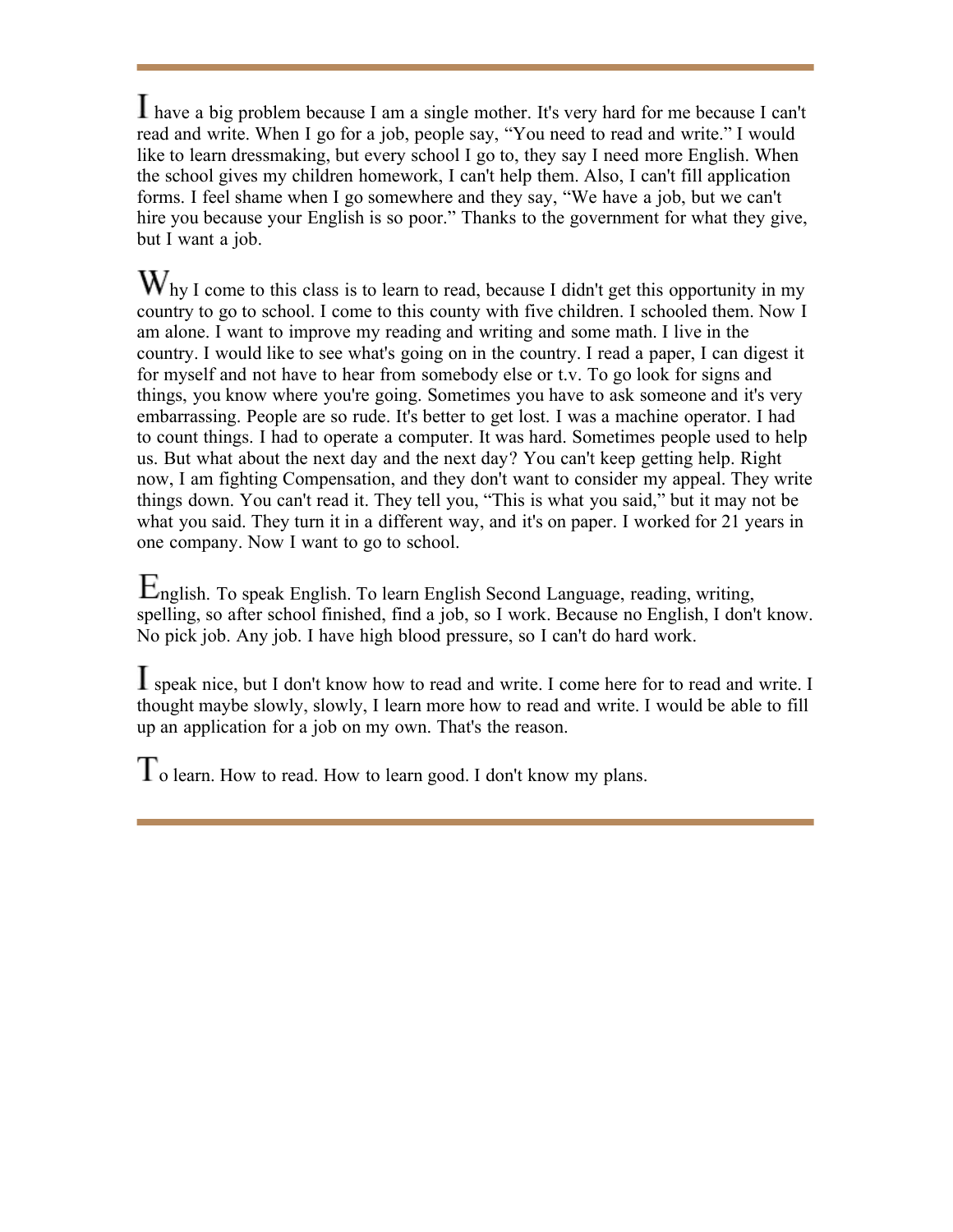want to first of all write and read. Some math, to prepare to more jobs. Talking. So that the people understand what I'm saying. When you answer the phone and take a message. I'm so happy in school. I can talk more clear. I am read and write a little bit. Before I come here, I can't read nothing. And my daughter says, "You see, now I have to be careful when I'm talking. She knows everything now." I can't believe it. For me, it's like a miracle. My granddaughter says, "Grandma, come read." When I read to her, she says, "Oh, Grandma, that's great! She says to my oldest son, "Come and sit and hear what Grandma learned." I'm so happy. Before, I went anyplace and I had to talk English, I had to bring someone with me. I had to bother people. They lose time. Now, I can defend myself. I read the newspaper every day to find a job. I like to come to school, but it's important to get a job. If I get a job in the afternoon, I can come to school in the morning. It depends on what time the job ends. If it ends at twelve midnight, I can't get up to come to school.

 came to this class to learn English. Writing English is very important in Canada. I'm looking for a job a long time. They say, "You must speak English. So sorry." I understand now my problem, is old lady. They don't hire old people. Now I understand English a little. The teacher is a good teacher, an excellent teacher. Before I don't understand English, speaking, nothing. Is very important I come to a school everyday. The strike, I worried. I stay home. Is very important I continue school.

 came here to learn more, because in my country I didn't go far in school, so I just want to catch up where I leave. I came for the job purposes, and also for the future. Actually, I want to study more English and the math.

'm coming here right now because, when I was going to school, I was into drugs and drinking and stuff like that, so I thought I'd come to this program so I could get my Grade 12. I started my own business in landscape maintenance and renovating. I've been in the business for about seven years, but it hasn't been getting ahead, because of my reading and writing. I coach minor league ball hockey. If I know what's going on in the school now, and a kid comes up to me and asks me to help him with his schoolwork, I won't be able to give him input. That's more or less how I was brought up, to help people. I used to be in Yorkdale. I ended up teaching the kids, as I was getting help in reading and writing myself.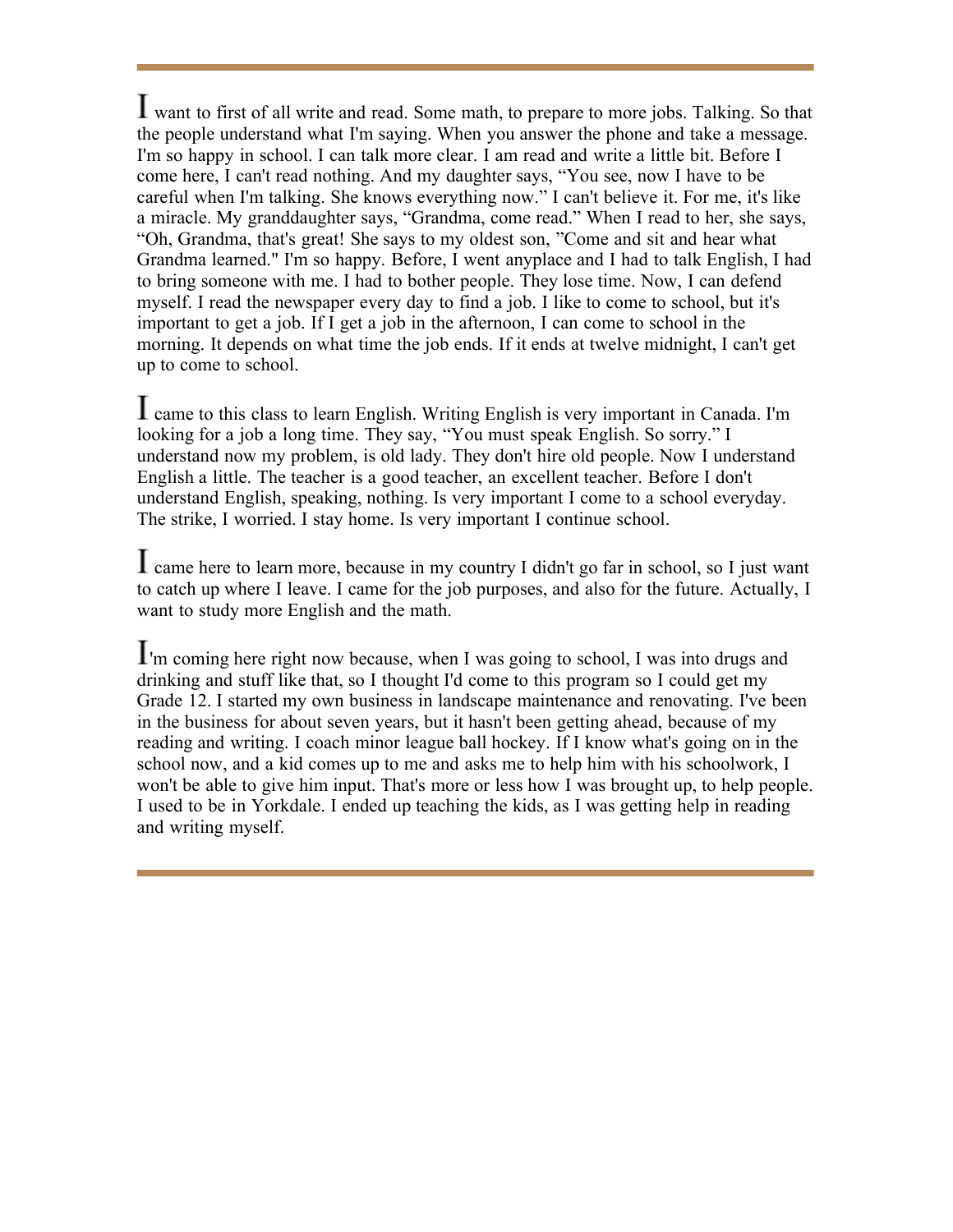o improve my English, number one, and also math. That's the main reason. What about down the road, what about computers? Learn how to do it, because it's the way it's going to be. It's the writing on the wall. Everything's changed so fast. It's the technology, that's what's happened. So I can move into the regular class or college down the road. Maybe down the road I will get into fixing computers. That's the main thing. My old work was restoring furniture, but that work's gone. This is now. That's it. Times have changed. The market has changed. Education. Either you have that, or you're not going nowhere. In my father's day, his first language was Norwegian, they didn't have language classes. But today, if you don't have the education . . . You have to have Grade 12, and still there's no guarantee you'll get a job. In my grandparents' day, they learned it by the book and by the radio and the newspaper. But now it's different.

 $M_{v}$  English and math. I want to go to Emery to get Grade 12. When I get my Grade 12, I want to make food services.

 $\mathbf{M}_{\mathbf{y}}$  English is not proper, and I want to learn more about English. I haven't been to school for a very long time and I have a lot of catching up to do. Then again, if I come and learn, I can help my children better. So I have a lot of reasons. You get better English, that mean you have a better chance of getting a job or going up in grade. So that mean you start with a lower class and you go to a higher. I need more English.

 $B_{\text{ecause I want to improve my grammar and marks a little more. I went to Emery and I}$ wasn't good, so she sent me back. Now I'm not getting daycare, so I am only come to school two day. I expect to come here only three month, to push fast, but now I have no daycare. I pay for a babysitter two days. My education is not so good. I went to school six years. I was going every day to school. I want to do a well—paid job because I'm separated from my husband and I have to maintain myself and my kids.

'm coming to better myself, that I could better myself and help my children with their work. And also to get a job.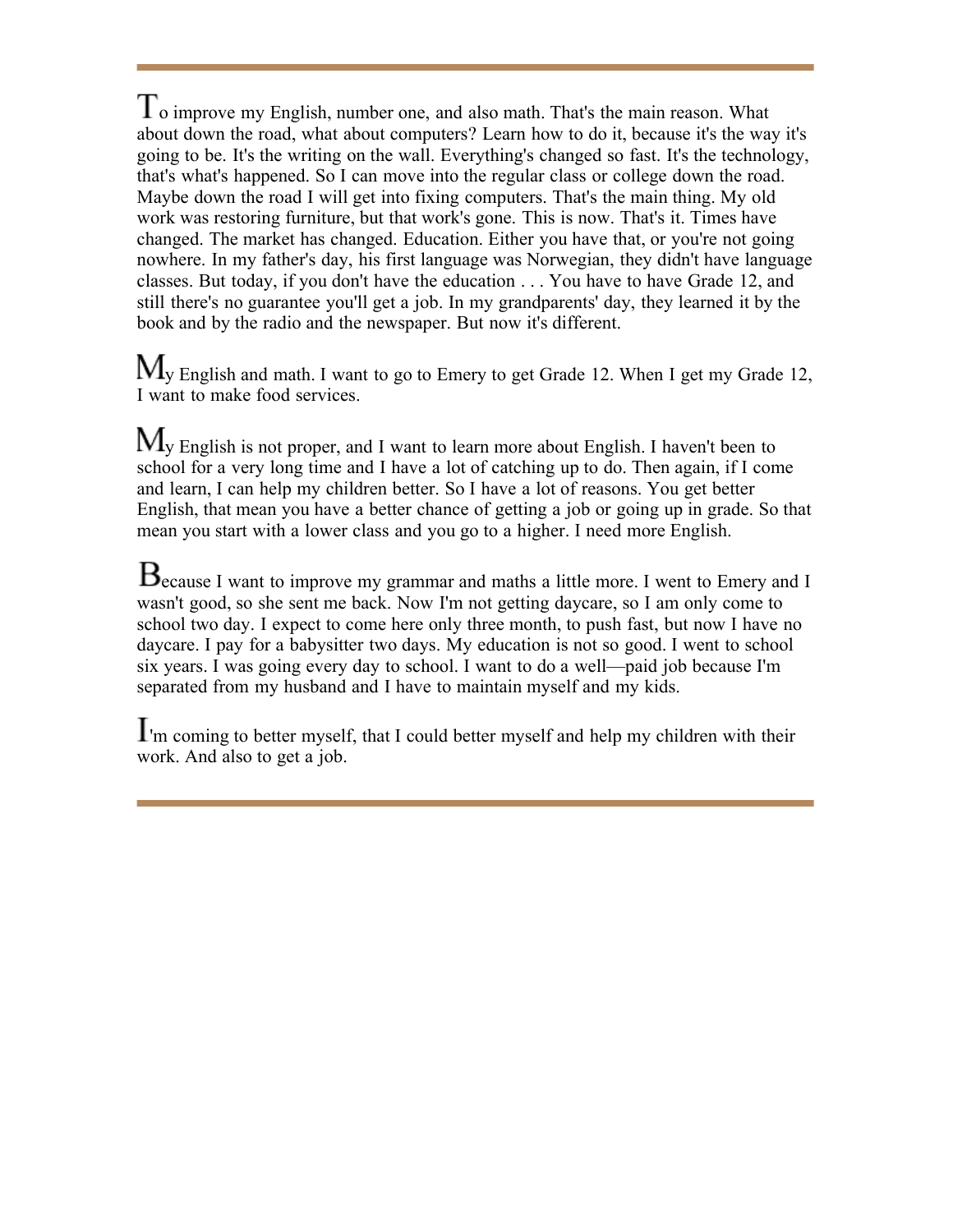'd like to help out other students in this program after I improve my reading and writing. I'm not working right now. I'm waiting to get my license. I'm going one day at a time.

 want to learn to read well and get a good job someday. I work as a mechanic. I want to get further in the mechanic Someday, I can open a business of my own. I want to help out the community, to help out others.

 $\mathbf l$  just want to learn to read and write so I can get a job and catch up on my English. I'm interested in printing or mechanics. For printing, you need to read and write good and do math to measure and know what size of type to use.

 $\Gamma$  he reason I'm over here is that I want to upgrade in maths to go back to high school. I want to go back to high school to get a diploma in cosmetology. I used to go to Rawlinson High School. I dropped out because I got a job. I never finished high school. I came back here to see how much I could remember from high school. I have to take an exam in September to go back to high school.

 need this for myself, learning for myself I have for speaking. I need this for English. My English is very low for speak. The reading, I have no problem. I have problem for speak. And I need math. I like a future job, when I finish this class. I want to go for a job. I don't want more school.

 $W_e$  have a few troubles. First of all, we come to this country and we don't have English. And we need job. And we need daycare. My baby is 18 months old, and he doesn't have any daycare. I want to continue my education as far as I can. High school, college, whatever I can. If you know something, it's good for you. I would like to raise my kids' education. If you don't have an education, you can't raise your kids' education. I'm old. It's hard. But that's the reason I want to continue, to raise my kids' education.

 $M_{\text{ore English and math. I have a lot of things. I need high school. I need to finish}$ college as a clothes designer.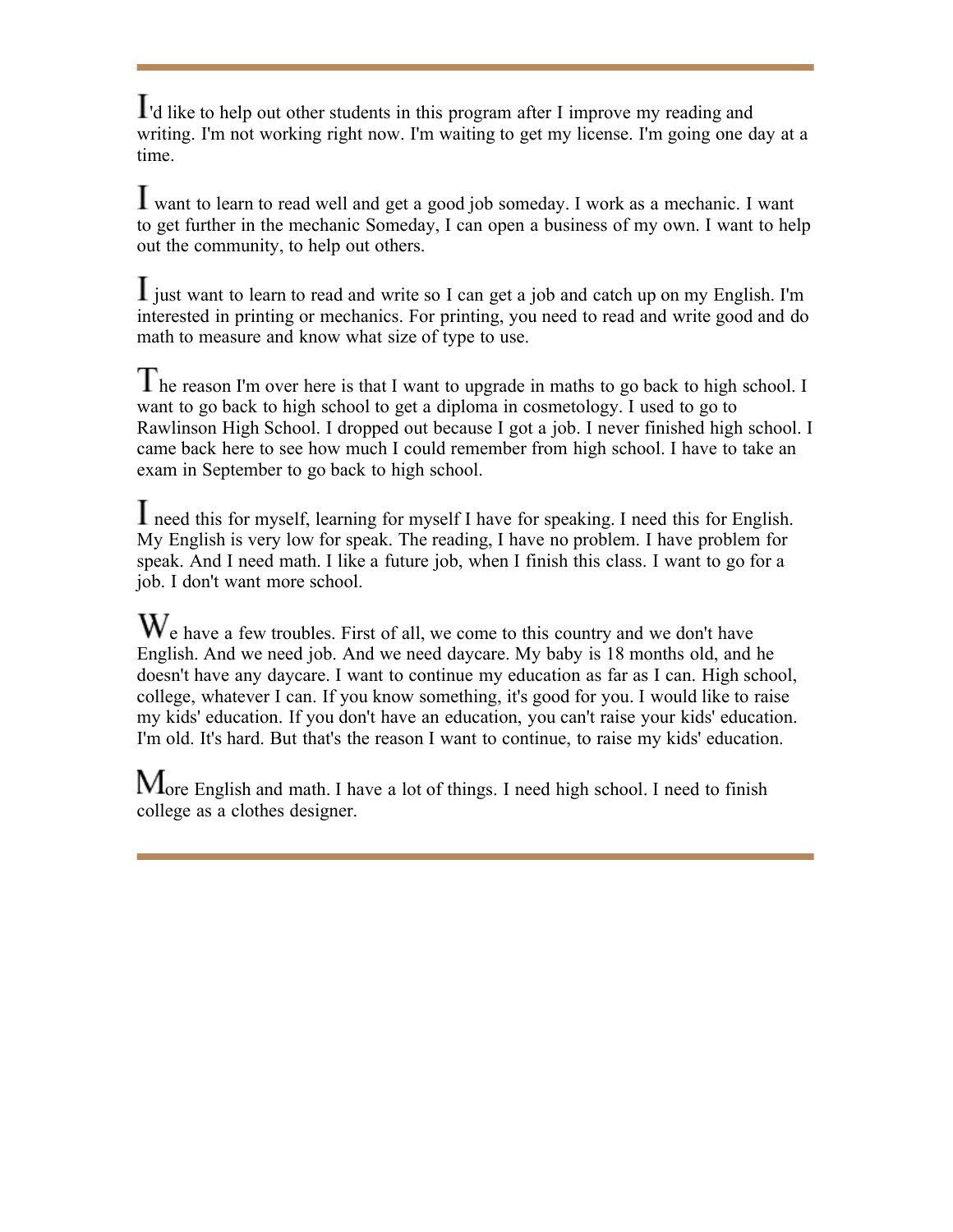$\Gamma$  o learn more English and math, that's why I came. I want to get a nice job. I want to go to high school.

**L** come because I was getting frustrated when I come to work. I get frustrated when I couldn't read and write something. Reading and writing is very important, especially in Canada. You need it so you don't have to depend on anybody. I felt that when I go anywhere I had to fill out an application and read things. I was feeling really frustrated. If you sit at home, it doesn't do you any good. You have to read to your kids. You can't help them. If you lose an education, you lose your self—esteem. You have to. Its very embarrassing if your kid comes home with a letter and you can't read it, and the kid gets hurt because you can't read to him. Sometimes, when the kids grow up, they will disrespect you. If you have your kids and you can't help them, you lose. The job that I last did was embroidering, and in embroidering, you have to be able to use the computer to read the tape that does the logo. You have to choose the thread on the computer. Then you have to write down what you did.

 $\mathbf{W}_{\text{hen I was in my country, Jamaica, my mom told me she couldn't afford to send me}$ to school. I have a son up here, so he file for me up here. Then I go back. Then he signed for me, but I couldn't sign nothing. My son said, "You can't stay here and not do nothing." This teacher teach me to read the words, but sometimes I forget. I ask Erin to help me learn the signs so I can get around by myself and stand on my own feet. I would like to do babysitting. I love kids. But I have to be able to read better. Canada is a good country. I leave so many years to come to school, so I feel happy. I am so happy to come to school. I am so glad for Canada. Canada is a nice country, because I didn't know my name. My friend carried me to the food bank. He said, "You can sign your name?" So I signed it. I told him, "I didn't know how to do this before, you know." He said, "You know, so many people come to this country, and they can just make an X." Anywhere I go, I can sign my name. I can go to the bank and sign my name. I can do it. I send my children to school. All of them can read. I went to the market to sell vegetables. Only I can't read. And they said to me, "You have to go. Before, I didn't know when I was born. I know it now by coming to school. I love Erin. She is a nice teacher. She don't rough me. She do me good. She would show me things over and over, because she want me to get things in my head.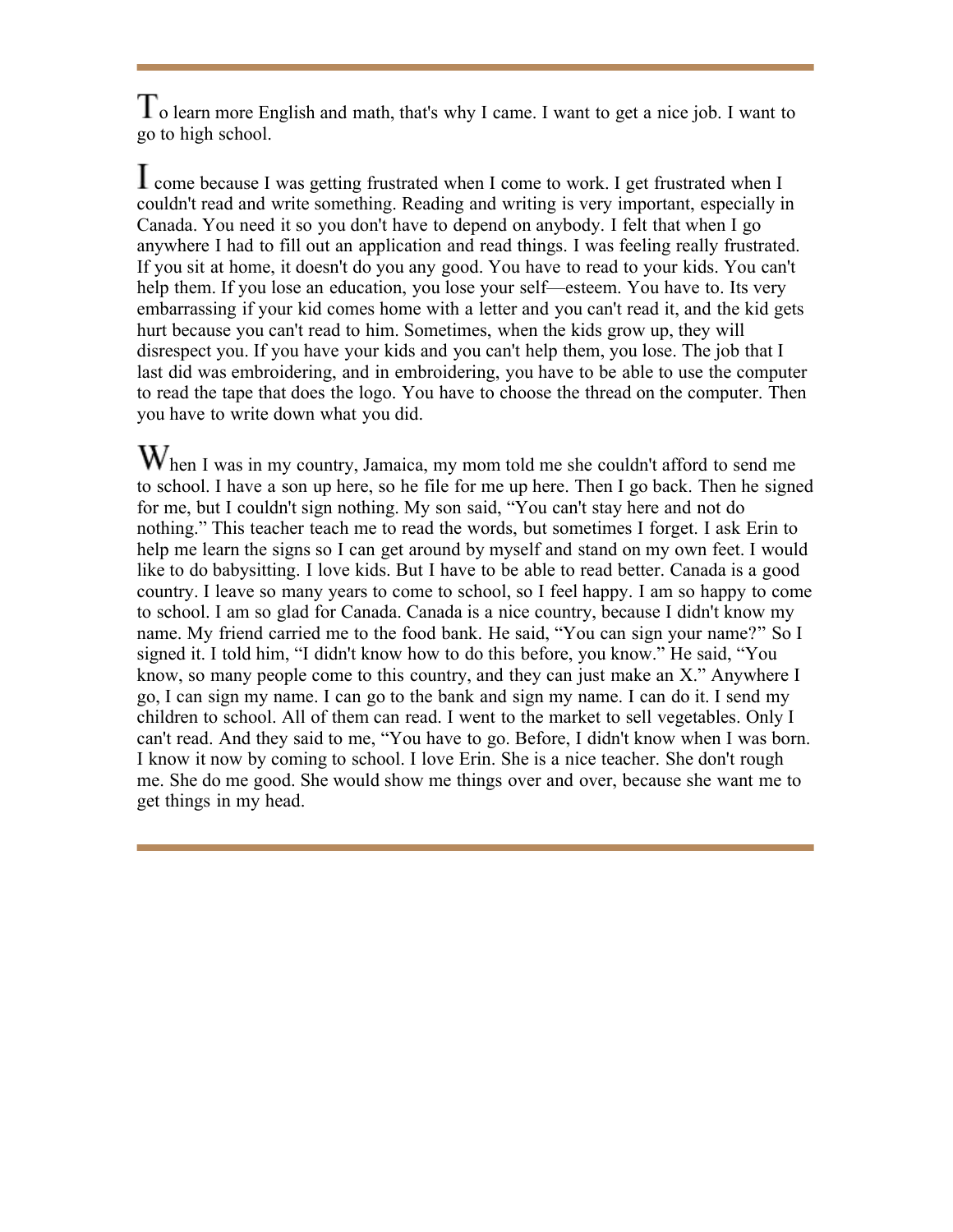$\mathbf{M}_{y}$  problem is I can't read properly, so I want to learn to read properly and do math and English. I really want to do designing and I want to do homecare, but do homecare you have to be able to read the prescriptions. I have a daughter and she come home from school and she want me to help her with her work, and I want to be there for her. I go for jobs and I have trouble filling out application, and because of that, you can't go for what you want. You always stay back.

I come to this school to have a better education, to read and write, so I can go to college and get a better job. I want to take homecare. You have to have a Grade 10 to go ahead with that.

 came from a different country. I didn't go to school for a long period of time. I came to Canada with my family. I got divorce. So I'm a single parent. It's time for me to stand on my own two feet and do something for myself. So I came back to school. I'm also interested in hairdressing and chef, but for me to do this, I have to get upgrading in math and English.

 $\mathbf{F}_{\text{irst, I}}$  came to improve my English. I want to speak good English, writing for working, like a college or university, or when I go back to my country I can teach English.

 just want to learn good English. It's more for speaking. If I have a chance, I'm going to high school and going to university. If I stay here in Canada, I want to be a teacher, a sports teacher. I have experience like that in my country.

 $W_{ell}$  I understand much more than I speak English, so I need practice to speak with other people, and grammar. I've never been in school in Canada. I was in Vancouver. I had to pay for school over there. But I know English from Bulgaria, from my school for secretary over there.

 come here to learn how to spell and how to write English again. I come in the afternoon, because I do my housework in the morning. I had a stroke nine years ago. I had to wait until my kids were in school. Now they are in school full day. I used to be a good speller and a good writer. After my stroke, I couldn't write, but I could scribble. No one else could understand me. I had to learn to write with my right hand again. To get my writing back will probably take me a couple of years. I just started last year in September. Janet has me writing in my journal twice a week. I only write a paragraph or so. Last time, I only had two words wrong. That' s a lot better than last year.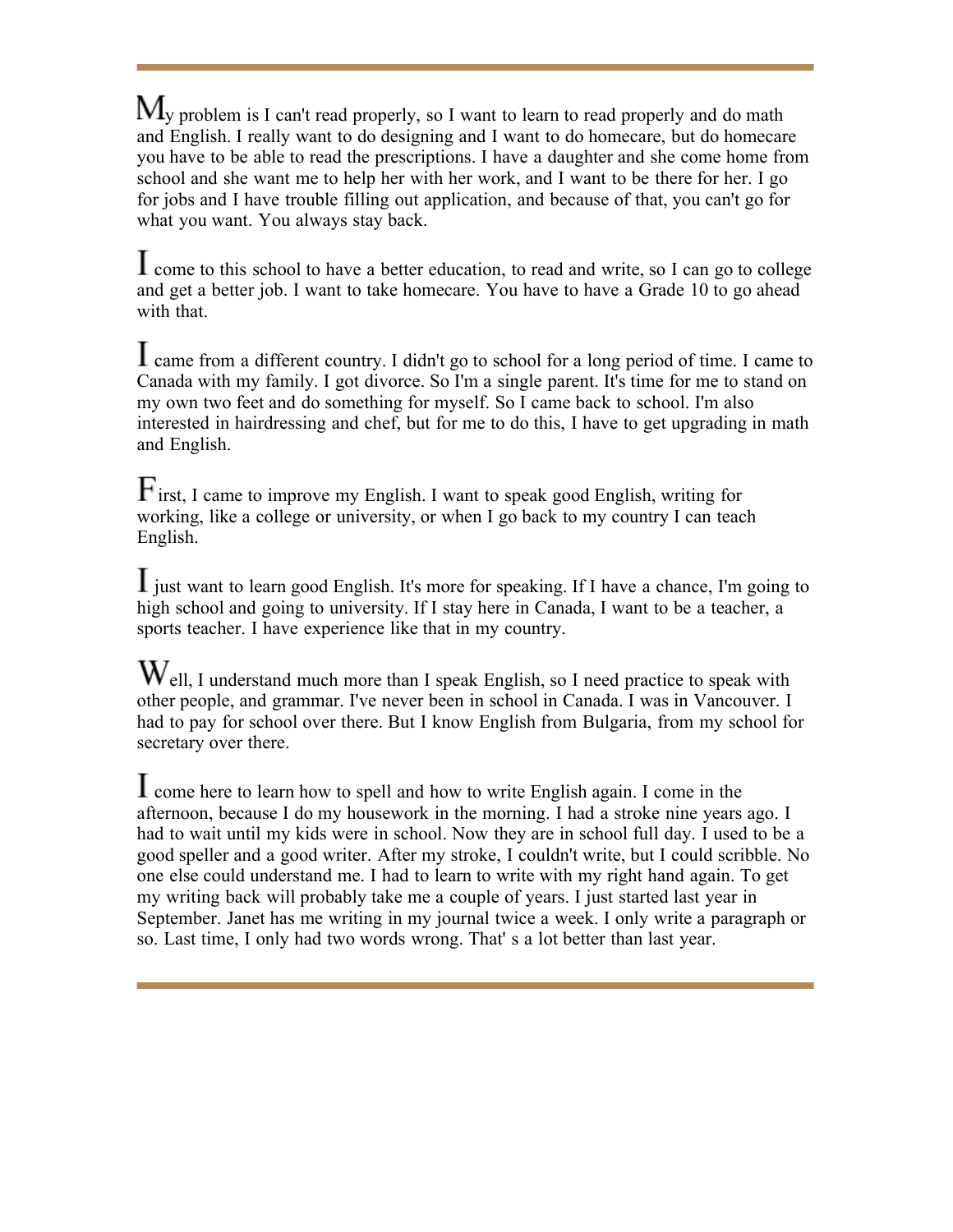want to build up my career, and right now I am on unemployment, and I got into a big fight. They told me that I could take English, but I didn't know that it have to be a night. I work for a landscaper, that's why I got laid off for the winter. The company likes me very much and they want me to be a supervisor. But I need more English, and I can only learn for two or three months in the winter. When I am working, I have to time to learn English. I work thirteen and fourteen hours a day. I can't go to school, even at night. So Doreen [the instructor] wrote me a letter, and the unemployment give me special permission to come here. I had to fight for things, and I have two kids, so it's not easy. I also plan to take a landscaping course in March, but I need English first. I was a bookkeeper in my country. If I get some more English, the landscaping company won't lay me off in the winter. I can do office work.

I think that my English is important so that I can work in Canada. And also I learn about Canada and Canadian social rituals. It's very hard for new people coming to Canada. I think that without the classes, I couldn't find a job. Now, I work full time, but I come to class in my leisure time. Maybe if students had to pay more, people wouldn't come, and they would lose their chance forever. Because new people coming to Canada think they will use their money more effectively. They will think to spend their money on buying a home or some essential thing, and they won't learn about Canada. When a new immigrant comes to Canada without an education, they have a very limited social circle. I don't think they can help Canada very much. Now that I have taken this course, I can take care of my family and my children. So I think that this class is very essential for the new people. I think that they Canadian government should do something for the new people. If the government brings people to Canada and doesn't help them, it will be a problem. There won't be a way for them to get involved in Canadian society. For example, because I came to this class, I feel that I can communicate with you right now.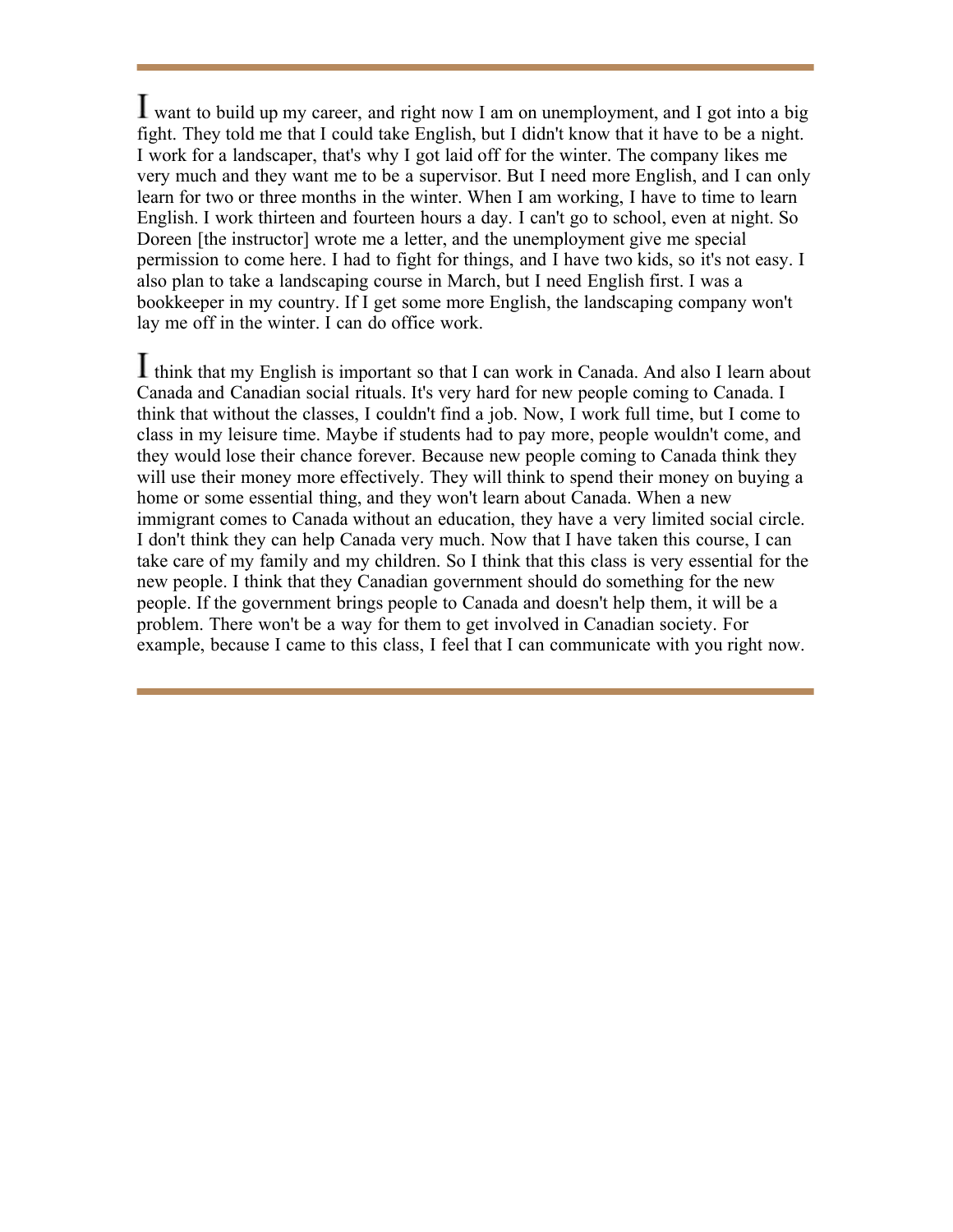want to learn more. I want to know more about Canada, even the vocabulary and writing. The program help me a lot. For those three months, I feel I know much knowledge. Now if I pick up the newspaper, I can get 80% of what I read. Before, it was difficult to read the newspaper. I read about car accidents in the newspaper. After reading the newspaper, I had an accident. Because I read the newspaper, I know my rights. The other party didn't show me her documents, but I argued with her. I know the law. I think this class can help me to find a job. Even some of the slang and idiom I can't understand. But now it is good for me to understand the Canadian people. I want to finish this program this year. Then, if I find a job, I won't continue. But, if not, I will continue here.

 came to this class mainly to change my life in terms of career, change my life meaning in the work field, find out what the market is asking for a what are the benefits for me. And if it helps me to grow and help the country, maybe Canada could get something of what I have learned. I'm thinking of having my own business. Right now, I'm a beautician. I'm in the beauty world. However, I'd like to learn more about the corporate world so that my awareness is always there.

In my country, I was a t.v director. I want to get media work here in Canada, but first of all, I need to improve my English, especially in writing and reading, because in this kind of job, you have to have good communication skills.

 $B_{\text{ecause I came to improve my math skills}$ . I have to improve my grade to 11 or 12. Sometimes I get a good job, but then they give me a test and I don't have Grade 12, so I don't get to stay at the job. You have to have Grade 12 to be a machine operator. I can get a job short term, but what about the long term? And I want to improve my grammar so that when I speak my speech is correct and I don't give the wrong information. So that my accent doesn't say one thing when I mean another thing.

 want to be able to read properly and write, and maths. I have problems with math, and there's a lot of things now that I don't understand in school. I want to learn.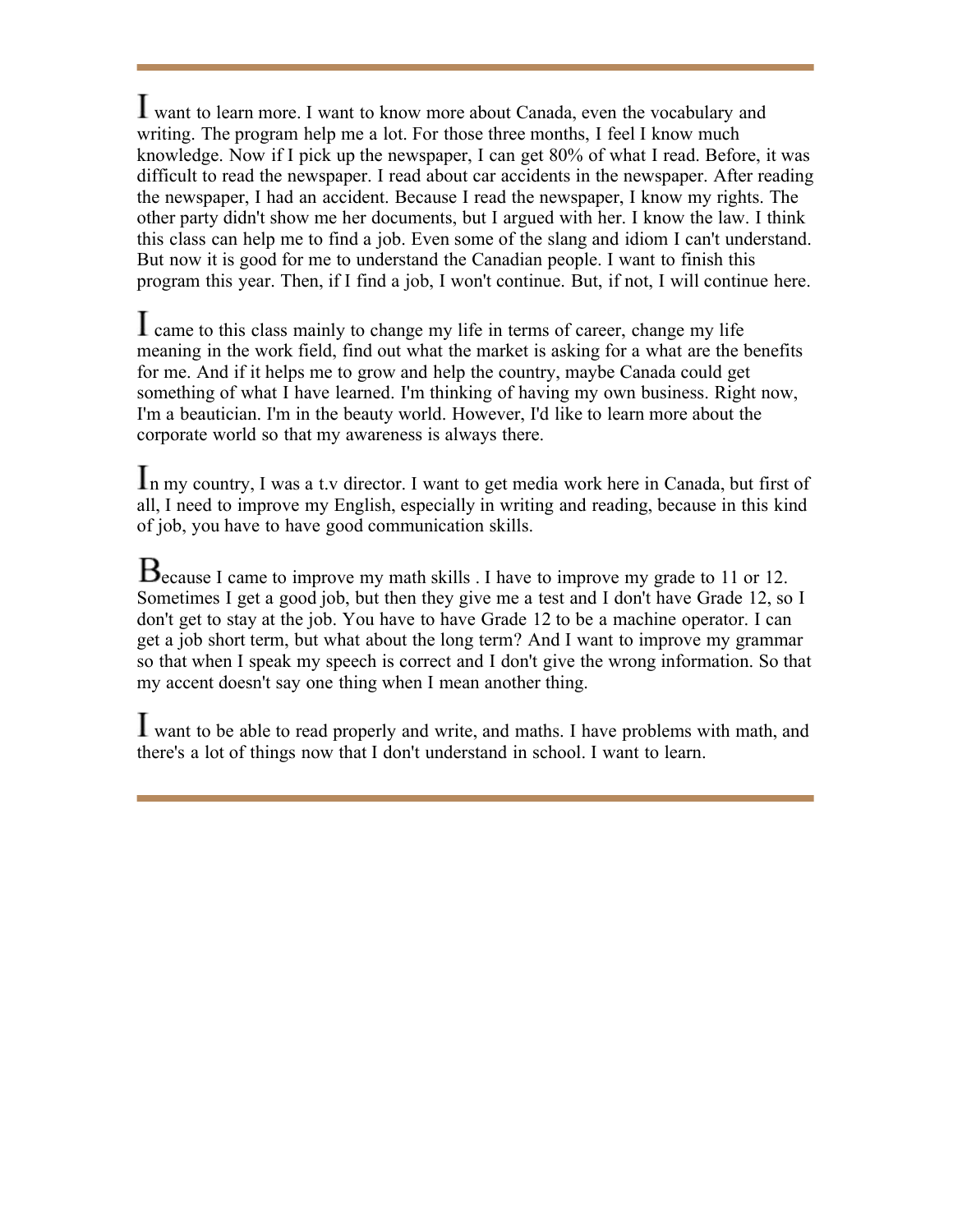$N_{\text{ext}}$  year, I want to get a job. So my reading and writing, I need upgrading because I want to find a job. Going to another class after this would be good, but I need to get a job.

 $F_{\text{or me, I was doing upgrading here. I'm leaving today. I was here for 3 months. I'm}$ going for tests at Emery C.I. today. I want to finish Grade 12 at Emery, take a diploma and go to university. I would like to be a lawyer.

 would like to read and write my own letter. I want to write letters to Jamaica without I ask anyone, and I want to read my mail from the government without I ask anyone, and I would like to fill up application forms, because I can't do it. Sometimes I don't want someone to read my letter. And when I go to Jamaica, my children don't understand what I'm writing. And I speak English, but I want to speak it properly.

 need upgrading on my math and English, writing and reading. I need it for my children first of all. They go to school, and they need it for their homework. I also need it for my future so that I could get a better job. With upgrading, I should go on to nursing. I could get a skill. And no one could fool l you. You could understand. Without education, it's really hard. Reading is understanding. I didn't get much schooling. If I could get it now, and I'm getting it now, and I feel that it's really helping. The more you read, the more you gain.

 learn English. I come here, I learn the English, because now I don't speak the English. I can't work. My family is very big. I have 7 children. I come here. After 6 months, I want to get a good job. I go to factory. They say, "You not English." I can't get job.

 want to upgrade my English. I wanted to go to Emery, or another school, but I have to improve my English first. In my country, I graduated from university. I was a teacher and a principal for 16 years in an Arabic school. I would like to teach Arabic here if I get more English.

I miss my education back home. Now I have a chance. I have to find some education. I want to go to find a job. I am a forklift driver. If you don't have any language, you can't find a job. You have to know how to write. You have to know math to operate crane. I am a full mechanic, but I need the language and math.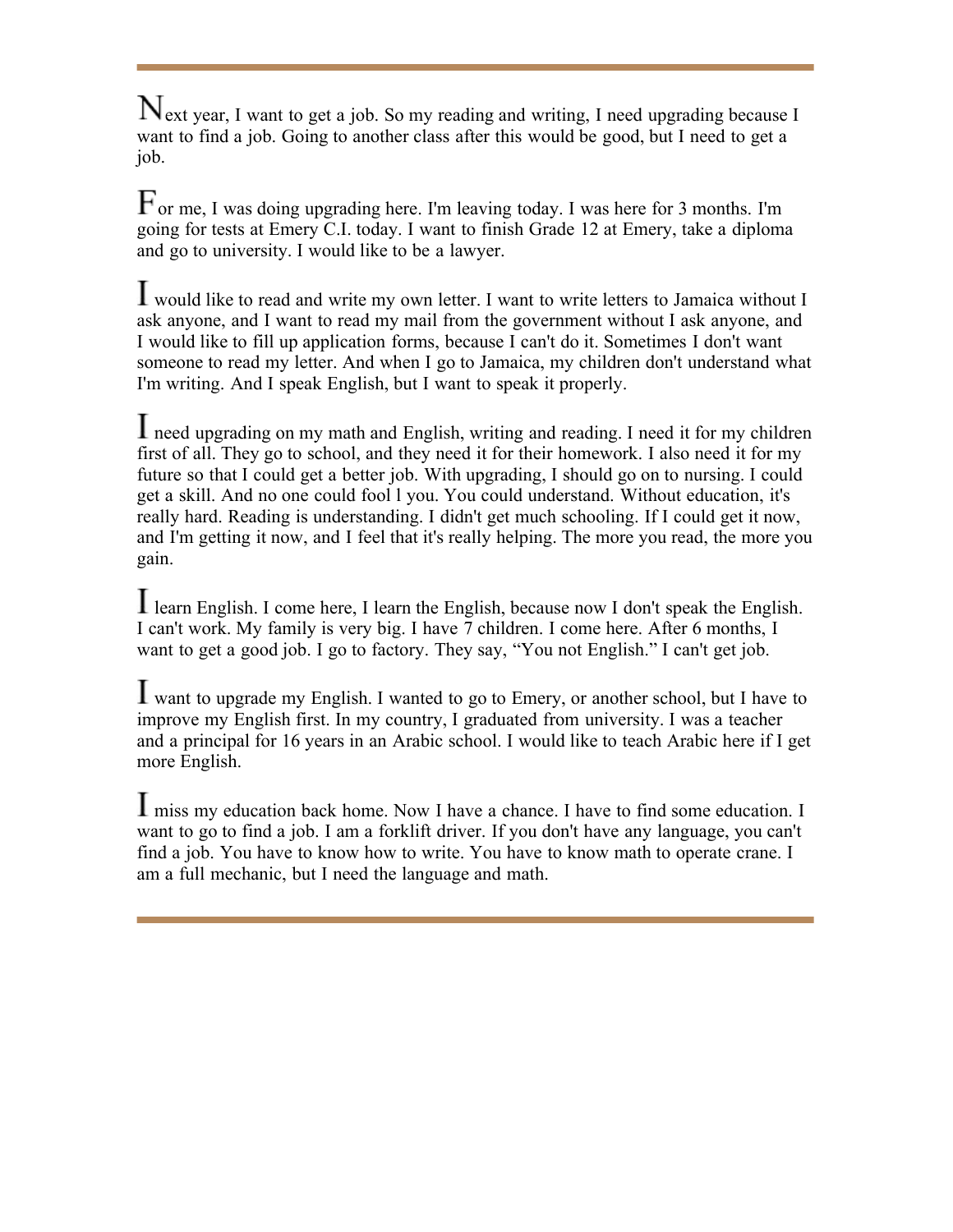'd like to get a little education out of it. I'm retired now. I live by myself, and I'd like to read a little once in a while, or write a letter. Figure out my own expenses. I have a house. I'd like to do a bit of bookkeeping. Keep track of your important output, be able to balance my figures.

Some reading and writing. I just want to learn how. When I came here, I lived with my mom and dad. Now my mom and dad live on the bottom deck, and I have the top deck with my own private entrance. One of the reasons I'm here is so that I can read the cooking directions. I have to figure out the grocery cards, the price tags, to see if it is high or low and how to know the difference. And then you have to figure out the laundry soap, too, if it's a big enough price.

 would like to practice my writing and reading. I am a newcomer, just 4 months. I have been in an ESL class for 3 months. When I was in school I learned English for 6 years in high school. About 20 years ago, I learned some French in my country. Eight years ago, my son came here, so I studied English. I took private lessons, but my reading and writing is poor. Here it is really good. Suzan can give me individual attention. I keep a journal. I know fine arts, and I graduated in the university. I have been a fine arts teacher for 25 years. So I would like to take university courses in art history and philosophy. I need writing and reading.

ecause learning English is important for my life. I'm not born in Canada. I come in Canada a couple of years.

I need help with some reading and math and all that.

 $\Gamma$  guess to help me improve my education or what I missed in my last years of grade school or junior high school.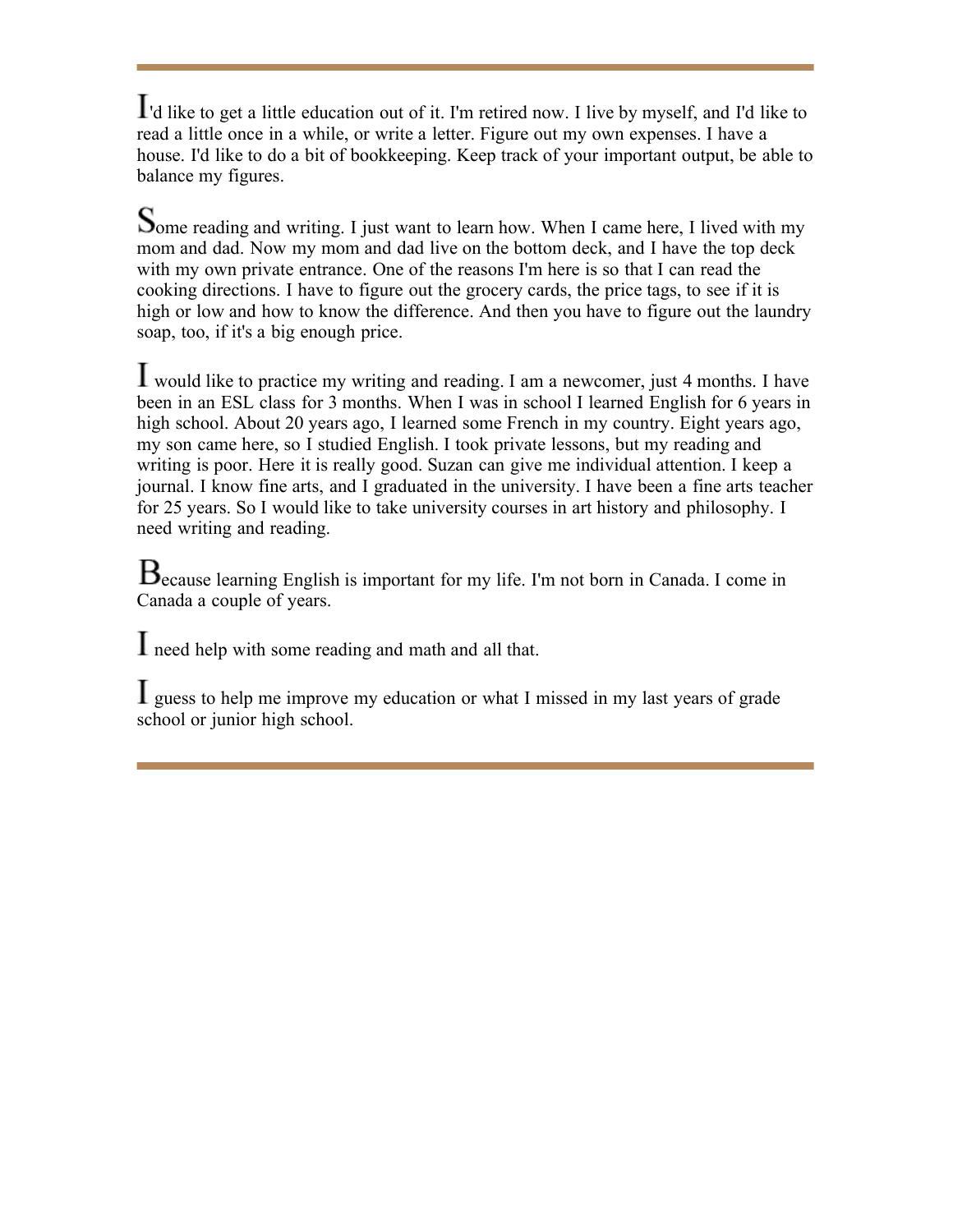$\mathbf F$  or myself. It's for my reading and my spelling. When I was a lot younger, the teacher didn't have enough time to teach me, and this class is teaching me a lot. When I was in school, they said I had a learning disability, so I just want to improve what I missed in school. I'm taking one step at a time.

 $B_{\text{ecause I come from Russia so I speak Russian. My English is not so bad, but I'd like}$ to improve more. My counsellor told me where to come to school. This is a good class because there are not too many people and the teacher gives attention to me. I want to improve my English because I'm from Russia.

 $E$ ducation I had never got when I was in Nova Scotia, both reading and writing, and math is really hard. It's really frustrating. I want to be a daycare teacher, so reading and math is what you really need. I did the early childhood education program in Nova Scotia for a year and then I got sick. I'm interested in ECE.

Upgrade spelling, math and English. I'm in recreation right now. I was looking into building bikes, but I was told that was out of my reach, because of my English and math. So I can't get the program. So anything in the outdoor field. But I might be able to get into the field through my knowledge of bikes. I race bikes and I'm good at designing them.

 $G$ <sub>et more education.</sub> This is for my own personal goals. I am working part time and doing studies on the side.

 $M_{v}$  reason was agreeing in order to keep my job, to extend my contract. They extended my contract based on my coming here. I am an administrative assistant at a daycare centre. I used to be an assistant daycare teacher. I want to learn how to deal with a learning disability. How to use different strategies. Also, to give me strength not to let other people put me down.

 came to this program because I have a learning disability. The only way I was going to get help without being embarrassed about getting the help was to come here and be in a room with other people with learning disabilities. It's better than just going to the college trying to get things done.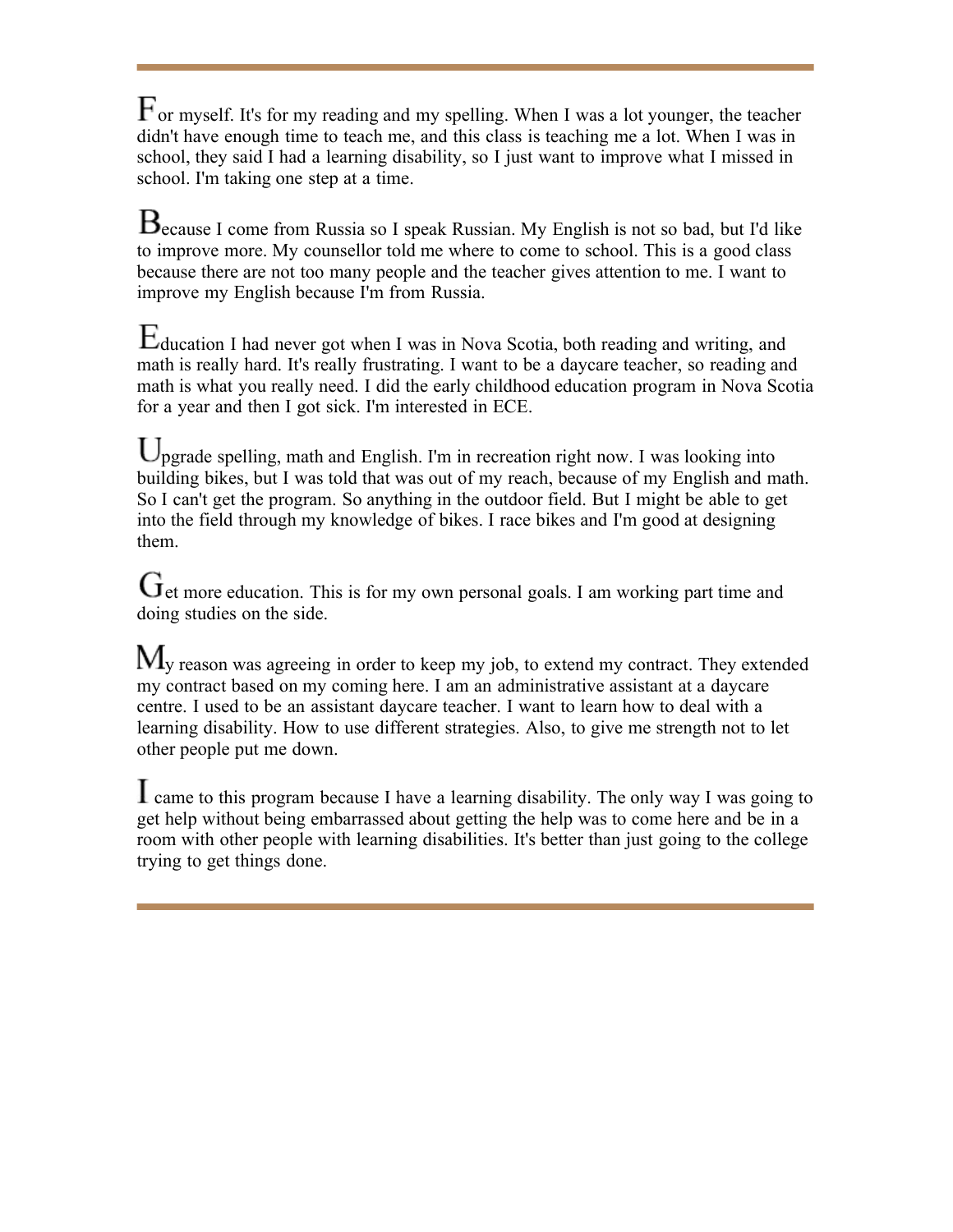I started Seneca at first, and I was doing my courses. I had problems keeping up with my studies, so I just walked into the special needs office. They sent me to a counsellor, and she sent me to another counsellor. The counsellor who did the testing told me that I had a learning disability, but she didn't tell me what kind. Because my learning disability is profound, she told me I should either stick with Suzan's class or continue at the college. But continuing at the college didn't make any sense to me, because I didn't know what my disability was. So I went to Suzan's class, but I still didn't know what kind of learning disability I had. I had to be tested by Pat Hatt. She confirmed what Suzan had suspected, that I had auditory processing difficulties. What I was studying before was micro computer, but that was several years off, and I am working part time, and looking for full time work. By the time I got around to finishing, it would be maybe 5 or 6 years. I decided to have a new career choice. I decided to get myself tested. So they gave me a list of jobs, but not considering learning disabilities, so I have to consider that myself. Finally, I decided on floristry. I'm just getting into my own studying. I'm tired of schooling. Maybe I'll consider schooling in the future if I can't get a job from my own knowledge.

The following points ( 1 - 15) were made in a group discussion.

- **1.** Communication. Being an effective communicator. Using technology.
- **2.** Expressing ourselves truly and fully.
- **3.** It also helps me in my social life, with my friends.
- **4.** This program helps to build my education.

**5.** I was able to go to another computer class and to have a job placement for two years. And also for my personal life. I got married. We have our own apartment, and we're going to get our own place soon. I am out in the community, and my confidence and self —esteem is high. It helps you to become more independent. It builds up your self esteem.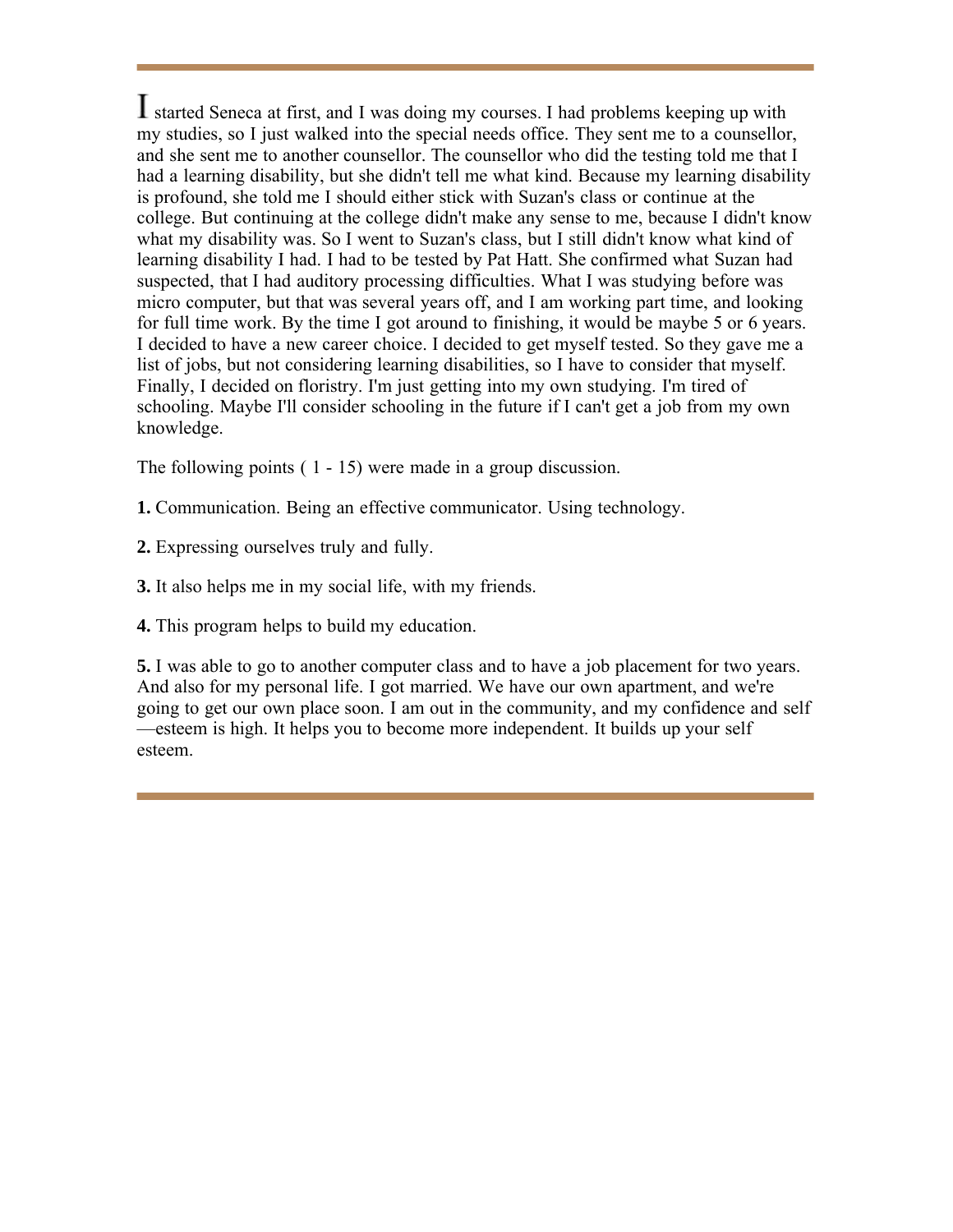**6.** When we do personal empowerment, I feel like we're not just friends; we're all a family, and we bring all our problems to the table and we all discuss it and after we do that we get if off our chest and then we can all live our lives again.

**7.** This class is not just an ordinary class. It's a class to help overcome our disabilities. It's one of the best programs in Ontario.

**8.** You get to make your own answer.

**9.** And there's no right or wrong answer. You can say whatever's on your mind.

**10.** And it helps you in body and spirit and mind and it uplifts you and it helps you to keep going on and to be a better person in life.

**11.** My mother and father don't speak English. The location should be so that people want to come. It's very important for people to learn where to go.

**12.** It's the only place where a person with disabilities can come, and who speak English as a Second Language.

**13.** I get to work in things that I need in my life, like banking. Also, I get to make friends and learn to stand on your own.

**14.** I get to work on my self—esteem, and more than that

**15.** I have seen in this program that people come here thinking that just because they have a physical disability they are like babies, but as they progress in this program, they are progressing into responsible and mature adults. I have seen that happen.

've been coming her for many years. I like coming to not be sitting home and watching TV and to read more and more. I'm coming to help me more in my job, like my spelling and my writing. I work at the Bank of Nova Scotia, processing cheques. When I talk with somebody at work now, I talk more slowly, so they understand what I'm saying. I'd like to achieve more. Now, people, you could do more that just sit and watch TV or soap operas. There's more to life. If my writing and spelling improve, it could help me get a job on day shift at the bank. If my writing gets really good and my spelling, I would apply to Seneca College again. They referred me here.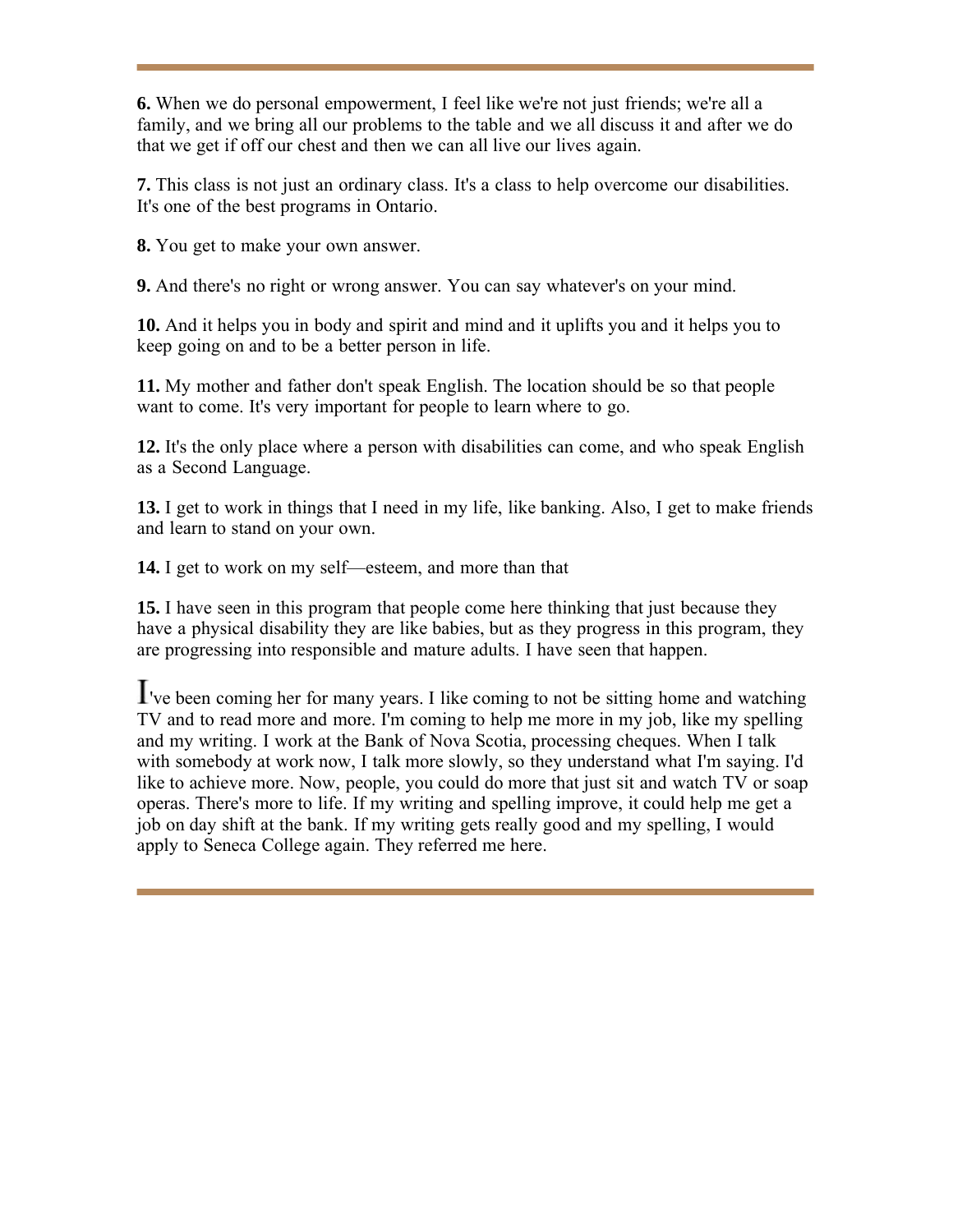**K**eally, what I want out of the program, first of all I missed in my younger days because my mother and father had quite a few children. But and working on it. I'm reading my Bible and signs, and also I want to own a car, and I know that I have to read and write to get my license. Otherwise, people might lose their lives. So I joined the program so at least I would get my driver's license, and also I believe in God, so I would like to be able to read the Bible. And fill out application forms. I know that it is good if you can see things for yourself. You may not know everything, but you can see some things for yourself, and read and write for yourself.

 $W<sub>hat I</sub>$  want right now, I have an education, but I would like to better myself. Because sometimes you daughter asks you to read something, and you can't do it. You feel very bad. And any business at all, if you're looking for a job, you have to fill out a form, and you can't really do it. And now they have math, and you have to do it if you're going to an agency. Everything now is writing. They say if you can't do it you can't really qualify for the job. Because I experience that.

 came here to read and write. I can't learn to read and write. I'm learning a little now. The only thing I could do was write my own name. I'm still young. I want to learn. Before I was afraid to come to school because I was afraid that people would laugh at me, but people told me, "Don't be afraid, if you have to learn, you have to learn." When I was little, my mom and dad sent me to the French school, but I don't speak none. All my family is French except me. I'd like to be a building superintendent and a supervisor. I know a lot about plumbing and electricity. I do that already, without reading. It would help me get the paper to prove that I can do it.

 born in Jamaica, and I used to go to school in Jamaica, but I never got to finish school. I been here 5 years. I was a mason and a tiler back home, so I'm going back to school to get my papers here.

 would love to read and write. The job I'm doing now, I'm not sure I can do it until I'm 65. So I'd like to be able to do a little filing or something. I think it's very important to be able to read and write. I really prove that. I think if it continue I will get to remember. Now, I'm tying to get my citizenship, and I pray that I will be able to do it then.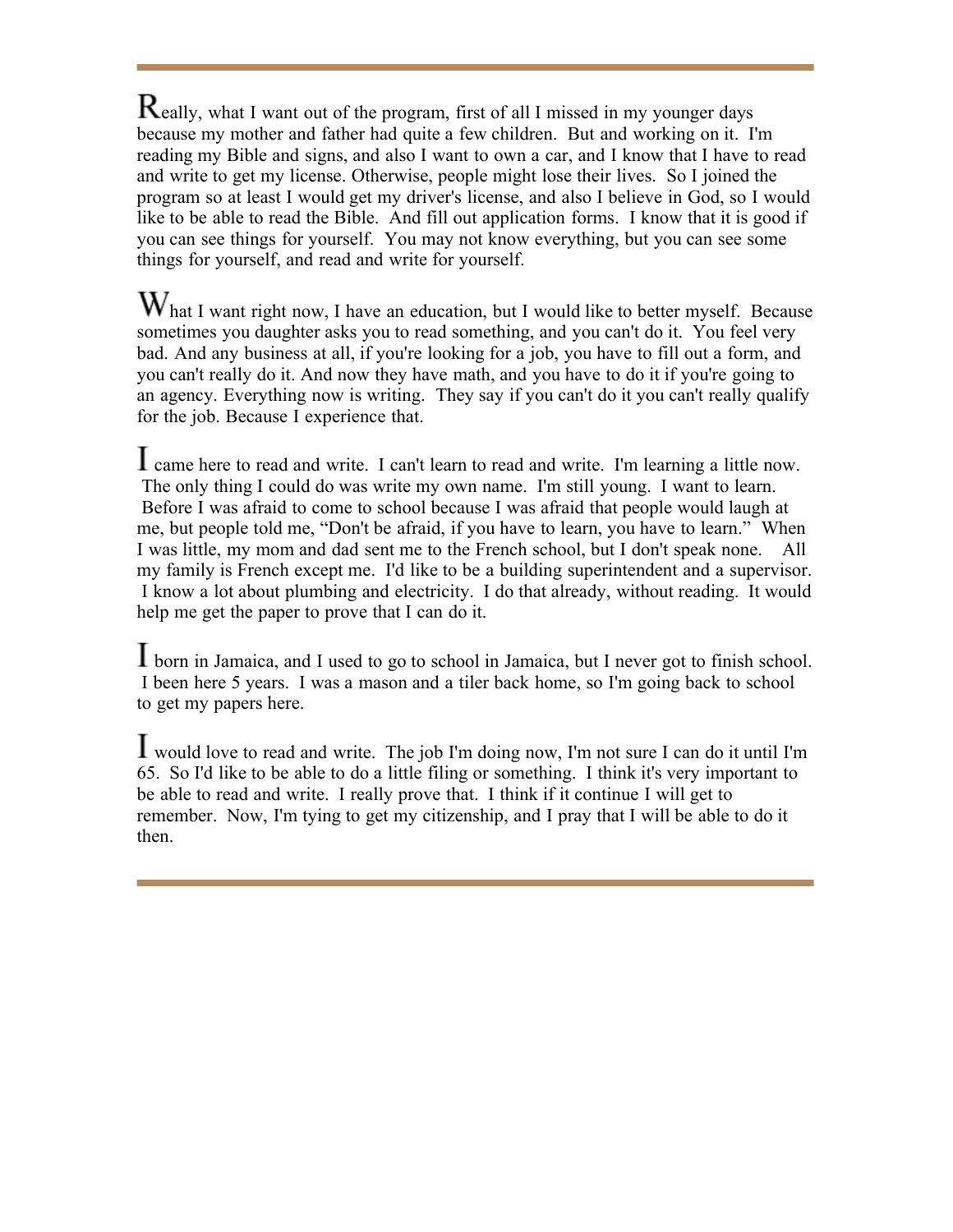The following points (1-10) were made in a group discussion.

**1.** Why I came to school is that in the future it will help me find a job. It will help me to communicate with the hearing community in a better way.

**2.** I want English and math to help me find a job in the future. I came to help me develop English skills. I'd like to learn about computers, too. All of us are interested in jobs. I'm ready right now. It's a health issue right now.

**3.** I came for English and writing. I want to learn about that because my skills aren't that strong yet. I want to be able to develop my skills more, just for shopping and everyday life, for communication. I am sort of interested in work, but my focus right now is on communication and everyday life.

**4.** In the future, I'd like to get a job.

**5.** Just for math I want to continue. I have a job already in the workshop downstairs.

**6.** I came for my English skills and reading skills. I want to get more skills in that. In the vocabulary, I don't know what it means. A lot of times, communication, misunderstandings, it's very tough for me. Miscommunication happens. So I just want to communicate smooth. And my plans for the future: I 'm thinking of working as a hairdresser, but to have a job like that, in the future I need to communicate better. I need more communication. Communication can be a real problem sometimes. It can be really tough.

**7.** I do tailoring and sewing during the week. I find communication very tough with the sewing teacher. All the other people were hearing people. So I communicate well enough.

**8.** I came just to learn, because it's important to improve our skills in English. I came here from Hong Kong, so it was important for me to learn English and ASL also.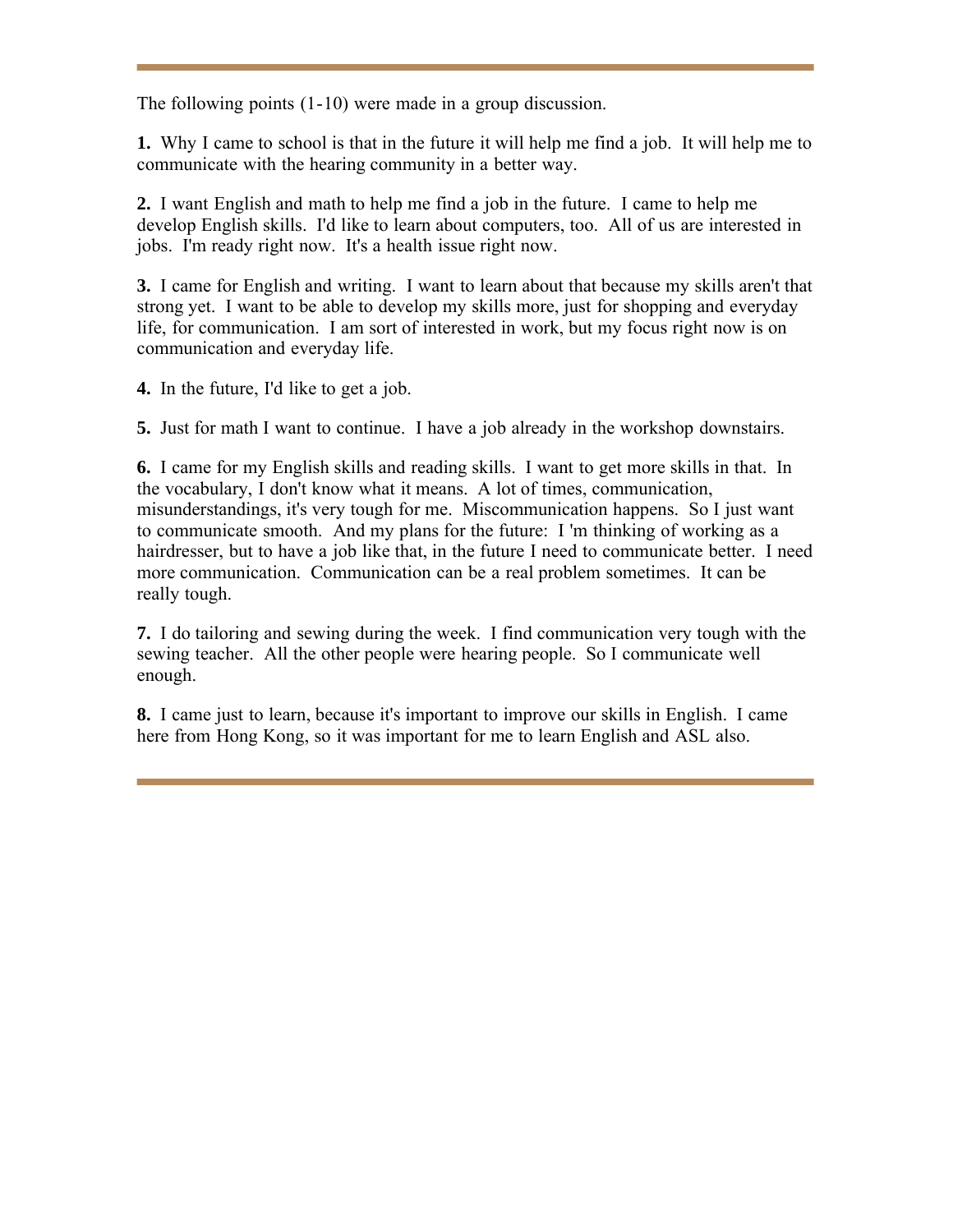**9.** Before I grew up in Toronto. I went to the Toronto School for the Deaf and Parkview High School. It didn't really give us homework. It was really very poor. They didn't have yearbooks. They didn't do anything. The shop classes were good, but the writing classes weren't so good. And in the shop class, they didn't separate the hearing and the deaf, and everything had to be explained slowly. They didn't have interpreters. They had to keep showing and showing us. They'd have separate groups, hearing and deaf, then they'd get merged together in the shop class. It was good to have them together, but the education just wasn't very good. People didn't get their needs met. Those schools are closed now. I think they closed in '82. That's why I came here. I like the teacher, I like the group. I'm really much more satisfied. Like here, the tables are set up so you can sign. They are set up to meet the needs of deaf people.

**10.** My first language is English, and a little bit of signing. English and signing, I learned them together. I was in a special class. It made me very depressed. There was very little math. Everything was all really basic. So now I have trouble with vocabulary, for example. I need now to make it better and better, on the phone and so forth. But I'm improving, going to the class. There are still a lot of misunderstandings. Sometimes people don't understand me when I'm typing. People don't understand the English and typing.

I did not want to learn when I was younger. They didn't help me. I was the only non speaking student in the class. I am very good in math. I want to be independent and writing and reading helps me do that at home. My dream is to be an advocate for people who are more severely disabled than me. I want to give people help. I need to be able to read and write to do that.

**I** just need to learn. Back home, I didn't learn much. To read and write and take a trade later on, because there isn't too much you can do without an education. When I came here first, I didn't know anything. Now I can read, now I can write, so I can do something better with my life. What I want to learn to read, Maurice will let me do it. I have to do paperwork where I work. Maurice will teach me to get my license. Now I'm going for citizenship. Then, after, I go for a trade. I want to be a machinist. That's the kind of work I'm doing. I work in a parts manufacturing company. After two months on the job, my boss said, "We need educated people at this job." But Maurice told me, "Don't worry, you will learn." And I did.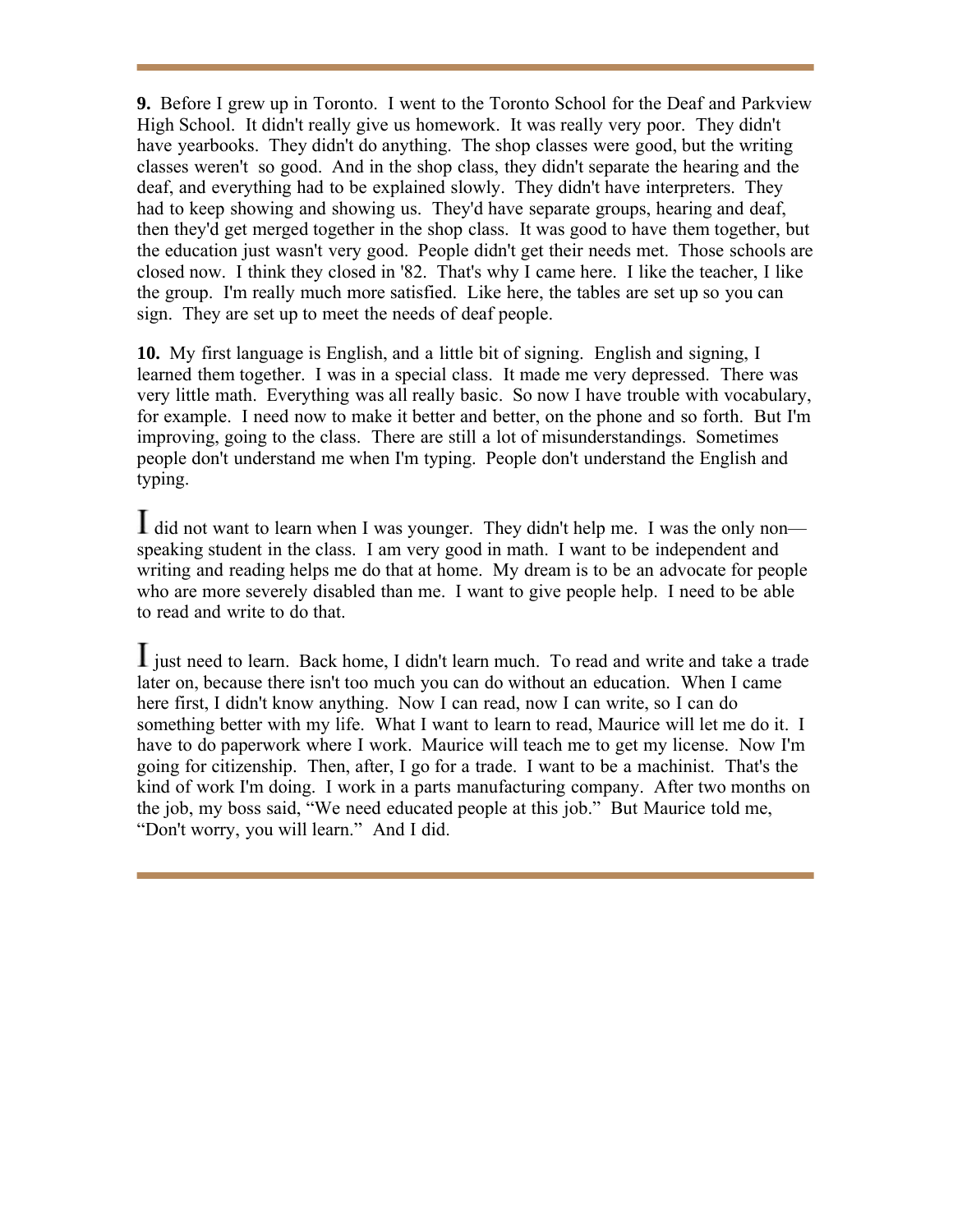$W_{ell}$ , in my younger days I didn't go to school. It's important that you read and write. I'm trying, but there are things that I can't remember. It's hard to concentrate. It would be good to have a tutor, because sometimes you need special attention. The most important thing is reading and writing; then you can think about the next step. You got to read and write before you say, "I want to do this, I want to do that." If I could, if I get my education, I'd like to do cooking, baking and stuff like that. Pastry cook. Coming in this country, I realize that reading and writing are very important.

 $B_{\text{ecause I am here in Canada for 22 years, I want to learn English better, and write}$ better. Nobody forced me to do it. I like to do it. Sometimes you want to express yourself, and you cannot. I want to improve myself. I don't want to be behind anybody. When you know how to explain better, people treat you better. And I don't need computer. Because when you know how to read and write, the computer comes easy. You know, I could stay at home at watch t.v. But the problem is the t.v. don't talk back to you. It's better to come here than to sit in front of the t.v. like a bum.

 come just to learn how to read better English, and write. I'm a Jehovah's Witness. It gives me more chances to do more reading and be a witness to people. I can read, but I know I can do better, and that's what I want to do. We really have a good teacher. He tell us how to pronounce word and that is the key. Now I can stand before a lot of people and read the Bible. As for me, he is really helpful for all of this. This doesn't go for me alone, but for everyone in the class. When I'm gone, it will be here for other people. Because some people don't have the chance to go to school. This really improve me.

 had put it off for a long time, because I had kids when I was young, and I just put if off for a long time, because I didn't have the courage, but I wanted to help my kids. My niece brought me here. When I first came here, I couldn't read two lines. But now I can read. I also got my drivers' license through this class. My goal is I like to fix things. If I could be a mechanic, I would do it. But if I can't get there, I would be satisfied to read and write. I also have a good job at Magna Corporation, and if I need help with something at work, I can bring it here and Maurice will help me. So far, I'm proud of what I know. Actually, my kids are proud of me, too, because they see how tired I am, and I still go to school. And last week my daughter was having trouble with math, and I was able to sit with her and teach her.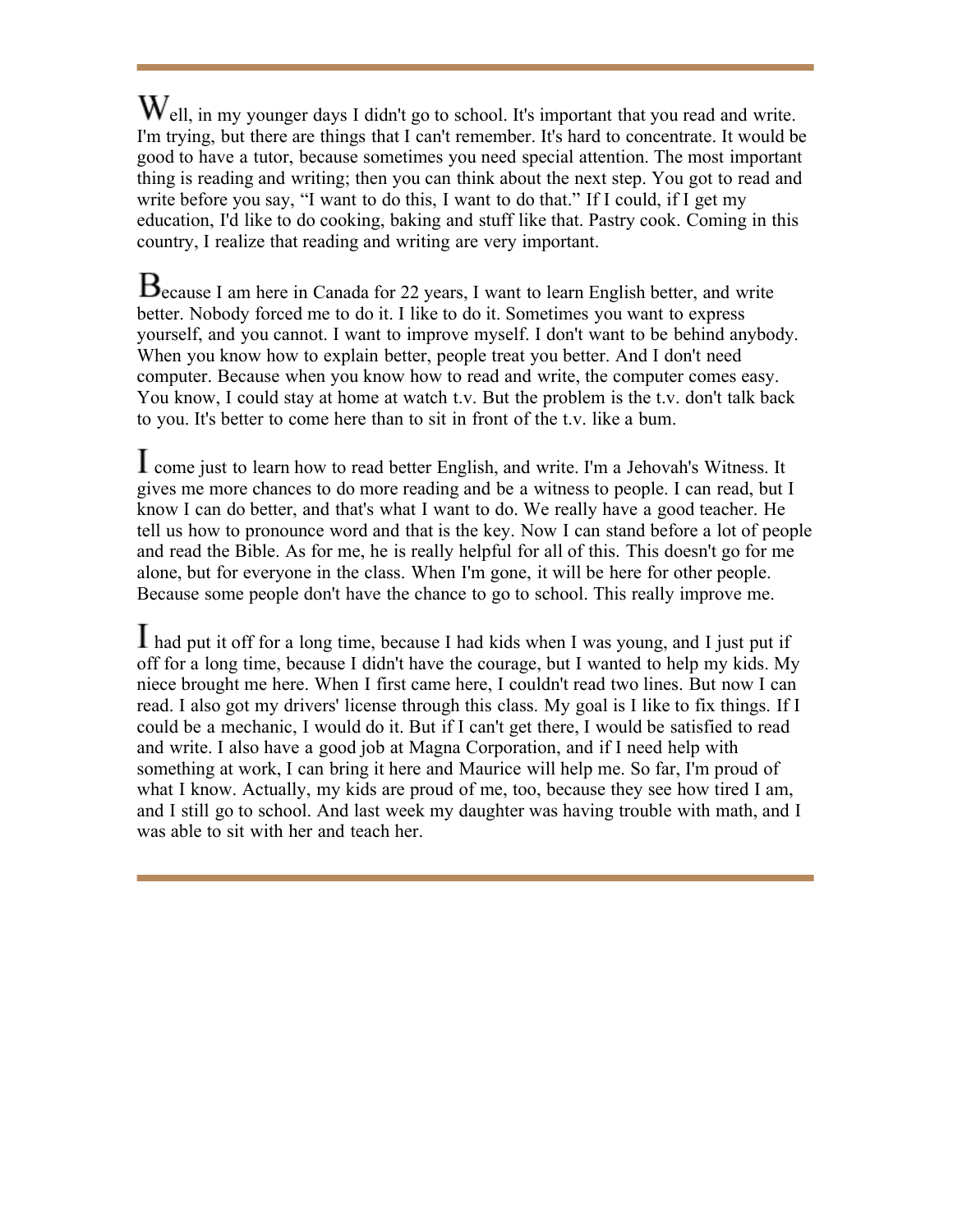his is my first night here. The reason I came here is I have a low academic level. And the reason I came here is I want to be employable. So I hope this two hours a week can bring me up to a basic level.

can't read and write so well. I want to go to high school and get a job.

'm looking for a good program, and success in this program. Most of all, the English; that is the main stuff that I want to get done, because right now the main problem that I have is the reading and the spelling. I want to go as fair as I can, because the work that I'm interested in is mechanic, so I'd like to go to high school and get a diploma and become a something. My grandmother never really sent me to school. Now since I started attending this class, I notice a little improvement.

 can't read and write. I work very hard to bring my children here. I told them the opportunity to go to college and university is here in Toronto. Take it. And sometimes you just want to write a letter for yourself, and it's so hard. You feel bad. So I said to my children, "You can read, you can write. Help yourself. Go back to school." I have a little seven—year—old, and I'm trying my very best. I always take her to a Saturday school for her learning. Sometimes she don't understand, but I say, "Try, and take what you can." I would like to get a job.

 came here because I want to find a better job, and I didn't have enough skills to find a good job. I couldn't see myself in a high school, and now I can. I have the opportunity to further my education and do better, because of my lack of education. I'm focussing on the math. I had a lack of math.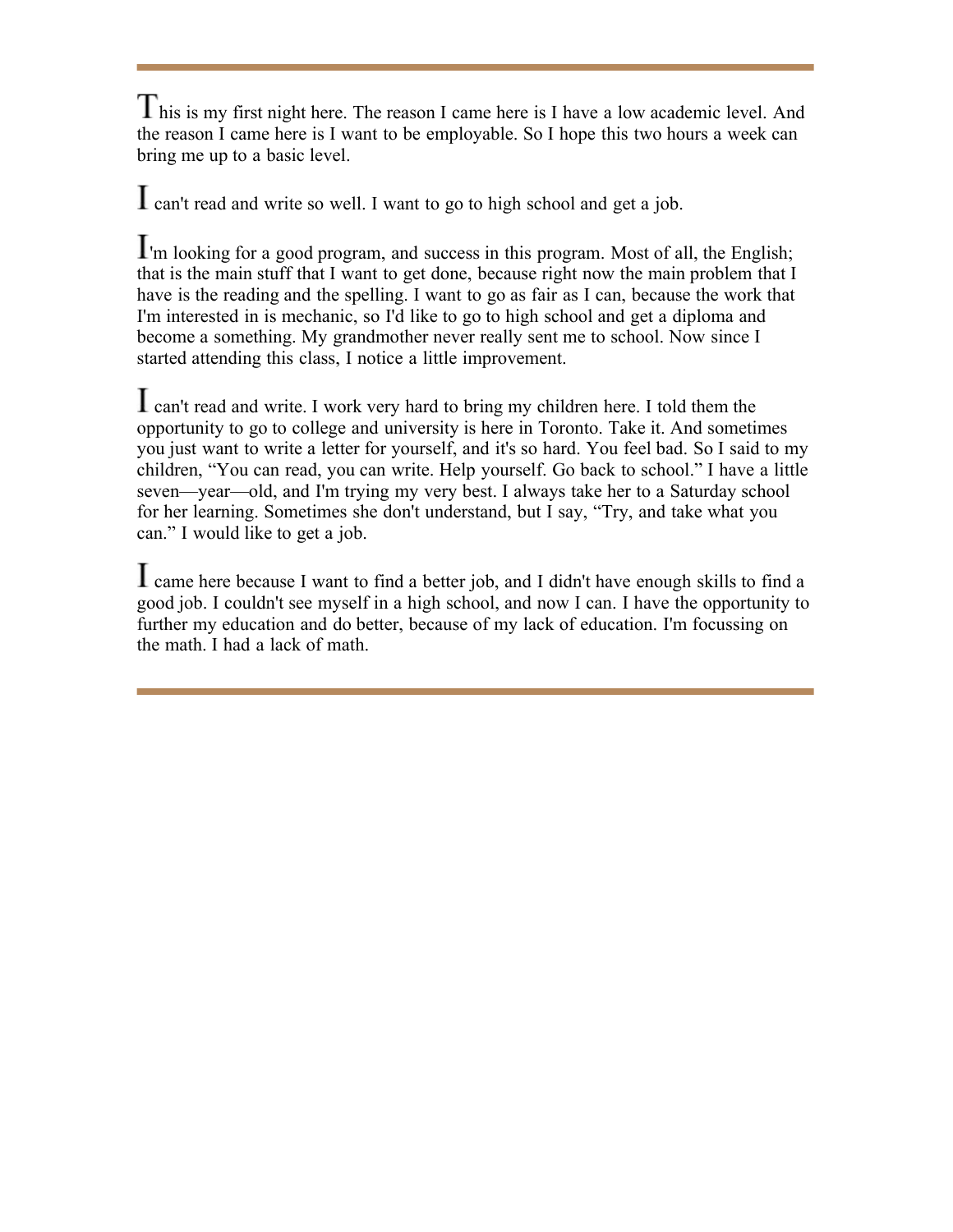$\mathbf I$  need to get into my maths. I failed my maths at DeVry. I need to get the maths in my head. I'd like to go to college.

 came out to learn more, and just came to do more skills, because I couldn't do anything with math and reading and writing. I'm much improving now. I came to get a future, and help out with my career.

he reason why I'm here is I can't read and I can't write. And I'm in here 6 months, and there's a lot of improvement in my reading and writing. I want to be a nurse. After this class, I want to go to high school so I can complete my nurse education. Before, if you ask me to write "the" I can't write it, but now I can do more than that. I can write my own letter, I can read books to my kids. Before, when my kids brought home books to read, I couldn't read them, but now I can. And it help me all over. I'm in this country 11 years, but I have trouble finding a job because I can't fill out applications properly. This program help me a lot.

 come to the class because I want to upgrade myself. The math, I was very low. I'm feeling very good about myself. I'm feeling very good. I want to go to work. You got to learn your math for work. And the English. I couldn't even read when I started last year in September. Now I can pick up a book and read it. And my spelling. I'm really proud of myself, because I learned so much.

 like this school very much. It's very convenient for me. I live just down the street. I want to improve writing and reading, and my English, and just to improve myself. I have been here for a long time, and I don't know to speak English, to read and write. It would be good to read and write English, because I'm in Canada now.

 like to improve my skill writing and reading, also math. Then I want to take some course for high school, and then college. Writing and reading is hard for me, and also grammar.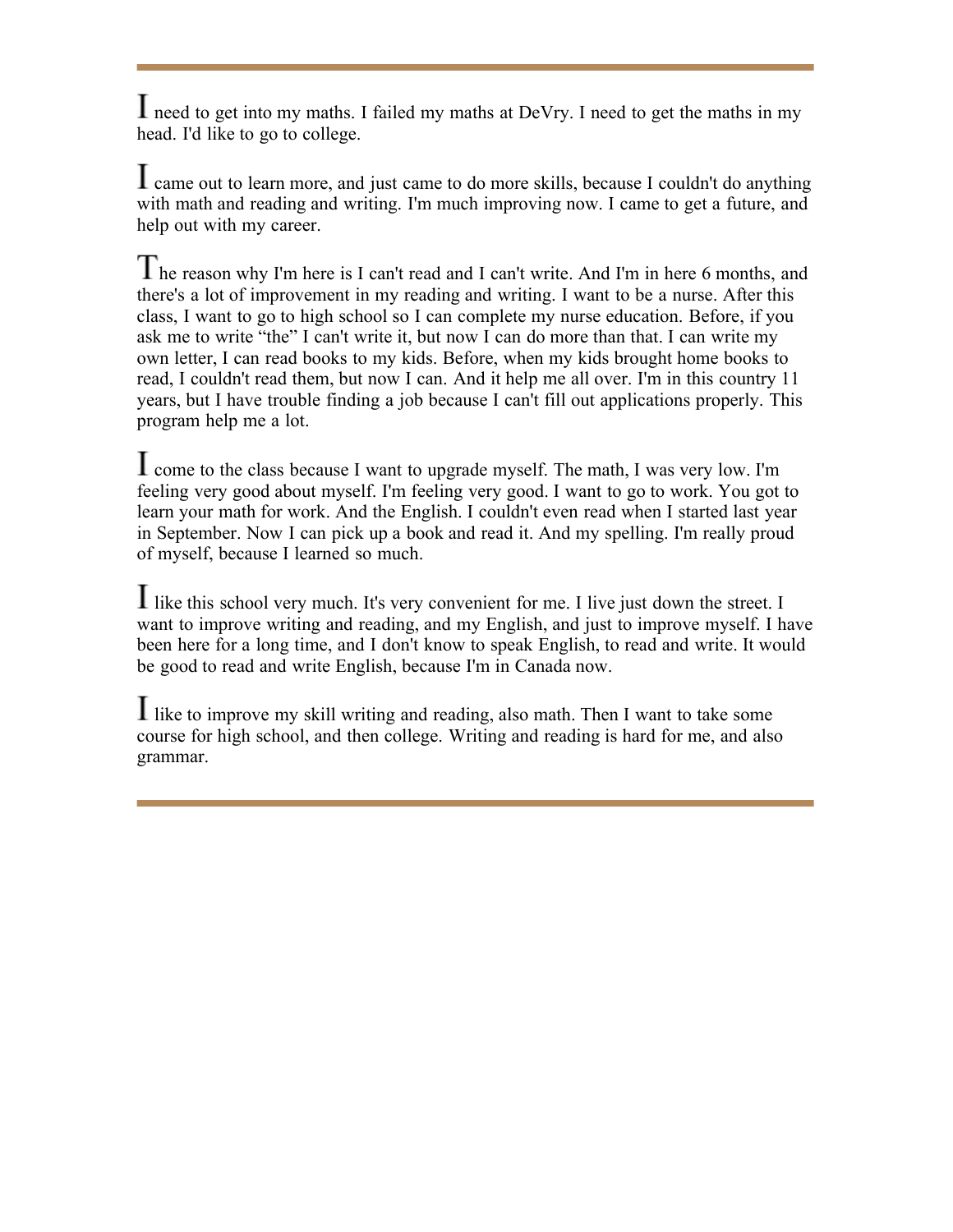$\mathbf Y$  our reading and writing needs to smooth before you can go to college. I speak o.k., but when I read I have problem. When I spell, I can't even write an essay. My math is o.k. I do fraction. But my dream is to learn. I hope for a long time.

 am coming far way, Sherbourne and Wellesley Streets. This program is good, every day is writing journal, and the grammar is good. Before I go to Broadview School. That is close to my home. They have high maths, many students in one class. My friend is coming here. I ask, "What do you have?" He said, "They have basic maths." So I changed to here. I miss before the maths. My first class is this program. I need if you go cashier. Helping my children. Very important, maths.

 do have a Grade 12 diploma. I've been working for 20 years. When I started working, my spelling and math were poor, and they got worse over the years, because I didn't compose letters, and I didn't do math. The letters that I did write were all fill-in-theblanks. And I always had to ask people, "How do you spell this word?" and "How do you spell that word?" and I got fed up with that. When, because of a business merger, I had to reapply for a job, they told me that I didn't have the proper qualifications for the filing job that I was already doing. Everybody's job description had been rewritten to include more skills and qualifications, even though my particular job didn't actually require all these skills and qualifications. I had been doing that job for 20 years, but I didn't have the proper qualifications for it. I decided to go into the health field, but I have to upgrade my language and math skills. And if I didn't go into the health field, I would still need this. My next step will be looking into the brochures for colleges and private programs. The health care field is something I'm interested in, but I'm interested in different career ideas: computer, art, writing.

The purpose of me coming to the program is that I am trying to get into the esthetics program at Bathurst Heights S.S. I have a learning disability. I took the test at Bathurst Heights several times, but I didn't get in. Mr. Faber, the principal, told me that if I upgraded my English and math, they would accept me into this program. And now I find that I have to take the test again. I'll take the test again, but I'm also looking into other things.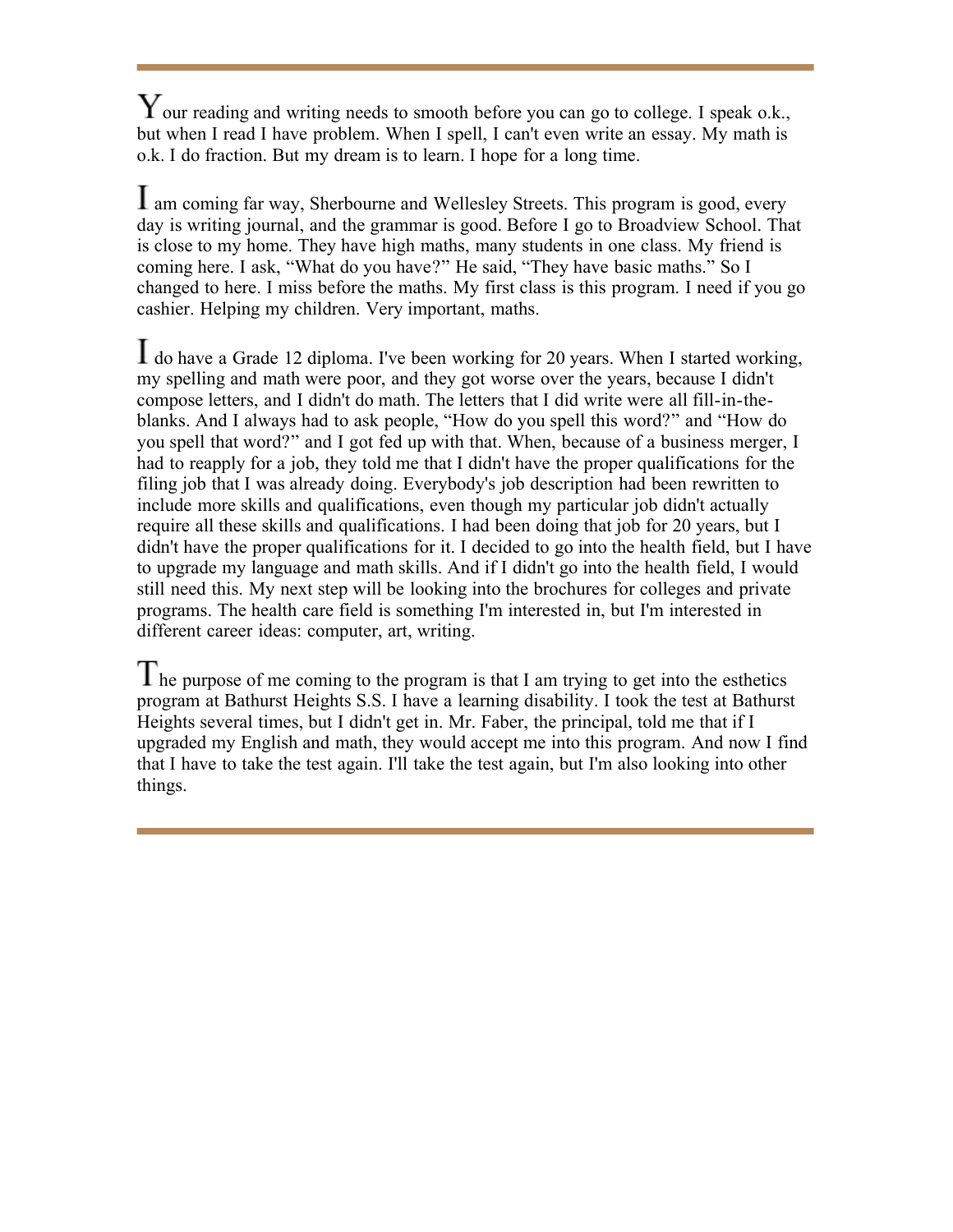I like the class, because my speak problem and I learning grammar, too. English my main reason. Now I learn English grammar. I write paragraph. Before, I can't understand a person who is speaking. Now I can. This is not for job. When I go somewhere, shopping mall, I need. Sometimes I tell my children storybook, I need. Sometimes I talk to my neighbour, I need. I go to the mall everyday. I need English first. The teacher at my son's school calls a meeting, I need English.

 only have grade 9. I left school when I was really young and foolish. I learned a lot when I was out of school, but I find that you need an education to get a lot of jobs. So I came back, and I've learned a lot more than I learned in 20 years within the academic field. I've been here about a month and a half. I'd like to go over to Bathurst Heights to get my Grade 12. After the March Break, I'll be writing my entrance test. I'd like to get into some kind of work like alarm systems, or fixing mechanical things. This will probably involve a college course, probably a couple of years.

 want to learn. I don't write so good. I don't speak so good English. No my language. I want to learn English so I can find a job when I finish.

he reason why I come to this program, I want to better my life, read, write, fill out forms, go to high school, go to a better school, get a trade, get a job.

 have worked for the Board of Education as a caretaker for 10 years, but now we have to use computers. We have to do work orders. We have to update our reading and writing. The Board offers classes, but I didn't like the Board classes. I felt we were wasting time, that system they were using with the journals. So I made some investigations, and I found this program here. It took me a while. I asked ESL teachers. That's why I'm here, and I appreciate the opportunity.

 didn't know about this program before. A friend of mine told me, "You should go to this program, because you should get more skills," because sometimes I have trouble talking to people. So I came for an interview here, and I started it. The most particular thing I want is math, because plus and times, I get them mixed up. Because I get confused with my times tables, and sometimes when people ask me how I'm doing, I still need to practice doing my math. I had a learning disability. Sometimes with the tests I didn't understand the question, so I decided not to go to school anymore. So I think this is the right program for me.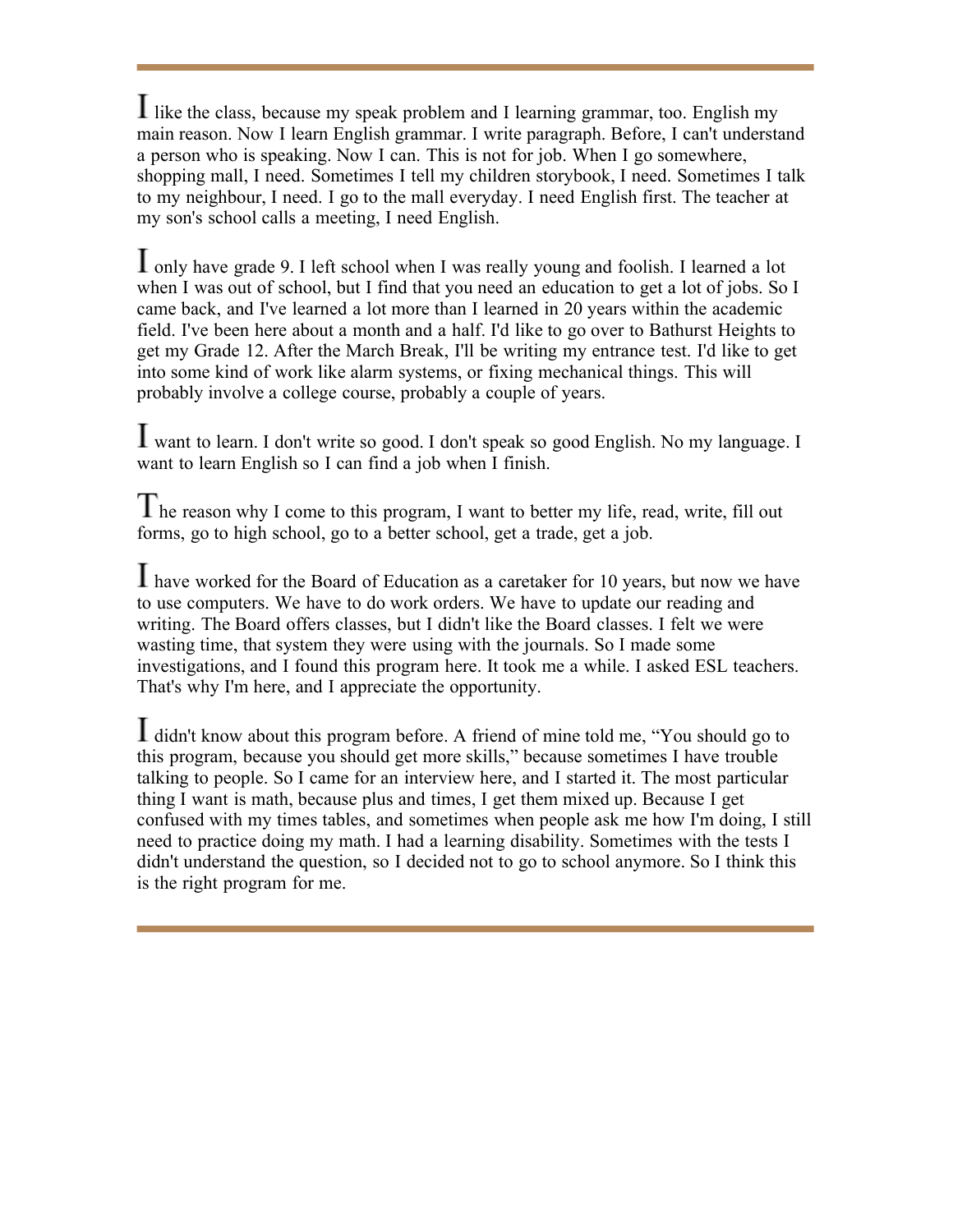**I** would like to improve my English skills. I would like to get Grade 12 standard in English and maths. Then I am able to apply Accounting program in college. I know if I want to attend college I must upgrade my English. Otherwise, I can't go ahead my future goals. I have been learning some English grammar and practicing my listening skills. It is help me to fit into my plans for the future.

**L** came to the program to help prepare me for college and upgrade myself in the areas and subjects I need help in.

 $\Gamma$  o improve the English and to learn computer (basic and more). Prepare for a college course or university. But the first choice is college program, and finish a profession job. In the future, I want to be able to use my reading, writing and math to work with other groups. I want to write a job report, or whatever related to my job. Furthermore, I live in this country. I need to know what a Canadian know. This program make me ready for the college course, and the society understanding. Furthermore prepare to find a profession job that I have 14 years experience in that. But unfortunately my job is a specific job, so I have to study another course.

 $\Gamma$  o continue my education. This is my first step. I was an accountant and I want to be at least an office clerk on whatever, so as long as it is accounting. So I know my plan and I know what I am going to do.

he reason why I came to OBS program is to improve my English. I preferred OBS to adult school because it gets me into college environment.

**I**mprove my English in writing, reading and speaking. Learned about computer, which are very useful in a life. Recall math, after than you finished school 10 or 12 years ago, you forgot everything. I'm learning how to write a short story. My grammar is improving. This program is good preparation for college or to find a better job.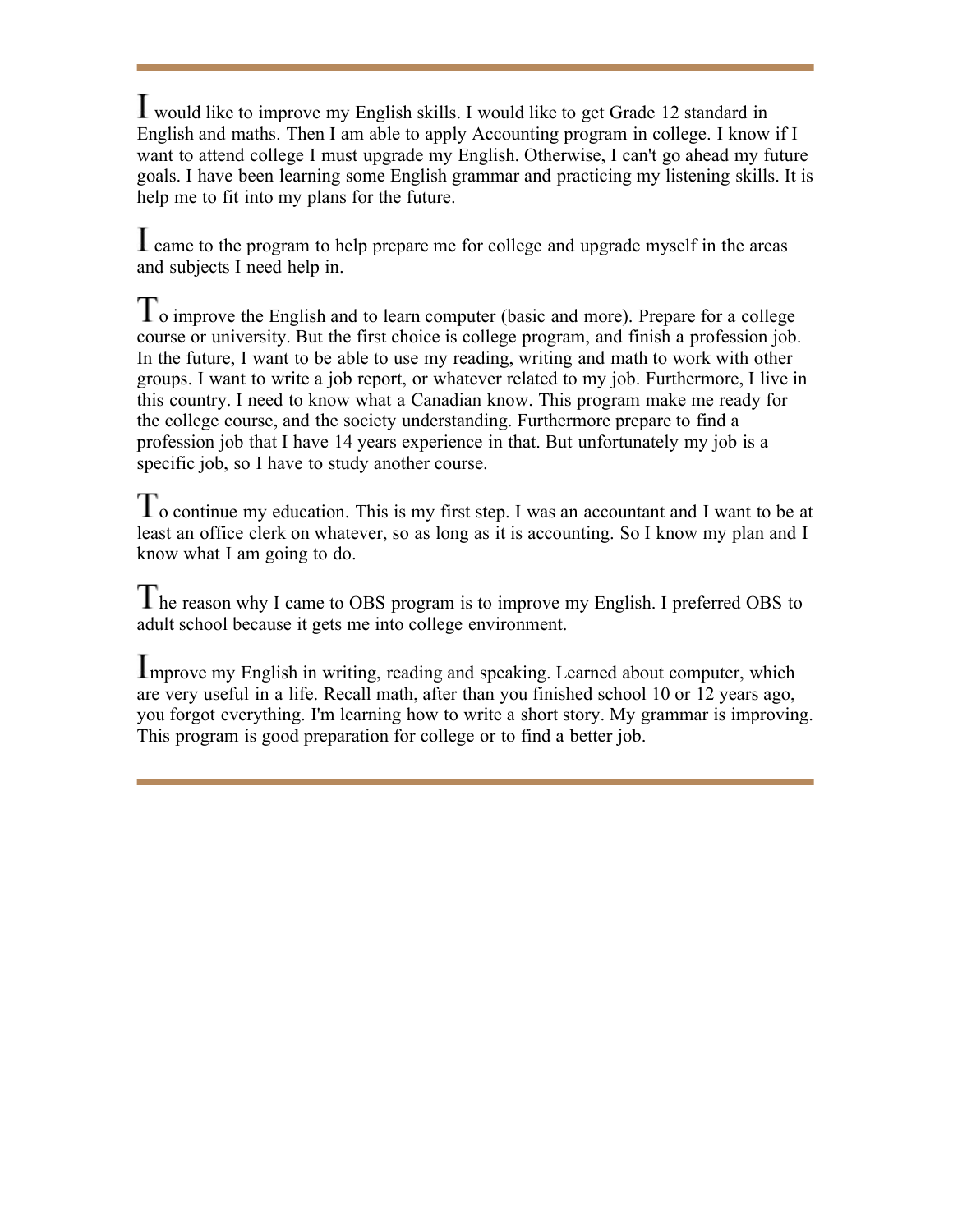$\Gamma$  o upgrade and move on to something better. I want to perfect the subjects for later use. In the future, I want to write children's stories.

 want to improve my English language as soon as possible. I am from Iran. In Iran I was medical laboratory technician. In Canada, I want to continue my education. First, I want to go college and after that I want to continue in university. This program is very helpful. Now, it helps me a lot to improve my English language, and in the future I want to move on to college or university, so it helps me a lot. There are a lot of counsellors who can help me by giving me the information about continuing my education.

 came to this program to improve my English, because I am a newcomer. Also, I want to be familiar with a system of education in Canada and be prepared to go to college. I really need to know how to write, read and do math in everyday life, because I live in this country. I have to know it. In the future, I'll need reading and writing more, because I hope to find a job. That is impossible without reading and writing.

 came to Seneca College to improve my knowledge which I had before and go through the college. They teach me all I need, which is English, math and computer class.

 came to the OBS program to get my diploma. As an early high school dropout, I never had the chance to finish my education, due to family circumstances. To improve my self worth and self esteem. To finally complete something. With math, I would like to improve my skills and refresh my memory from the experience I knew from the past. Being Acadian, I used a lot of the Acadian slang. So English has been helping me to improve my speech. Math and writing will help me in the future, because I am interested in business. How does this program fit into my plans for the future? I will be able to smile and say, "Yes, I've completed high school (Grade 12), and I have a diploma." It will also help me to improve my resume.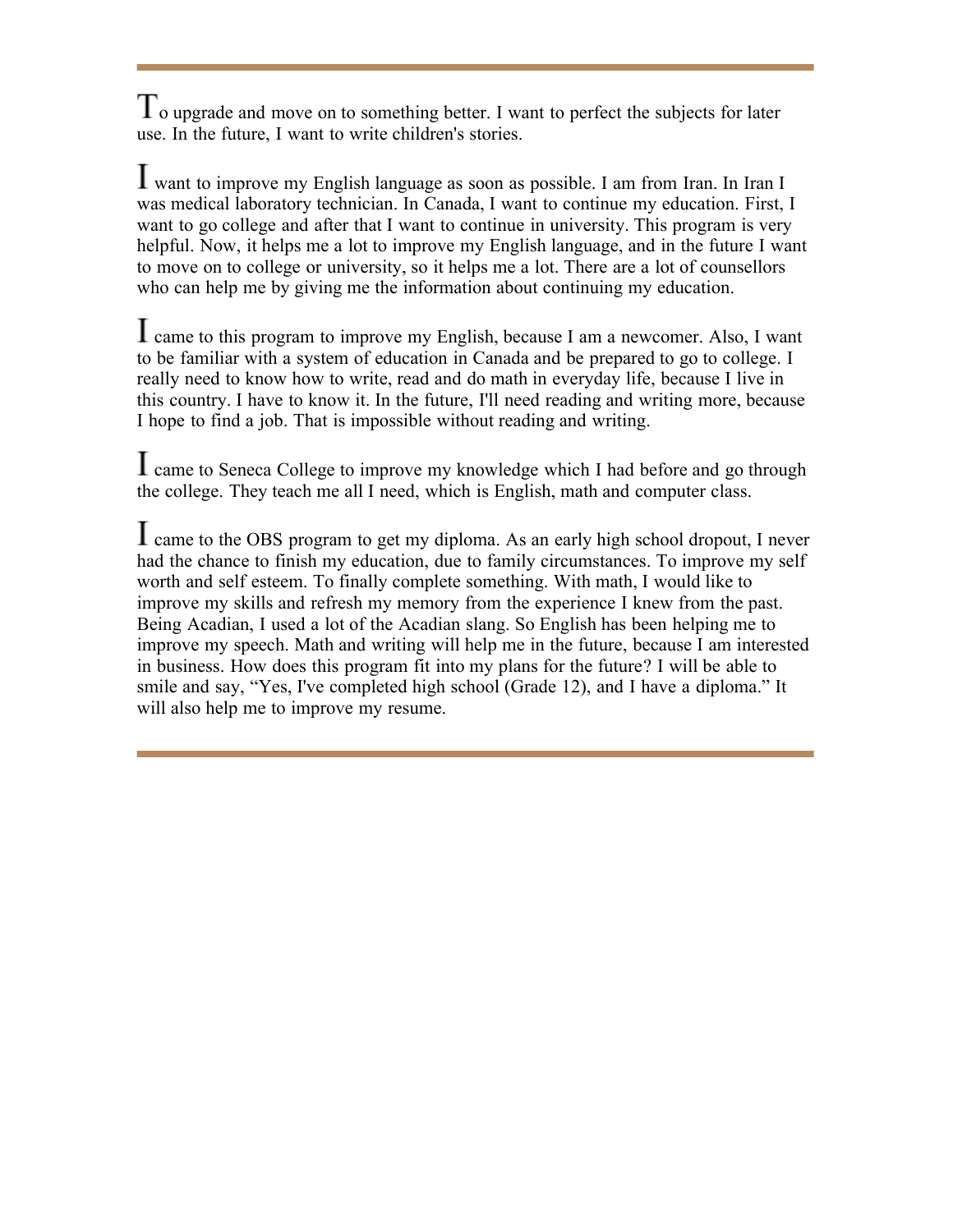'm planning to go to university. Before entering university, I'd like to improve my English skills and knowledge during this spare period. This program is totally different from other ESL and LINC program. I can learn a lot useful knowledge and prepare for studying in university. For me, math is easy, because I have learn these concepts already. But English is my second language. I need to improve my listening, reading and writing. I need more communication. Many people in this program have different levels. We can change our knowledge and learn from teachers a lot. It really fits my plans to go to university. I know it will be more hard to study in the future. And here I get pressure to finish my courses and do it best.

The cause of that, why I came into this program, is that I want to complete this program and move on college programs. Right now, I'm in struggle to develop my knowledge of English, math, computer and I feel myself better than before. I'll have a bright future. If I continue this program and enter into college programs, I'll have good enough knowledge of reading and writing in English and will be able to solve mathematics problems.

 $T<sub>o</sub>$  improve my skills and also this program provide me with a certification which is equivalent to OSSD, Ontario Secondary School Diploma. OBS also prepares me for college. After OBS, I intend to move on to college. I want to improve my skills and ability in all subjects. Since I intend to go to college and do computer programmer/analyst, I need all of the subjects, especially maths. Maths, English, and computer literacy fit right into my future plans. As for Contemporary Society and Environmental Science, I look as personal learning for myself.

 came to the LBS program because I want first to improve my English listening and speaking and also to review my English writing and maths that I've already studied before in my country (Vietnam). In addition, I want to learn the computer basic that is new to me. And then later, after I complete this program, I want to move on some college course. This program helps me a lot in preparing me for my future college course.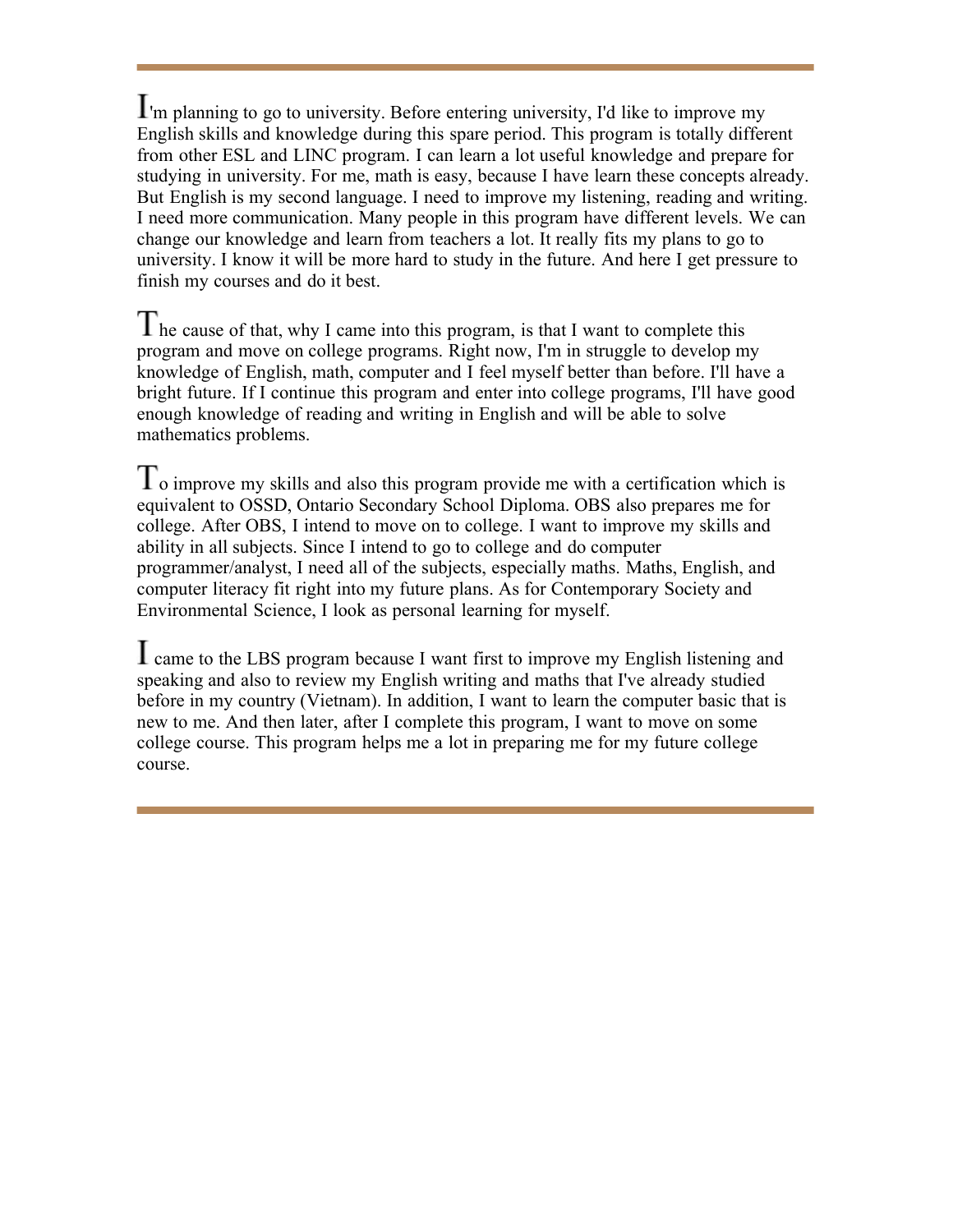The following plans for further study (1-10) are from a group discussion.

**1.** Nursing.

**2.** College — don't know which program.

- **3.** Social studies, community work.
- **4.** Social work.
- **5.** Fashion area.
- **6.** Computer programmer.
- **7.** Computer.
- **8.** I don't decide now which program.
- **9.** Computer, technology.
- **10.** Health, genetics (university).

 came here last September. I need to improve my English skill. I was a doctor back in China, but I can't find work here in Canada. So I have to improve my English so that I can contribute to Canada, and to my family here.

 want to go to one of the computer programs, so I want to improve my English, and as soon as possible, I would like to start.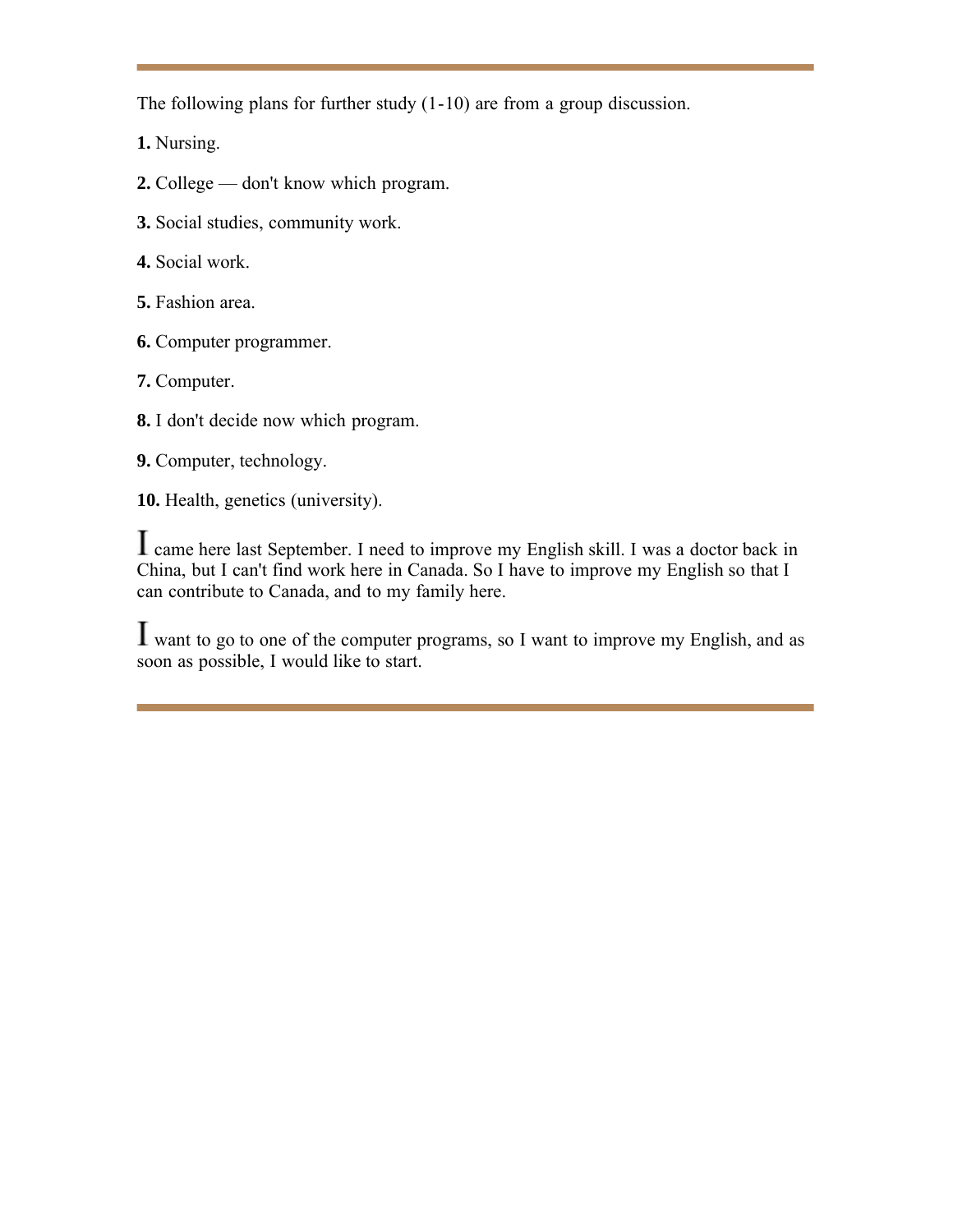When I came to Canada about four years ago, I was located in the North Holland Landing area, and there wasn't much convenience for adult education. I had to go to Richmond Hill for one year. I was never satisfied with what I got. When I came down here, I also wasn't satisfied. My husband said that this program will help you. The teachers have a more professional reputation. The main problem is the language for me. Maybe this is my personality; I have to be perfect . . . although I will never be perfect. I want to solve the English problem. Then I would like to continue my education. Back home, I was a bookkeeper. So maybe I will take the bookkeeping program.

 $\mathbf I$  came to the program to improve and upgrade and to be better prepared for the job market. This program will help me improve English writing, therefore better job opportunities.

 need my Grade 12 maths and English to do the course I'm interested in. This was the best program available, because I really need to upgrade my maths and English.

 came in this school for one reason to improve my English and math and prepare myself for easy entry to college. I want to take some technical courses. I want some knowledge of computers. Now I can easily read, write and talk.

 $M_{\rm y}$  reasons for coming to this program is to upgrade my math, English and communication skills. With my reading, writing and math I would like to get a decent job.

The first reason I do upgrading is for math and English, and I would like to go for my GED, and this program will help me to acquire Grade 12 skills. I would like to get into a certification course and to do that I need Grade 11/12 skills. My goal now is to use my reading and writing and math skills to further my education in computer studies. In the future I would like to become a computer technical, which will require more schooling. I wish I could of just gone to take the test, but I really need to prepare for my Grade 12 equivalency test.

 came to this program to get some upgrading in math and English. I plan to use it in the future on the job and to help my children.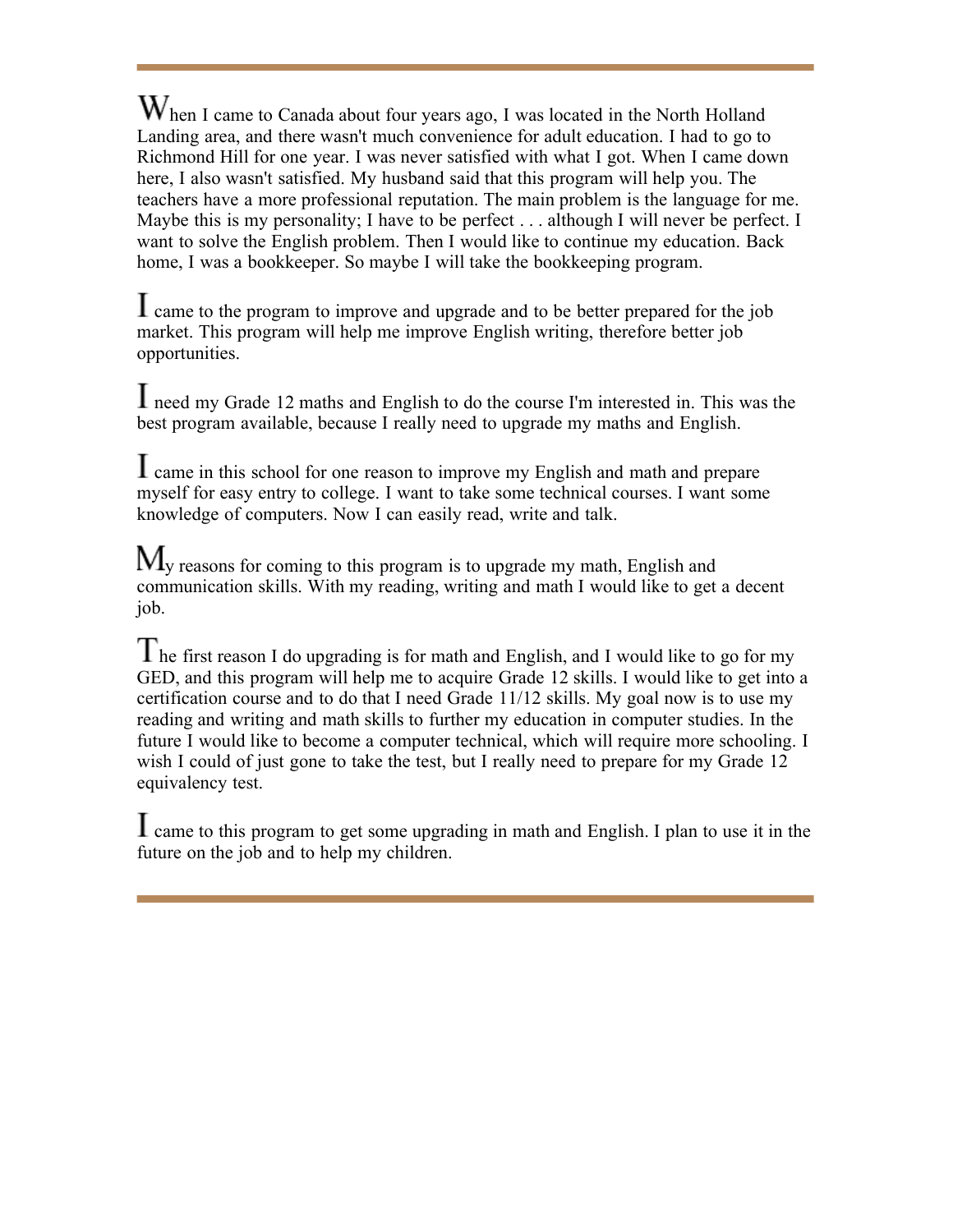I came to this program for two reasons, which are to further my English and math skills, and I was able to get into this program through the help of Social Assistance. With reading, writing and math I can learn all the things like: how to write a resume, how to do a cover letter, how to write business letters, etc. In math I would do fractions, arithmetic, and especially metric. In the future, I would like to use these important skills to get a good job. This program helps me a great deal by showing me more than the basic skills that are required for a good job.

Improve my English and get a computer knowledge to find a job. I am fine in reading and good in math. But in communication I need more practice. To get a job, you need communication. In this program I came to know so many new words and vocabulary to improve in English.

Three reasons. (1) More confidence in working. (2) More opportunity in choosing different posts and companies. (3) Further study: upgrading English skill.

 $T_0$  improve my communication skills. I want to have good knowledge of language and computer skills.

 $T_0$  improve my English.

I came to this program to further my English and math skills. I had six months to upgrade myself. I think I have learned a lot. I wish my time was longer, but for now I can satisfy with what I have accomplish. It will help me to get a better job and I have a better understanding of what I need to become successful in the future. In the future, I would like to further my education.

**I**mproving English in vocabulary and grammar. Practicing English in conversation. I want to understand communication, and then to express communication.

 $T_0$  learn English. Now: studying. In the future: working.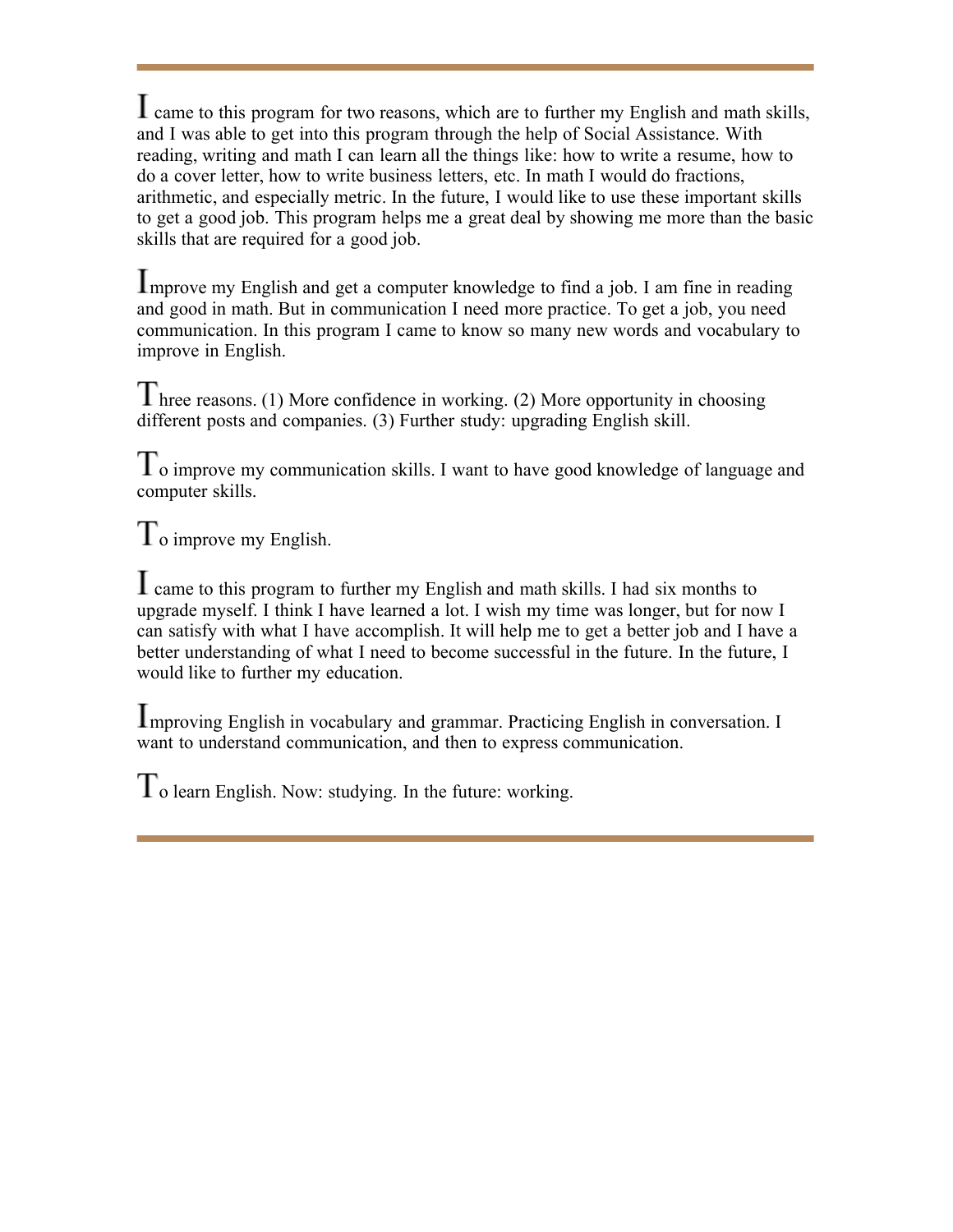$W<sub>ant</sub>$  to improve oral English. I have no trouble in reading, writing and math.

**L** came to the PTP program to study math and English and computers to try and better myself and find employment. It is helping me learn things that I didn't know and to get a better education. In the future, it will help me understand things in reading, math and computers. This program is helping me get reading for future education.

 can have more confident when writing and reading, and everyday life. To move on to college or a different program. It will help me to better structure my sentences and my spelling. It will also allow me to continue my education.

 came here to talk, and for a party. The program here shows people things. I learn words here, then ask people what the words mean. It gives me something to talk about with people. This is a hobby.

 came here for reading and writing goals. Right now, I want to use reading and writing for improving learning, reading the newspaper, typing on the Internet, and for budgeting. As for the future, this is a difficult question to answer.

 $\Gamma$  o learn the computers to be able to write letters and to improve ASL communication skills.

 $T_0$  learn about something. To read stories and work on math. To get support for filling out a forms for work. To improve vocabulary skills. For self improvement; this makes me feel better about myself.

mprove my understanding of English, math, increase my knowledge base, change print on letters, maps, etc., (make materials accessible). My immediate goals are to update my resume, develop a knowledge of English idioms, and to understand the vocabulary of health concerns that arise in my family. I want these skills for job advancement, and to have literacy skills equal to my children. I want to be skilled in the English language so that I can be a more effective interpreter for my spouse.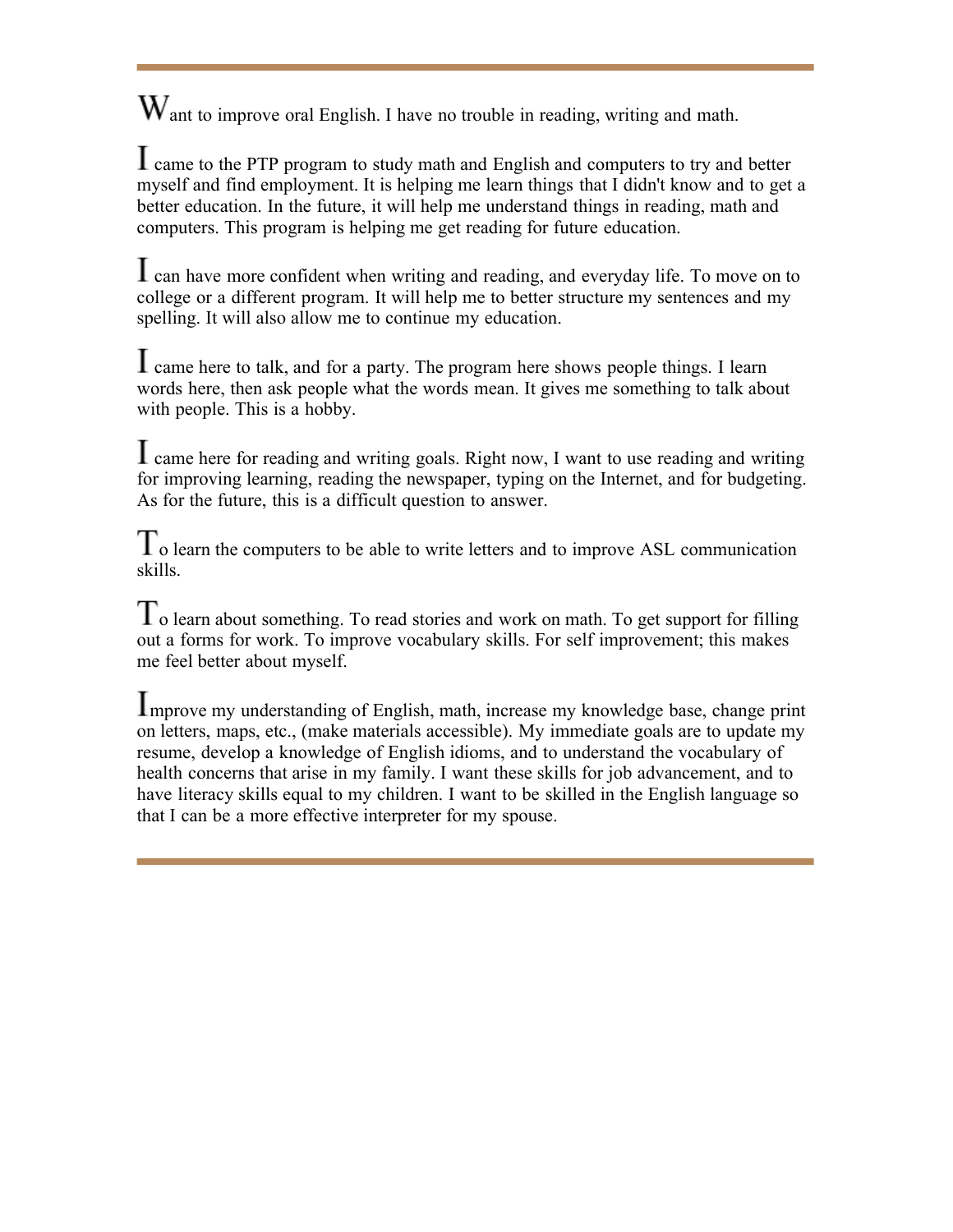wanted to learn some computer skills. I wanted to learn the computer so that I could do my writing independently and read my printed materials in Braille through the computed scanner and maybe in the future learn Internet and electronic mail. For now, I will try and grasp some of the uses of the computer, then I will think further.

 came to learn 10 years ago. I learned reading and writing. I learned about heart and stroke, about nutrition, and I read a few health books. I want to learn computer keyboarding. In past at the CNIB, I learned basic math and played literacy games on the computer. I used to read a newspaper for newcomers. Maybe it is no longer published. I want to learn e—mail and Internet, but it is very hard to see the mouse and pointer. I want to go to community college. I can see now with my RP eyes. I used Visual Tek. I use language to communicate on electronic mail. I hope to learn math. I hope I can learn Braille to read Braille printouts. I hope an intervenor will help me access e—mail from my apartment building. I want to continue with my weekly classes because I can't hear well enough to make out very well in night school (i.e. community college or high school).

 want to learn more English and math. I want to have assistance to read mail, to have texts and reading materials enlarged. I want to read mail and read sports magazines. In the future, I want to play math games on the computer, and to be independent.

 $\mathbf B$ asically, I'm here just to learn stuff like upgrading my skills, but my English is a lot stronger than my math, but now I'm at my Grade 9 math, and I'd like to get tested on it. I just want to upgrade. And I'm also taking correspondence courses from the Independent Learning Centre. I just finished the first part of the history course. And I seem to be getting good marks. I'm hoping to be continuing these courses. They're letting me do it at my own pace.

What I need is I cannot do money for 30s, 40s and right on up. I'm very good with reading and writing and spelling, but I'm not good with arithmetic. I've been out of school for a long time. I've been taking seizure medicine since I was 16, plus I take nerve medicines. I'm on disability. I'm slow with my addition, subtraction, my multiplication. I've been out of school since 1992. I was in the normal classes. Then they decided to switch me to different levels. I kept transferring schools. It got on my nerves. I went to a number of schools when I was little. They kept trying to figure out what skills I had. Also, I had a nose problem. I talk through my nose, so kids made fun of me, and they couldn't talk with me. Then I had a nose operation. I did the Futures program after the nose operation. At 13, I did my first job. I do have to get upgrading a bit in English. A bit of my spelling, just a little. And I like geography. I really need upgrading in science.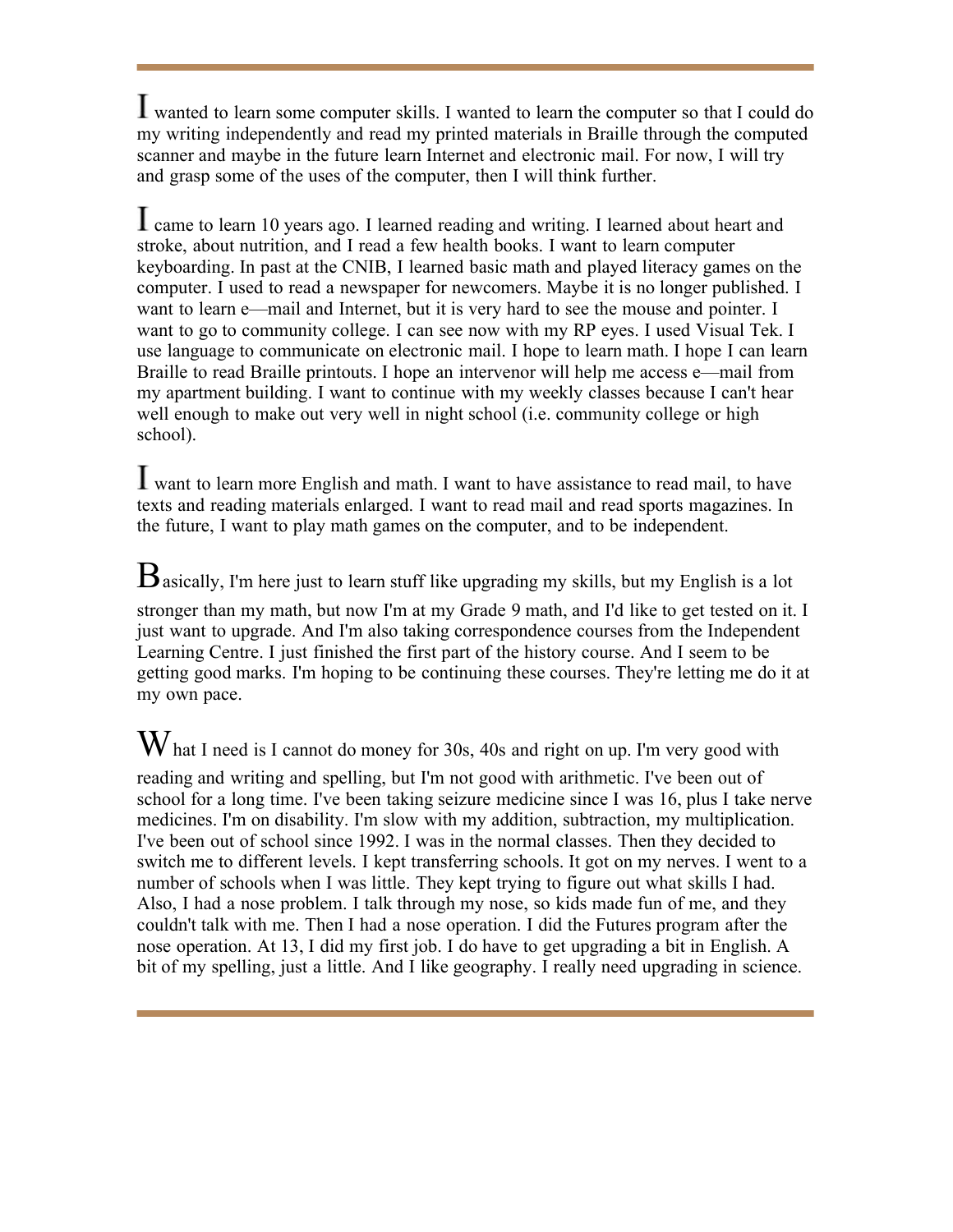$W$  riting, typing, numbers. I like working with other people.

I have four children and also my wife has a back problem and two children I take to school, one full-time, one part-time. So all of the time I come to class to read and write something. The spelling is OK. It's not great. But sometimes there's a different word and I don't understand, but writing and reading is main thing. I can copy, but I have a problem for reading and writing. This is the situation I have. My teacher always tell me to help my children, but I have trouble for that. When a letter comes from my country, I have to take it to a friend. And it's confusing for my children when we speak Persian at home.

 would like to express myself regarding school and how it has been with me personally. I am a forty-eight-year-old lady. I came to Canada when I was sixteen years of age. I came from a family of eight. My family was very poor back home, in Italy. Since I immigrated to Canada, especially the first years, it has been a struggle. I always had two jobs. Therefore, I never had time to go to school. It has been very embarrassing when I have to write something to read at work. I always tried to find excuses. It was very humiliating and degrading. Then I got sick and I wanted to be sent to school for some kind of training. This way, I would do something, but because I didn't have much education, they said that it wouldn't be worth it for them to send me to school. It would take too long to get up to Grade 10 or 12. As I was sick, a few years ago I was taking a correspondence course. I had a teacher that was assigned to me. She would check my work and talk to me on the phone. Then I got sicker and I couldn't concentrate, so I had to stop for a few years. When I was feeling a bit better and wanted to start again, I found that the course wasn't available any more, because the government had cut funding. Two years ago, I was happy when my friend told me about the adult basic program that they had at Jane School, and now they have over on Wilson. I try very hard to go. Unfortunately, I can't go every day, because of my back, but I have a very nice understanding teacher. When I can't go, he saves me the work, and I do it at home. I cannot begin to say how much the school has helped me so far, and how much confidence I am gaining. I don't feel I am an illiterate person. And in the class, all the students feel the same way. So we beg of whoever is in charge not to cut funds for the school. We need to learn and to be proud of ourselves, and for our children to be proud of us. Remember, education is an investment. Thank you.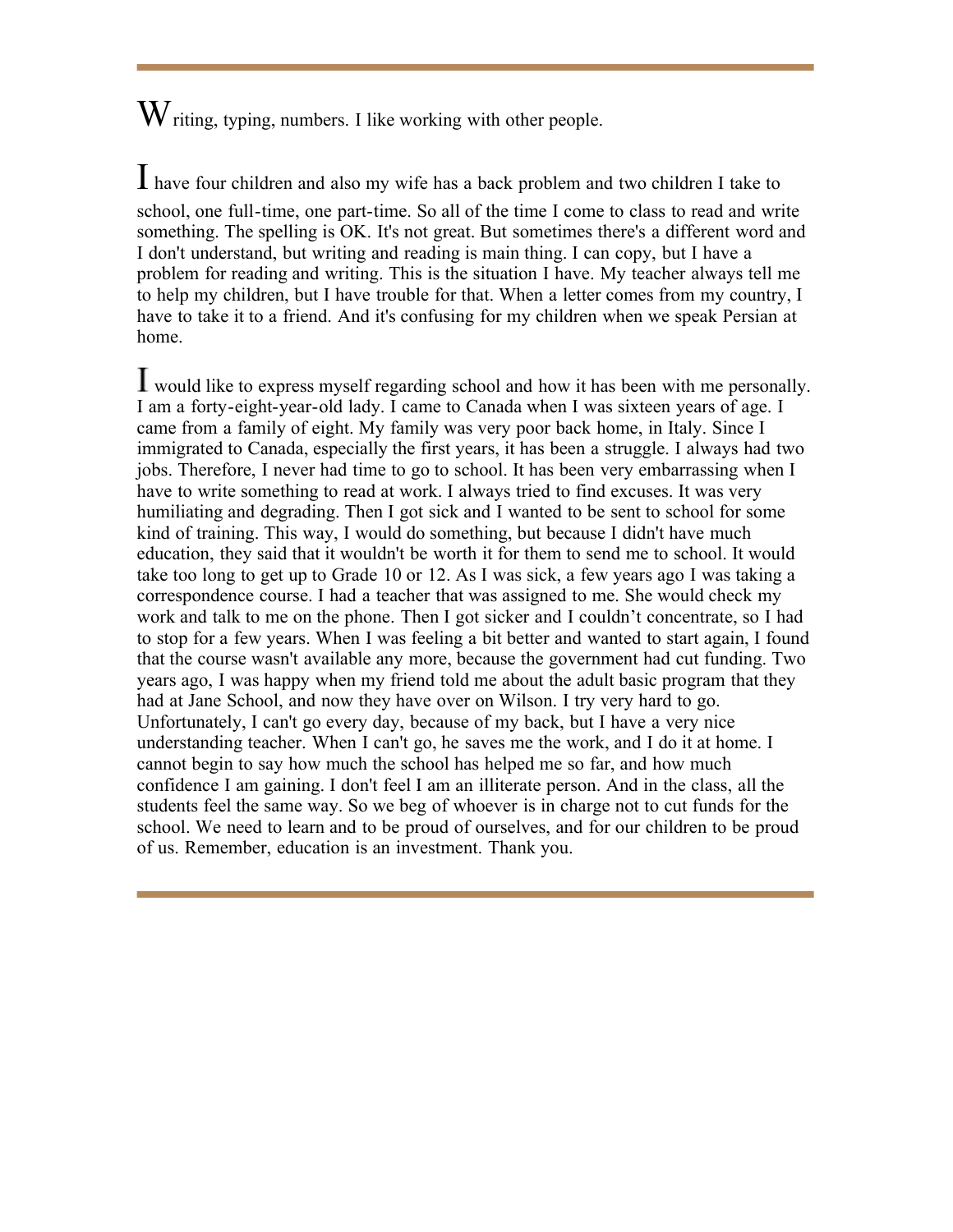I want to upgrade, because my kids are in school. I want to be able to teach my children the right way. I can expect them to finish high school, because I am going to finish high school. I am here to upgrade on my writing, grammar and math. If the teachers would have shown me this, I would not have this problem that I have now. That's why I am here now, to learn what I missed out on. I think it is very important to have the knowledge how to do grammar and reading and writing and math. I need to work on my math, grammar and writing. I find it very hard going back to school and being a single mother, but I got to do it or I won't be able to help my children. I want them to be welleducated. I would like to go to night school and get all my credits and get my Grade 12. I want to become a hairdresser. I think that this class is helping. Since I came here I started writing my thoughts and ideas down on paper. I couldn't believe it. I shocked myself, because I never thought that I had the ability to write some good stories. Now, every day I learn reading. Before I would never touch a book. Also, I am working on my math.

I came to this program to get my upgrading because I didn't get it when I was growing up. I went to vocational school. I dropped out of school because I had to stay home and look after my brother. I wish I had my education. If I had it, I would not be in school now. I need my education if I want to get something I want. I would like to have a career so I can be proud of myself. I fit into the class very well, because I know this program is what I want, so that I can get into a career. I would like to get into grooming animals in the future, or maybe hairdressing.

I came here for confidence in writing and speaking in public. I enjoy. I love. It helps me. I feel good. I can't cut class. I wait to come in the morning.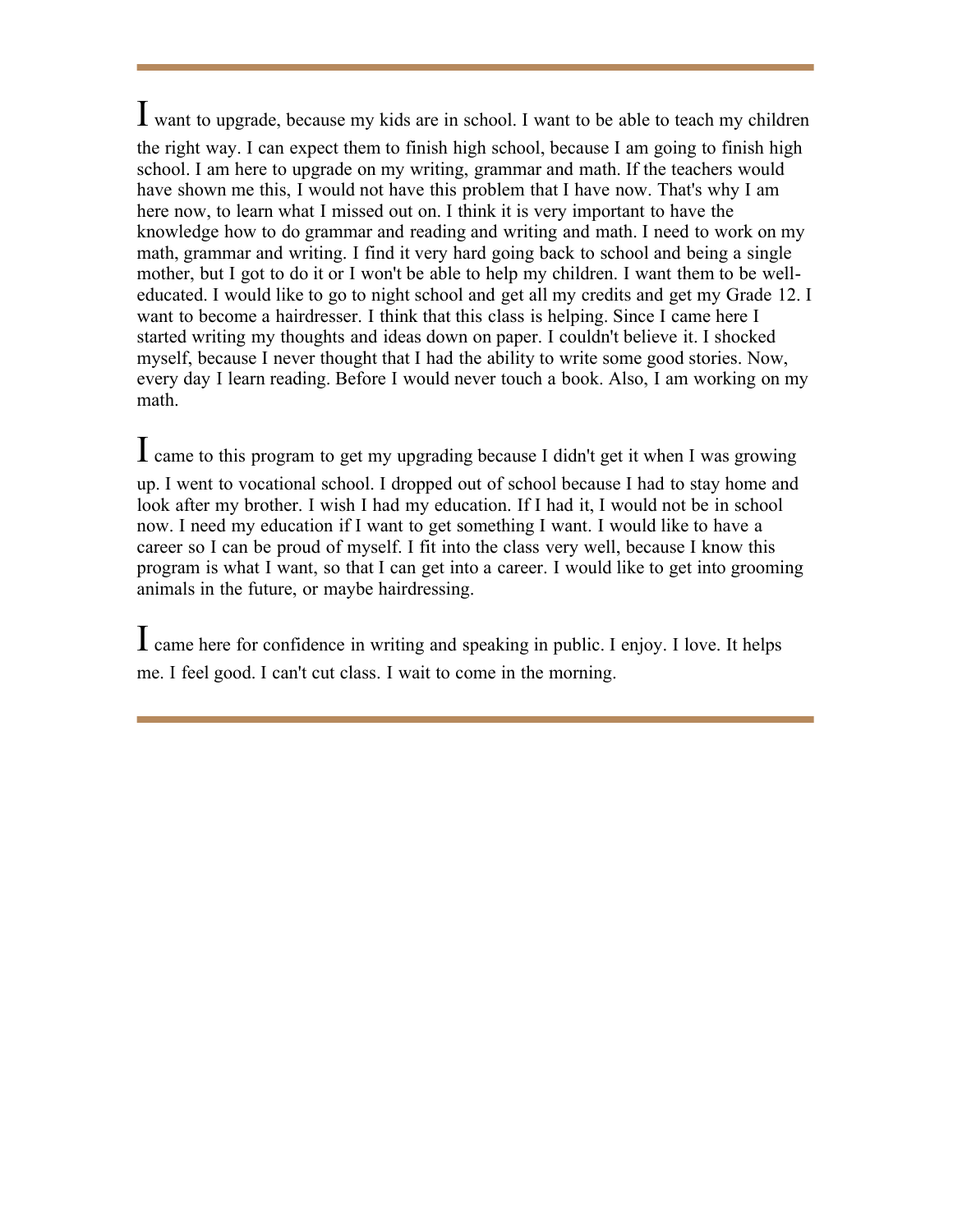$M_{\rm y}$  motivation is learning about maths and English some more. I would like to be able to run my own business after this program. Thanks for you people.

I like here. I like contact with people, and I like learning English and everything I need. My children come to Canada, and it help me help them if I learn English. Maybe they will come here. I study, study. When I am arrive, I cry. Nothing, nothing. Now I am happy. If I am healthy, in the future I working.

 $M_{\rm V}$  reason to be here is to learn to read and write better, because I have a problem with reading and writing. I'm looking in the future to open a business, too. I want to learn the computer, too. I want to do things that I never did before to survive in the world.

I know how to read and write, because I went to Frontier College for 4 years before I came here. But they couldn't do any more for me, so I am here. I want to learn the money, because I don't want to be ripped off in the store. It's part of everyday life.

I want to learn to read, to read good. And I want to try to have a good education. I'm trying to make a good education. I am hoping to write for a newspaper.

I'm here for doing money, and learning how to do the computer, because I want to get a job doing the computer. And I want to work on the ads and money, because I don't want the stores to rip me off. I need to how much change I spend and how much I get back.

I have a disability with reading and writing. I want to be a chef, but the reading and writing stop me. It stops me with more things, but that's my disability. I can't even work at McDonald's, because I can't read. I can cook, but I can't read. You can stay at McDonald's your whole life, but it's not a future. Thanks to the teacher.

I came to the program because my handwriting was not good at all, and neither my spelling, and I was really embarrassed when I sent out cards. That's mainly what I do, send out cards. So I came to get help in those two areas of writing and spelling. I've come a good way now. I've done the alphabet in printing. I've done the section with commas and stuff like that, and I wrote letters. So I've gone a far way already in the program, and a little up in English also, because of the letters.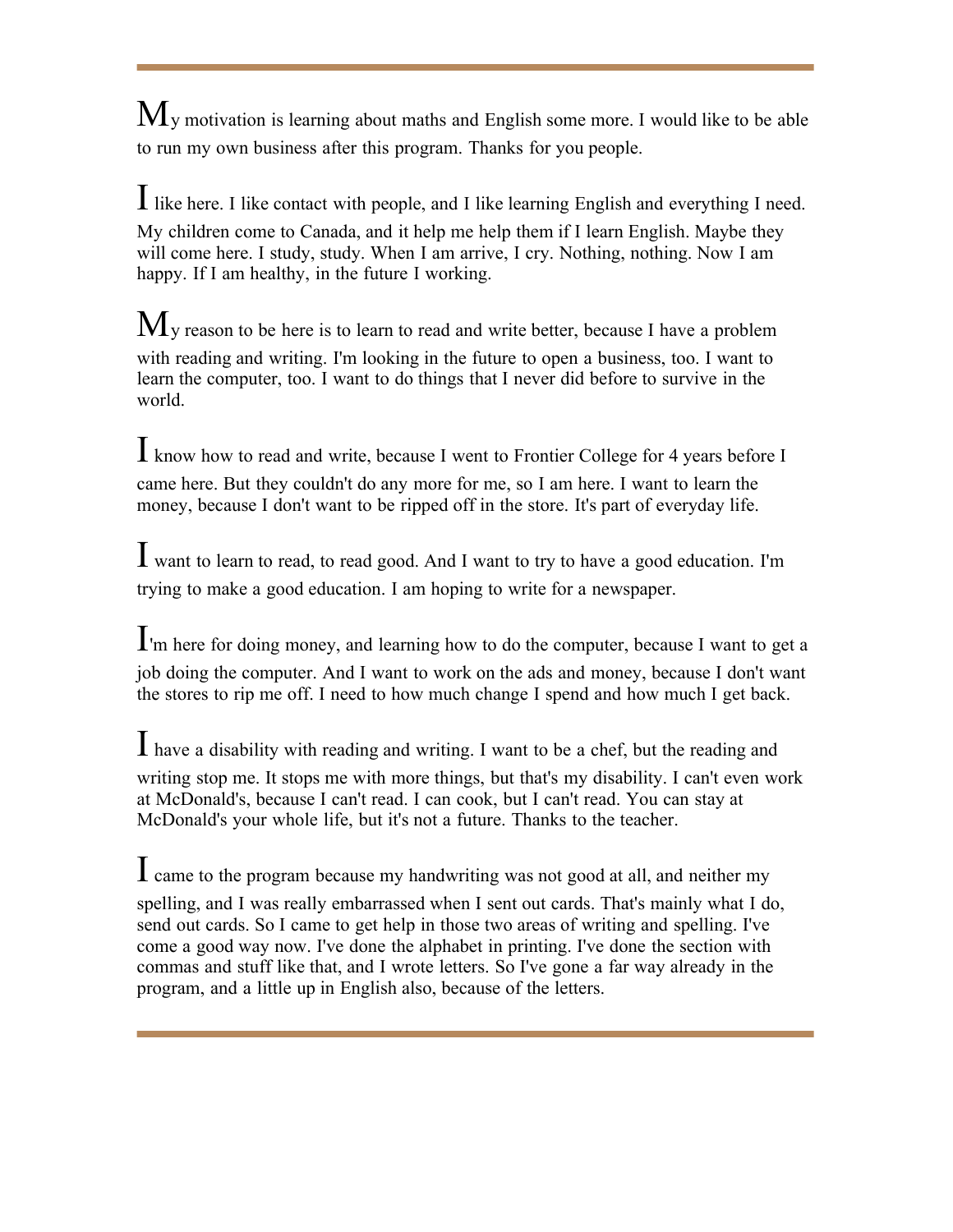Just I want to upgrade my language first, and go to the society, because I'm living here.

I want to help my children. I'm doing everything for myself. Now I just want to improve my language. Then I can decide what I want to do, what kind of work I want to go to. It's very helpful. For a long time, I wanted a chance to speak face—to—face. I didn't have this in the ESL class. Sam, [her tutor] helps me with problems. I bring the papers and Sam helps me. For example, today I brought a paper about volunteer jobs. I will ask him to help me with it.

The class is very important to me. I learn a lot. It's very important to me. I feel education is my future. I feel that, without education, I can't go forward. I want to go forward. I want to have a success.

I feel education is the most important thing in my life, especially reading. I want to do much more than I'm doing now. I wish I could be what I want to be when I reach about 30 or 40. Without it, I won't be anywhere. It's so important to me, I cannot even tell you. That school [ALFA] really helped us before. I'm coming here I can read directions. I can fill a form. Like even sitting in the bus you see little notes that it's good to know about. And you feel proud of yourself reading it. And I wish the government will give us more. And I say thank you to all the teachers, because they really help us a lot.

I am very glad for this school, because I didn't have the opportunity when I was young. Now I came to this country and I was introduced to this school, and it's a blessing for me. Things that I never knew, I know now. As I go doing daily things, I know about it. Reading is very exciting. I thank the teacher that really help me to be where I am at this moment. And I hope by God's help to go further. At the place where I work, you have to be able to read the numbers on the books for funeral parlours. I have to read it, look for the covers I must use, make the book, and ship it out to the customers. This school

helped me to keep my job.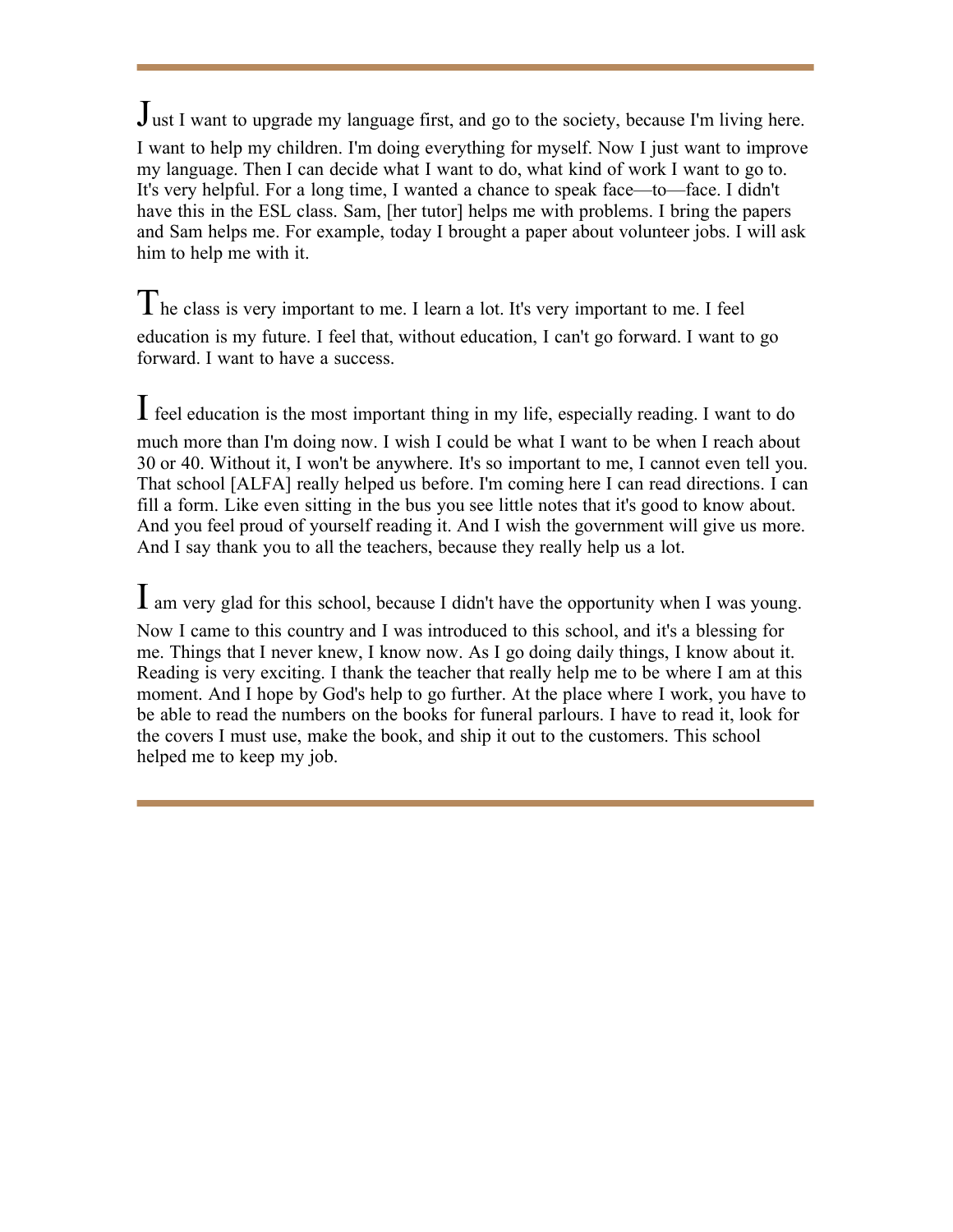I thank God for this school here, because when I was younger, my school years, I was very poor. But as I come to this country here, and see how I have to work, I know that my education is very important. So I want to continue to come to school and to be a good reader, even graduate from Bathurst Heights with a certificate. Thanks all the teachers who's helping me to get my literacy and be a good reader.

It's important to be reading. Sometimes you get a letter or something, you need to read

it. When I came to this country, it were hard, so one friend called me and said, "Why don't you go to Bathurst Heights to further your education?" I wasn't too hard to fill the forms. They didn't ask too many questions. Thanks to the teachers for their patience.

 $\mathbf B$  ecause I want to learn more to better my life. That means to get a good job, and I'm interested to go further, because it help me a lot, and I hope in the future they might have it back at Bathurst Heights. I have seen lot of changes, like reading, writing, spelling. Also my maths are very good. I don't do well, but I would like to further that, too.

I came to the program because I can't read or write very well, and since I came to the program, I'm doing great. I would like to be a nurse. I have to start. I have to learn to read and write first. I hope I will get there.

 $\bf{Y}$  ou see, like I didn't get much time to go to school in my country, because I had to

work. So I immigrated here, and I get a chance, so I take it. I work, but it's hard work. You know what it's like in a factory. I want to get a better job and support my family. I want to become a truck driver, and at least you have to get some reading and writing skills to drive. You need the basic skills to do the work. I've been going to school steady since I came here. My wife's coming to this school in the evening. She's taking the computer keyboard. I really appreciate that they're going to keep it.

Because I find it interesting and it keeping me occupied and I get busy and know a lot more things. I thinking of doing this for a while. I don't know how long. I make improvement with the class that I can go on to the next class.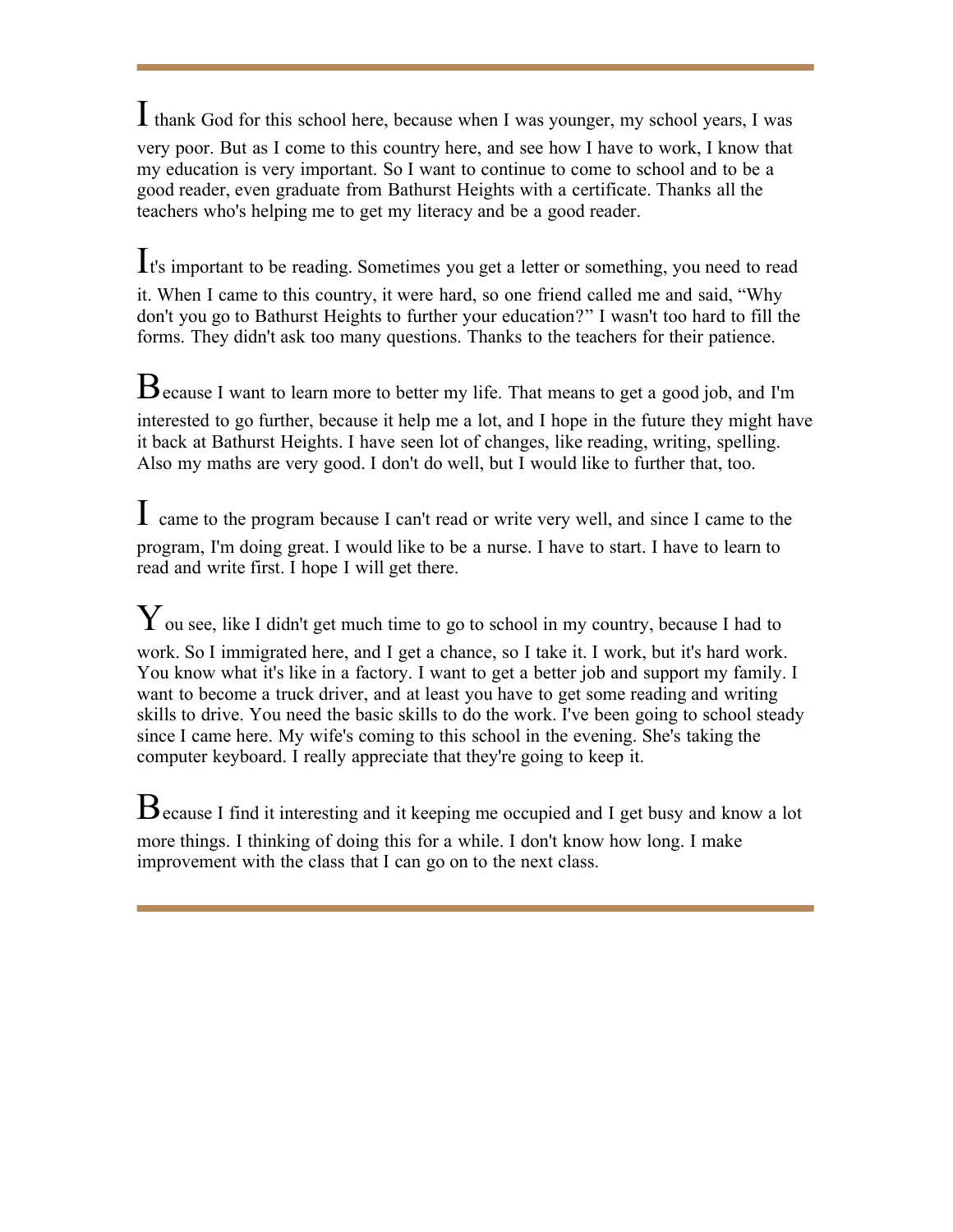Well, I am one of those people who has never been a benefactor of education, from

childhood up. So I saw an opportunity and I go for it. I'm happy to go for it. I'm sorry that the school is going to be cut off. I have a lot of things left to be done. You're never too old to learn. I want to continue for real. I'm interested in maybe move on to the next level. I'm basically doing two programs. I'm doing math also.

 $W$  hat I want out of the program is to learn more about to read. It is very hard sometimes when your children ask you questions and you don't know what to say. You can't even read them a book. I want to become a nurse. I think it's good that we have these classes, because we come from these small islands and we don't get the opportunity there, and I want to make the best of this opportunity. I think it's very good when your children ask you questions and you can answer them with a proper pronunciation. I want to learn to read. I want to make sure that I know what I'm doing, get everything right. These are peoples' lives that you are dealing with. That's what I want to do. I want to give back to society the best that I can, and for my children's future too.

 $T_0$  learn more, to read and write better that I can help my kids with their homework and things like that. I can make out a good job application on my own better. So it's very important to come to class to learn. When you can read and write, that's the key for life. Like, when your kids come home from school with their homework and need help and can't help them, ask you something with their questions or with their math. And when you don't know the answer to it, as a parent it makes you feel so embarrassed that you can't give them the answer. You can't help with this homework. Like to you, you can't read and write, and there are times that you need to know and you can't tell them. So it is very embarrassing to you, the parent. So going to learn is a very, very good thing to this person who wants to improve himself in reading and writing. I need to move on. There are better days ahead.

 $B$ asically, I want to get myself upgraded. My main intention is to start a business of my own, so in order to do that, I have to learn reading skills.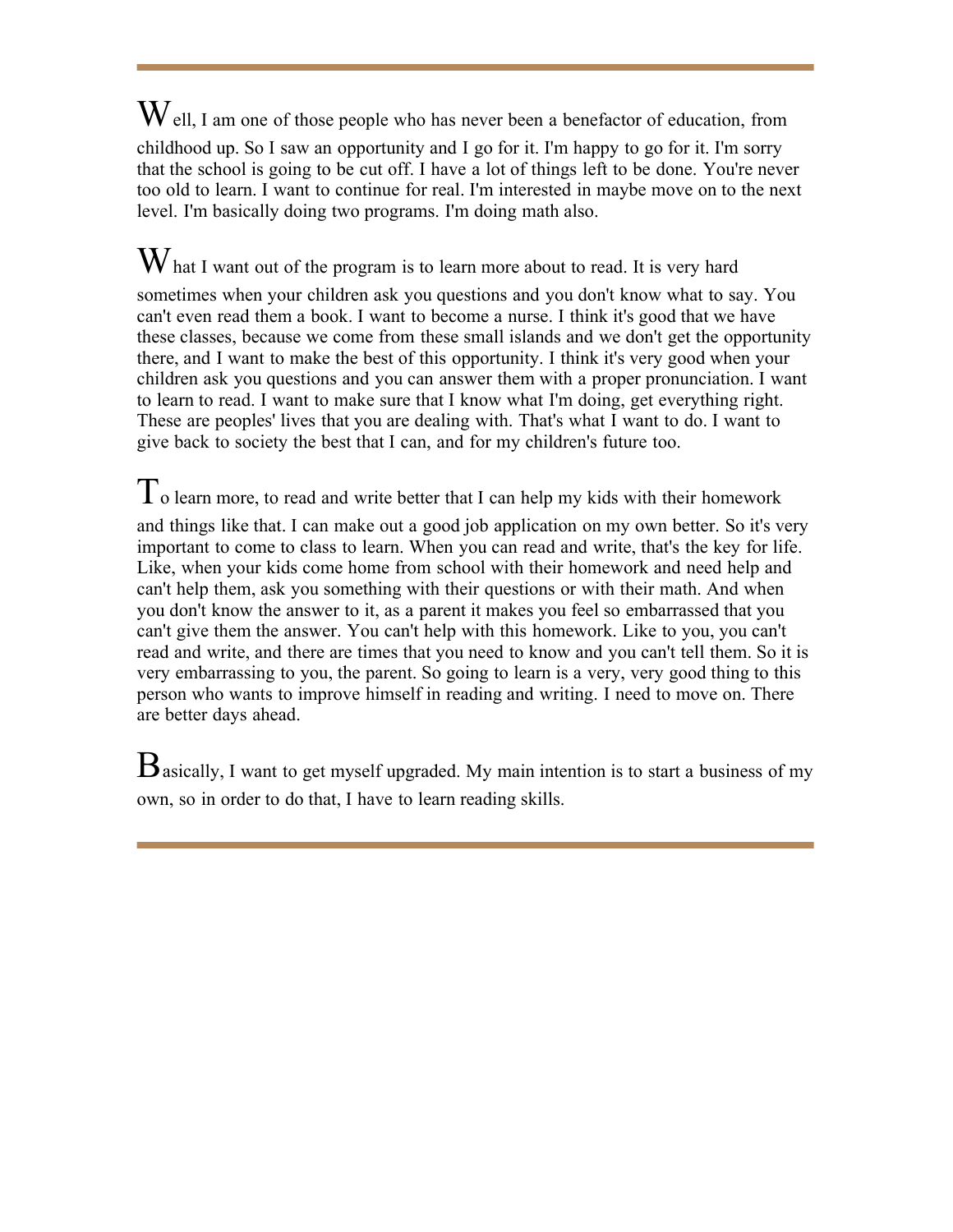I come to this school because I like improve my English. First of all, I would feel in control with other people, and also I cannot do the heavy job I used to do. I want to improve my reading and writing so that it suits my circumstances. The government should give the opportunity to immigrants to go to school, because here the language is different from the country people come from, and language is important in so many ways. I want to better my skills, so that I can possibly find an occupation where I can speak, read, and write freely. I want the basics, not college or university. If somebody gives me a paper to sign and I can't understand it, it's like I'm lost. I don't know whether to sign it or not. I can see it with my parents. They depend on me. They don't know what to do. They don't know what to say. And sometimes I feel that I don't know what's going on in the hospital. And we're part of this society we live with, when it comes to vote, understand which way to go. And it's good if you can communicate with your children and your grandchildren. Because even in old age it's important if you live here, you feel comfortable here in every way. When I came to Canada, I went straight to work. But now I realize that language, it means a lot to me.

I came to the program because I needed more upgrading in math and English and writing as well. I went to Yorkdale to do the test. I did not pass, so I was recommended to come here to Yvonne Adult School. From here, I want to take my knowledge and so on to the Yorkdale adult school, receive my Grade 12, and then after that find a job or take a course.

I came to this class, because I would like to improve my reading, writing, and speaking. I want to further my education to the highest level. I see myself at the university level.

 $T_0$  learn to read and write. I think this is a good thing for me. I will be able to help myself and my children. I want to upgrade my education in the future. I want to go to high school or college. This class is a great start for me.

I came to this program to improve my English and maths. I'm planning to go to a high school, and to George Brown College after high school.

Because I want to learn reading English and writing. Helping my children. Before, I couldn't help my children. But now I'm feeling better. I was reading to my daughter. When I learn English speaking and writing, I hope I will go to high school or college.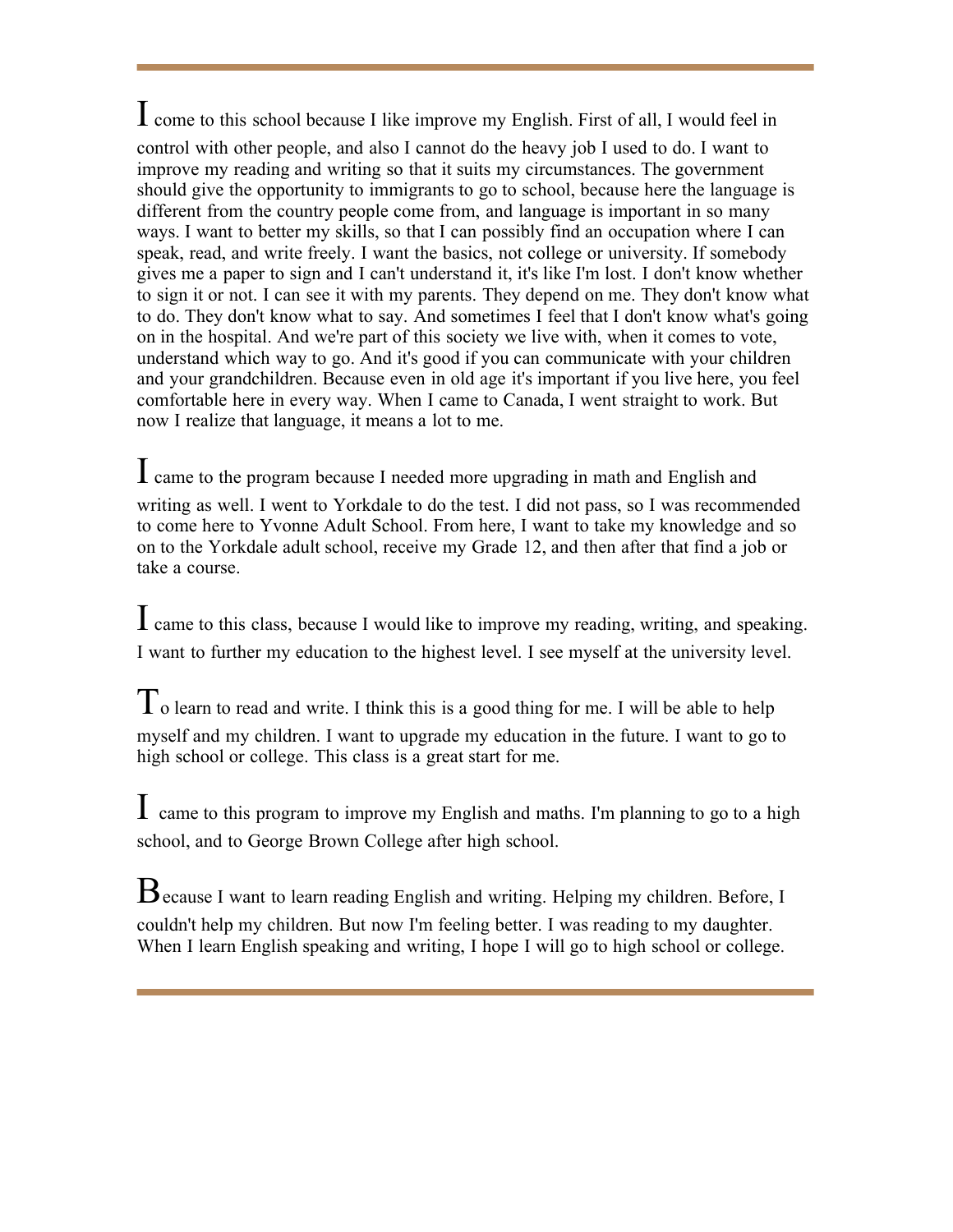I want to improve my English. This is the main thing. I want to go to George Brown, to the personal support worker program, so I want to improve my math and English.

 $W$  hat I really want is to read very well and spell so that I can be able to go to college in the future, so I can find a good job.

 $\mathbf{W}_{\text{hv I}}$  come here, because I wanted to read and write, because I wanted to help myself, and I wanted to help my grandchildren, so I could read a story for them or so. Reading and writing is important in any country anyway. And so that I could do my business myself and the other people wouldn't have to read it. And if I could read, I know I could get a good job. Because everything is resume and "What was your last job?" and "Do you have education?" and I get frustrated. I wonder if I will ever get my reading.

Reading and writing. I couldn't read before. Now I can read more. It will help me get a job. The math will help. Some places, you have to count.

The first year, because I need practice with English. The second year, because I need more experience talking to people. And then I like with computer. For the future, I want to help people when the people have disabilities. I'd like to help these people as a volunteer. I want communication for everybody. When you come here, you don't have experience of everything. So you need to make contact person—to—person. That means the people that don't speak English need to make conversation together.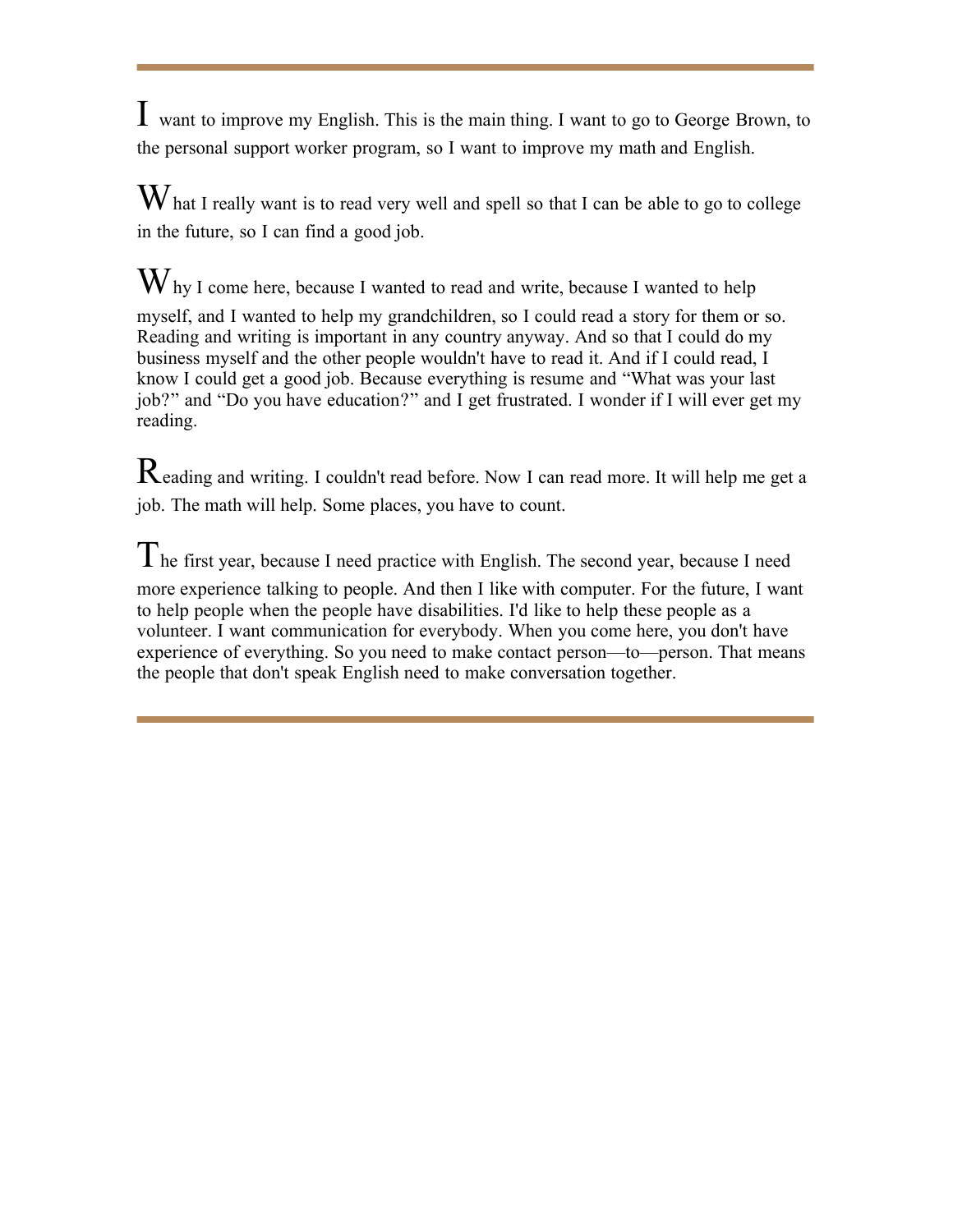## *5 Learners' suggestions for change*

 $F$  irst, I'd like to see more learning the vowels, the sounds. I find a lot of ones that come in don't have the vowels, the sounds. Second, one evenings is not good enough. Three evenings plus homework would be good.

Is there anything they can do about getting rid of "The Literacy Program?" At first, I didn't want to come here. I was afraid my friends would think that I'm a complete idiot. How would you feel about it if people found out that you were going to a "literacy" program? There should be a greater variety of learning activities. They should push computer courses. They should teach students how to use computers. There needs to be a greater variety of books. Give people more of an idea of what to study so they aren't lost in society. One and a half hours is not enough. But, at the same time, in a class I'm too shy. I don't speak up.

I think they should continue doing these programs. 25 years ago, there were no

programs. Teachers would shove kids to the back of the class and let them rot. Programs like this help. They helped me to read and write. These programs should be open to the adults and to the kids.

 $M$  ore conversation. The knowledge is the basement. If you cut the adult school, you will be making a building without a basement. If the parents' knowledge be strong, the children will be strong. I don't know how can I help my children. If the adult doesn't have knowledge you are destroying the future. Because the family is the root of the tree. If the roots are destroyed, what happens to the tree?

 $T$  hev should create more choices for people to come to school. More classes. More places that have classes. For people who want to go full-time, create full-time classes, not two half-time classes. The classes in the morning and in the afternoon repeat. In the afternoon class, I would like to have a computer.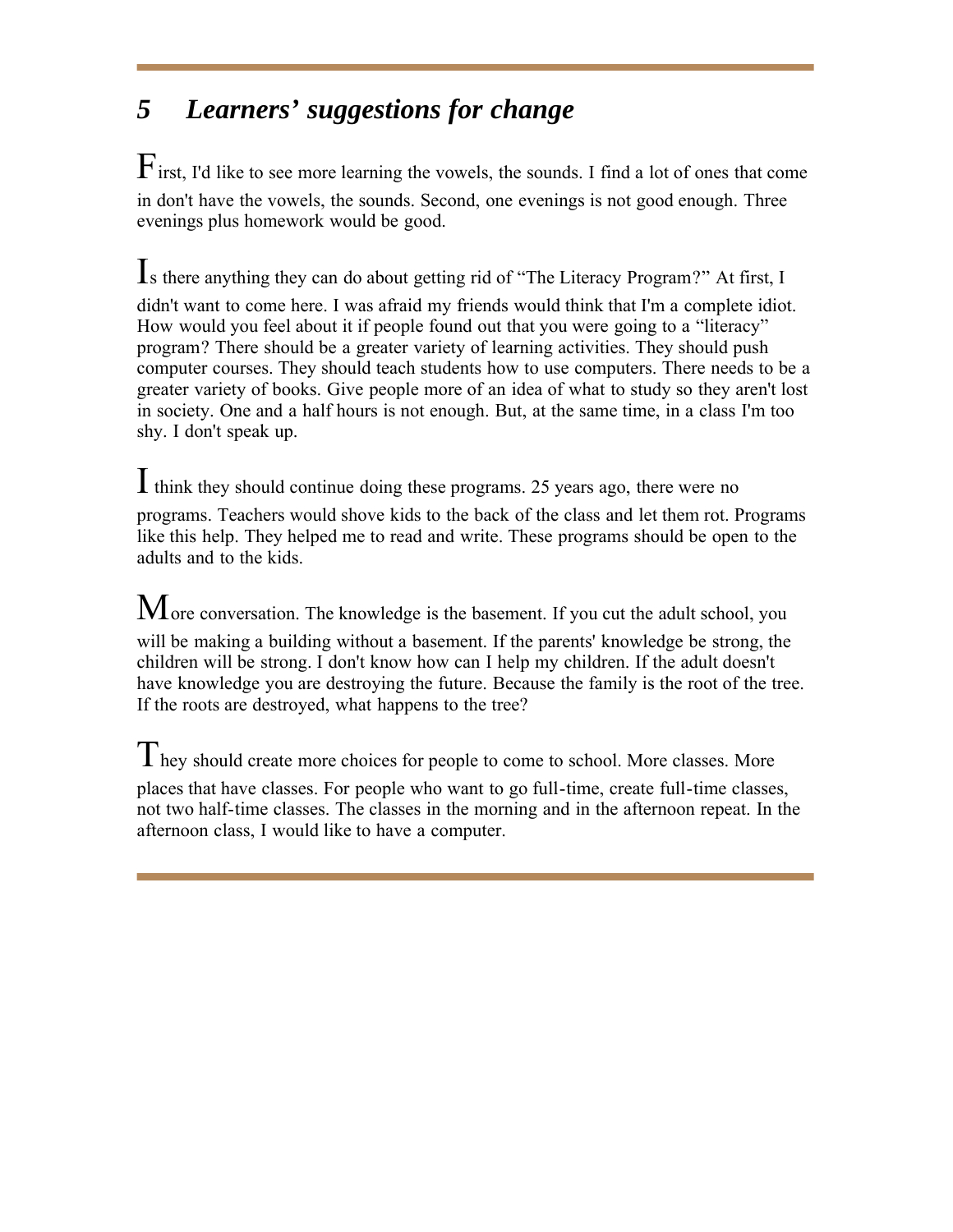$M$ any people from my society live near here. This is very helpful for them.

English is o.k. I have no skill in computer. I want to learn English, only.

 $\Gamma$  he class is perfect, because our teacher makes us aware of the political and economic situation in this country by scanning the newspaper. She teaches us grammar. I think it's perfect.

I feel there should be more speaking. Speaking power.

The teacher's doing o.k. The only thing I made an appeal about is getting a computer. I don't know anything about computers. In today's world, you've got to get the modern things that are around you. Sometimes, I ask me the kids and everything, and they ask a lot of questions.

 $F_{\text{or now, it's o.k.}}$  The teacher gives a little sentence. I write it very carefully, very slowly. I don't have practice with my fingers. It's very important the practice.

 $W_e$  need a computer, but we can't get a computer right now. A computer would help a lot.

 $W_e$  need a computer in the school. If you go more for life, you want here computer. It's very important.

In the class, we work as a group to help each other. We need someone to help us. We need a volunteer, because the teacher is only one person. And also, we need computers. Because this country is all computers. My kids need it. Even the bank. What do you do if you don't understand computers? They change it day by day. We have to work hard to learn.

I think the whole system needs to be changed, because people who are coming to school and who aren't working should have bus fare. You get frustrated, you get sick. They say they are helping you, but they are just pressuring you. They don't give you the help you need to help yourself.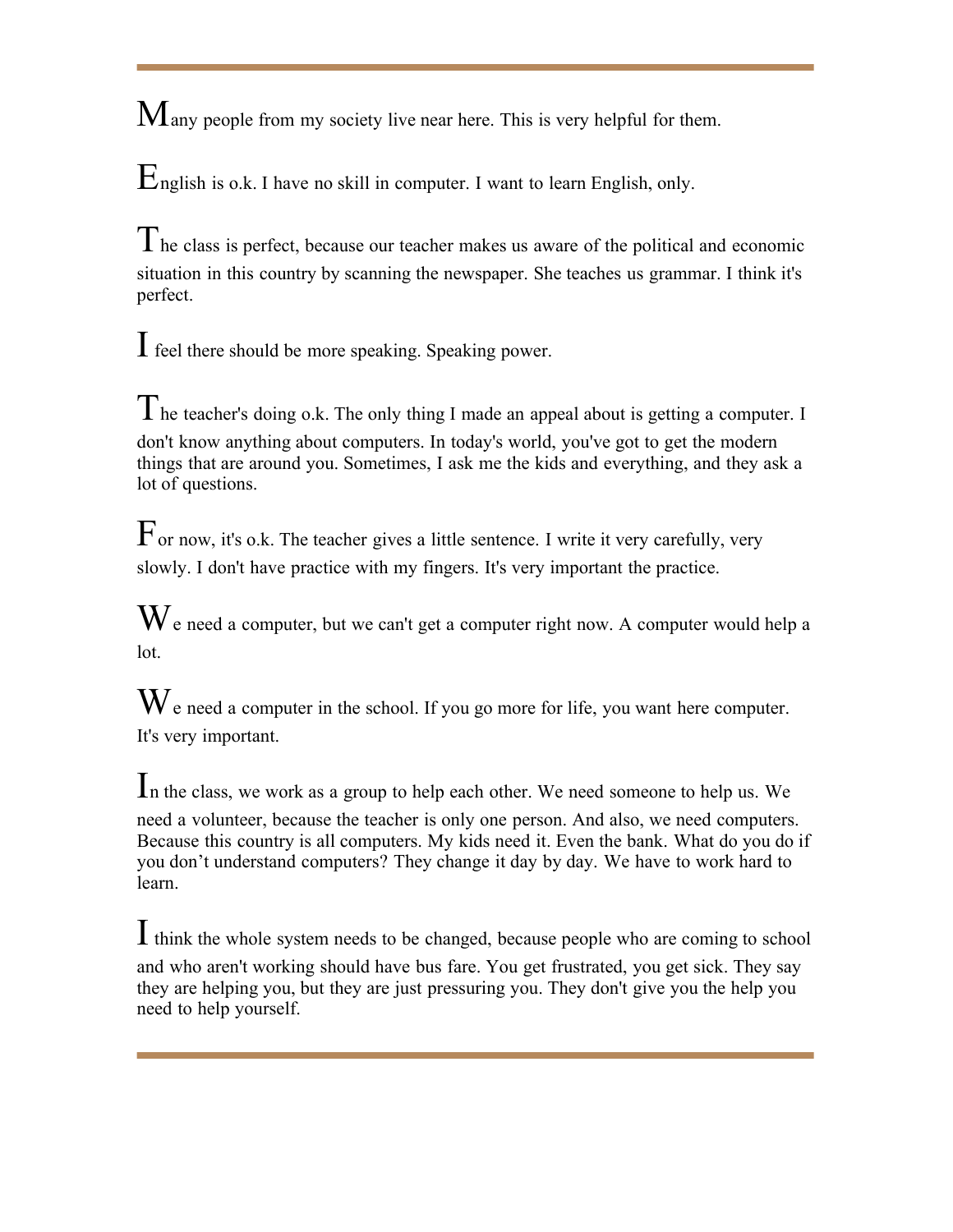$A$  computer course. It would be better for you. The worker said. It would be better to have it here.

I'm just new. It's six weeks ago. I like it. The teacher's good. He explain nicely. Everyone understands.

Different levels. They should have a Group One for Level One, and a Group Two for Levels Two and Three, and they would get better. And then there'd be more attention with One. And the Two and Three would get more of what they need for today.

I want to use the computer. Because in future, if you get your own business, you have to do everything by yourself. And typing.

Computer would be good.

 $T$  hey need someone to help Kerry. This one call him and this one call him.

In that classroom, it would be nice to have a computer, but the classroom is too small. We already have a volunteer. There are some people who really need the volunteer more that I do. The volunteer comes twice a week. It will be nice to have a volunteer every day. There are some of us might know a word but we don't know the meaning. The room is too small to have more than one volunteer.

It would be good to have a volunteer. There's too much for one teacher. Sometimes, I worry about the teacher, because there are so many people that don't know to read. Everyone calls the teacher, "Teacher, can you help me," at one time.

Computer. Now everything in job is computer, computer.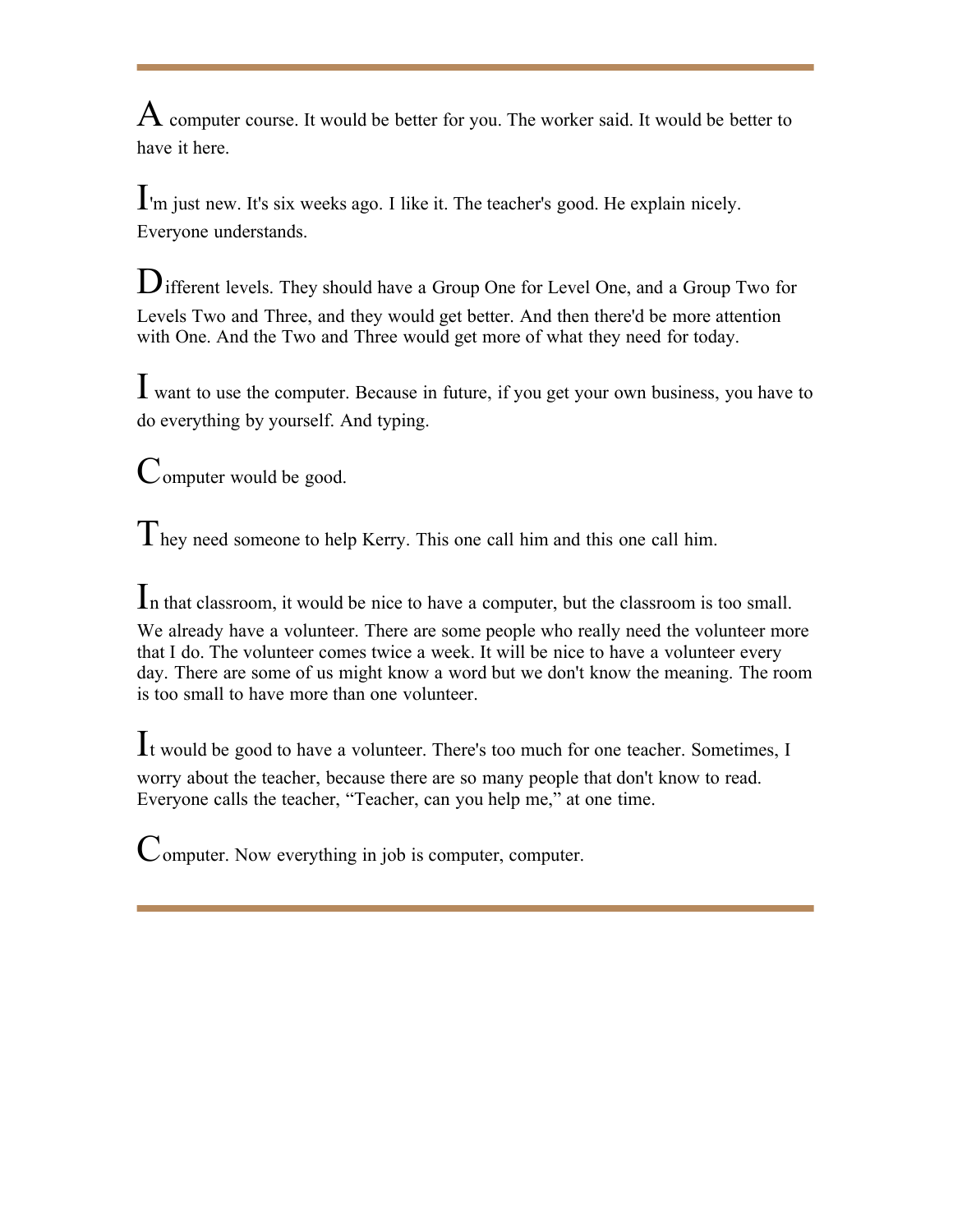$M_{\rm y}$  tutor is good, and I like what they're doing to help out people to read.

 $W_e$  need a bigger classroom. When a lot of people come, it get choked up. You can't write properly, it jams you. It stops you from writing it up.

I think that the Board should find some more books. Most of the students have to buy their own books. Because if we get books from them we can pass them along. Someone else can use it. Erin should have a library where you can borrow books.

 $W_e$  don't want them to cut the education.

 $W_e$  would like to continue the education. We don't want to cut the education.

Make the class small.

 $T$ he classroom is too small. We need more computers. We just have one computer.

 $T$ he classroom is too small. She needs a bigger classroom. She needs a phone, because when you phone upstairs, nobody gives her the message. She's a very good teacher. I went to many school, but she really take the time and help me. I feel she deserve a big classroom and a phone.

 $T_0$  keep the schools open, because we need it.

 $T$  hey should really give adults a chance more to come to school. Right now, they're pushing people to get jobs. But if you don't get an education, you just get a job that will lay you off in a few months. They should help people to get an education. This is what we all want. Because the basic thing is if you don't have an education it's hard. There's a lot of people that go out to work and get laid off. Where are you going to find work if you don't have an education. There should be training for mechanics, electronics. You should be able to spend part of each week doing job training. The daycare should be for everyone, not just for ESL students. They should get a better class. The class be too full, the class we get. We need more supplies, more pencils. Sometimes the teacher have to bring her own supplies like more lined paper. They don't give this program money for TTC. You have to find your own. They should really do something about the tickets. A lot of people can't find the money to come to school.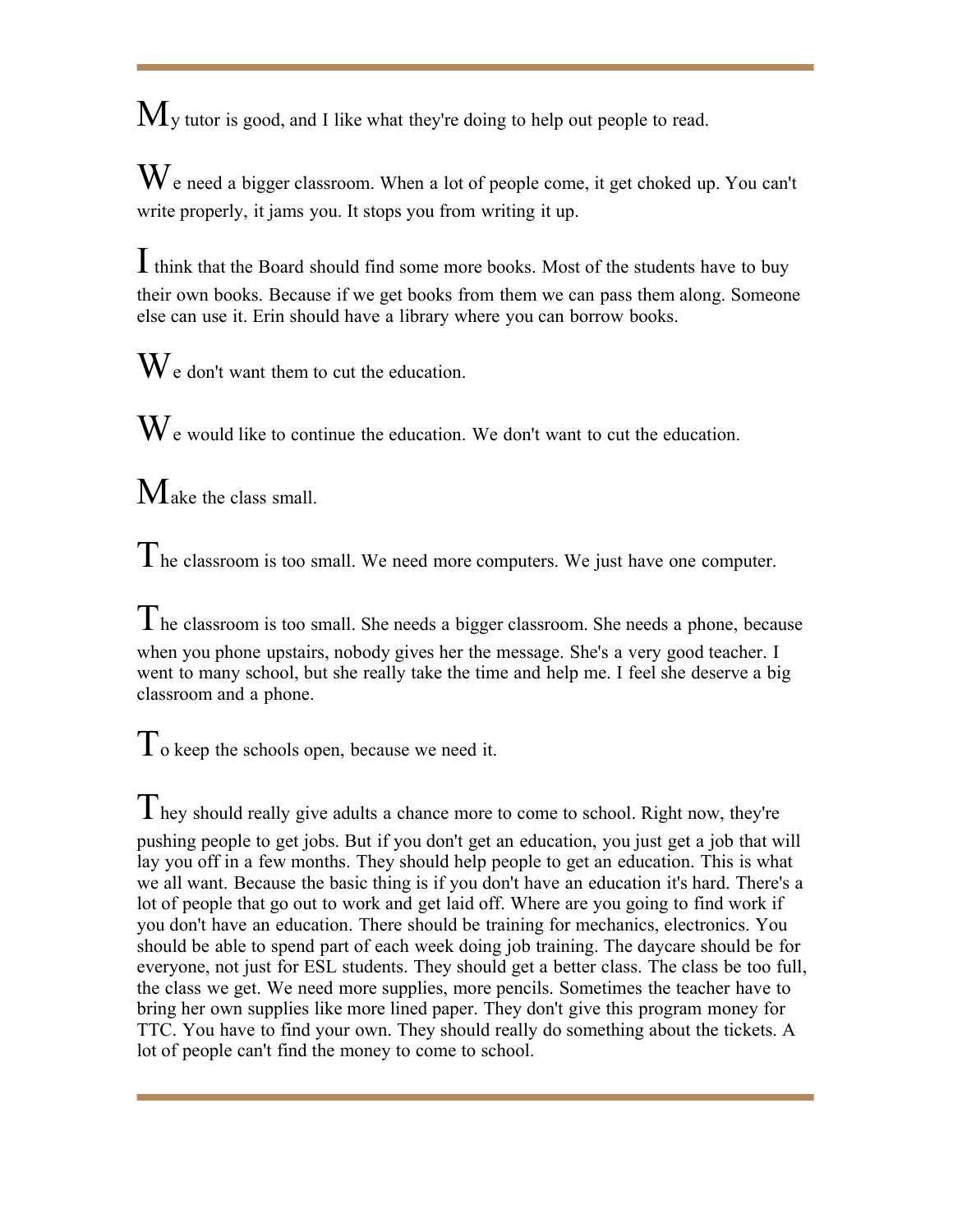I find if students are slow learners they should have a workshop to go to, for training or something. If they can't take studying, they should have a workshop to go to. Students can go to school for years without getting it through their heads. These students should do job training. They need daycare for single moms. They should bring it together. Why should the ESL be different? The class is too small. Sometimes I have to get up and go out to breathe. The air gets so stuffy. We need supplies, paper, books. We need computers that we can use every day. Now, we can use the computer once a week. They shouldn't cut the adult classes, especially for single mothers. They should have a program where single mothers could get training for jobs. I find the program should have TTC tickets. Some students have to travel. That's why they can't be in school regular.

I would like to plan good topics, one topic we choose from the newspaper, and talk about that, not something that is just for the moment. For example, one teacher said, "What do you want to talk about?" Then the students give one subject, another subject, another subject. Many classes happen that, the teacher says, "What do you want to talk about?" and then you waste time. It is better to talk about a specific subject. It's better when the teacher chooses something. And what I notice is that there are many people that talk in different languages. When the teacher is talking, they translate in their own language. That interrupts the class. It would be good if everybody speaks English in the class.

If I understand the program, you get a better result if you a little change the system in the adult school. I don't like it. Now, students come every day. And it's not the same level in the classroom. It gives you better results to have the same level. In the morning class, the old people is just literacy and the young people talk. It's not fair for the old people. In Sweden, you take a test and you go to a class at your level. And after that, you go to university and learn Swedish. And on the other side, there are adult classes for people who don't know how to read and write in their language. You need both.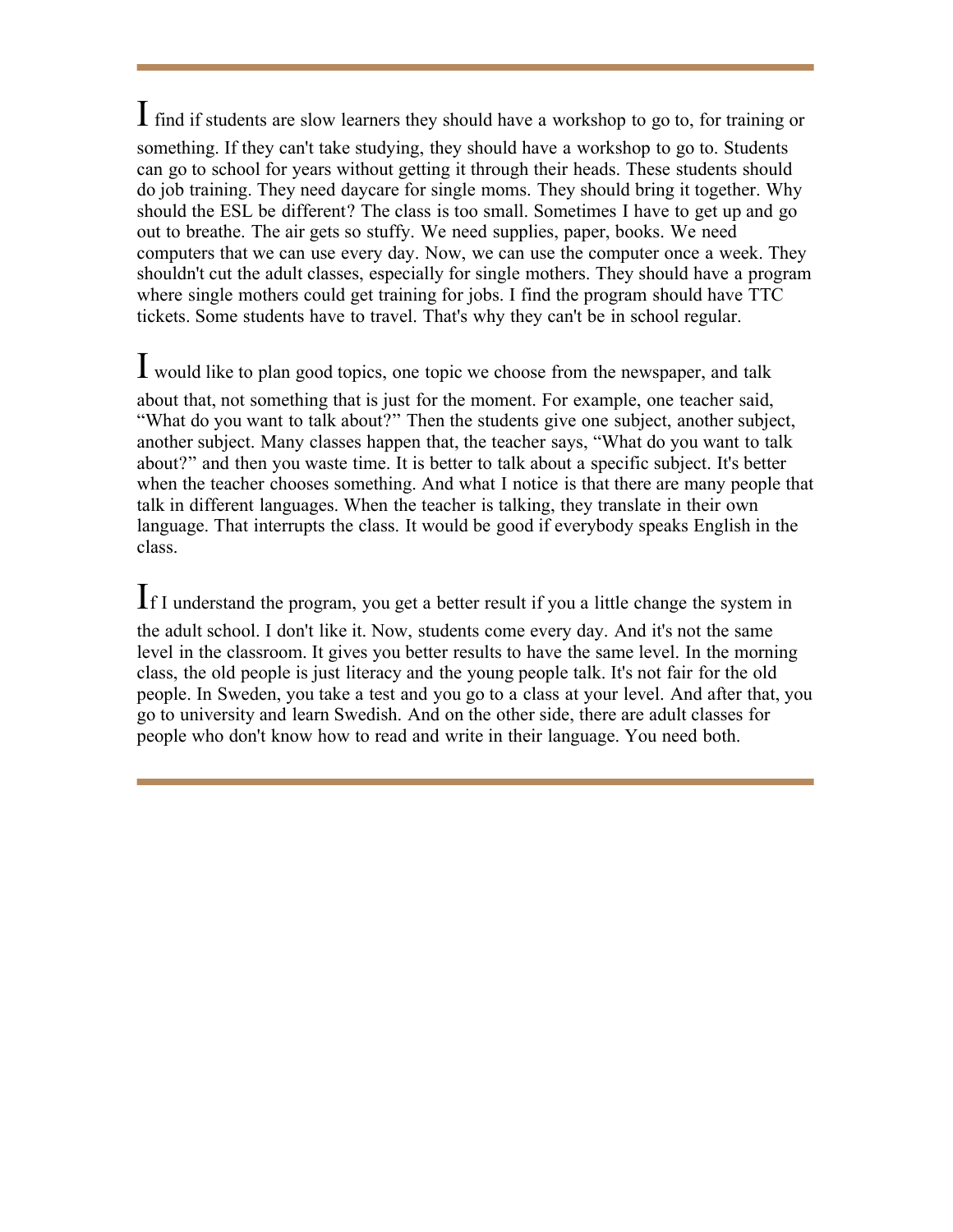It's my first day here. In the morning, the ESL class is too easy for me, so I need a

higher level. I need some exercises for more sentences and grammar, and to speak. There is no test to prove what you know. The teacher explains things which I know very well. It's good to have some tests to know what level you are. I like more a teacher who gives you more exercises than gets us to speak. I feel that nothing helps my speaking, because I say something and I don't know if it's correct.

If you take the English courses, you can take the higher courses. So it's good for Canada. Otherwise, I won't be a happy person, and I wouldn't be helpful. How can I help if I don't have the chance to improve myself? It's affecting everybody. It affects the kids, because if the person isn't happy, it affects that person's kids. And the person who is unhappy goes to the doctor and costs money for the government. If you don't have a future, what can you see? If your aren't established, you can jump into a bad life. And the drugs. If you don't have a future. It's very important to have a ladder to climb on. This is the basic course. This is the next step. Step by step. This is why it's important to have this program. Lot's of people have a big experience on the job, but because they don't speak English well, its not going to come out. They're very smart. It's a lot of experience for everything. We can improve. It's much cheaper for the government to give English to these people than to train people for the skills. In Europe, you have to study full time. It's not like here where you just take a course here and one there. It's just a business here, taking courses, and not what Canada wants. They want skilled people. For this, you need full time courses. It shouldn't be for \$500 you take this little course. A lot of people can't afford that.

 $T<sub>he</sub>$  government should give people a free class at first, maybe 3 months, but they should charge after that, unless the family is very poor, then it should be free. I think that

the lower classes, they shouldn't change every 3 months. For the lower classes, 3 months is not enough. I think that in Canada everybody has the right to learn.

## Things are OK.

 $M_y$  major concern is that the programs are great, but I call around and I can't get these programs in the evening. I'm being accepted for telecommunications at Centennial. But I want to continue my upgrading. I cannot find an upgrading class after 5:00. I've called around. I've been looking. I have friends who would also like to upgrade in the evening. My other concern is that people may need upgrading, but the test makes them nervous. Show us a way to prepare ourselves so that the nervousness about exams goes away. Doreen [the instructor] makes us comfortable, so that they could take the test. But what if they walk out of Doreen's room? They might be too nervous to take the test. Also, the tests are confusing. If you're going to teach it in certain way, ask it in that way.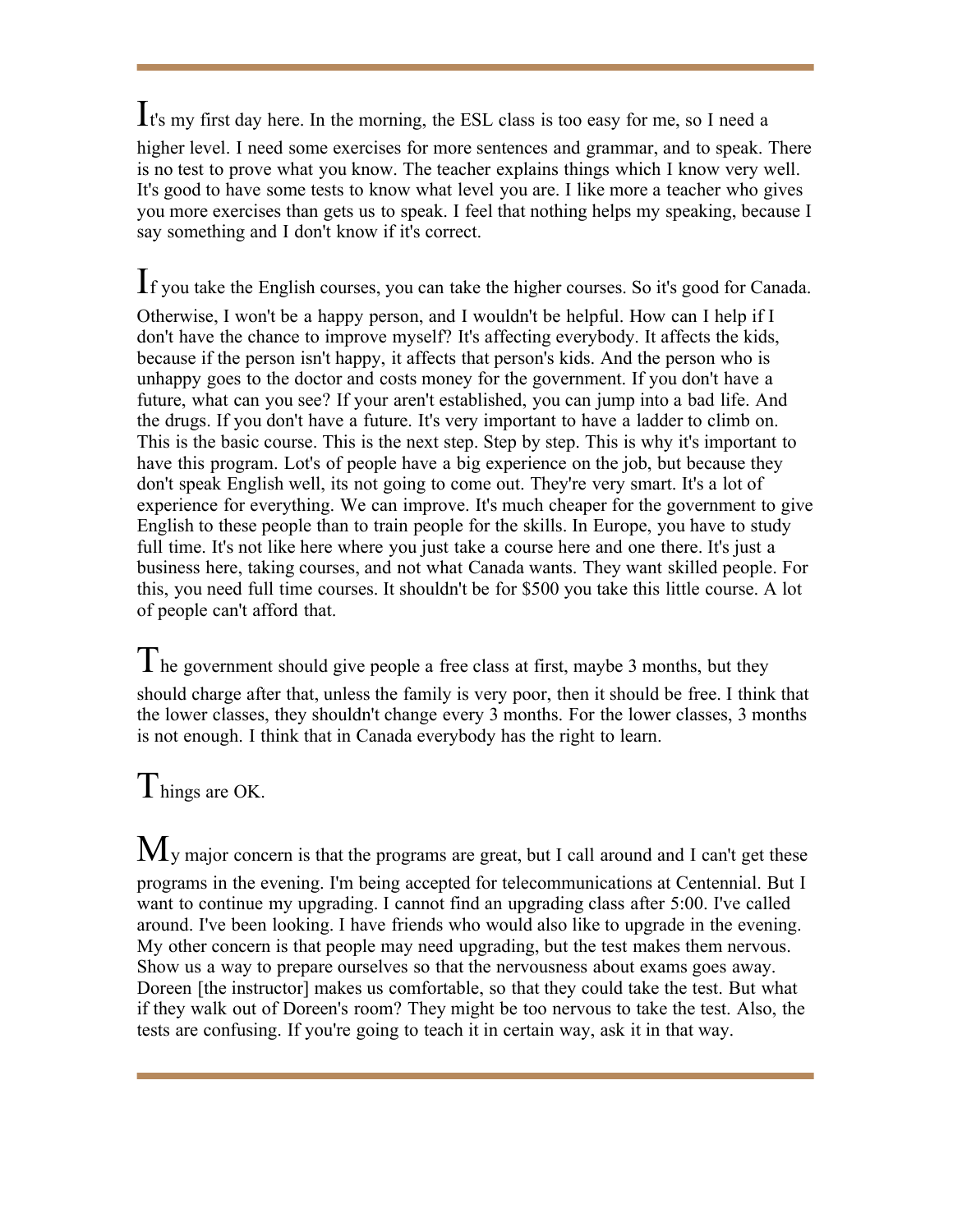I like the way that Doreen teaches. She's very concerned about what the students would like to know. In classes like ESL, the teacher tries to keep up with the weak students. Most of the students are not participating. The teacher thinks that they are weak in conversation. This forces the teacher to go very slowly. This makes it uninteresting. Here I like to wake up and go to the class, because I know there is going to be something very useful. If most teachers would try to find out what students want to know, it would make the classes more interesting for the students.

I cough up my pocket money for tea and juice. Sometimes the teacher does it and sometimes I do it. It should be provided. Also, more time would be good. Now if you have to pick up your kid at 11:30, you only get 2 hours.

I'd like a better classroom, and when the school is full, I think we need a second teacher. Can we get somewhere better than here? I don't like where the school is.

I don't want to waste any time. I only came here three days ago, but I think maybe the class is little low. I'm afraid I won't be furthered by this.

Change the classes like this room. The room, the way people are sitting, no good desks, no blackboard. And have full-time classes. Can they provide bus tickets?

I would really like to go to a nice classroom, because it's too dirty here. The children

dirty it up, and then we have to come in and sweep it up. I want a classroom where you can have tea, but now they lock up the kitchen here. I'm sickly. It's too dirty here. I want somewhere to make tea, because I have problem with my stomach. And then the washroom, it cannot work. This classroom don't good for us at all. Here, they divide the class, who can read properly and who cannot read properly, and who can speak English properly and the people from overseas. Over Kerry, those who don't speak English have to go to another class. I like over there. But I like Bobby. He have patience. Bobby's a nice teacher; he have patience with me. But I like to come to school at 9 and reach home at 4, because in that time I'd get good reading and understanding.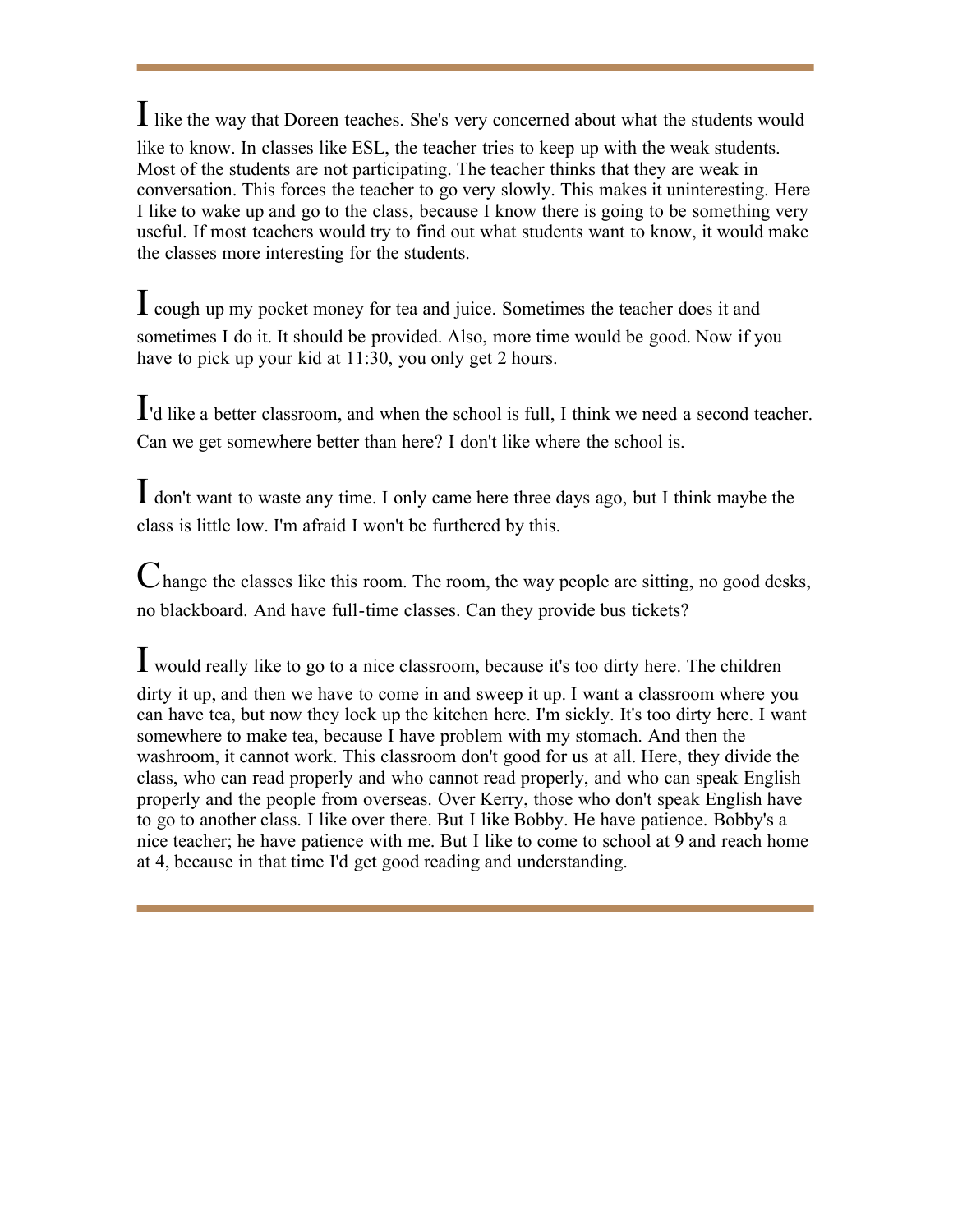We need more teachers. Bobby's good, but we need more help. We don't get enough attention. Different levels, different people.

In this class, all students want full time. The time is very short. The full time class is very far. I can't pay \$4 a day for the bus.

 $\mathbf W$  e talk with our teacher. He is a good teacher. He is happy always. Never angry. He is a good character. We can ask him anything.

I come with my friend last week. He come in the class. He said, "This is not a school." I said, "This is a school." He said, "Here there are no walls. On the walls we have to put maps." He said, "Is this a private school?" I said, "No, it is paid for by the government." This is not a good place for a class. I come here in the morning, I have to clean one hour to prepare the class, then I have to set up the table.

I like the fact that this is not a school or a community centre, that it's in a quiet place, and that it's one-on-one, and there aren't 10 people doing the same thing. Everybody's doing a different thing. It's not congested. I went to night school for 5 years. I was a nobody. I sat behind someone's head.

 $\rm W$ e're using their tables. [The church's.] We're using their chairs. We don't have our own class. And I'm a special Olympian, so I'm strong. But I'm going to have an eye operation in two weeks, so I won't be able to lift tables for the class.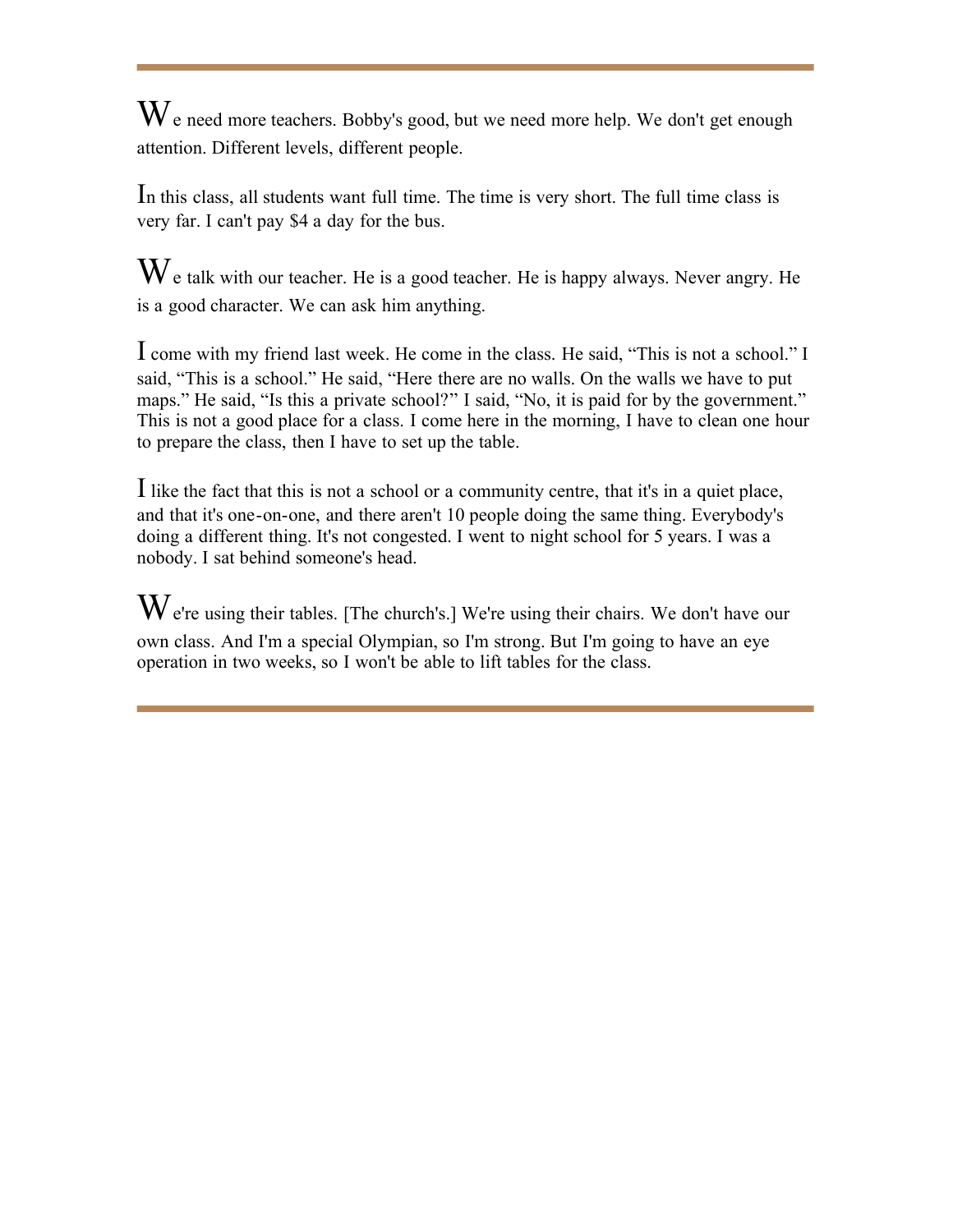Here is not enough for my time. Better for 2 or 3 hours, other places study computer and other grammar. I like, because I spend here a time. I spend 2 to 3 hours a day for other program. Who finds it for me, I thank them. I have enough time.

 $\overline{A}$  blackboard and some computers, maybe. And the tables, I have a bad back, so I can't help with the tables.

 $W_e$  should have more computers, some that work. We used to have some computers, but they don't work anymore, and we need a printer, too. We used to have a blackboard. We need a blackboard, too.

 $\rm W$  hat I'd like for changes is for the teacher to give more time to the students. Have better areas and not setting up tables and chairs every day. We want the tables set up for us. And we just have to sit down and do our work.

Communication is very important, too. To learn English, you have to speak with people. Group is important. It is not only English improving, it is you have to improve your speech. You learn from other people. If you speak to me, I listen to you, I know how to say that now.

I f school was a little longer. I think it should be from 9 to 3:30. I find it is hard, especially for a woman, to lift the tables, so it's hard to set up the class. Our teacher has arthritis.

Small group is good. I can pick things up better. I find a larger class is more difficult. It's very hard for me to pick things up. There should be a test to show if a person can do something even if they have a learning disability or a physical disability, and even if they don't have the academic qualifications. Keep an open mind.

I don't know much about the programs in North York, but here, full day would be good, so if you were working part time, you could chose when to come, morning or afternoon.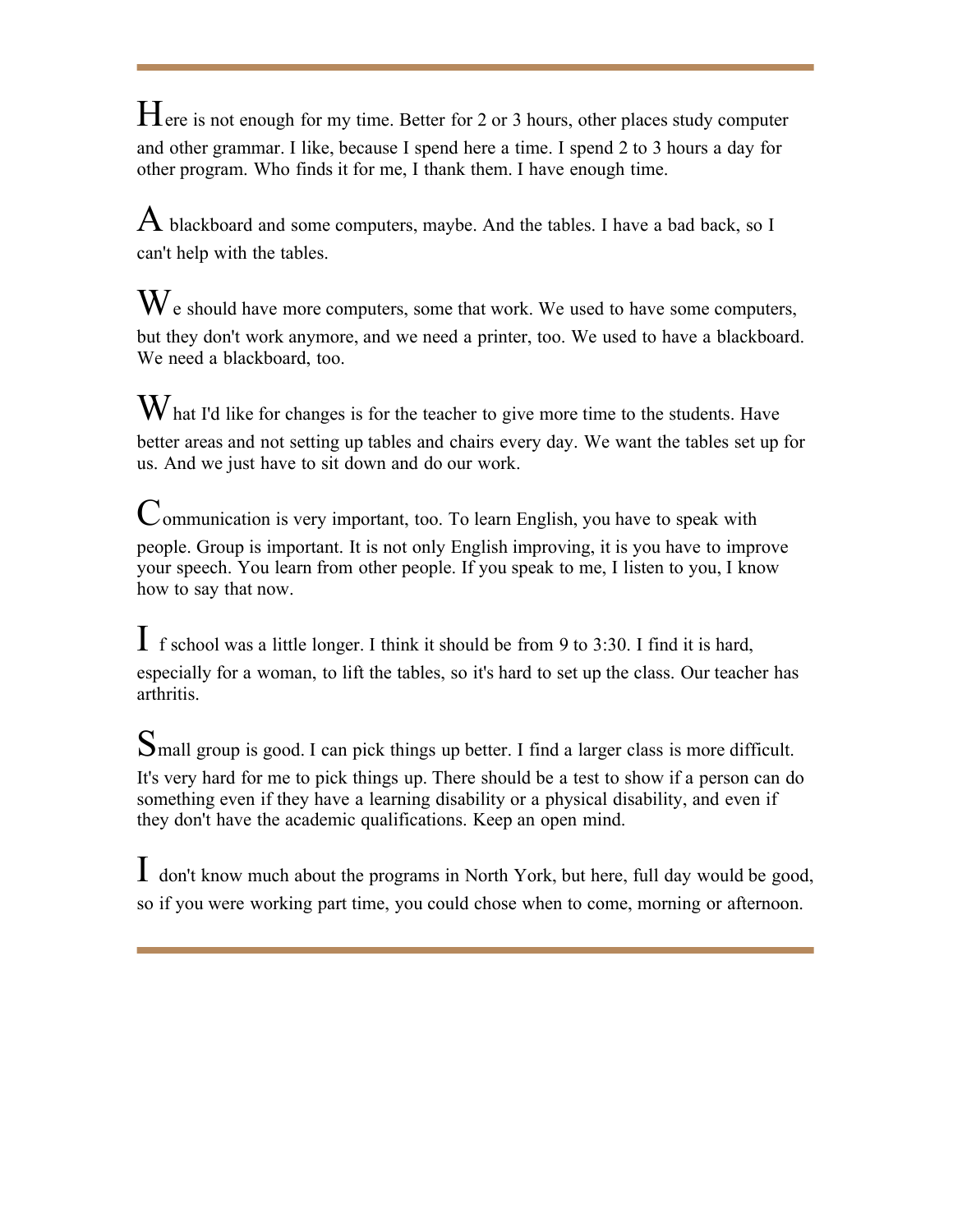There needs to be more access to this kind of class. We should have this class also in the evenings. I'm fortunate, because my job begins at 1:00. If my job didn't start at 1:00, I think I'd lose my job. Also, people who teach kids need to be educated. I was put into special needs classes, but the teacher didn't know why I was there. They though that if I concentrated, I could do it. The teacher didn't know what a learning disability was. I strongly feel that teachers should learn about learning disabilities. I didn't find out until college that I had a learning disability. If I had know earlier that I had a learning disability, I would have taken a different route.

There should be a newsletter for people with learning disabilities. Generally, people with learning disabilities don't want to stand out, and if there's a newsletter, they won't stand out, but they will know what's going on. I've made this suggestion before. It's been recognized, but not implemented. Maybe we should use our names. People should know who has learning disabilities, that they are actual people. My other suggestion is that teachers should be made aware of the different types of disability and how to spot who has learning disabilities. And also you have to know that not everything is a learning disability. But if a person applies himself, and he or she is not learning, maybe there's something keeping them from learning. Also, there should be two full-time teachers with overlapping times, maybe 9 - 3 and 1 - 4. That way, students would get to have both teachers. Ideally, there would be two teachers all day, but we are in a time of cutbacks. \*More hours would be better, because I'm in college. Some of the classes are hard to get around to come here. But if you have two teachers, it would be super important that you have teachers that people will trust. You can tell Suzan what the problem is, and she will know what to do. Until you get to know the teacher, you won't let them help you to the fullest.

It would be good to have classes in the evening. Then if I had a 9—5 job, I could come afterwards. Sometimes, I wish that the class was a little longer.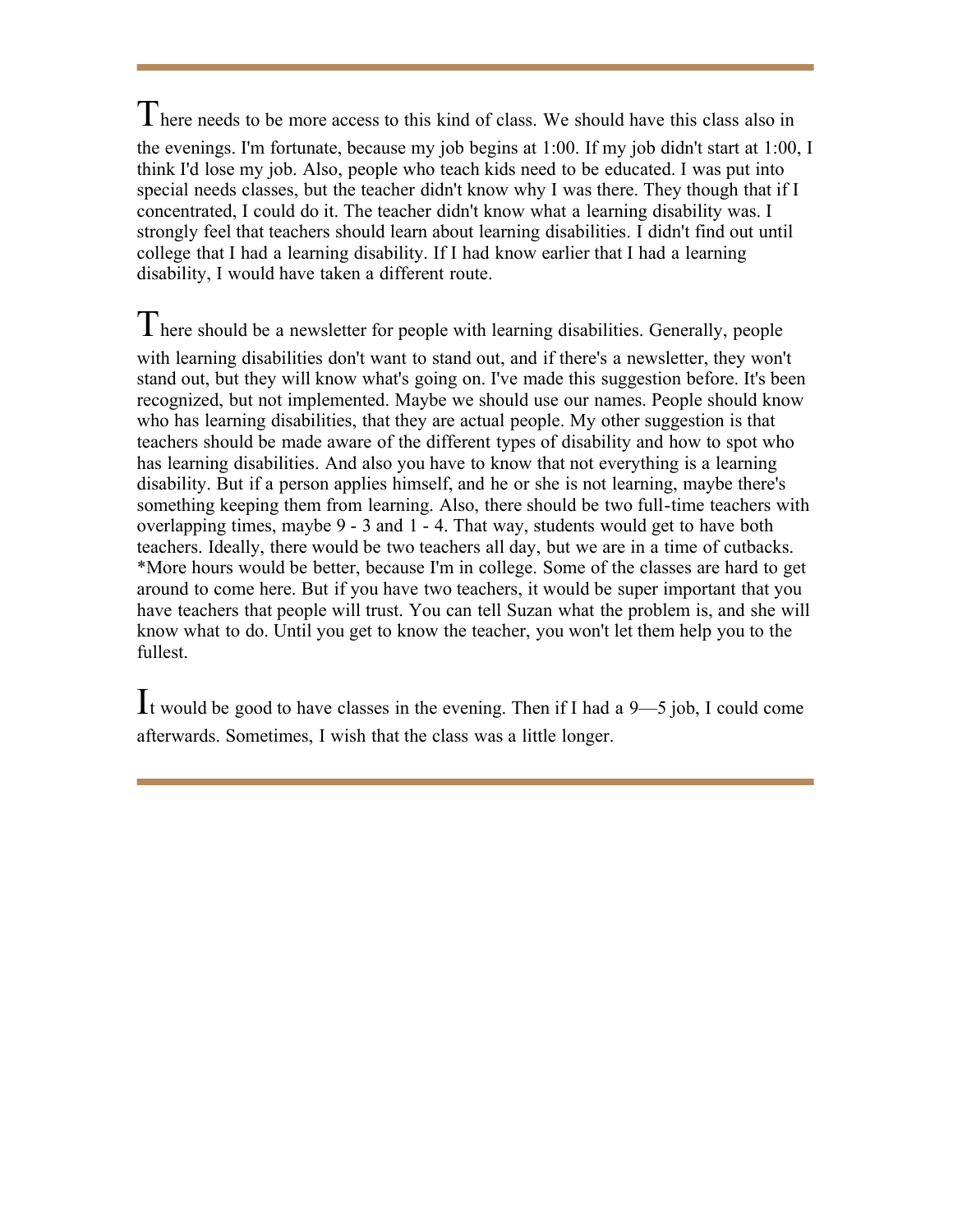The following suggestions (1-9) were made in a group discussion.

**1.** We need more teachers.

**2.** We need a bigger room.

**3.** We need updated computers. We could use twice as many computers. We only have seven computers that can run Windows 95.

**4.** We need more software.

**5.** We need more advisors for this kind of program.

**6.** We need more programs.

**7.** We need more ESL.

**8.** We need more support for people with head injuries. People with head injuries need lots of support, and they need time.

**9.** We're not vegetables.

I hope they don't cut the program, because most adults just sit there and give up.

Everything is quite OK. Really, I have one day a week, and there's only me myself alone. Just as I leave work, I attend the program, because I like it and it's a good help to me. I should have been in this program a long time ago. But everything has a time. This is the right time for me. And I like everything about it. People can help themselves, and I hope it can continue.

In this school, it have a lot of people now. I don't know if they can give us a tutor. We

will like a tutor, because everybody asking for the teacher's attention. We will like to learn the computer. The background now is more computer, and we don't know anything about computer. I don't know if you can supply us with the bus tickets, because sometimes we want to come, but we can't because we don't have the money for the bus. And it would be good to have money to pay babysitters at night.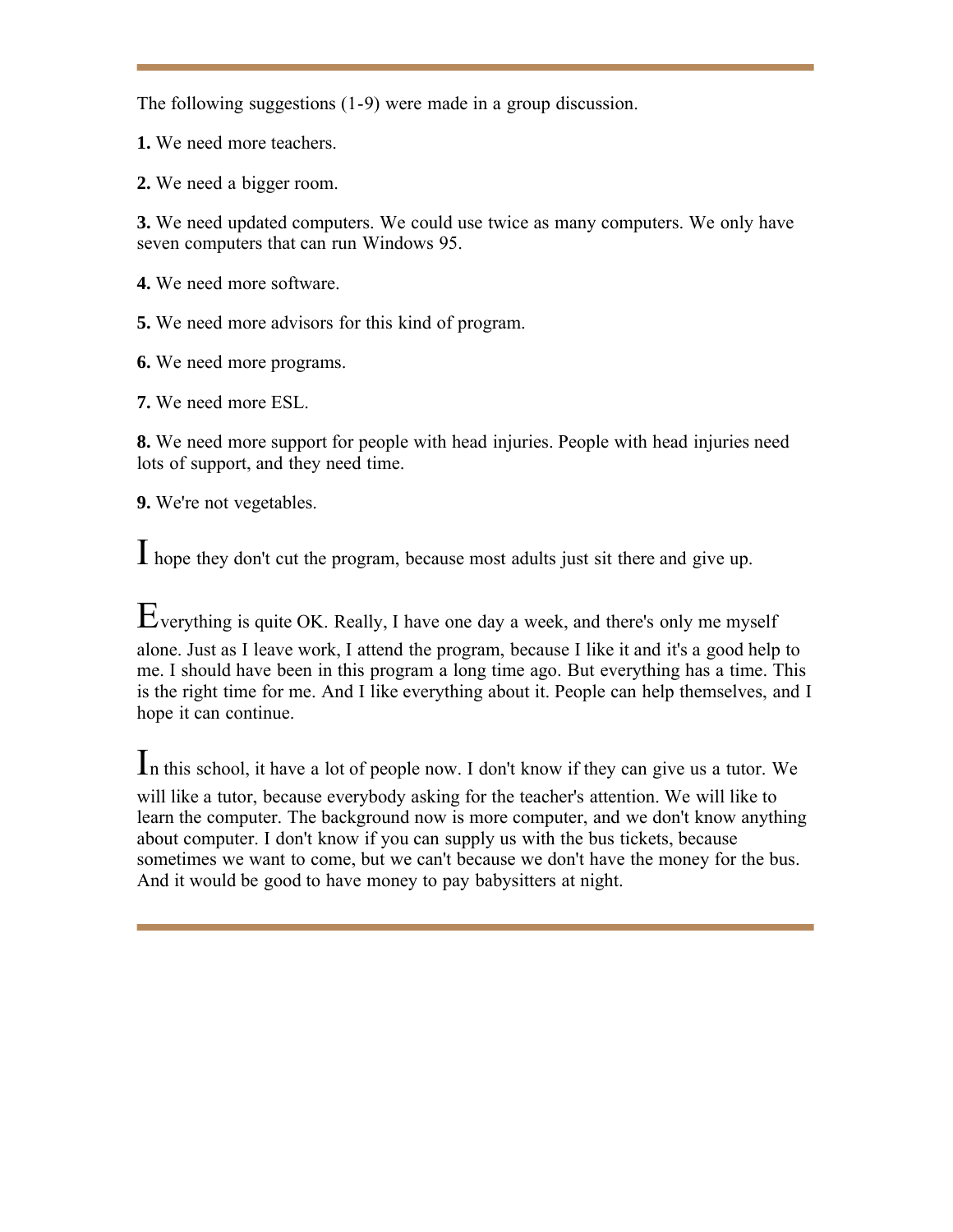$\mathbf{D}_{\text{average}}$  would improve it. And more breaks. It would be easier for the teacher and that. If it weren't for the teacher, no one would learn anything. Before I came here, I couldn't read that work. I learned a lot now.

Each of us is on a different level. Some sometimes the teacher has to work with one person because they're not up to standard. So maybe you need another person. But for now he's doing good. Each person is at a different level. He have to spend more time with some than with some. But it would be better to have another person than different levels of class, because it's encouraging for students to see other students moving on.

 $E$ ach student is at a different level, so for the teacher to do it by himself, I think he would need a tutor to help. But I wouldn't want to leave Maurice to move into a different level. Because what I can know now is because I started with Maurice. If I wasn't relaxed with Maurice, I don't think I'd make much progress, because he makes you feel comfortable.

The following suggestions (1-7) were made in a group discussion.

**1.** If the other schools have deaf students, deaf people need to be comfortable with each other. People should be able to get the information and share. It's important to be comfortable, same as here. This is very comfortable.

**2.** It would be better to have separate classes for deaf and hearing people. The deaf and hearing people could interact at breaks.

**3.** It would be good to have computers, one for every three students.

**4.** It would be good to have classes for different levels.

**5.** Flexible hours are important.

**6.** Afternoon classes would be good.

**7.** It would also be good to have classes at night for deaf people who want to study at night.

 $P_{\text{eople have to understand that people who are physically handicapped are not}$ necessarily mentally handicapped. We need education for staff, so that, for example, people understand movement problems. And they should understand that if people are asking for help, they need help. I did need help. Teachers didn't help me in the past, when I was young.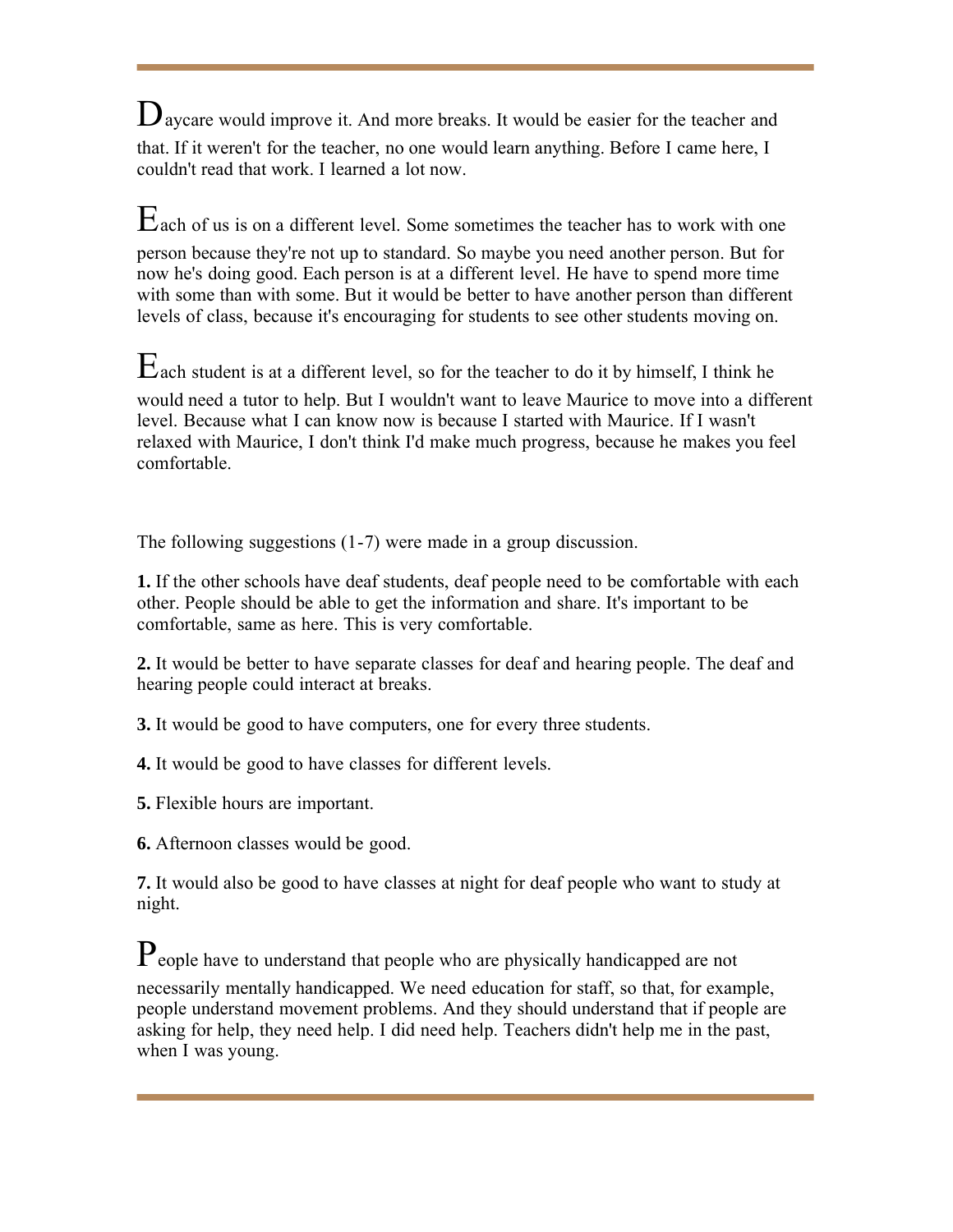I would like to see computers. There are computers at my job. Most things you have to go on the computer to do it. Now I have to ask people to get it for me.

I think that it's better to start at the beginning. I went to Level 3 ESL. I don't think they should push you ahead until you have the writing. In Canada, you have to be equal to everybody. If you don't improve yourself, you're dead.

I like to mention a little about Maurice, because he's a very patient and understanding person, because sometimes you would learn something and then fall back, and he understand that. Because you can relax here and not think about your problems, and he have lots of patience. Because sometimes you would come here and you have all these problem at home, and you wonder if you will learn, but the class is like a family, and he treat everybody equal. It's not that one person know more than the other person, and it makes you comfortable. We need tutors. Sometime, Maurice don't get the time to spend with us that he want to. It would be fun and nice if we could have a computer so the ones that could understand could practice, because right now, everything out there is computers. That would be great.

 $T$ he main focus is that I get along with my tutor. Where I went before, my tutor said that she couldn't help me, that I wasn't capable.

I like the classroom very much. I just come one month, and I'm getting on very well.

I'd like to see a lot of improvements, like getting new books. I'd like this class to continue as long as it can, because I'm willing to come as long as I can. It's close to where I live. If this class were to move to another school, according to where the school is located, it might be difficult for me to go to school and go to work.

I like the class. I love the class. The class is quiet, and the teachers them is very good.

They take a time out to teach we something, what you need. For word, what I was looking, I would see the word and I wouldn't know the word, and they would teach the word over and over again. I like a quiet place. You don't hear any bad word, you just think about what you're learning. It's o.k. with me.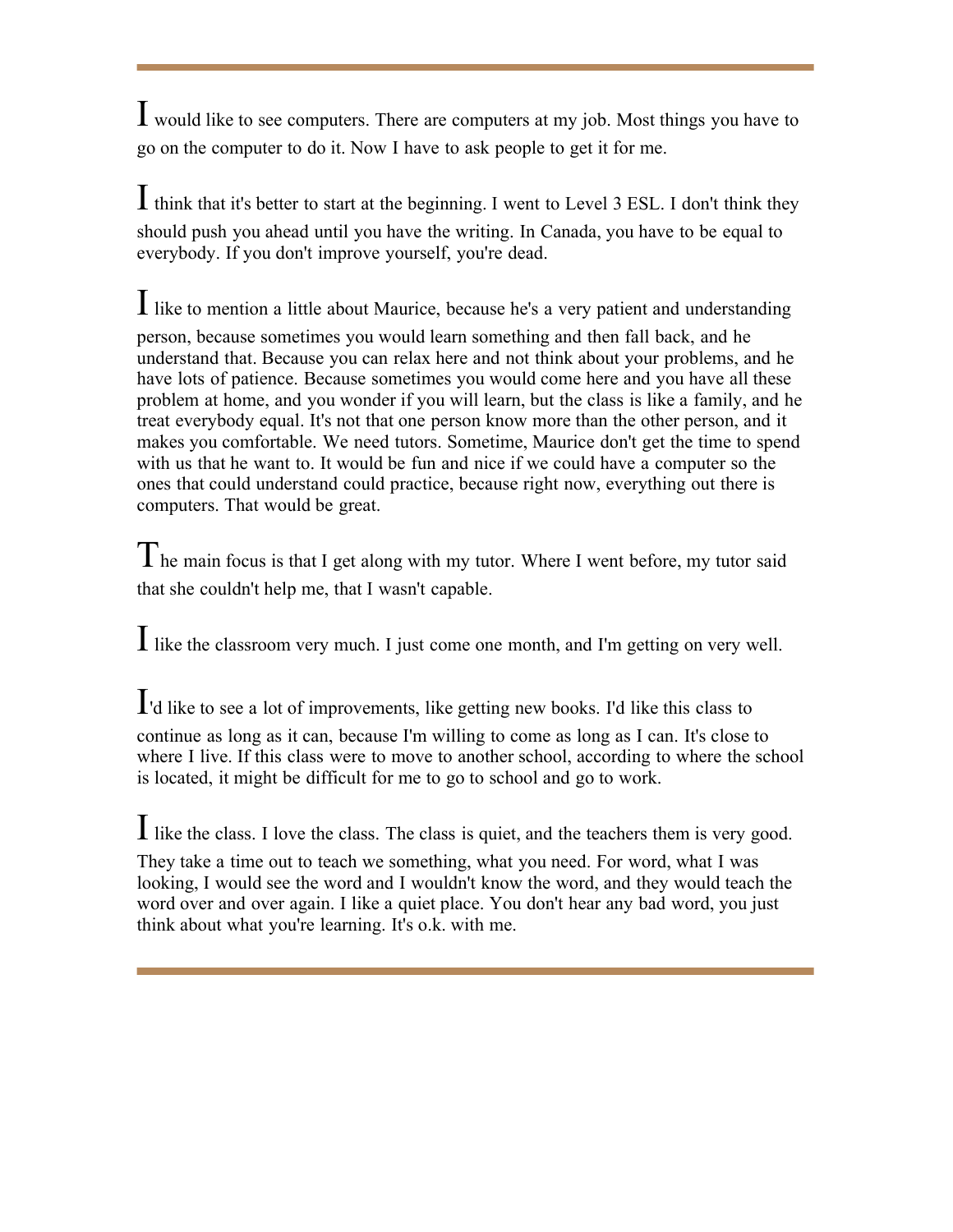$\mathbf I$  think it is o.k. the way it is. I been here for about a year and four months. I think by September, I should be in high school. I learn a lot better.

 $W_e$  have to leave the building at lunchtime. We should have our own cafeteria. You can get sick walking around at lunchtime. We should have more reading books and math books and text books to learn. I really want to see more assignments, the way they do at high schools. We're all at a different level. We should have more activities, like gymnasium. I think the school should have things like that. And we should have some dances, graduation parties. We're in school, but we're not doing the things they're doing in high school.

Right now, what we need, I think we need more books, more reading books. This will help us get more improvement.

I don't think any changes should be made.

 $\Gamma$  he teacher asked if it bothered us the different levels, but I don't mind. The only thing that would bother me is if they moved far away. I don't know if I could go, because of family circumstances. The teachers are very good.

 $\bf{W}$ e have to leave at lunchtime, whatever the weather is. That's horrible to me. If we have different kinds of subjects. Because some people want to be fast. Why don't they do skills for some people, like hairdressing, so people have choice. You can get skills, then you go for jobs. It's human. Not everybody is the same. Even babies. You teach me, I catch fast. But another person may not catch it, and he is losing his time. One catches everything, another person is slow. But they still need to do something. If you don't improve, it's boring. Wherever I go, I see this problem. Some people are excited working by hand. Some people are excited reading and writing. I am student, and I saw those things. If they are not solved, these two things are not there, and people sit and waste their time while they take money from the government, the country will die.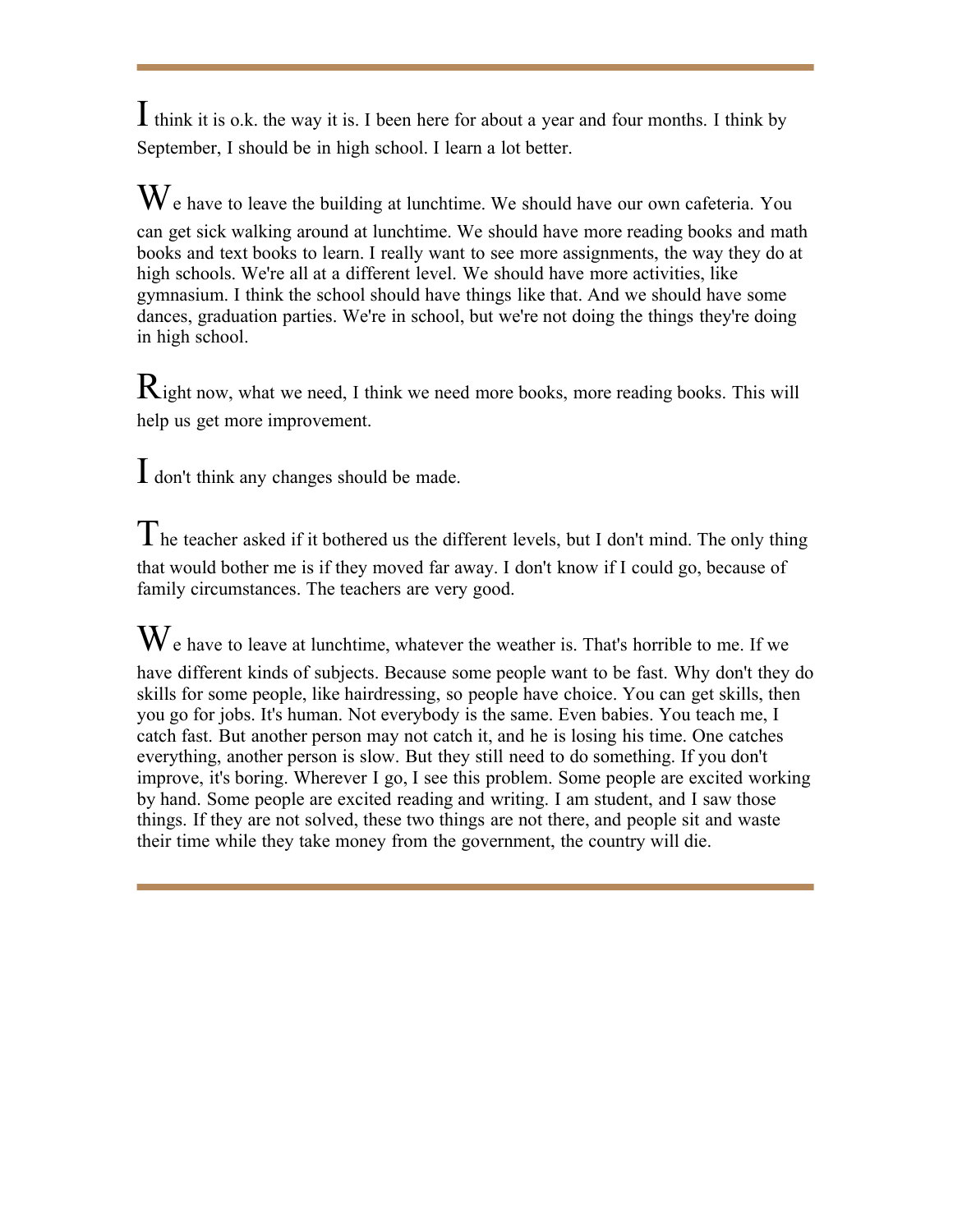I'm under the welfare, so TTC tickets would be good.

I don't know, I just started. I was having a hard time getting this class, because a lot of them were for credit courses, and I don't need credit courses. It's hard to find the right class. I'm sure there are a lot of people in my situation. They have been working, but if they don't have an education, they won't have a job in the future. Many of the jobs require computer knowledge or other technical knowledge. If people don't have the chance to reeducate themselves for jobs, you're going to have more welfare costs, more crime and prostitution: Crime City.

I feel that they should have a lot of trade programs, training program, where you can learn hands-on. I took a test that said that I was mechanically inclined. I just want to know where am I going after this? Am I wasting my time? I don't want to have to go to square one again and live in limbo again from day one.

I don't like 10:30 break. More English class. Only lunchtime break. It's too short for me.

I think that the educational requirements are a little strict. Sometimes you can know more than the person who is hiring you, but you don't have it on paper, so they look at you differently, as lower than them. It lowers peoples' self-esteem. I don't know much about the adult education system. I've only been here about a month and a half. I guess more books for the teacher would be good. More paper. She only has so much she can give out. It would be good to have more information about the changes that are happening to the adult system. It would be good if teachers and students could meet on these issues.

Everybody is happy. Because if you not come to school, you can't do nothing. You can't work. You can't do nothing. It's nice for learning. I don't know any improvements. I just happy to coming.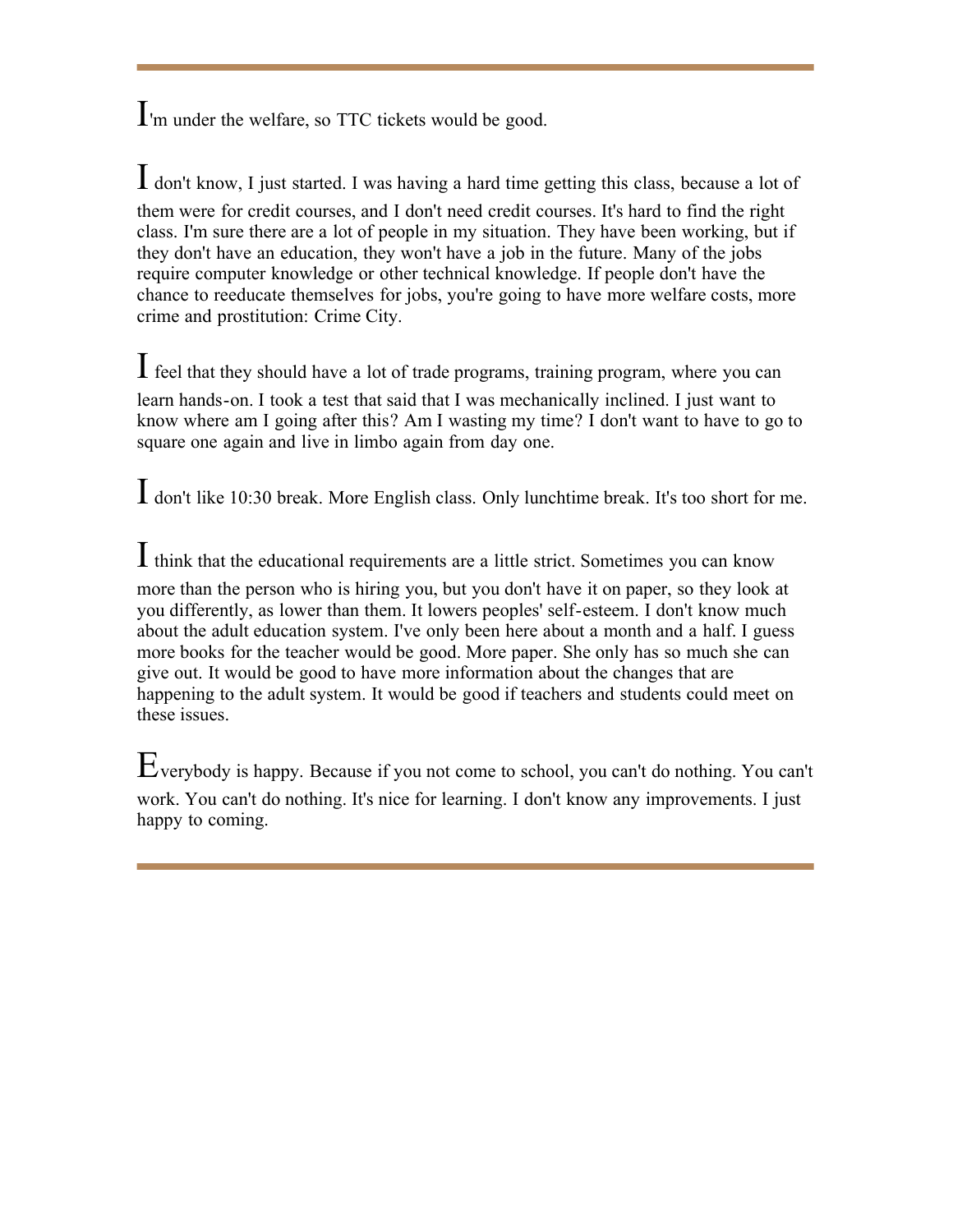$\mathbf W$  hat I would like to see, two or three nights would be better for us. Two or three nights, we would learn more. The basic thing I would like to learn, I would like to stick to it more, reading, writing letters out in the world, filling out forms to get a job, go to the banks, everything done by yourself. Right now, it kind of hard for me. My reading is kind of poor. The one night is hard for me. The one night is hard for me.

I think here they accommodate our needs. Maybe later, when I get some more

knowledge of it, I will want to get into something more advanced. I think that here they're more oriented to help you. A lot of people are still going to the Board class, but then again, those people can't defend themselves. They taught us computer, but how much can you learn with a big class? There were too many people in the class and different people had different needs. But nobody spoke out. Some people were even scared. They definitely want us to do more paperwork. We have to do the time card on the computer.

I would like students to work hard and come to school on time in adult classes/programs in North York.

The class of computer increase. Some sort of courses like physics put in course. Because of the students' requirements options course have to be fit in this course.

Regarding the OBS programs: to give choices like science. I don't need to take science, because I was an accountant and I want to be at least an office clerk on whatever, so as long as it is accounting. So I know my plan and I know what I am going to do.

I would like to see length of the program shortened.

I'd like English, math and computer, but I don't like science, which we are forced to take. I think it is a good idea to choose a subject which you needed in a future. More computer classes!

Some subjects will help, some are a waste of time. Should be more choice in subjects. If a student is moving faster than course, retest for next level.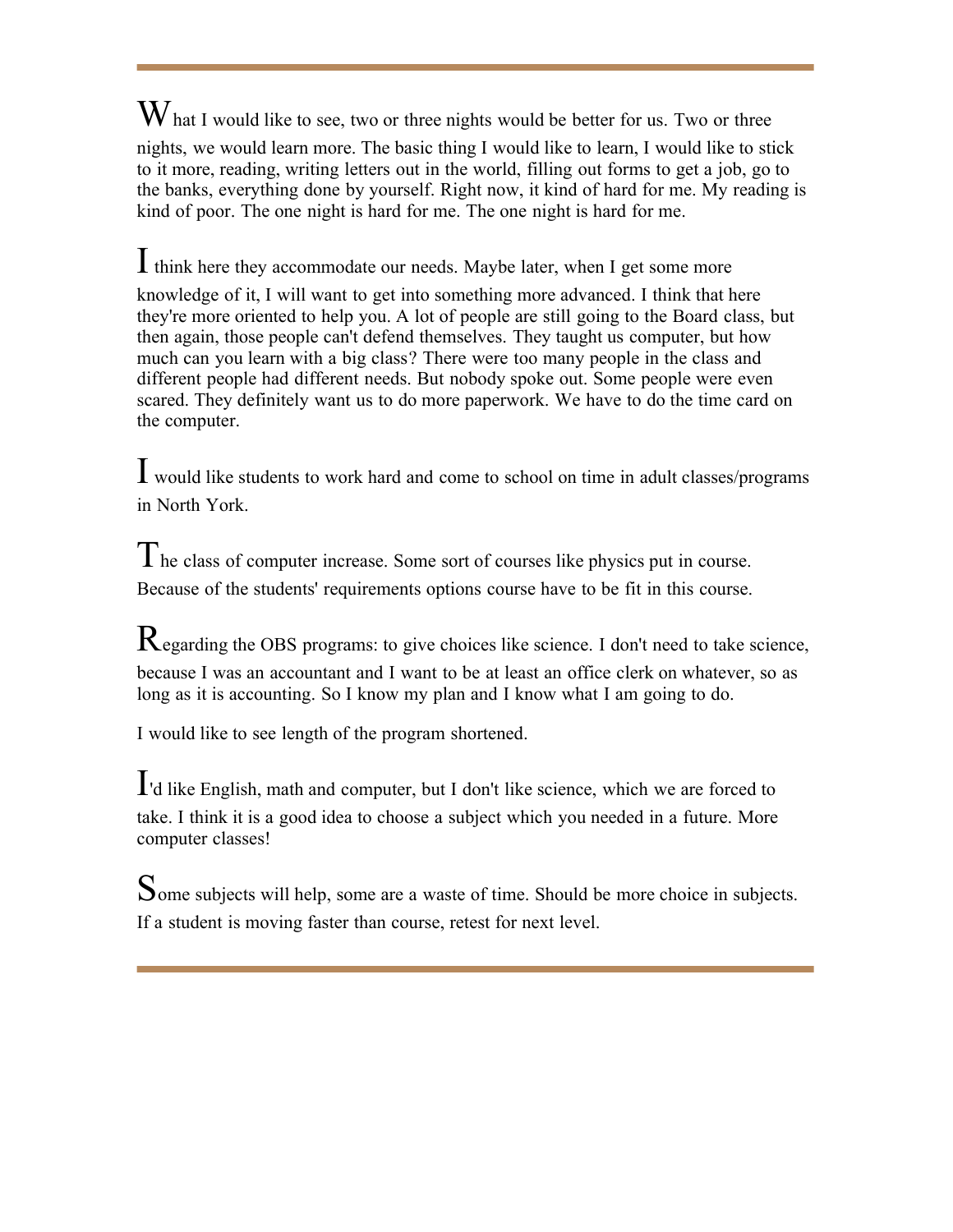$T$  his program helps me to move on to college. I wish there were some program similar to this program, but helps us to go to university free.

I like to study with people who really like to study. This program is very serious, but in other [Board of Education] course I met people who wasted me and teacher's time.

We need more computer class.

 $M$  ore computer programs. A choice in the programs that'll be more helpful in the field that one is interested in.

Government should set up more classes/programs like OBS in North York. It's good for some adults who has some language level and knowledge. I suggest more computer classes should be given to talk about new concepts like Win 95, Internet, multimedia, software, hardware, etc., etc.

More computer class for mature students.

 $M$  ore communication with counsellors. Someone to take your concerns and opinions on paper, so they can keep on file for the yearly annual meeting, instead of once per year. Perhaps a suggestion box. A library or quiet study room.

The following suggestions (1-17) were made in a group discussion.

**1.** I spent one year at Overland Learning Centre, and I find that the teachers don't care for your improvement. They don't care for people individually.

**2.** They don't find that people are improving.

**3.** The Board classes are leveled, but we can't say that at the advanced level everyone can talk at the same level.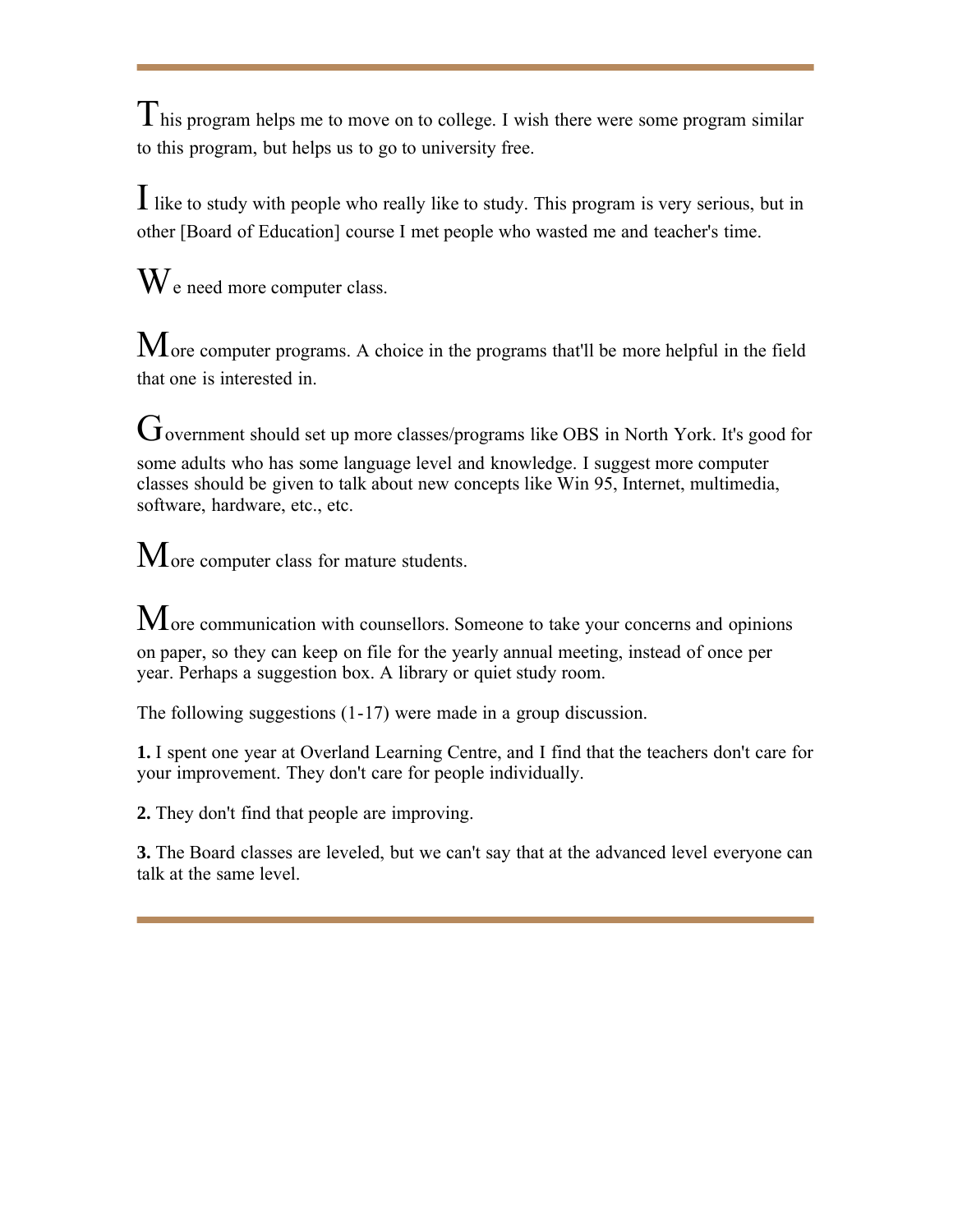**4.** They should pay more attention to the people who know. They should look at the background of the student.

**5.** The Board classes are large, but the same people always talk.

**6.** The Board teachers are not really teachers. They are not trained to be teachers. When they are teaching for second language, they teach different ways They teach one piece of grammar, then they ask you to write two pages.

**7.** I went to Overland for six months, and then to Georges Vanier. I wasted a lot of time before I came here.

**8.** The Board programs should have a counsellor. Any individual should be asked, "What are your goals?" Students should be placed according to an entrance test.

**9.** Friends are better than counsellors.

**10.** There should be different programs for different purposes.

**11.** At Overland, there were too many people mixed together.

**12.** They [Board programs] need to find out what the student wants. Guide the people. At first, nobody asked me, "Why are you here?"

**13.** They don't ask you at first. You find your way by accident.

**14.** A counsellor should ask, "What do you want?" Maybe its a cultural thing. Maybe people here think it's none of their business. But they should not be afraid to ask. It's o.k. to ask people.

**15.** Also, in the Board programs, nobody is corrected. The teachers are afraid to correct. They are not responsible.

**16.** I think other programs don't teach English as seriously. They just count how many people.

**17.** They waste a lot of our time that way.

I have some information that I never had, for example, job market and how to get established. We emphasize English grammar, writing, reading, but we need more counselling and information on the job market, and how to get into university or college. I wanted to go to Seneca College to take some accounting courses, but they don't give me a chance to take the test,because I'm in Level 2. The reason I am staying at Level 2 is that I don't get a chance to practice English. So I have to wait. I think it is very important to start to learn, and to try and find a job.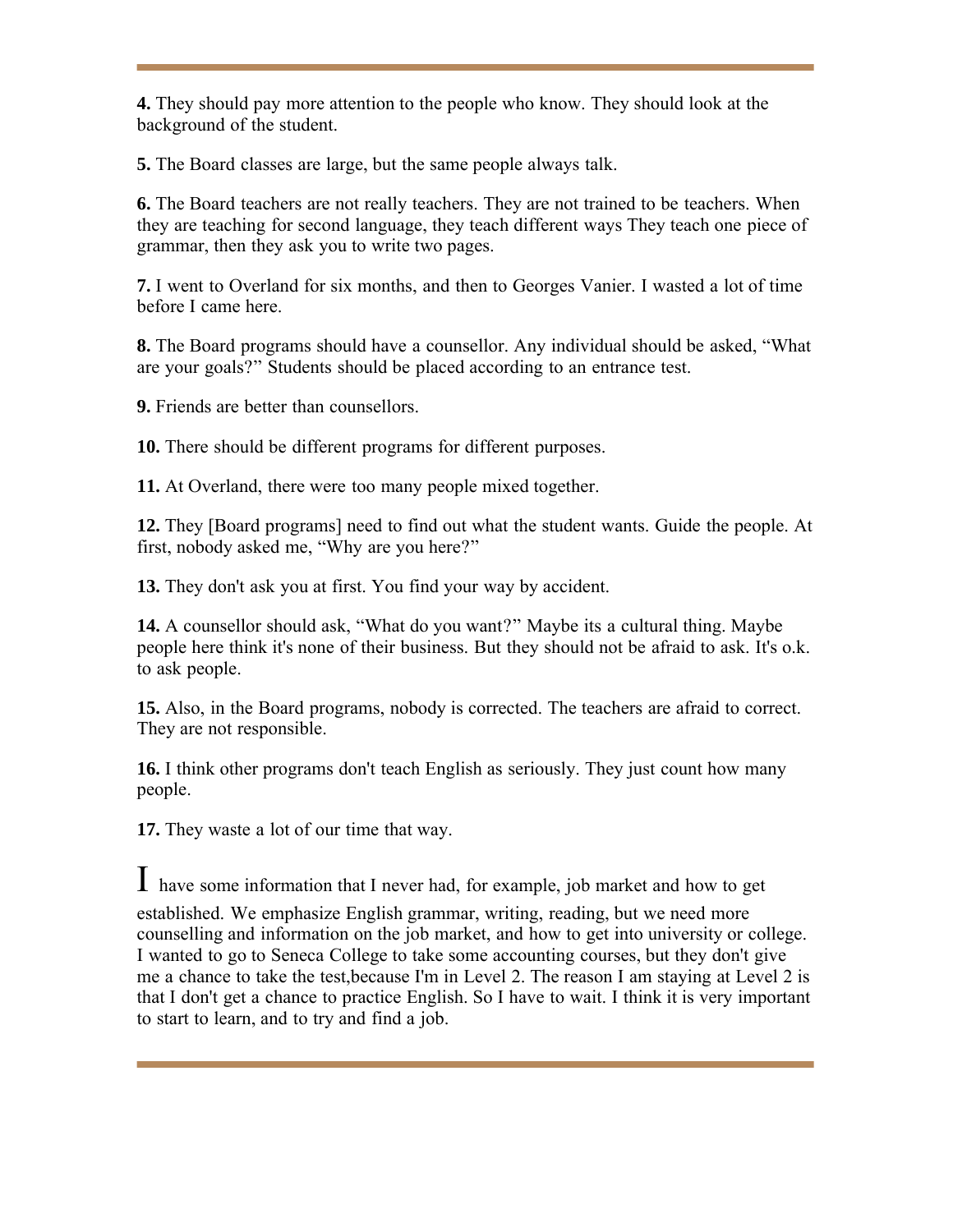I think this is really good. I need math. I need computer. I have both of them here. It's perfect. If they can organize all of the programs like this the result will go up. Since September I was in Overland. It was not good. We were wasting our time. But here I am making a lot of improvements in English and math. Because there the students come from I don't know. They were not serious. The teachers too. But here the students are very serious about their goals and I worry what will happen in September for us. I think that the other programs have to separate who has to study and who has to work. Each school has to have different kinds of classes. I went there for TOEFL. Every day maybe half the people come.

The other programs I took were not serious. As I understood it, the program, people used to pay money to come to this program. Why I am saying it's not serious, you didn't have to come or not come. At Overland, people are maybe one half here. My classmates' knowledge was so different. They had different kinds of backgrounds. And I am interested in an academic background. I really find that it is good here, since we review everything. Different areas are good. Introducing Canada is important. What is Canadian culture? What are Canadian traditions? This helps us to adjust.

I can't think of any. I like this program very much.

I like to see more subject introduce.

 $M$  ore time in school. I want to have more classes where there is writing and reading and more testing. We need more challenge.

I would like to see computers introduce for both English and math classes. I think that would make classes more interesting and teach them computer skills as well.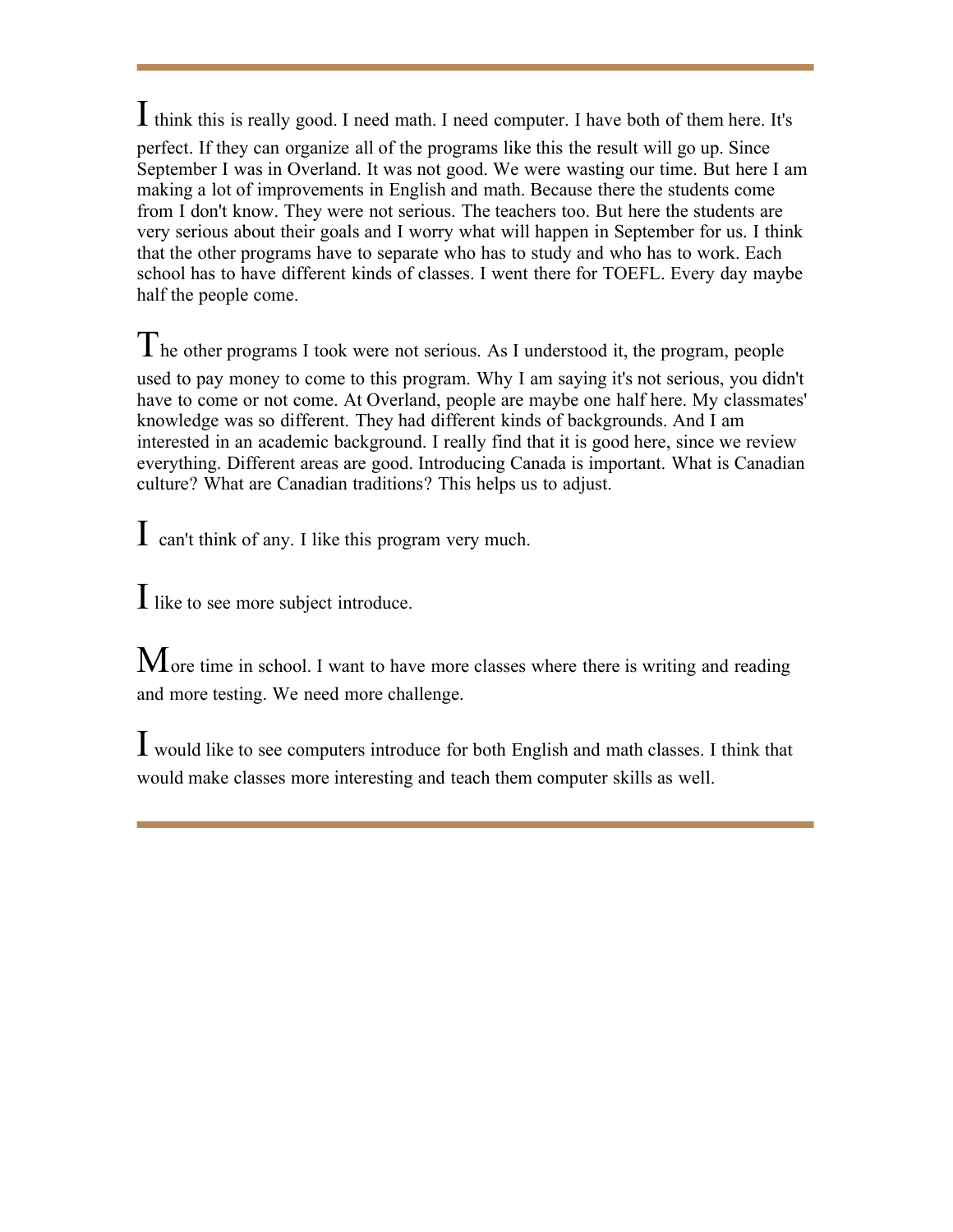I would like to see the classes extended from four or five months to a full year, so that students could get a complete education like a real school. Most of the people in this course do not get enough time to absorb all the knowledge, so that they could get a good job.

 $G$ et a suitable computer instructor who has knowledge in teaching.

**B**etter to start everybody same time.

In adult classes/programs in North York, it is not necessary for any changes.

Small group and focus demand.

Smaller classes.

I think this program should change its plans for improving oral English. PTP should instruct learners how to communicate with others on specific situations, such as bank, telephone, airport, etc. I would like to see that there will be an oral English classes in PTP.

I feel no changes are necessary.

I do not want to be involved in thinking of program changes. Staff should decide.

Teachers must be able to communicate better in ASL. People need one-on-one instruction in ASL, the same as CNIB.

 $T$  his question does not apply to me as I am not in the regular program. I have been learning about the computer with a volunteer tutor, CNIB Deaf—Blind Services Literacy department and we have been working on a computer from my apartment building.

I would like to see deaf, blind and deaf—blind people in new programs, something like learning Braille, maybe use the adult section of the library, with books transcribed into Braille.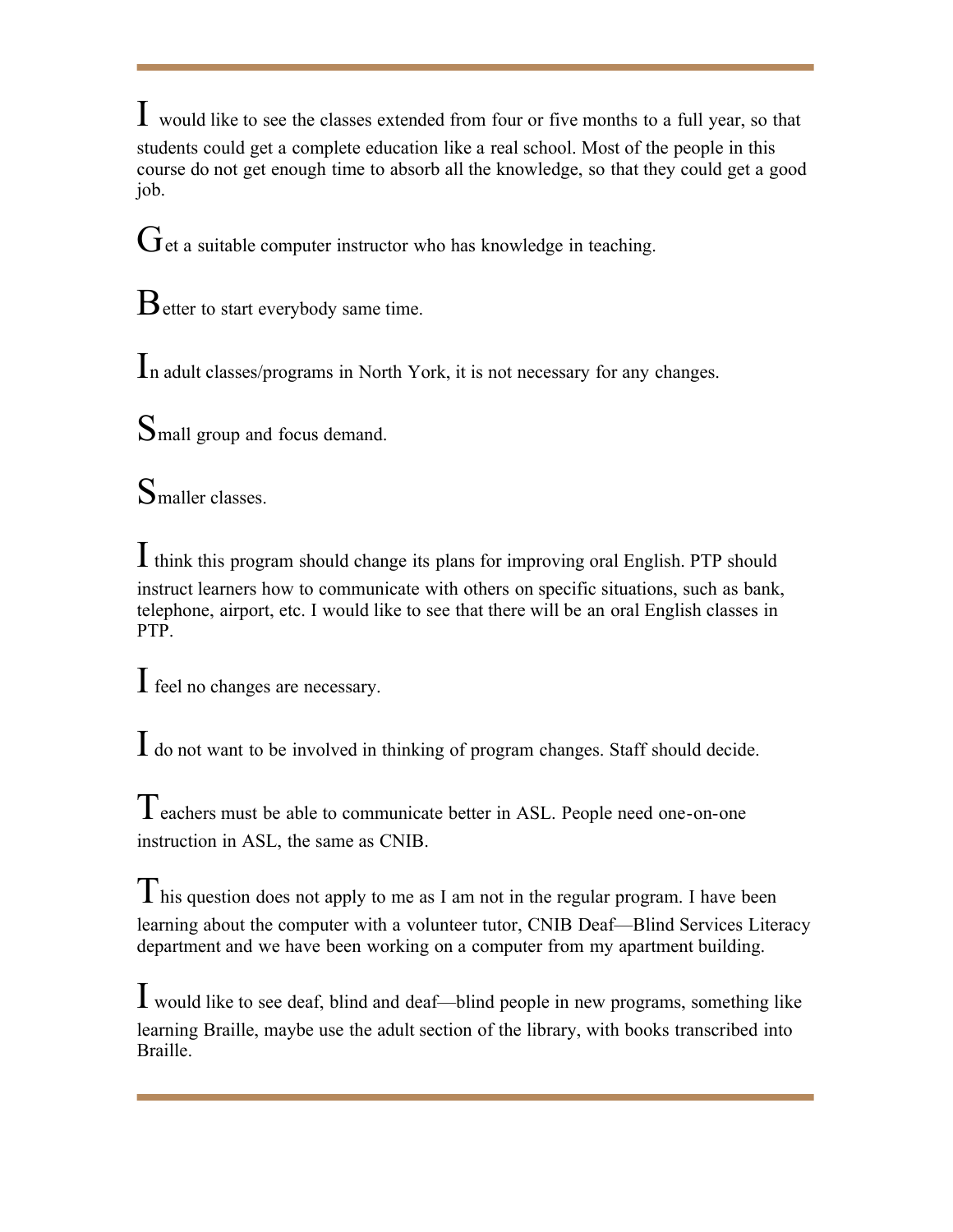Classes need more computers.

I've got a good suggestion. My suggestion is for exams. I'm not saying for all of the students, but for me: yeah.

It's not so bad here. Before at school I used to get confused. I'd have to go all the way downstairs just to go to my locker to get my books. Here it's all in one place. Plus in a big school you don't know many people, and that makes you nervous. I used to be scared to go out. I used to sit in my own back yard.

## I like it all.

I would just like people to have a chance to learn, because maybe they never had the chance to learn. Don't close the door on adult classes, because it's very important that we get the education that we need. I blame the schools for not teaching us the proper way. In my opinion, the reason why I am behind and I am here now is the Board of Education's fault. When I was in kindergarten, they failed me for no reason. So when I was in Grade 4 they skipped me from Grade 5 to Grade 6, because they said they couldn't fail me. So now I missed Grade 6. I wasn't ready. Then they put me in Special Ed. in Grade 7 because I was behind, and I was never taught fractions, and I never had the chance to learn proper. That's why I am here now.

I would like the adult programs to change so that people can get a better education. The government shouldn't cut back on the education programs. I think people need that, because a lot of them come from different countries, so please don't cut them. They should really keep it open and not close the schools. And especially for all these people who come from other countries. They really need their education. If they don't have their education, how are they going to get a job? Because it takes a long time to get up there. They're just going to go onto welfare. Mike Harris should put money into the schools before he builds Sea World and things like that, and the roads and all the other things he's doing. And he should stop laying people off.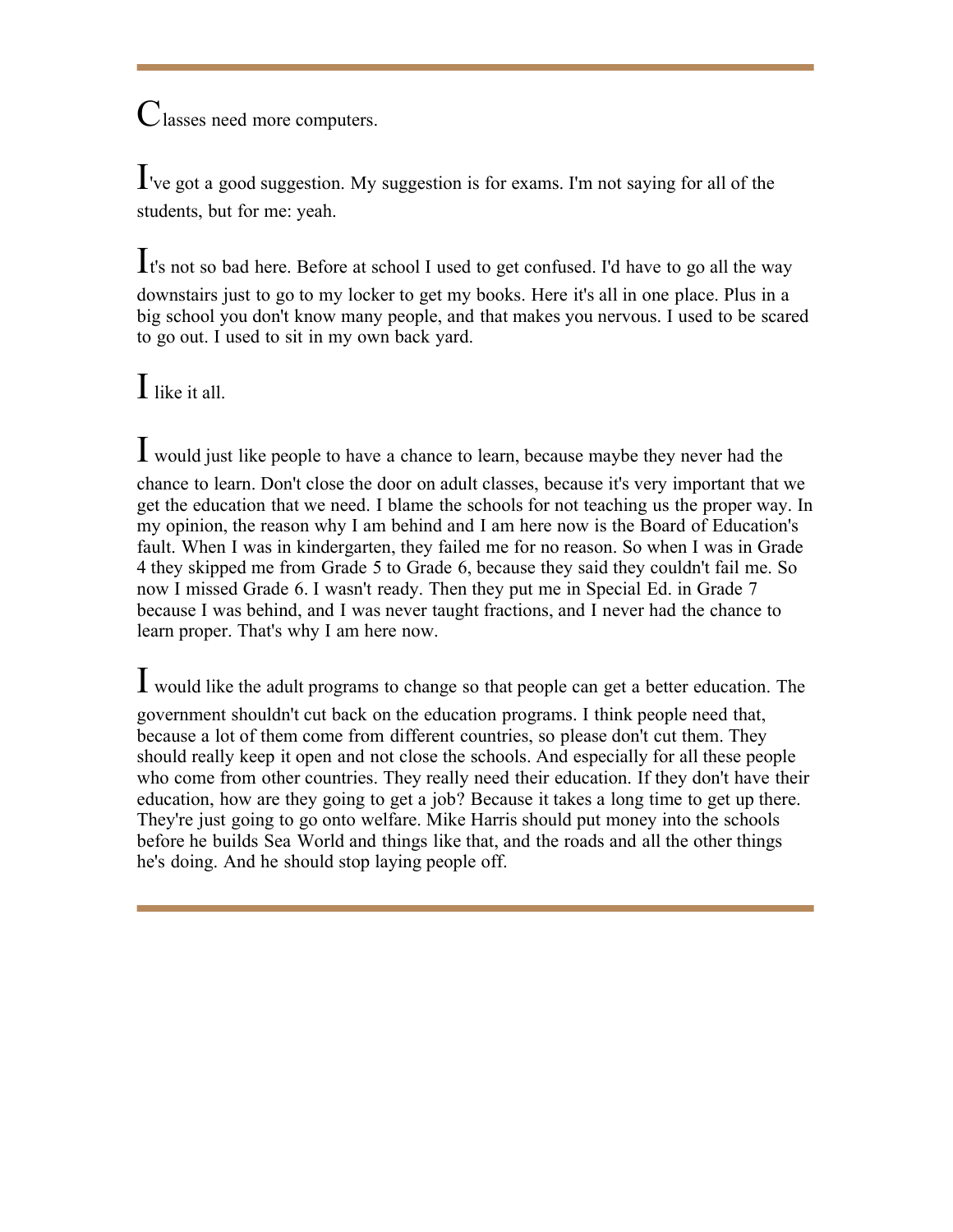I would be happier if I could take books home to do my homework.

Set up a program to help people get part—time work when you are a student. There would be an arrangement with particular companies.

 $W_e$  need taped, talking books.

It would be good if the class continued through July.

 $T$  hey shouldn't change the registration fee. Some people can't afford it.

I think they should give book. All the material that we need, just so that we can keep it.

I hope the government doesn't cut here. I was for about two years in an ESL class, and just they taught grammar, and the adults didn't have the chance to talk and improve their talking and writing. Just they learn grammar, and they didn't have the chance to use what they learn. The classes are very big, 30 to 40.

It's good here how they give you the test to see what you can do, and if they see you can't do much, they don't dwell on it. They just place you. They know exactly what to do.

 $T$  hey should make it better, because there are a lot of kids that can't read and write. We have our little book to look at, but it's not enough. Miss Thomas really help me. She's a very patient teacher. If you don't know a word, she will turn it around and you will get it. She doesn't want you to spell the word. She wants you to read.

 $F_{\text{or} \text{my opinion, it's going good.}}$ 

So far, I see that they're doing their best. Everything is OK so far for me. The school that I was going to at Danforth was 2 hours, and here it's 3 hours, so you get one more hour. I want them to keep this school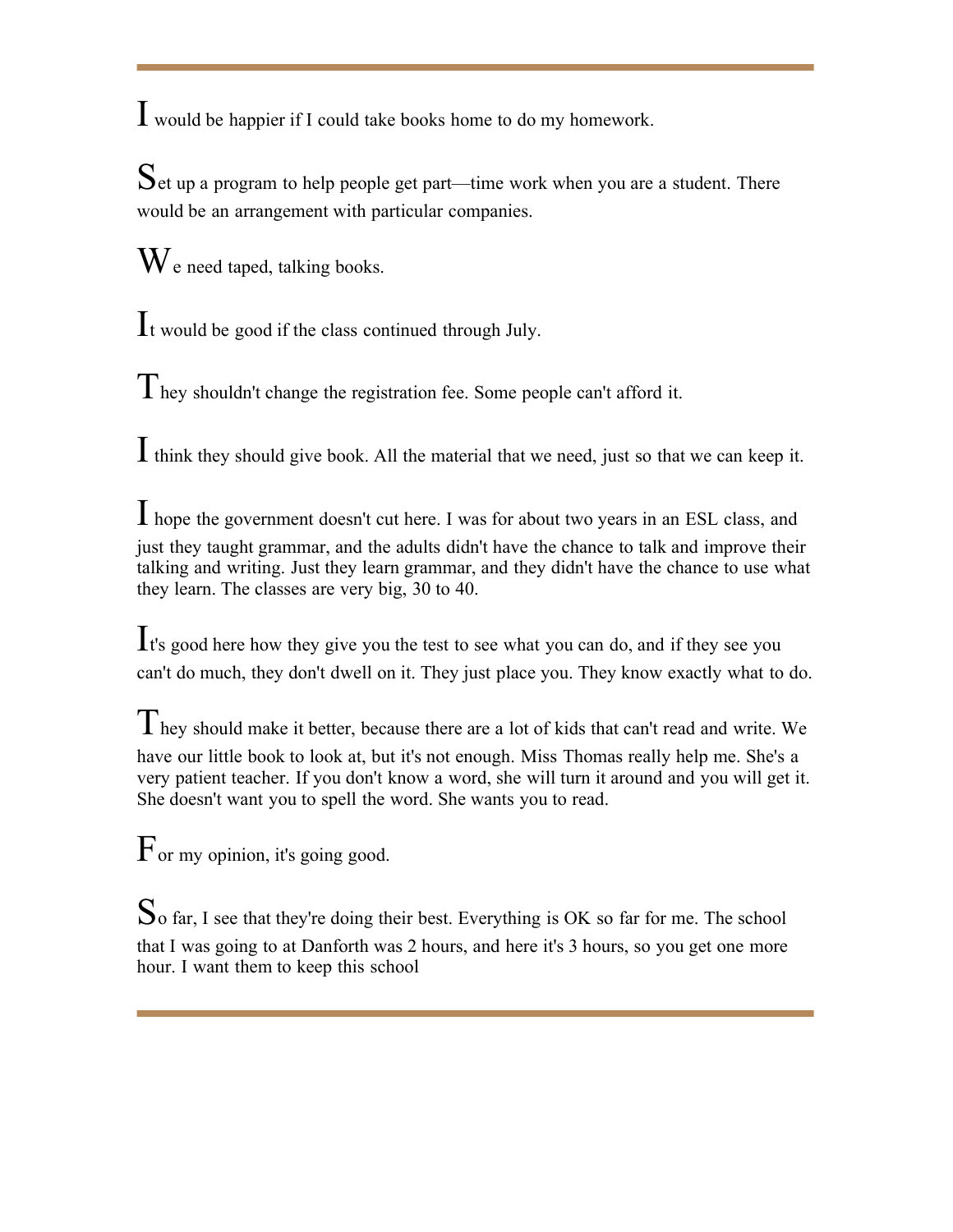$\mathbf I$  love everything. I just love the class.

It's good when teachers are willing to teach. It's really important. If teachers don't really want to, that's a problem. Adult education is very important to us. I would like to have more nights to the English, and I don't think one night is enough. Sometimes, when I have something one week, I forget next week. Sometimes, it's a bit hard when you have to wait, and you have to catch up in one night.

 $M$  ore days a week. What you learn in one day, you will forget it. When you learn more days, you will remember it better. Two days for English, two days for math.

So far, I don't see any problem. For myself, my main concern is for people who didn't get the opportunity to learn to read and write. I don't think it's fair to deny them that right. I think we should get notification for what's going to happen next year.

 $T<sub>hat</sub>$  that this program will continue so that it can help with difficulties that people have with their English reading and writing.

I think they shouldn't change the adult education, because it helps adult people to get a good job, because we come here to learn English so we can get a good job or a job to do.

If they cut the other classes. Right now, we have a hope, but if they cut the other classes, we don't have a hope.

It would be good if students could have first choice at Board of Education jobs, like caretaking and maintenance. A volunteer in the class would be good. Even a volunteer one day a week would be good.

 $F_{\text{or now, I think they're trying their best. I'm seeing a difference in my life, my reading.}$ I think for now things are OK. Flexible hours are important.

More math books. Spelling books.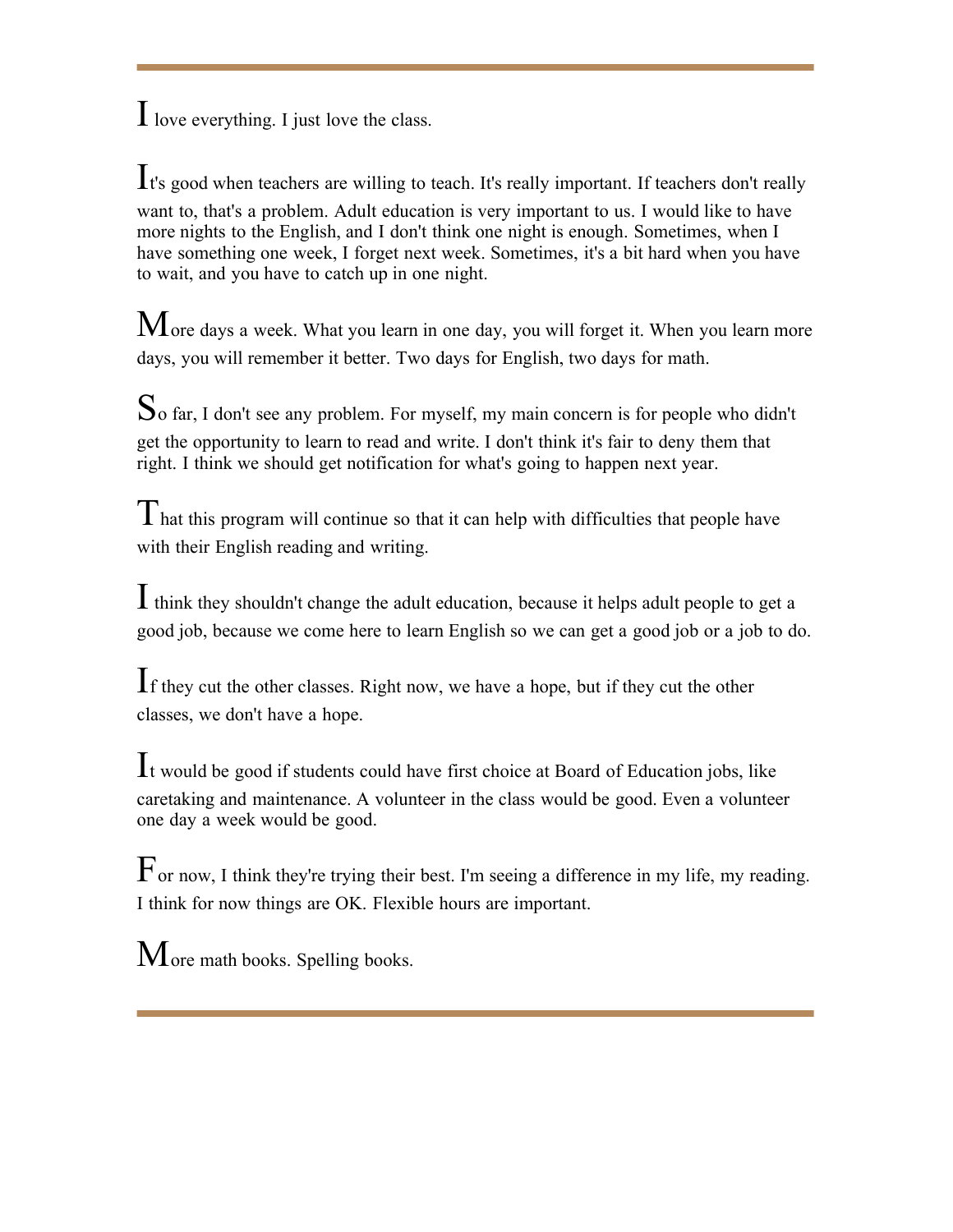## *Appendix*

## *North York Adult Development Program*

It was hard for the students at the North York Adult Development Program of the Metro Toronto Association for Community Living to discuss their goals with me, because, for these students, linguistic communication is hard. However, they did tell me what they were working on, and they showed me what they were doing. Staff provided me with further information.

Here is what the students said they were working on:

- "Computer, numbers, letters."
- "Numbers, writing reading."
- "Printing. D. [student's name] learn names for things."
- "Writing, reading, numbers."
- "Computer, typewriter, letters."

The students showed me how they learned the names of the letters from picture cards and from working on the computer. The computer program that I saw allowed the students to click on a letter to hear it's name.

One student showed me that she could spell the names of people she knew.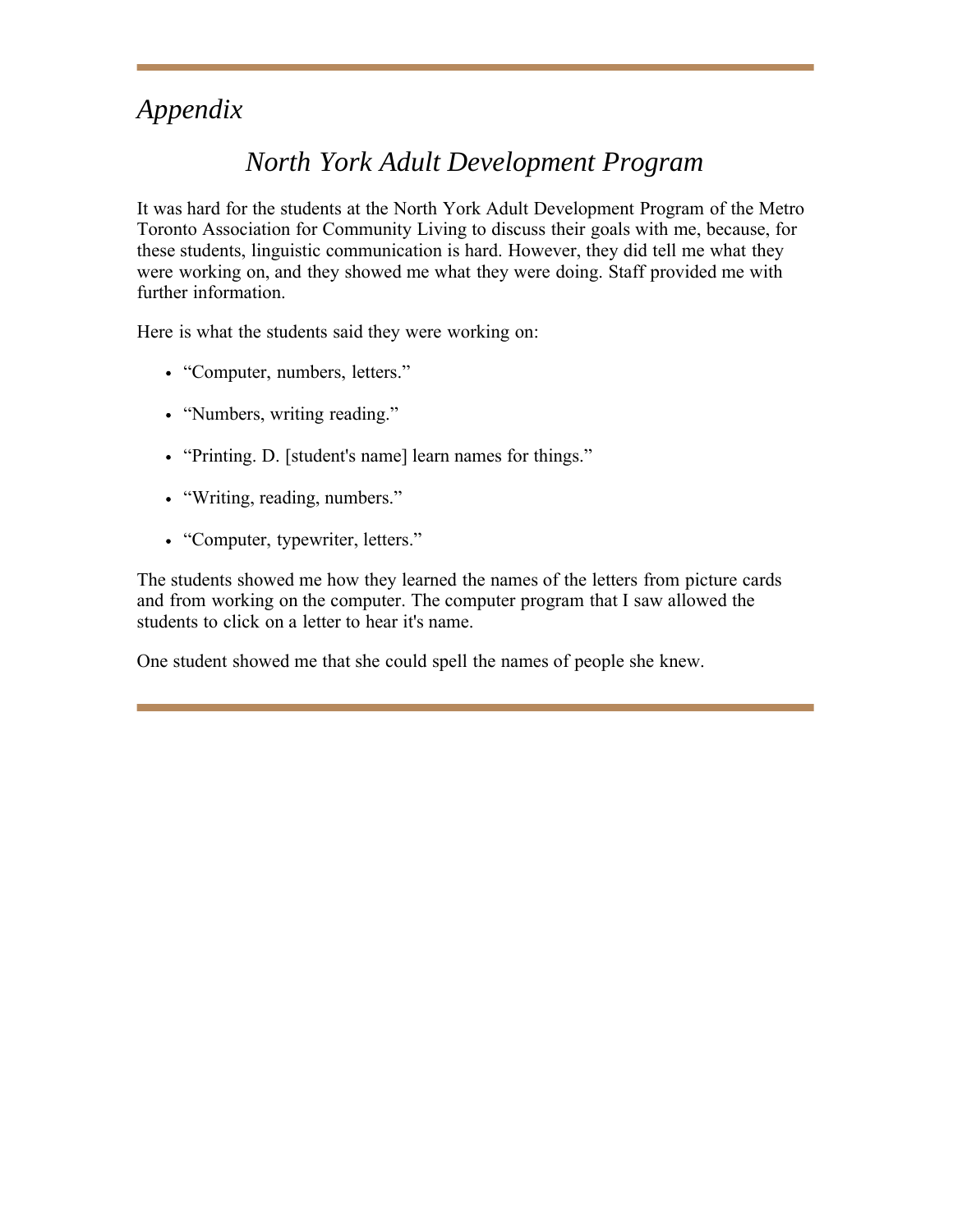The students work on words and numbers that can be of practical use to them. They learn their own names, the names of the days of the week, the names of the months, the names of TTC stations. One student is working on the numbers in the elevators. Students work on telling time and counting money. One student has progressed to 5-digit addition and subtraction.

During my time in the class, I saw several examples of how learning to resolve problems verbally was an important part of the program.

Staff told me that "communication is the biggest goal." (In this, the students at ADP are like many students with disabilities of various kinds who mentioned "communication" as an important goal. For many of these students, literacy and numeracy fit within this larger goal of communication, and I have made communication one of the themes for analyzing goals in the database.)

The students that I talked to about transportation did not regard it as a problem, since they were driven. Some were driven by parents, others came by taxi.